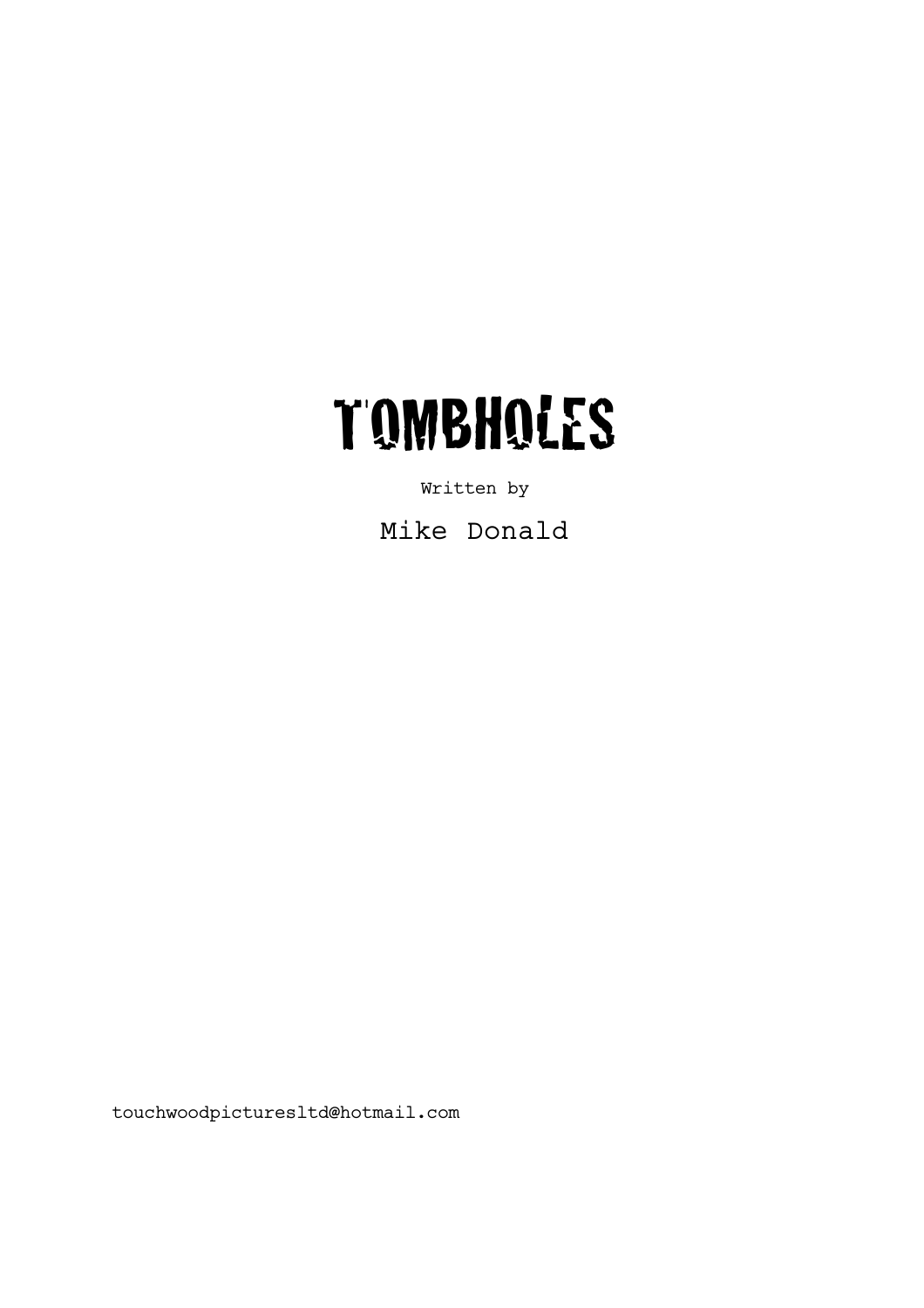FADE IN:

#### **EXT. MACHPELAH CEMETERY, QUEENS, NEW YORK - 1994 - NIGHT**

JOSEPH GRANT (50s), prematurely grey, enthusiastic, eyes full of passion, stands by an old Dodge generator truck. His son JAMES (12), stands next to him, pensive. They put goggles on.

TITLE: MACHPELAH CEMETERY, QUEENS, NEW YORK - 1994

JAMES I don't see anything.

JOSEPH You won't, until I fire up the generator.

He goes over to the truck. Hits some switches. The generator hums. A machine mounted on the back spreads a fan of laser light across the cemetery. Needles on dials head towards MAX.

JAMES

Oh wow!

In the laser's beam. The cemetery is full of corona holes, like miniature eclipses of the sun -- ringed by vivid purple auras. Ranging from inches to several feet in diameter.

JOSEPH

Impressive huh?

JAMES

Isn't the radiation dangerous.

JOSEPH Naa, the only radiation is in the core of the device, and I made sure that's well shielded.

James stares in awe at the pulsing lights.

JAMES

What are they?

JOSEPH

Primordial Black Holes. Left over from when the universe was formed.

#### JAMES

Cool!

## JOSEPH

If my theory works we could harness their interatomic vibrational forces, use them to do almost anything, intergalactic travel, teleporting through time and space, it could revolutionise our world.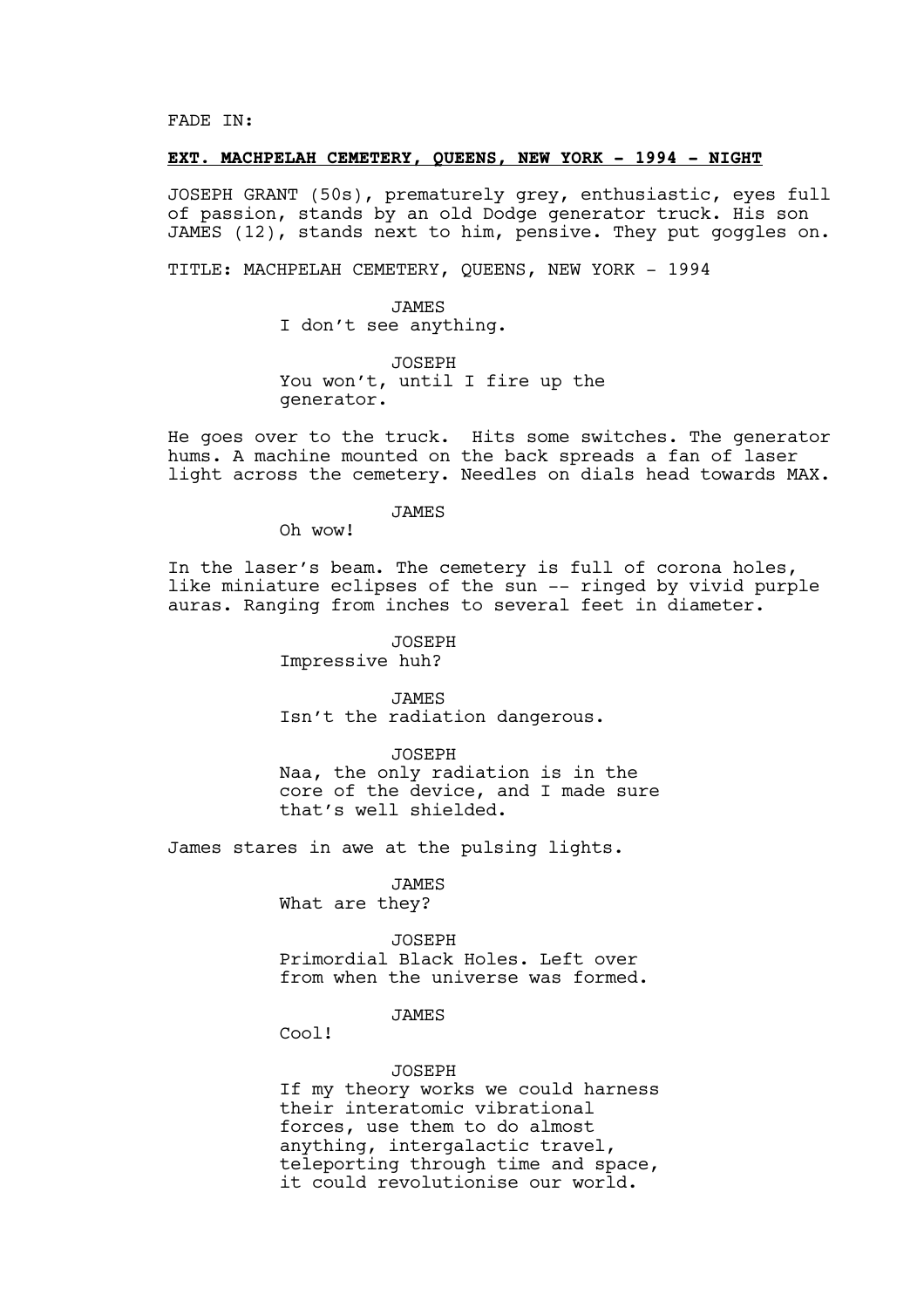The generator starts to race -- the dials on the truck's control panel pushing past max into the danger zone.

## JAMES

# What's happening?

Joseph starts to flick switches. A control unit sparks, bursts into flames. Joseph puts it out with a small extinguisher. The laser beams die.

> JOSEPH Still got a few snags to iron out, but one day...one day it'll change the world.

James looks like he's heard this throughout his childhood.

## **EXT. OUTER SPACE - PRESENT DAY**

Stars gleam against the oily black of space. A SPACE-PROBE glistens -- hangs like a bug in front of Mars.

> FEMALE ANNOUNCER (V.O.) The mars space program gets a new shooting star this week in the shape of astrophysicist James Grant.

## **INT. THE GRANT HOUSE - LIVING ROOM - DAY**

LEGS moves past the picture of the space probe on a TV screen. HANDS collect car keys from a coffee table, precise, efficient movements.

> FEMALE ANNOUNCER James's father, world famous astrophysicist Joseph Grant...

JAMES GRANT, now in his thirties. Tall, neat, hair short, like his patience. He shrugs on a jacket. Checks his watch.

> **JAMES** It's nearly nine.

MARY GRANT (30s) bursts into the room like a tornado. Finishes some toast, tidies a stray hair, rifles in her handbag, text books clamped under one arm  $-$  beauty in chaos.

> MARY It's a school run not a space launch.

**JAMES** I still have stuff to do.

She looks at him with her cornflower blue eyes. A smile lights up her face as she sees him on the TV. The picture switches to his father Joseph. He wears goggles.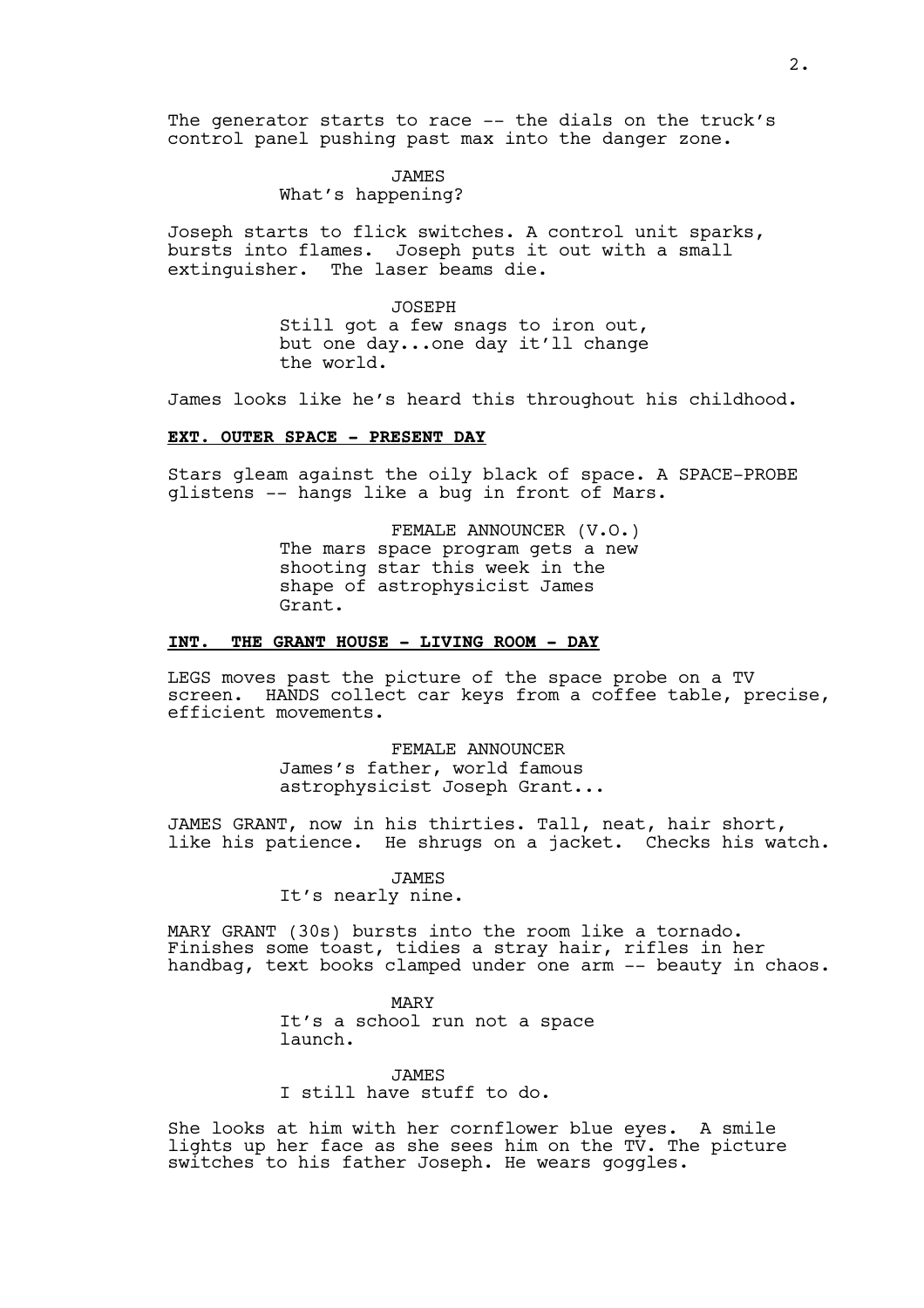FEMALE ANNOUNCER ...famous for his theory on gravitational fields and primodial black holes, tragically died before he could prove his theory, since validated by his son.

Joseph and James stand next to the old Dodge generator truck.

FEMALE ANNOUNCER (CONT'D) ...and finally. Controversial french archeologist Magda Blyth...

On screen MAGDA BLYTH (20s) an olive skinned blonde with the smile of a winner, holds up a small silver cross. The sun bleached ruins of Roman columns behind her.

> FEMALE ANNOUNCER (CONT'D) ...who recently claimed to have found one of the mythical twelve crosses of the Apostles...

James stares at the screen with just a little bit too much interest. Mary hits the off button. Dumps the remote onto the sofa.

> MARY Maybe she can help find Alonzo's homework.

James picks up the remote. Aligns it on the table next to the others, a final adjustment to his electronic soldiers.

## **INT. SCHOOL - CORRIDOR - MORNING**

Mary and James stand outside a classroom full of noisy children painting. James peers through the windowed door.

> MARY They're learning religion and history through art. (beat) It is possible you know.

> > JAMES

What?

MARY Learning from the past. Some people still believe in God.

**JAMES** I think the space crew's belief is usually in half a million gallons of liquid oxygen.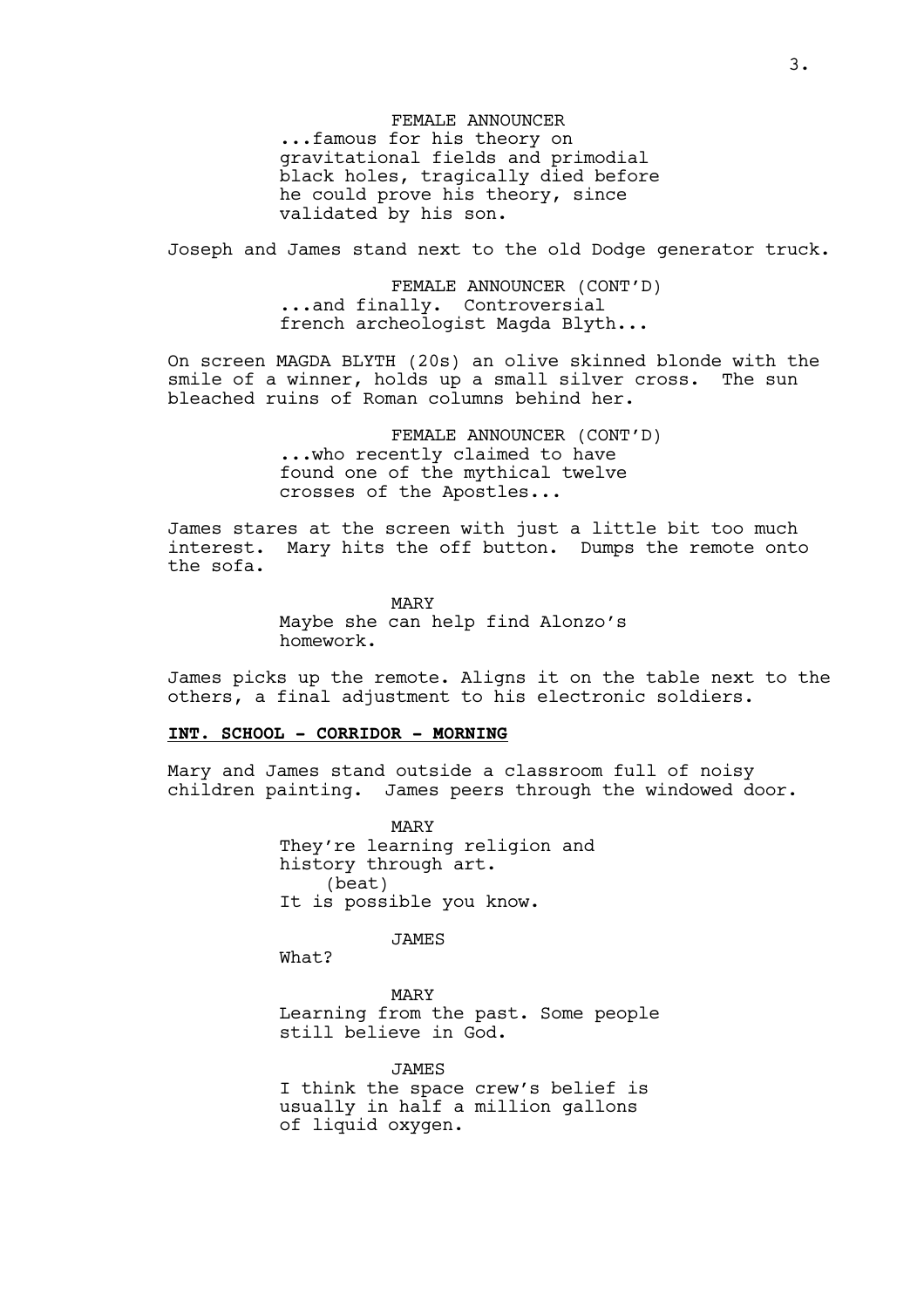Maybe, but when that lump of metal lifts off I bet you there's only one guy they're praying to.

JAMES Whatever works.

MARY See you tonight then.

James gives an exaggerated look of puzzlement. Smiles.

JAMES Tonight? Oh right, our anniversary. Don't worry. Table's booked for seven.

MARY And you'll make it?

JAMES I'll align the planets.

MARY

You'd better.

She gives him a kiss, it goes on a little too long. The children start to make a noise behind them. She pulls away.

MARY (CONT'D)

Bad boy.

JAMES Heh, don't blame me. How'd you do that thing you do with your tongue

anyway?

Mary pushes her tongue out - rolls it into a tube. Laughs.

MARY It's a birth defect, get outta' here.

She pushes through into the classroom –- a wall of noise spilling out behind her.

## **EXT. CAR PARK - DAY**

James's cell rings as he gets into the car.

JAMES Hi. Now? Okay. I'm on my way.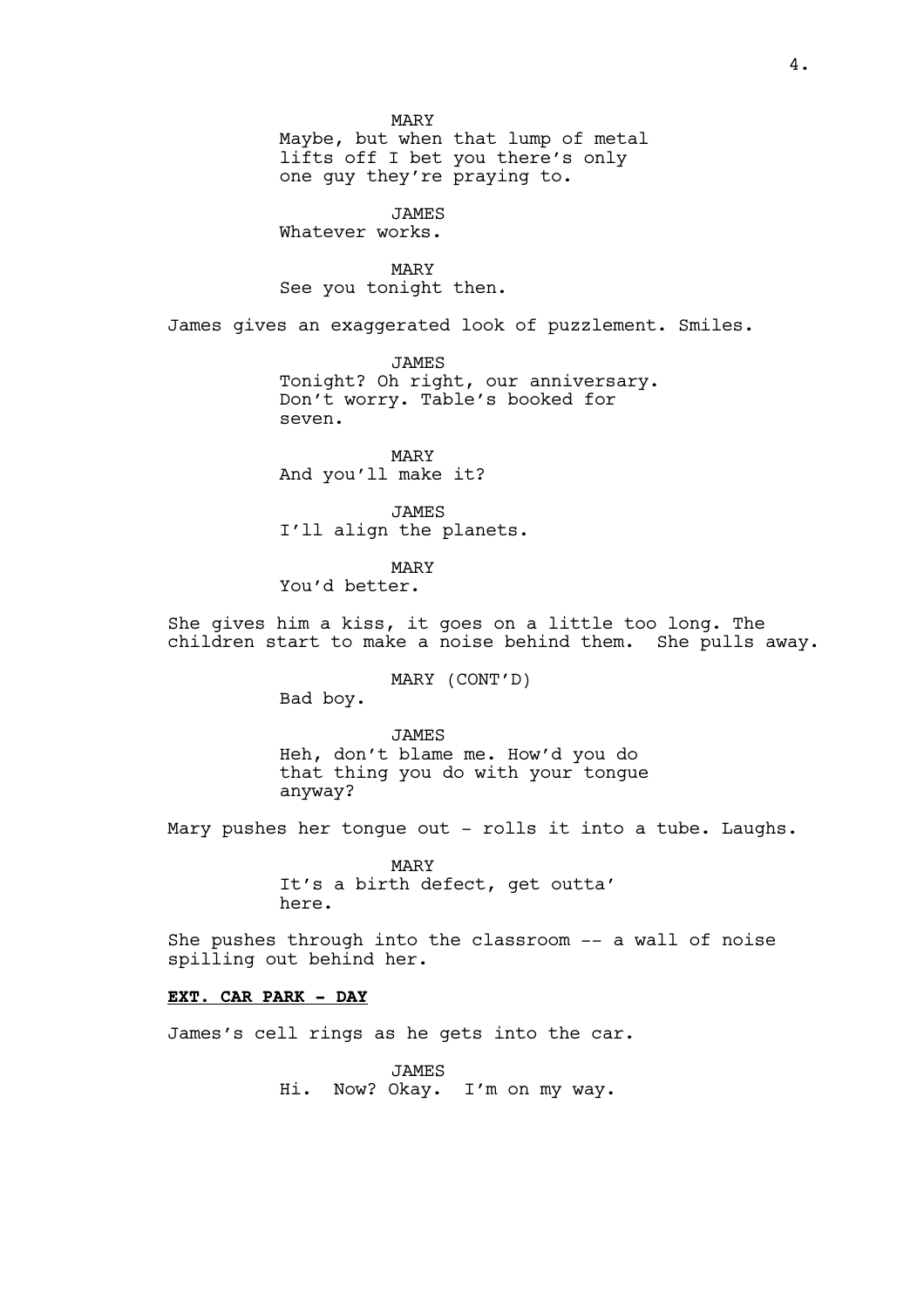### **INT. MISSION CONTROL - CAPE CANAVERAL, FLORIDA - DAY**

Screens everywhere. NASA engineers stare intently at readouts of the various systems on board the Mars probe. A TV screen displays the end of the CNN NEWS.

VINCE NAYLOR (50s), Team leader. A buzzcut, and a pile driver for a brain. Chugs coffee from a large mug.

> NAYLOR I hope this propeller head knows what he's doing.

An ENGINEER, (30s), eager, hands him some printouts.

ENGINEER

He's a genius.

NAYLOR You'd better pray he's as good as you think, or we're gonna' be looking at a billion dollar crater.

### **INT. MISSION CONTROL - CAPE CANAVERAL, FLORIDA - LATER**

James plugs the final lead into a pile of sixteen interlinked SONY NGP games consoles. Naylor shakes his head.

NAYLOR

You're kidding?

James hits a key. Screens fill with complex graphics.

ENGINEER The US Air force used over seventeen hundred of them in Condor. One of the most powerful

supercomputers in the world.

James clicks some computer links -- on the screens RADIO TELESCOPES all over the world link together to produce a complex web of information.

ENGINEER (CONT'D)

Awesome.

**JAMES** By correlating data from amateur and pro sites I can see if there are any unusual x-ray emissions.

He hits some keys -- a blurred shadow appears on screen directly in the path of the Mars space probe.

> JAMES (CONT'D) There. The probe's fighting a gravitational field.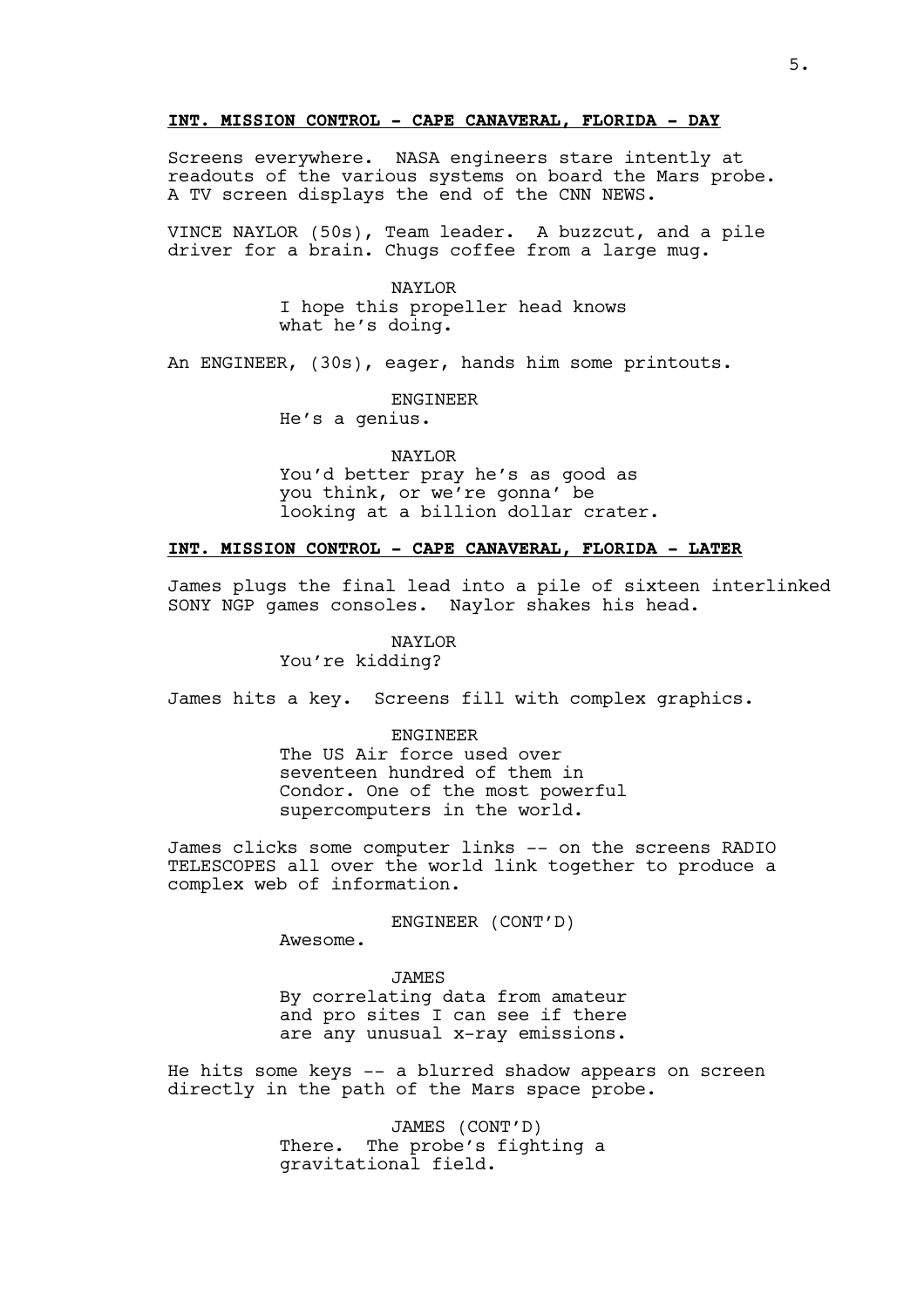#### ENGINEER

A black hole?

A schematic of a gravitational field flows around the spacecraft -- directly in its projected path to Mars.

#### NAYLOR

Bullshit. Nearest Black Hole is in the Sagittarius constellation. Over sixteen hundred light years away.

JAMES V four six four one is the nearest mapped Black Hole. But if you go with Hawkings radiation...

ENGINEER Primordial Black Holes...

## NAYLOR

What?

#### JAMES

They're not formed by stellar core collapse, so the only way we can locate them is...

### ENGINEER

Your theory!

#### NAYLOR

The probe doesn't have enough fuel to go round. And with the extra fuel burn it won't have enough to slow its descent for landing.

JAMES

There's another option.

NAYLOR Spit it out Gameboy.

James hits a key -- digits stream across the screen.

**JAMES** Once I map it's field, I can plot a course through it.

NAYLOR Through it! Are you nuts?

### **ENGINEER**

Genius!

Naylor glares at him.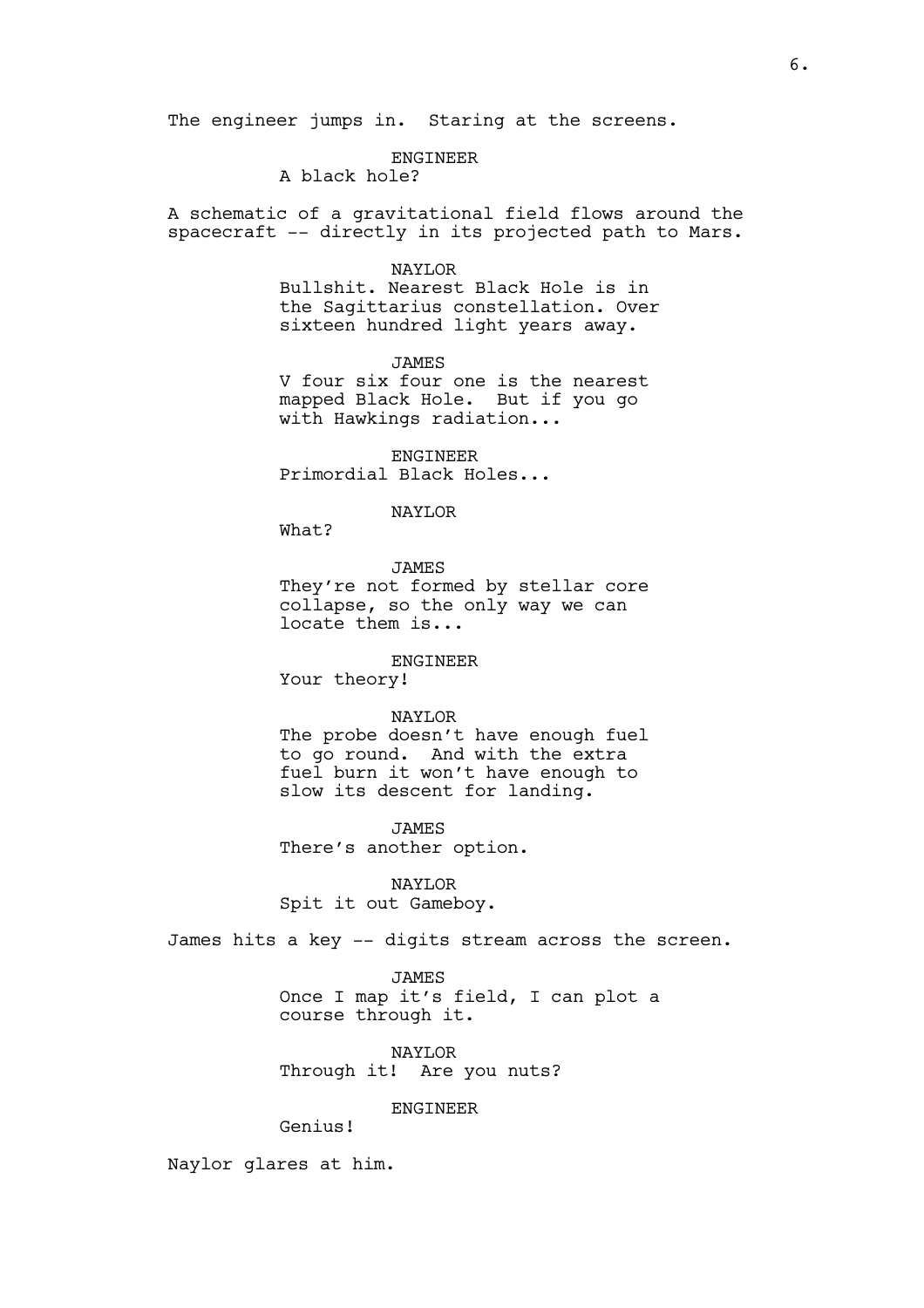## NAYLOR You wanna' run that by me?

He reaches over to Naylor's mug of coffee, picks it up.

JAMES

Okay?

Naylor reluctantly nods. James picks up a cube of sugar.

JAMES (CONT'D) Sound, light, atoms, everything in the universe vibrates with interatomic forces. Elastic waves of different amplitudes and frequencies. All unique.

He drops the sugar into the coffee. Ripples spread out across the surface of the liquid, hit the side. Head back into the middle and collide -- produce an airborne droplet.

> JAMES (CONT'D) My father believed that if you could work out an objects atomic frequency and match it, you could travel through space and time. He saw the possibilities as infinite.

NAYLOR So how's ruining my coffee prove that?

JAMES The gravitational field within a primordial black hole can be calculated using his theory. Once that's done, we can match the speed of the probe and...

Naylor rubs his face -- now he's getting it.

NAYLOR Eject it out the other side.

JAMES Exactly. The ship becomes the water droplet when the ripples collide.

NAYLOR What's their fuel window?

**JAMES** Once it hits Mar's outer atmosphere... (beat) Five minutes.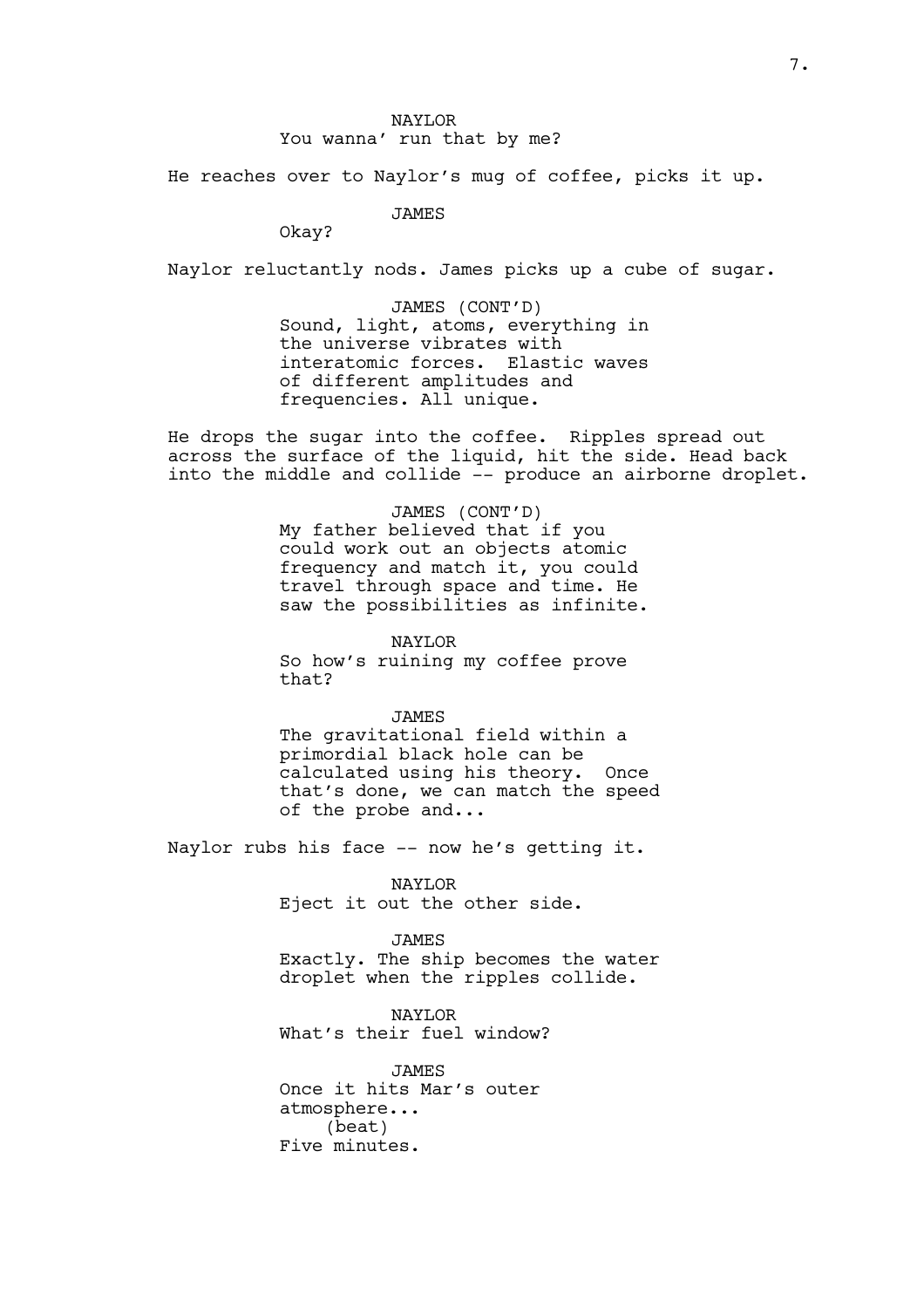NAYLOR That's close.

JAMES It's that or get ready to name a new crater.

NAYLOR Okay Gameboy, it's your show.

The Engineer grins. Nods at the games machines.

ENGINEER Actually, they're N.G.Ps.

## **INT. CLASSROOM – DAY**

Chaos. Children painting. Mary inspects their work. Vikings attacking a monastery, an Armada of ships on fire, a German Tank, swastika flying from the turret -- gun blazing.

ALONZO (12), red haired and intense, hunches over a games console. Mary waves her hand in front of his face.

MARY

You're meant to be painting Alonzo.

Alonzo looks up -- petulant.

#### ALONZO

It's the final level, once I find the last relic I'll have infinite lives.

MARY But I don't have infinite patience, this is meant to be an art class.

ALONZO This is digital art. I even get to be in the game...look!

He points to the screen.

ALONZO (CONT'D). That's my Avatar. I can be anybody I want!

MARY Okay, maybe you could paint yourself into a scene from history.

ALONZO Cool! I'm gonna be a stormtrooper.

MARY

Oh yeah, that's just what the world needs, more stormtroopers.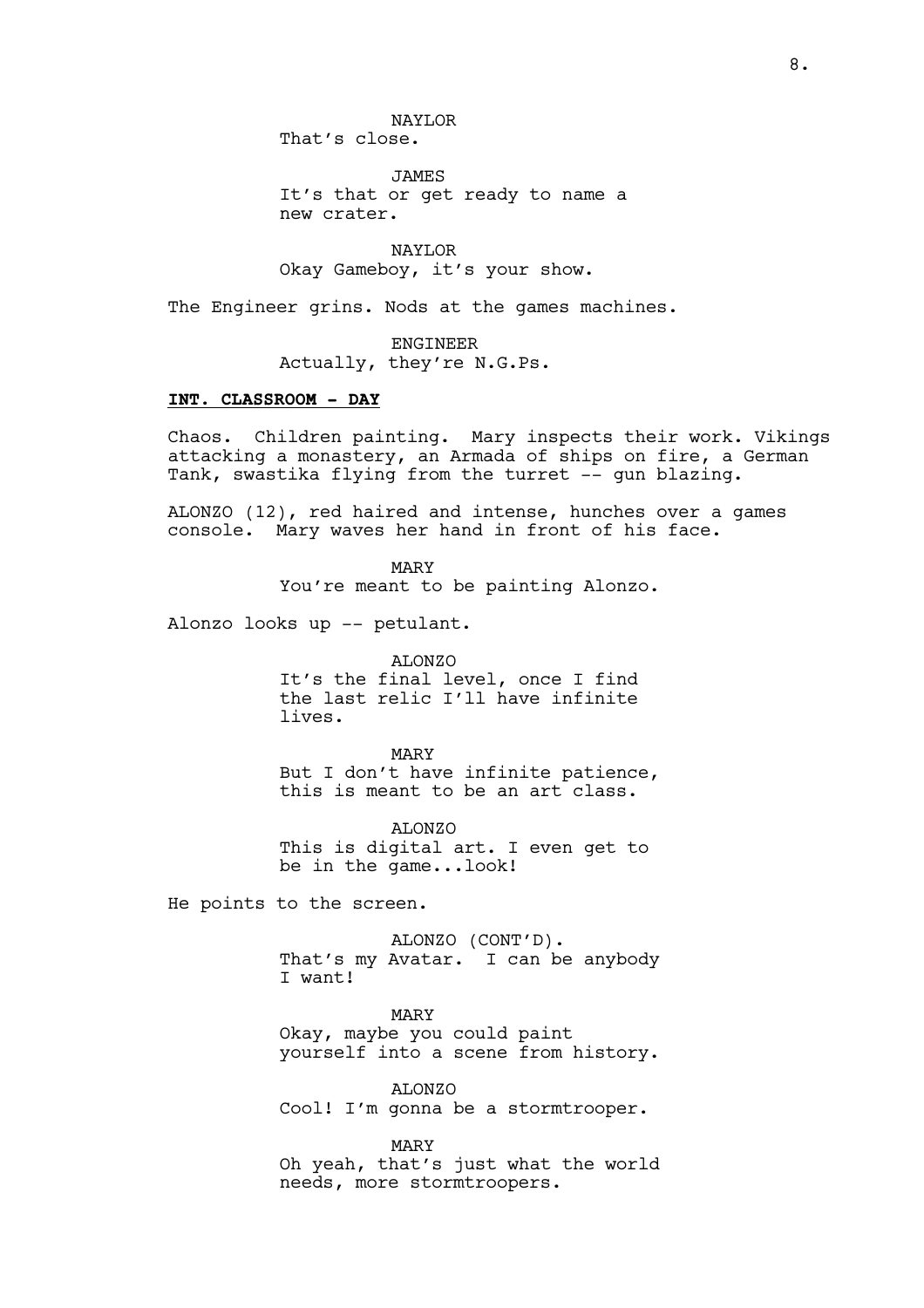She goes over to another boys painting -- Viking warriors attacking a church, their leader waves a machine gun.

> MARY (CONT'D) They didn't have guns back then Zeke.

Zeke shrugs, "whatever" paints a huge axe over the gun.

#### **INT. RESTAURANT - NIGHT**

Mary sits alone at a table, candles burnt low. A half empty bottle of wine. She pulls her cell out -- taps the screen.

## **INT. MISSION CONTROL - CAPE CANAVERAL, FLORIDA - NIGHT**

The probe heads towards the edge of the gravitational field. James punches course directions into the computer. His cellphone vibrates on the desk. MARY: "WHERE ARE YOU!"

> JAMES In three...three, two, ONE.

The engineer hits a key. The computer tracks the trajectory. The space craft hits the gravitational field -- goes in.

> NAYLOR What's happening?

**JAMES** Give it time...

#### **INT. RESTAURANT - NIGHT**

Mary heads towards the door -- angrily grabs her coat.

## **INT. MISSION CONTROL - CAPE CANAVERAL, FLORIDA - NIGHT**

Digits count down to zero -- and past. James punches data into the computer. Gnaws at his lip. Everyone holds their breath.

JAMES

C'mon.

Suddenly the screen updates -- the spacecraft's clear of the black hole's gravitational pull -- on course for Mars.

NAYLOR

Damn!

The room erupts with cheers -- headsets are sent spinning into the air. People high five each other. James smiles, looks at his phone. His face falls. He races out.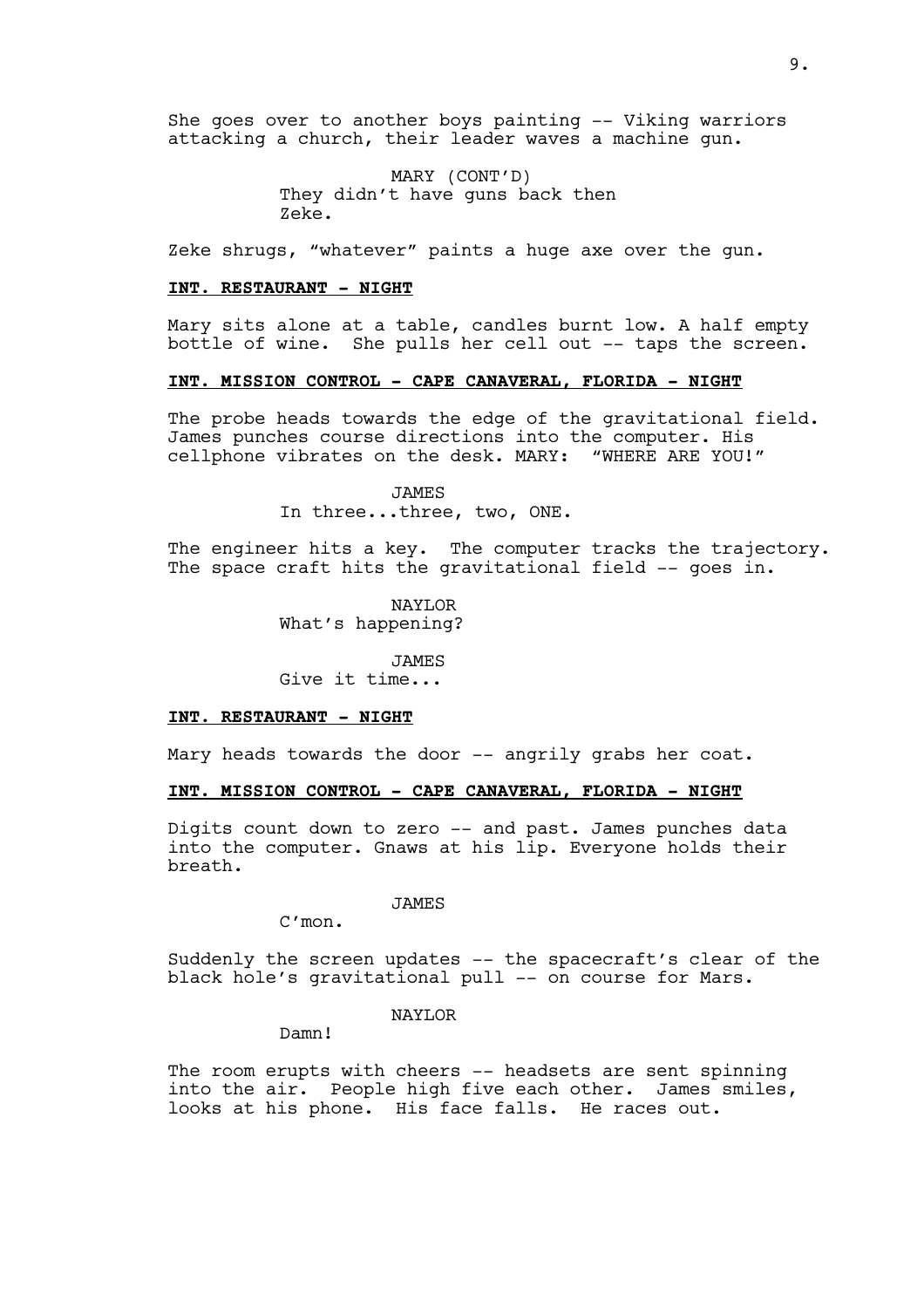# **EXT. RESTAURANT - NIGHT**

Mary walks out of the restaurant -- heads along the sidewalk. Pulls out her cell. Hits redial.

### **INT. JAMES'S CAR - NIGHT**

Rain slaps on the windscreen as James races through the night. Jumping lights on yellow -- glancing at his watch.

A CELLPHONE on the passenger seat glows -- MARY flashes on the screen. James brakes, the cell flies off the seat - hits the floor -- slides under the seat. He grabs for it.

## **EXT. RESTAURANT - STREET - NIGHT**

Mary listens on the phone.

MARY ...you said you'd be here...you left me in that restaurant on my own on our anniversary...where the hell are you?

#### **EXT. INTERSECTION - NIGHT**

Archeologist Magda Blyth stands at the kerb waiting for traffic to stop. Her cell rings -- the lights turn to yellow.

## **INT. JAMES'S CAR - VIEW THROUGH WINDSHIELD - NIGHT**

Rain hammers off the glass -- James flicks the wiper switch to maximum. Ducks quickly down -- tries to grab the phone. It slides around in the footwell -- evading his fingers.

He comes up -- swings around the corner. Makes a last attempt to grab the phone  $--$  his fingers close around it. He straightens up -- yanks the wheel hard -- the car skids.

While across town, at exactly the same time...

#### **EXT. STREET INTERSECTION - NIGHT**

A TRUCK races towards the lights -- Magda talks on her cell - steps out into the road...

# **INT. JAMES'S CAR - VIEW THROUGH WINDSHIELD - NIGHT**

Mary on her cell -- still talking. Turns to see the CAR.

BANG!

An explosion of BLOOD. The windshield splinters -- wiperblades smear the blood away -- reveal Mary's pale face - eyes wide with shock as she slides from the hood.

OFF JAMES'S devastated face.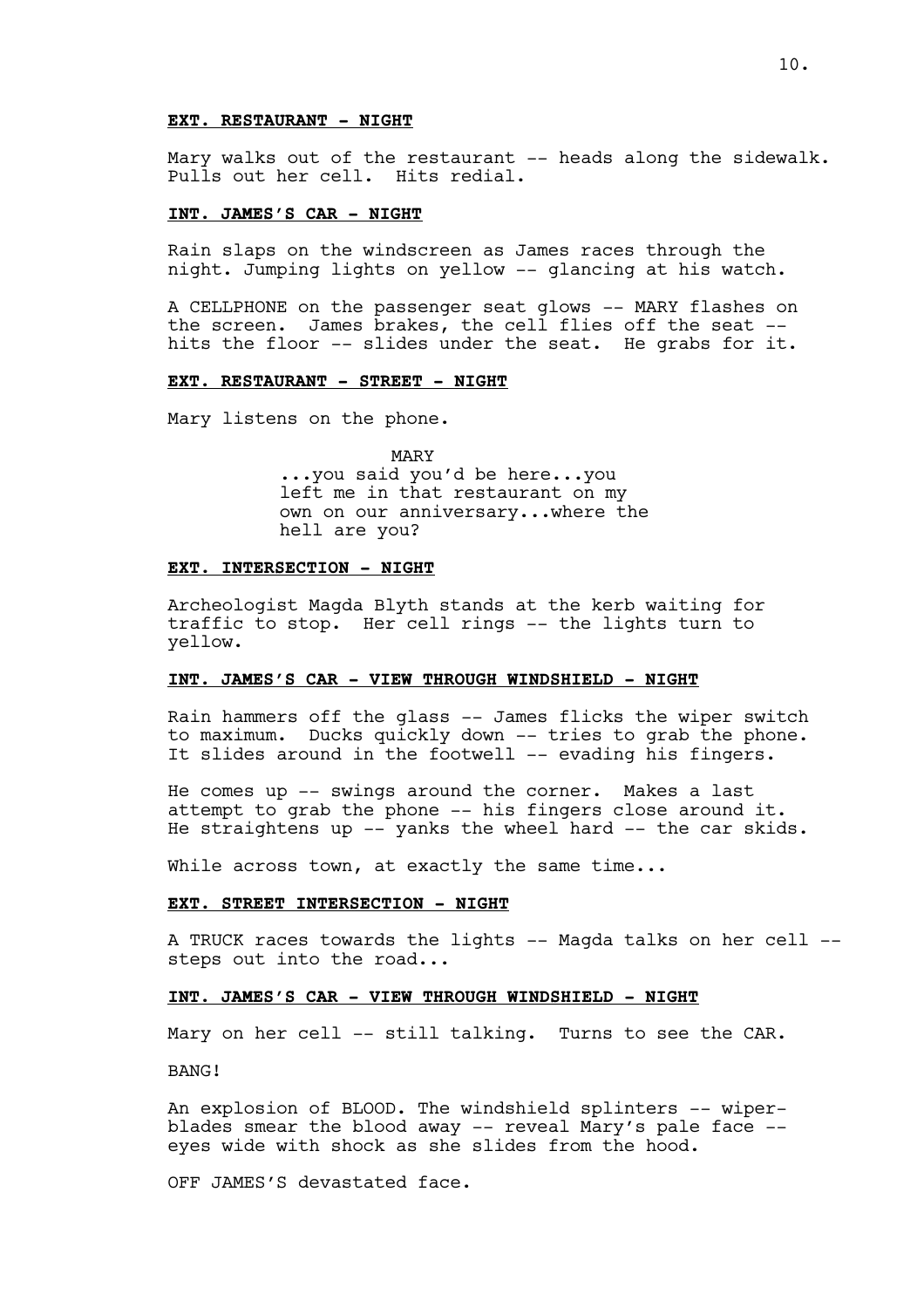## **INT. HOSPITAL - ICU ROOM - NIGHT**

James sits by the bed -- holds Mary's hand. Her head swathed in bandages, eyes shut. A small bunch of snowdrops in a vase by the bed. A jug of water. Vital signs displayed on screens.

James touches Mary's cheek tenderly.

JAMES Oh God Mary. I'm so sorry, I got it wrong. You should have come first. (beat) If there's a way to bring you back I'll find it. I promise.

The door opens and DOCTOR WARING (40s) comes in, younger than his demeanor implies. He checks some readings, makes notes.

> JAMES (CONT'D) How is she?

DOCTOR WARING She suffered a severe blow to the frontal lobe. The only activity registering is in the medial septal area of the brain. The part that controls theta rhythms.

James looks at him -- not taking it in.

DOCTOR WARING (CONT'D) Theta rhythm's are most active between sleeping and waking...the lucid dream state.

He taps some buttons on the monitor -- flicks through the various readouts. Three flatlines -- a fourth flickers.

> **JAMES** If that's all she has...

DOCTOR WARING We don't really know how the brain processes Theta. Bats use them to echo locate. It could be that the other brain functions will return if she comes out of her coma.

James looks at Mary, searching for some hope.

DOCTOR WARING (CONT'D) I'm going to be honest. With the damage she's sustained, we're looking for a miracle.

James's face fills with total despair.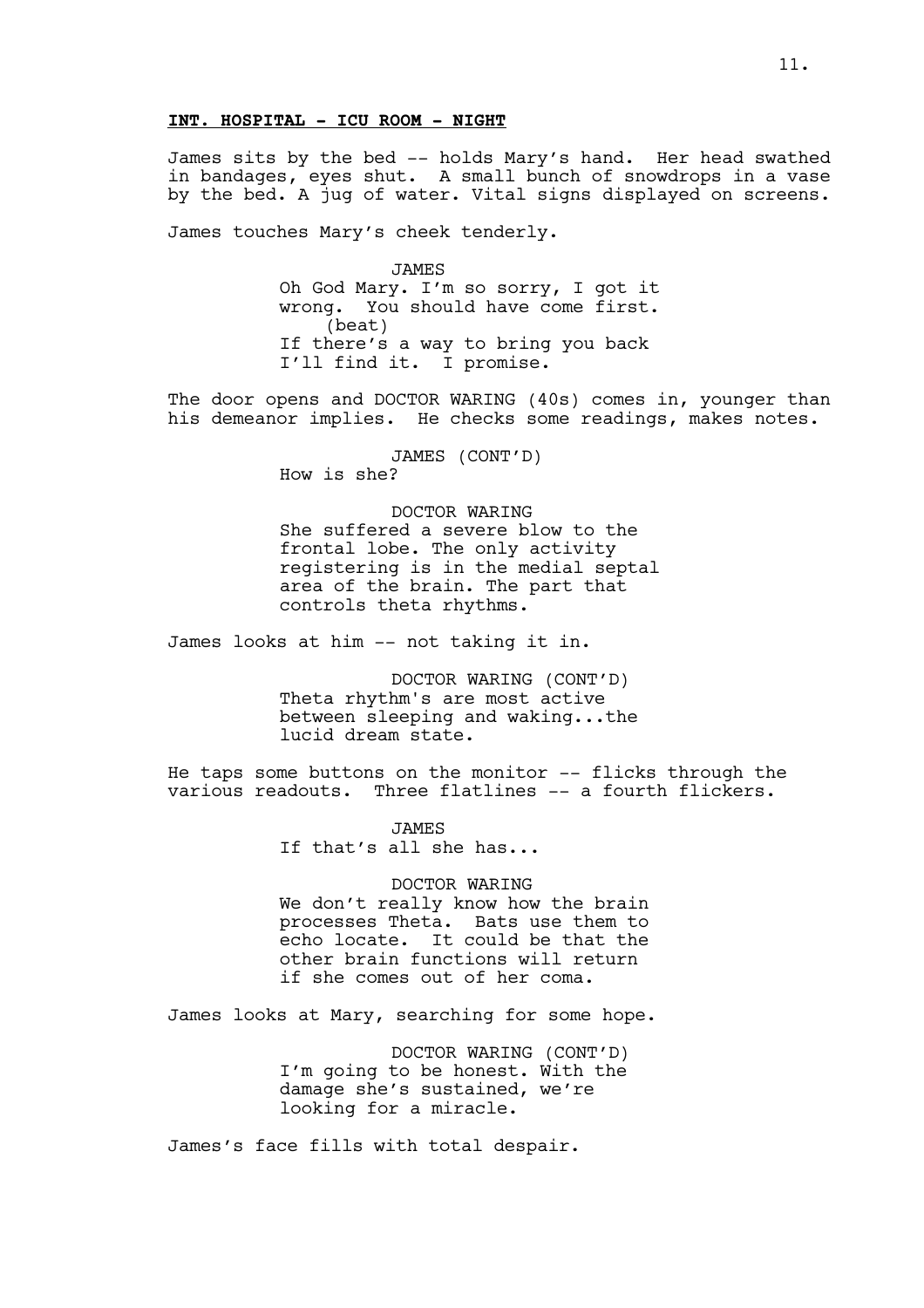# **INT. THE GRANT HOUSE - BEDROOM - NIGHT**

A mess. Pizza and fast food cartons litter the room. The bed unmade, James unshaven and dishevelled. Looks like he hasn't slept or left the room for days.

He's hunched over an IPAD. His eyes dark ringed -- wired.

SERIES OF SHOTS

Web-sites flick past on the screen -- medical trials, stem cell research -- coma patient studies -- printouts of experiments on catatonic patients.

The web-sites and articles become more esoteric as James delves into the Shamanistic and spiritual sides of healing.

Sites focussed on the power of miracles and healing.

### **INT. GRANT HOUSE - BEDROOM - MORNING**

James lies asleep. Face drained -- eyes twitching with REM movement -- deep within a dream.

## **EXT. GREEK TEMPLE SITE - DAY (JAMES'S DREAM)**

James stares out across an ancient temple site. Sparkling blue sea in the background. A WOMAN has her back to him. She starts to turn around -- a halo of sun streams behind her.

### JAMES (V.O.)

Mary?

The woman's face resolves into Magda Blyth the archeologist.

MAGDA (V.O.) ...the rest of the crosses may well be out there somewhere. It's all about taking a leap of faith and believing that one day I'll find them...

### **INT. GRANT HOUSE - BEDROOM - MORNING**

James snaps awake. A video clip frozen on the Ipad. Magda Blyth's face stares out at him from an archeological website.

## **EXT. GRANT HOUSE - GARAGE - DAY**

The electric door swings open. Fluorescent light flickers on. James yanks a tarp off a dusty shape -- reveals his father's old Dodge Army generator truck.

### **EXT. MAGDA BLYTH'S WORKSHOP - DAY**

A tired James stands outside a small industrial unit near the river in the early morning sun. The Dodge parked behind him. He clutches an Ipad in one hand. On the building above him...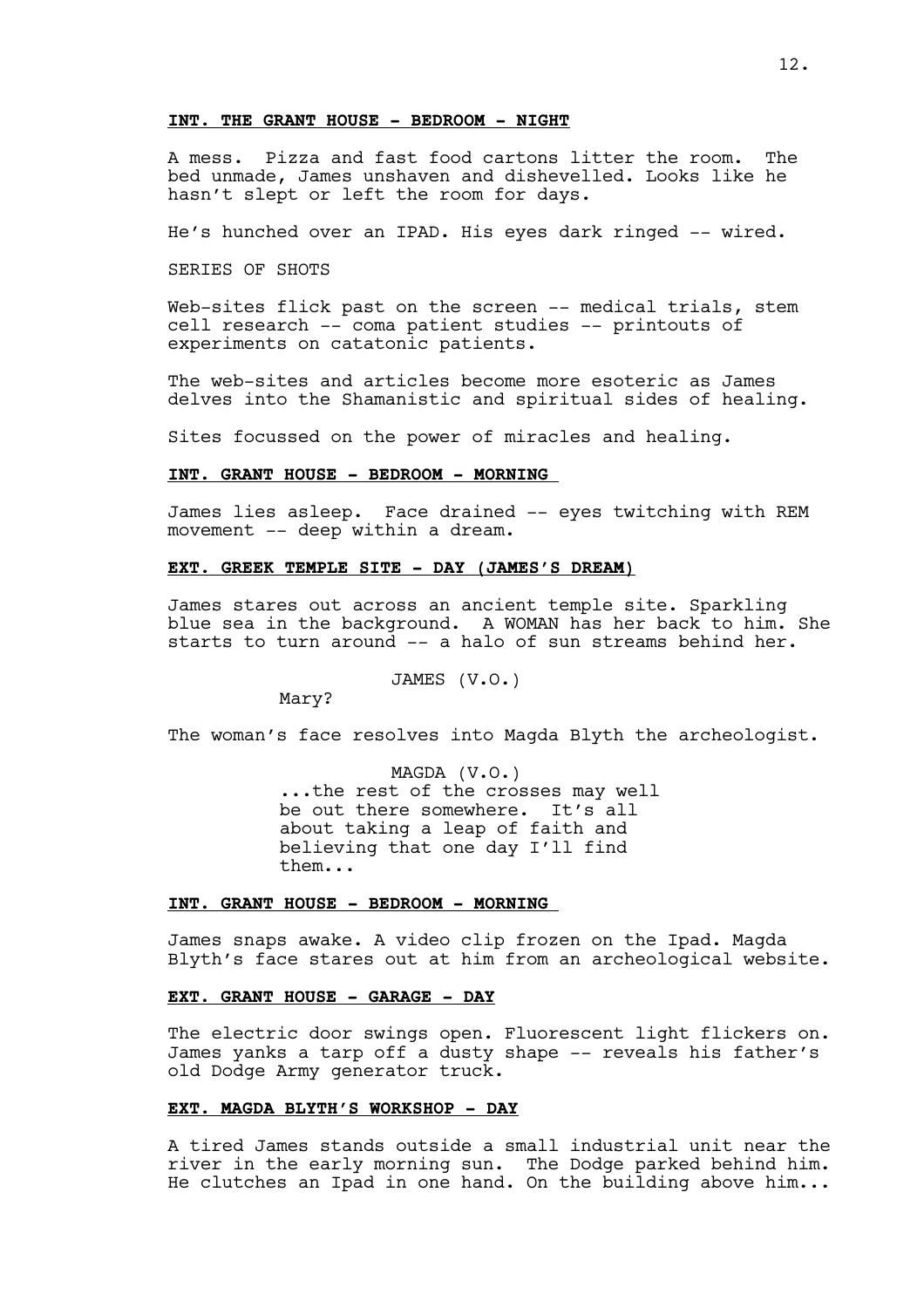A faded sign: "MAGDA BLYTH, archeological expeditions and restoration".

He rings the bell. A window scrapes open on the first floor. Magda leans out. Golden tresses like spun cotton across her eyes -- sun forming a halo behind her. The face of an angel.

MAGDA

Hello.

James looks up.

JAMES Hi. Er Magda Blyth?

MAGDA

Yes?

JAMES It's about the cross.

MAGDA You a journalist?

JAMES No, but I can pay you for your time.

Magda grins.

MAGDA I'll be down in a sec.

Her head disappears from the window. The lock buzzes. James pushes the door open.

# **INT. MAGDA'S WORKSHOP - DAY**

Dusty workbenches, shelves crammed with small fragments of stone statues. Some Roman urns sit on a plastic sheet.

Various pictures clutter a corkboard. Magda as a child with her family in Paris, the Eifel Tower behind them -- on archeological digs as a student.

A TV on the wall runs CNN on mute.

James wanders around. He goes over to a shelf on which sits a small SILVER CROSS the size of his hand. For all it's rough hewn simplicity, it possesses an aura of power.

James reaches towards it. Footsteps clatter down a wooden staircase behind him. Magda appears. Hair tied back, jeans and a shirt.

> MAGDA It's got something, don't you think?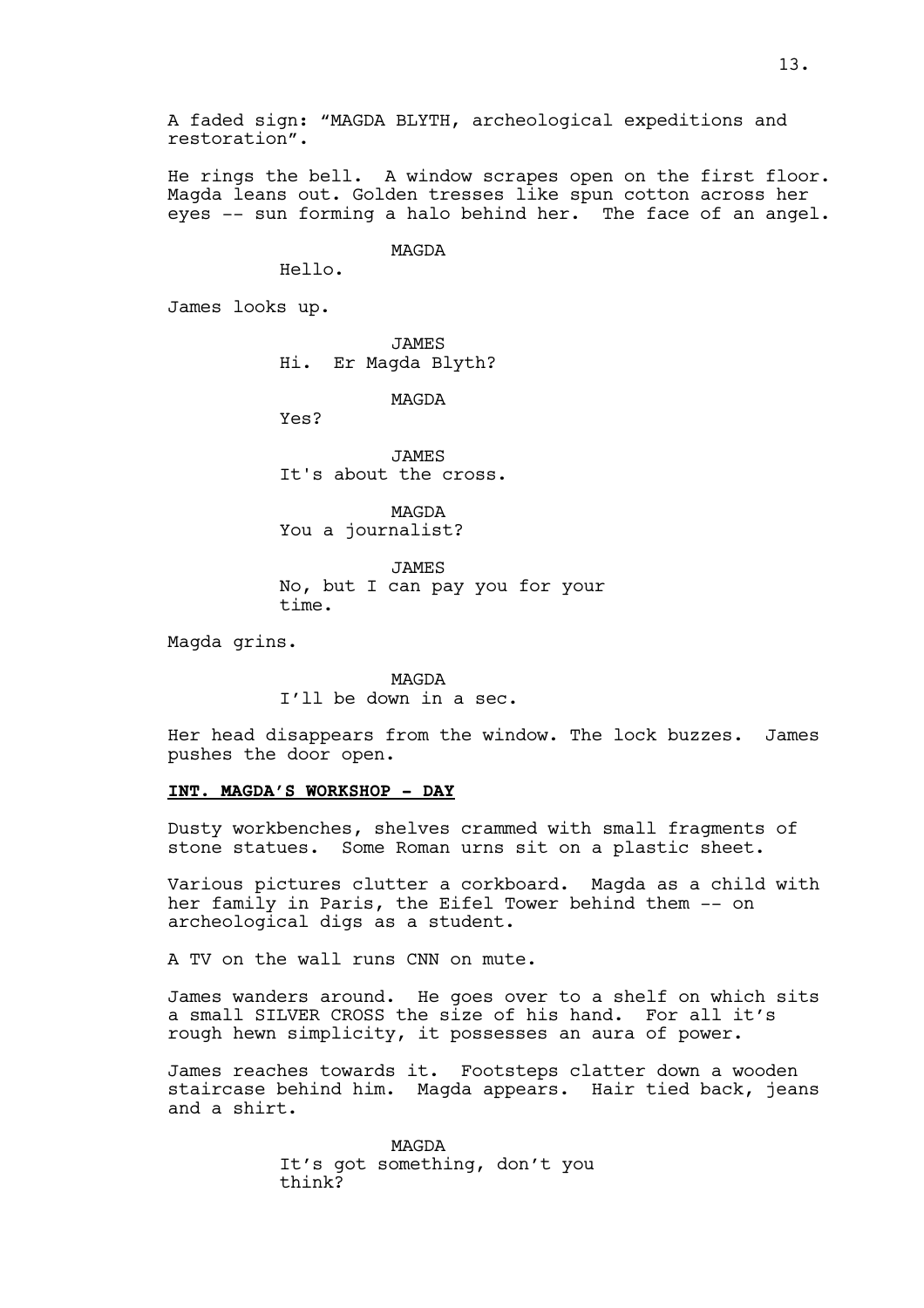Her eyes sparkle with intelligence. Magda pours herself a black coffee, adds cream and sugar -- holds the flask up to James, he nods. She pours another. Rubs at her side, winces.

> JAMES Do you believe the religious mythology?

Magda hands him a mug of coffee. James puts his Ipad down.

MAGDA It would be one of the greatest archeological discoveries of all time. If I could prove it.

JAMES If the crosses are linked to the resurrection of Christ, then that would mean...

MAGDA A major recall on bibles...

Magda smiles, takes a sip of coffee.

JAMES That's an understatement. You'd be dismantling the entire basis of Christianity.

#### MAGDA

I'm sure there's a God for everyone. When people have nothing in their lives they need something to believe in. Sometimes a leader fills a vacuum created by discontent, and that's not always good.

**JAMES** Like Hitler?

## MAGDA

One of many. And as for religion, I'm not a supporter of a construct where people go to war over one another's imaginary friends.

She goes over to the cross, hands James gloves. He slips them on and picks it up -- looks at it.

#### JAMES

It's beautiful.

Magda stretches up to a shelf for an old book. She winces with pain, accidently dislodges some paperbacks they hit the floor. James helps to pick them up, looks at a couple.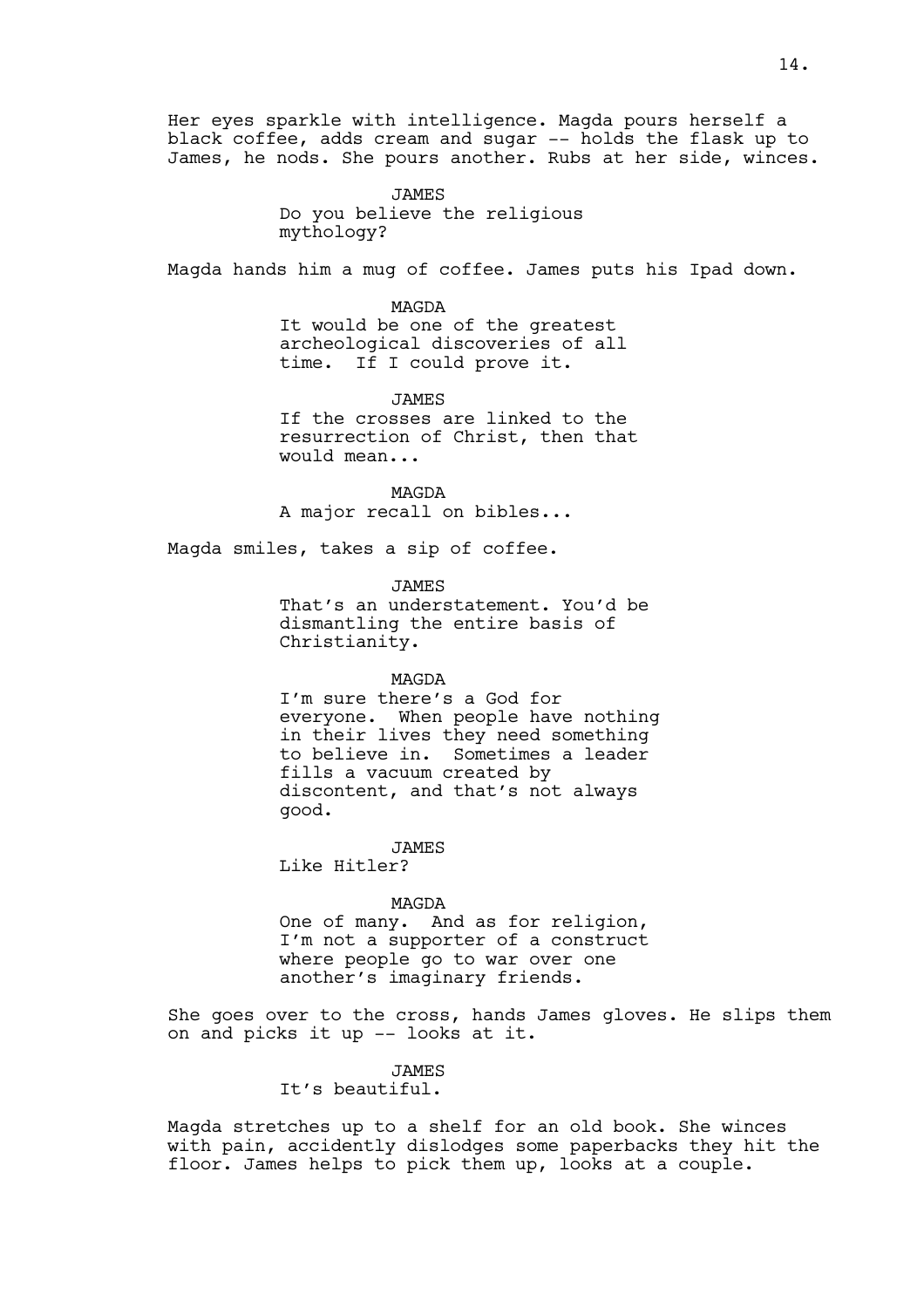"The De Vinci Code" and "The Holy Blood and The Holy Grail"

JAMES (CONT'D)

Research?

MAGDA

My dad's.

She puts the paperbacks on the shelf. Flicks through the old book to an illustration. The shrouded figure of Jesus, lying in a candlelit cave surrounded by twelve silver crosses.

> MAGDA (CONT'D) Here it is.

Another illustration shows a roman soldier crouched outside the cave, golden eyes burning. James taps the picture.

JAMES

Who's that?

MAGDA Longinus, the Roman soldier that speared Jesus on the cross.

## **EXT. GOLGOTHA - NIGHT (FLASHBACK)**

Lightening silhouettes a wooden cross on which a dying MAN hangs limply. Blood drips from a nail. Thunder rolls.

**TITLE:** GOLGOTHA, JERUSALEM, ISRAEL - 33 AD

LONGINUS, a Roman soldier, thrusts a SPEAR into the side of the man on the cross. Blood and water gout out.

> JAMES (V.O.) The spear of destiny.

A tremor shakes the ground. The moon turns red.

MAGDA (V.O.) The Apostles used the nails from the cross, silver coins and their blood, to forge the crosses.

### **INT. BLACKSMITHS - NIGHT**

Nails and silver coins melt in a crucible -- The Apostles draw blood with a knife -- adding drops from each of them to the molten metal -- the liquid vaporizes as it hits.

HANDS forge silver CROSSES. A WOMAN, with a serene beauty works on their design -- her name is MARY MAGDALEN.

> MAGDA And placed them in the tomb.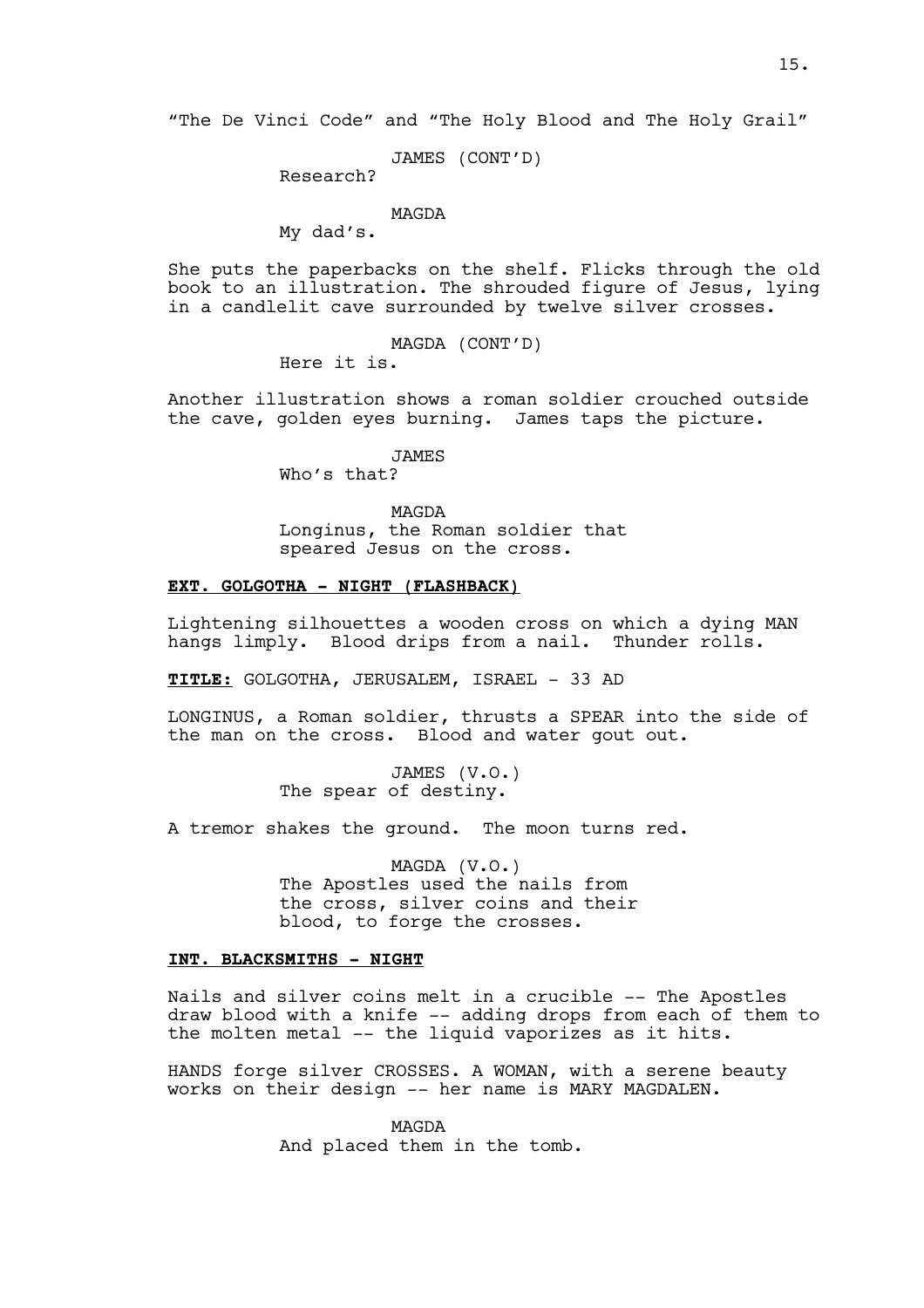## **INT. CHRIST'S TOMB - GOLGOTHA, JERUSALEM - NIGHT**

Twelve small silver crosses glint in the candlelight. A shrouded body lies on a stone slab. The candles gutter out.

Under the shroud -- EYES snap open.

# **EXT. CHRIST'S TOMB - GOLGOTHA, JERUSALEM - NIGHT**

Mist drifts across the ground. Longinus stands guard, rubbing his hands together against the biting cold.

The huge circular stone GRINDS aside -- reveals the dark entrance. Longinus slips inside.

A powerful light pours from the tomb.

Longinus staggers out, covering his eyes, tries to shield himself from the force of the light -- body arching as he's overwhelmed by its unearthly power.

His EYES blaze with a golden fire.

MAGDA (V.O.) Some say he was trying to steal the crosses, others that he was converted and became the 13th Apostle, spreading the word of God.

## **INT. MAGDA'S WORKSHOP - DAY (PRESENT DAY)**

Magda turns to another illustration of Longinus falling into a dark pit.

> MAGDA There's even a suggestion that he was cursed for eternity.

On the TV. James's face flashes up on the CNN news -- a ticker tape crawls below "Astrophysicist's wife in coma"*.* James reacts*.*

> MAGDA (CONT'D) It's okay. I knew who you were the moment I saw you.

Magda touches his arm -- a warmth in her look.

MAGDA (CONT'D) You think the crosses could save your wife? They could be anywhere.

James looks at her, determined.

JAMES If they're out there, I'll find them.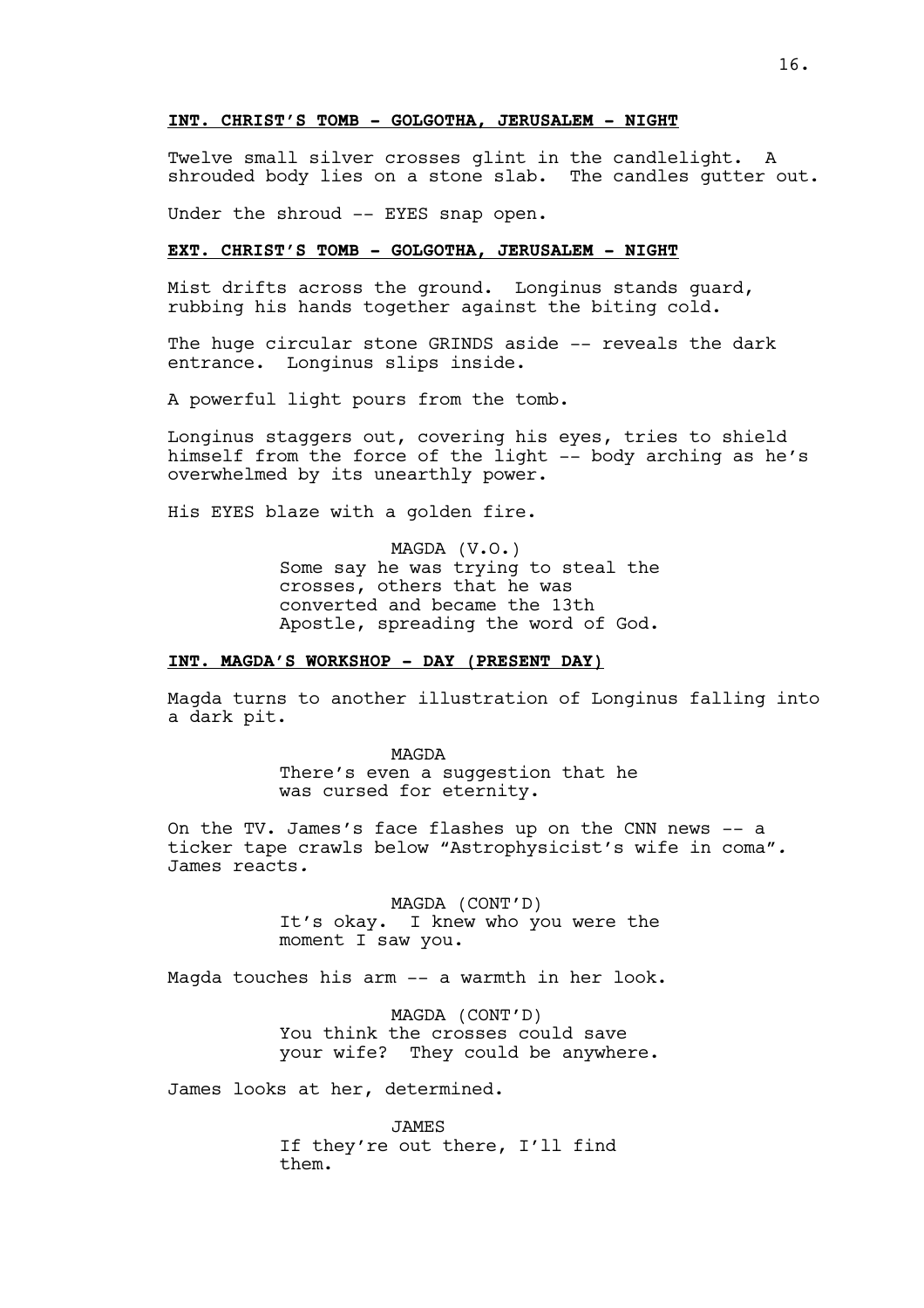Magda stares at him. A look in her eyes, admiration.

She goes over to a chart on the wall -- a TIMELINE of historical events. Notes on where the crosses were last seen. Annotations by Magda on dead ends in her research.

> MAGDA It took me five years to find this one. It could take a lifetime to find the rest.

He looks at her -- a sadness in his eyes.

JAMES I don't have a lifetime.

James stares at the cross behind her.

## **EXT. STREET - NIGHT**

James walks down the street like a man in a trance -- heads towards the traffic lights at an intersection.

### **EXT. INTERSECTION - NIGHT**

James stands at the side of the road -- hands hanging limply by his side -- face devoid of expression. The traffic lights change to red. People stream across the road, jostling him.

The lights turn green -- traffic roars past -- a TRUCK barrels towards the lights -- they change to yellow, the driver hits the gas.

James STEPS OUT!

Is yanked back. Into the arms of Magda.

MAGDA Whooa! That was close.

James looks at her -- snaps out of his daze.

JAMES

Sorry, I...

MAGDA Don't sweat it. I nearly went the same way last night. Just wasn't paying attention.

She rubs at her side -- winces.

MAGDA (CONT'D) Truck grazed me...aches like crazy,

She reaches into her handbag. Pulls out something wrapped in a cloth -- the cross.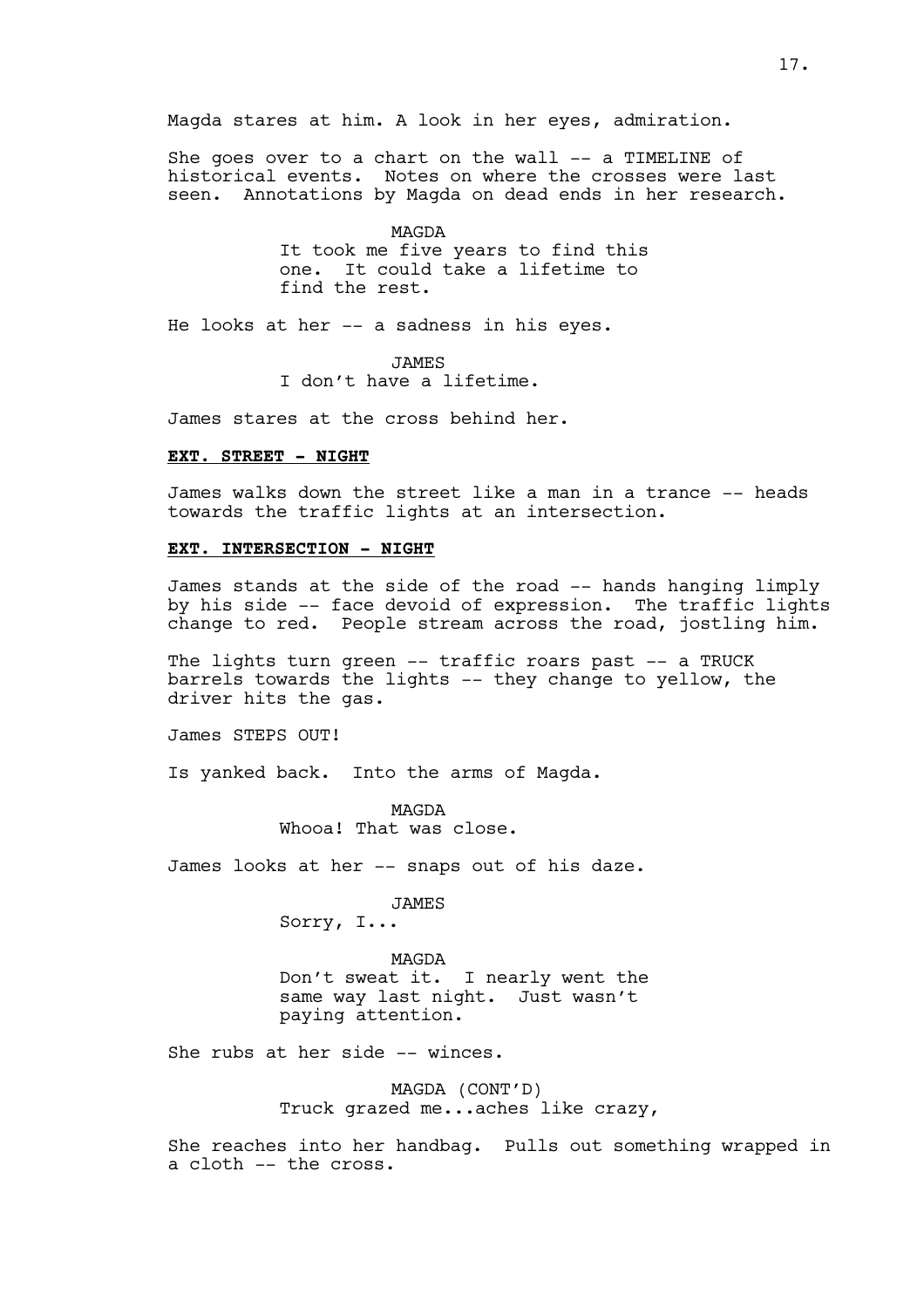MAGDA (CONT'D) I want you to take this.

James looks at her, looks at the cross.

JAMES I can't keep this.

MAGDA Bring it back when you feel strong enough.

She hands the cross over to James. He looks down at it, looks up. Magda's gone.

## **EXT. MACHPELAH CEMETERY, QUEENS, NEW YORK - NIGHT**

James trudges through the cemetery. He clutches the cross in his hand. Halts at a headstone. An inscription etched in the marble.

"JOSEPH GRANT 1945-1994

James leans down, takes some dead flowers from a holder on the ground. Clears some dried leaves away.

> JAMES Why'd you do it? You were so near...you could have stayed, seen it through. At least have given me a chance to explain.

He straightens up. Stares out across the rows of tombstones, stone angels and mausoleums that stretch into the distance.

> JAMES (CONT'D) And now Mary. Is it any wonder I don't believe anymore. Are you happy? Up there boring the angels with your theories...well tell them this...it works...and you know what? It doesn't matter anymore.

He wanders through the graveyard. Desolate, aimless. Comes to a large mausoleum, bearing an inscription.

"HARRY HOUDINI 1874-1926"

He falls to his knees.

Slams his fist into the unyielding stone. Above him an electrical storm splinters the clouds with lightning. He lashes out with bloodied fists at the unforgiving stone.

> JAMES (CONT'D) I want her back, I'll do anything. Just bring her back!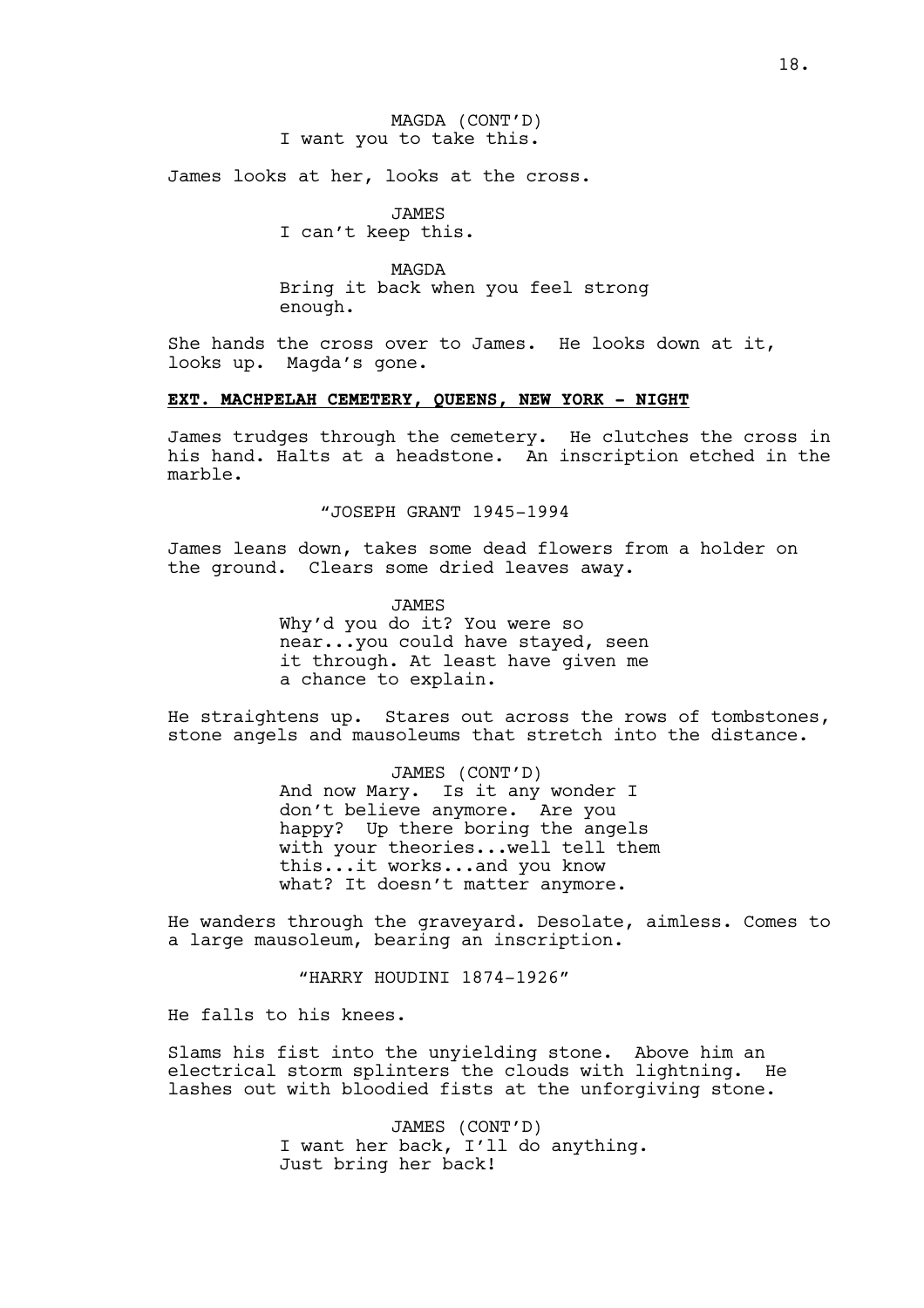He hits the stone -- weaker now, heart racing, overcome by emotion -- and then...

The HEADSTONE begins to pulse with blue light. The lightening above grows stronger.

Thunder rolls across the city. The CROSS in his hand glows with a strange power -- energy crackling across its surface.

A vortex of light begins to swirl around the marble headstone, forming a luminous tunnel of light leading into the ground behind the stone...

Beams of light crisscross the stones in the cemetery. Form a glowing grid -- an astral transit map.

JAMES

Eyes staring -- face wreathed in a pure blue light.

WHOOSH.

#### **EXT. ABOVE THE CEMETERY - NIGHT**

HIGH AND WIDE -- Below us the cemetery. Each of the gravestones and mausoleums linked by lines of pure force intersecting a myriad of primordial black holes.

Psychic interchanges on the spiritual highways between the past and the present. And then we're...

#### **INT. SPIRITUAL TRANSIT LINE**

Shooting through a tunnel of pure psychic energy -- our body stretched to an impossible degree as we travel through the primordial portal leaving today -- headed for the past.

Either side of the tunnel of light -- glimpses of foreign landscapes, the outlines of other cemeteries around the world, all connected to this vast astral transit system.

And then with a blinding flash we're in...

### **EXT. NEW YORK - MACHPELAH CEMETERY - 1926**

The flare from a photographer's flash powder tray fades. A mourner passes carrying a funeral program. The words embossed on heavy card -- **HARRY HOUDINI - 1874-1926**

**INSERT TITLE:** Machpelah Cemetery, Queens, New York - 1926

James looks around. A large party of mourners head through the cemetery. The cars around the entrance are dated, the mourners wear old fashioned clothing.

James, groggy and disorientated, watches the proceedings.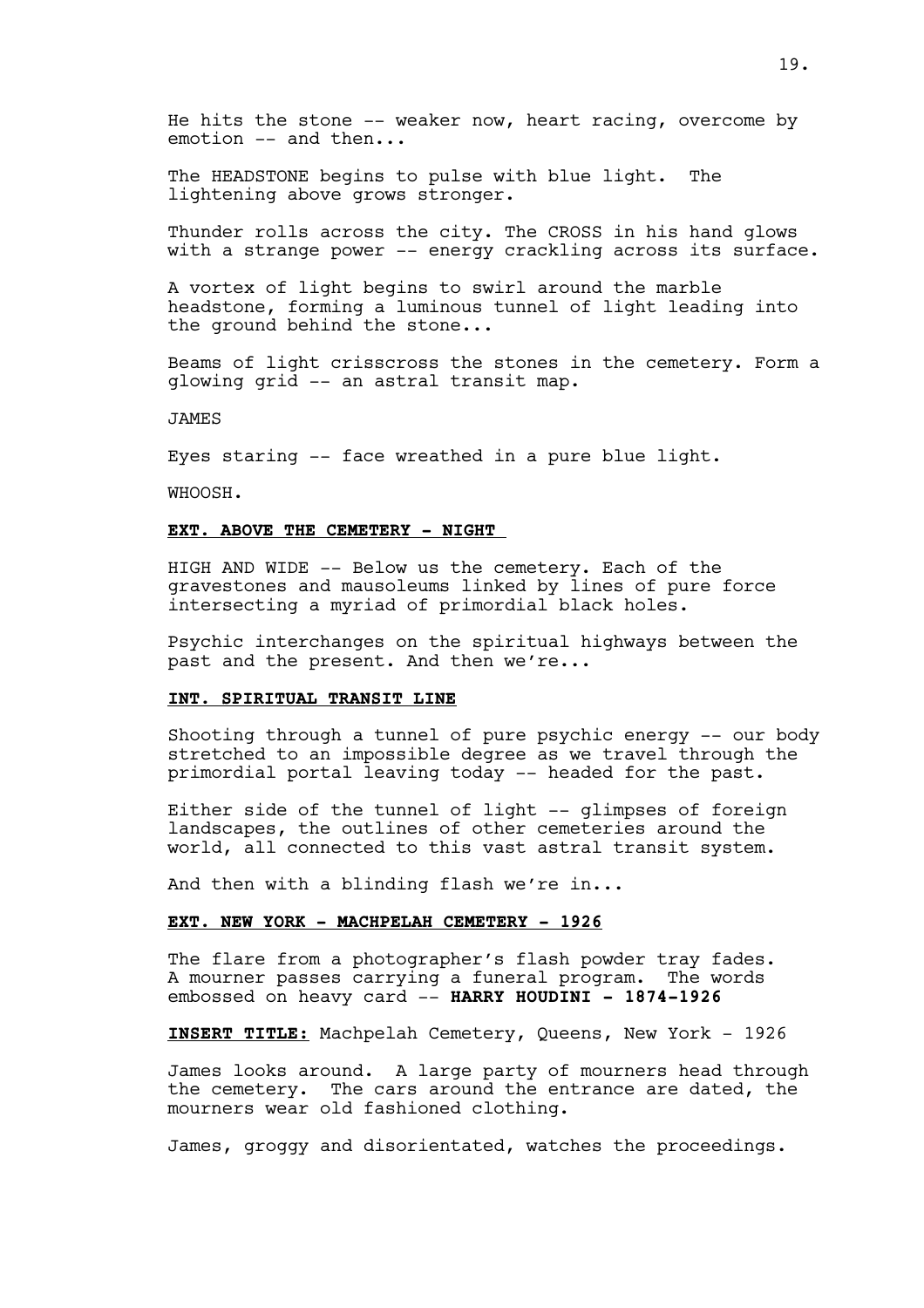### **EXT. CEMETERY - LATER**

The mourners have left. James stands in front of Houdini's gravestone. A MAN approaches. Tall, with a mop of springy white hair and piercing eyes.

HARRY BLACKSTONE (40s), a magician, and rival to Houdini. He flicks a look at James, takes in his clothes.

> BLACKSTONE If anybody can do it he can.

> > JAMES

Sorry?

BLACKSTONE He promised Bess he'd make contact with her from beyond the grave.

JAMES Maybe he believed he could pull it off.

Blackstone looks at him keenly.

BLACKSTONE One last show to top them all. (beat) He'd be competing with a headline act.

JAMES The resurrection?

BLACKSTONE The ultimate work of magic.

He looks at James.

BLACKSTONE (CONT'D) Pardon me. I may be treading on your beliefs.

### JAMES

I have hope. I'm not sure that's the same as a belief. How about you, what do you believe?

## BLACKSTONE

I believe in infinite possibilities. Maybe he will contact her from beyond the grave, just not as his himself.

JAMES

Buddhism?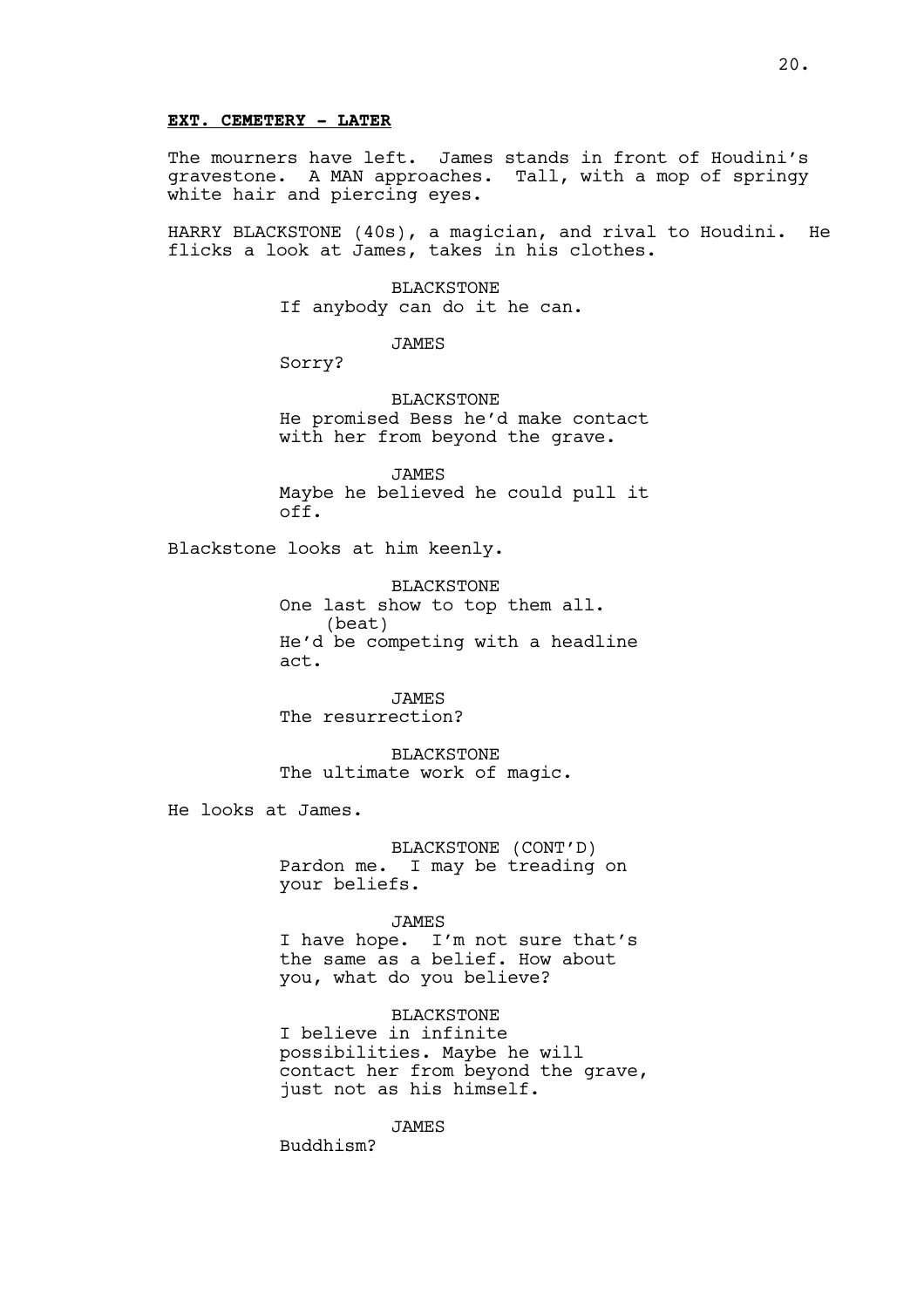## BLACKSTONE

That's limiting. I've studied most of the more esoteric religions. The pre columbian Indian ceremonies of ora-i-bi-po-wanu, whicker, voodoo

### JAMES

You believe in Zombies?

### BLACKSTONE

Practitioners of Voodoo believe that if a person dies before they've fulfilled their dreams their spirit goes on to finish it. That doesn't necessarily mean you'll recognise them. Sometimes it's just their spirit clothed in human form.

## JAMES

Reincarnation?

### BLACKSTONE

Reincarnation, incarnation. There's a thousand beliefs out there. Ayya Vaikundar's followers believed that the first stage of Avatar was the possession of a still born child which combined with the Spirit of Narayana.

#### JAMES

You're a magician, to you, religion is just another way of altering a person's view of reality.

## BLACKSTONE

Maybe. But sometimes you just have to take a leap of faith. (beat) Now, where the boundaries of miracles and magic cross, that's another matter all together.

Blackstone tips his hat. Hands him a business card.

BLACKSTONE (CONT'D) I hope you find what you're looking for.

He walks briskly away and is soon swallowed up in the gloom. James slumps back down at Houdini's gravestone, alone in the wrong century.

> JAMES What now Mary?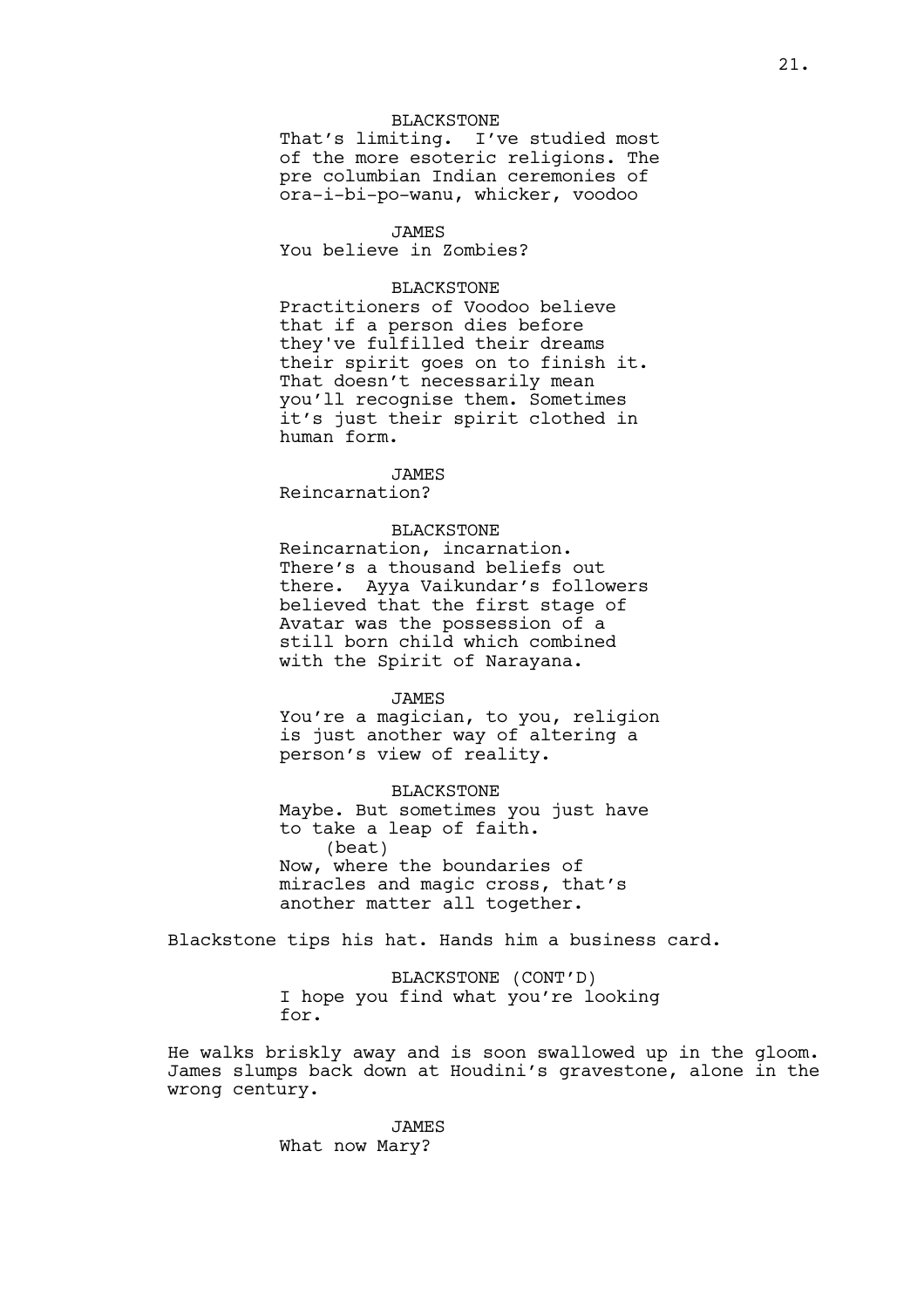He sits there in a world of his own, tears streaming down his face - shoulders shaking with grief as the darkness rolls in.

The gravestone begins to pulse with a faint blue light. Throughout the cemetery -- auras of purple and blue light dance around in a grid surrounding the slabs and headstones.

The night fills with a throbbing, crackling energy. The cross in James's hand dances with veins of blue electricity.

JAMES (CONT'D)

What?

A soft light surrounds him -- flickers iridescent purple - and then he's gone.

## **INT. HOSPITAL - ICU - DAY (PRESENT DAY)**

A group of Doctors observe Mary with Dr Waring. Another Doctor, YURI SCHAFFER (60s), rail thin with an angular face and an eastern European accent, studies an EEG printout.

> SCHAFFER This level of Theta, combined with Gamma...when did it start?

DOCTOR WARING The Theta's been building up since she was admitted...there was a huge spike last night. Off the scale.

SCHAFFER A computer glitch?

DOCTOR WARING No, the readings are mirrored on a separate server...they both tally.

**SCHAFFER** I have seen this before.

He has everybody's attention.

# SCHAFFER (CONT'D)

I was an intern for an analyst with the Department of Defense back in the seventies. They were worried about what the Russians were doing at Durov.

A geeky looking Doctor, SANCHEZ (30s) chips in.

# SANCHEZ Bioenergetic research.

They all look at him, waiting. Schaffer nods.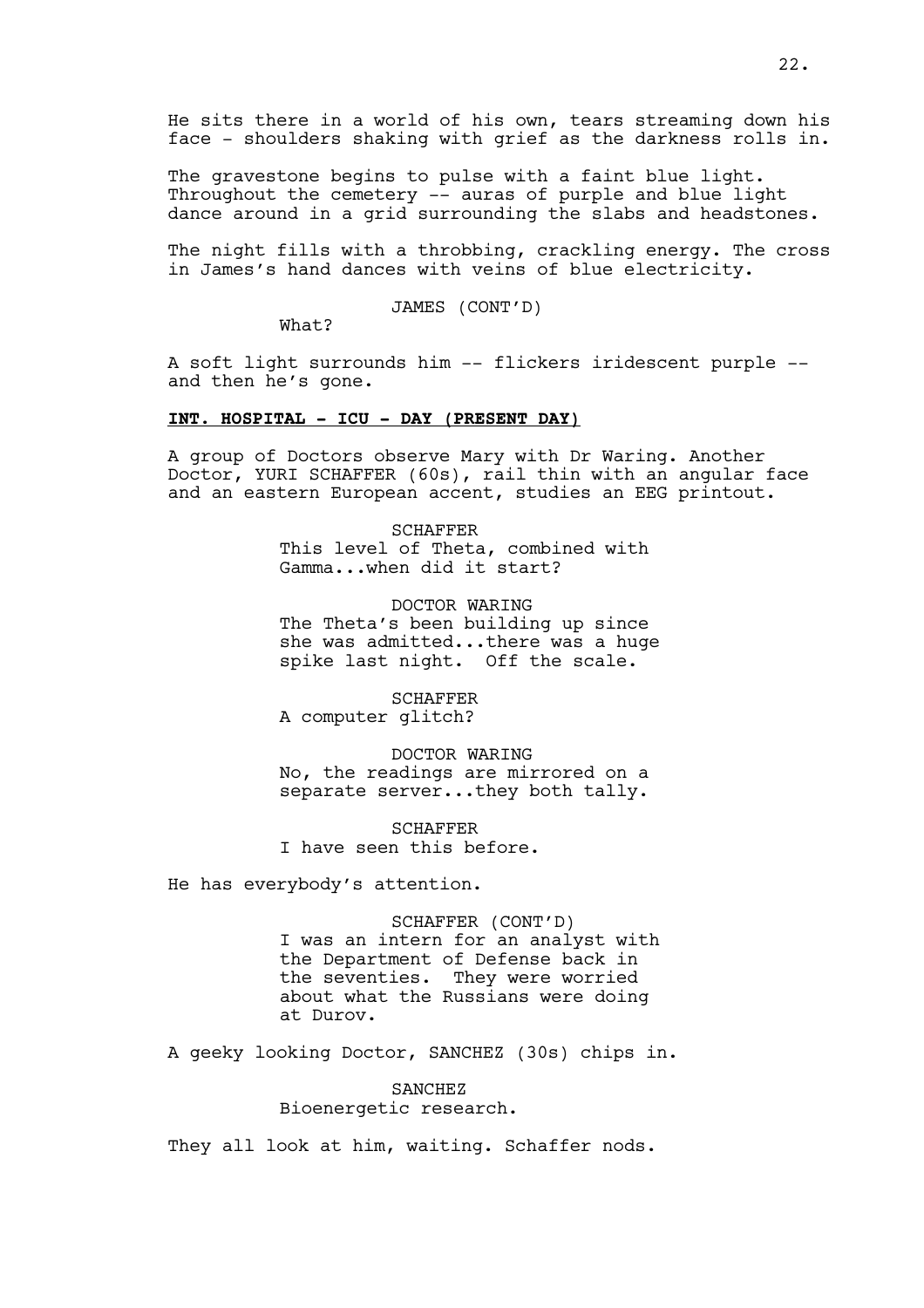SCHAFFER Psychic warfare. Brain manipulation from a distance.

DOCTOR WARING How far did they get?

**SCHAFFER** I don't know. The cold war petered out and their funding was pulled.

Schaffer studies the readouts -- tracing the Gamma waves with his finger.

> SCHAFFER (CONT'D) The Theta waves are modulating with the Gamma, peaking around one hundred hertz...

DOCTOR WARING What does that mean?

SCHAFFER Theta controls the state of relaxation necessary for the Gamma waves to process sound and vision.

Doctor Waring looks at the readouts, does the math.

DOCTOR WARING You're saying she's...

SCHAFFER Remote viewing.

# **INT. MAGDA'S WORKSHOP - DAY**

Magda sits opposite James. She holds Blackstone's business card in her hand. Houdini's FUNERAL PROGRAMME lies on the workbench between them.

> MAGDA And you expect me to believe this?

JAMES My father spent his life proving primordial Black Holes existed on Earth. Since his death I've been trying to use them as portals.

MAGDA

Time travel?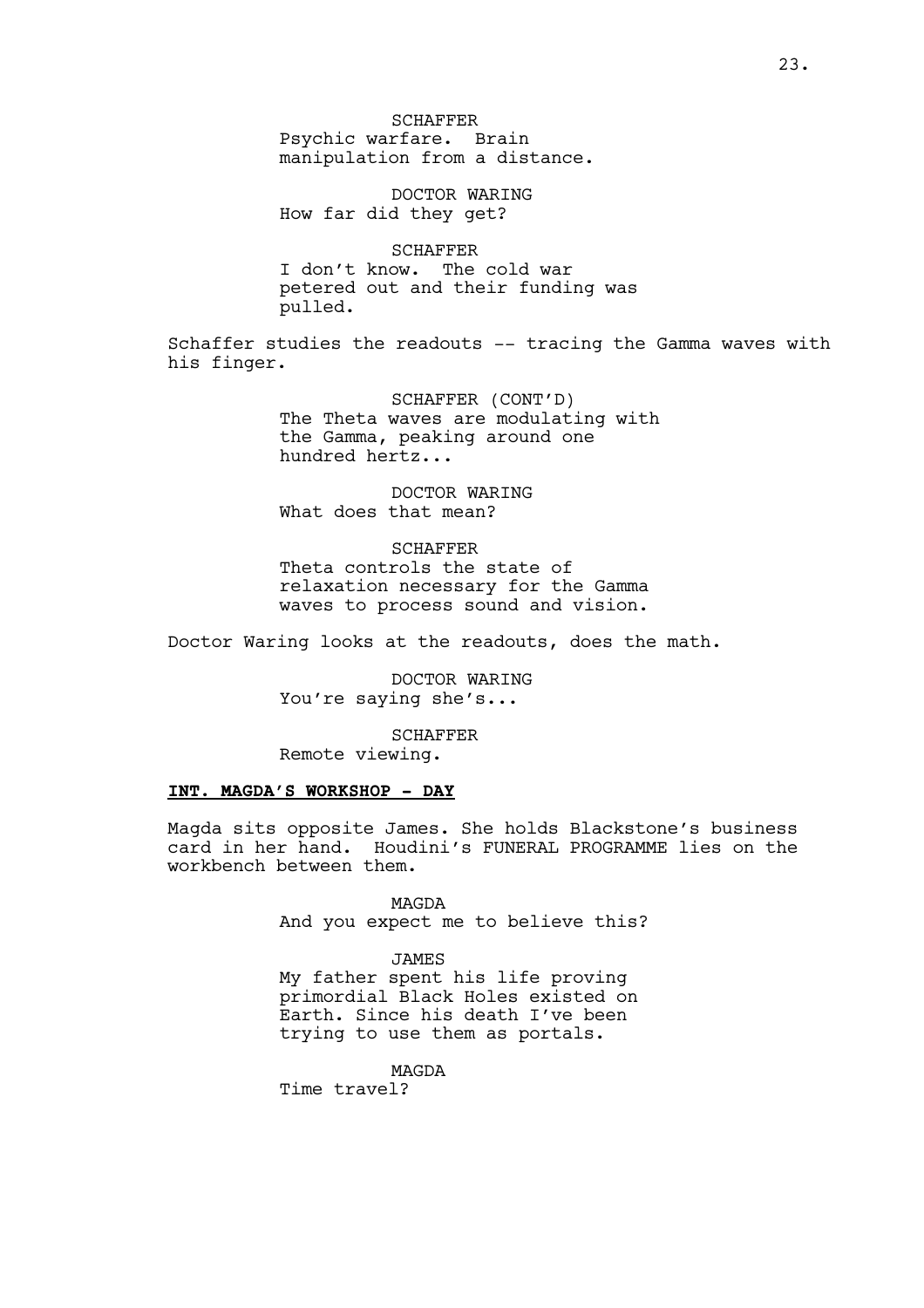MAGDA So these portals, they're like wormholes?

**JAMES** Yes, I used a modified version of his equipment to locate them, but I couldn't make the jump. Until you gave me the cross.

MAGDA You think the cross provides some kind of spiritual link between you and the portals?

JAMES I don't know. But Mary's in a coma and I'm looking for a miracle.

James scoops up the Ipad -- flicks through to a picture: Healing of the Cripple and Raising of Tabitha by Masolino da Panicale, 1425.

> JAMES (CONT'D) Saint Peter raising Tabitha from the dead. Look.

He points to the side of the picture where a line of silver crosses stand. He flicks on another picture. Eutychus being raised from the dead by Saint Paul.

Twelve silver crosses sit on a table behind him.

MAGDA This is a hoax right?

JAMES No, I need you to help me find the crosses.

Magda turns away from him -- her eyes bright with wonder.

JAMES (CONT'D) What if you could revisit history, actually go to the places they were last sighted?

MAGDA Oh right, just hop on the wormhole express.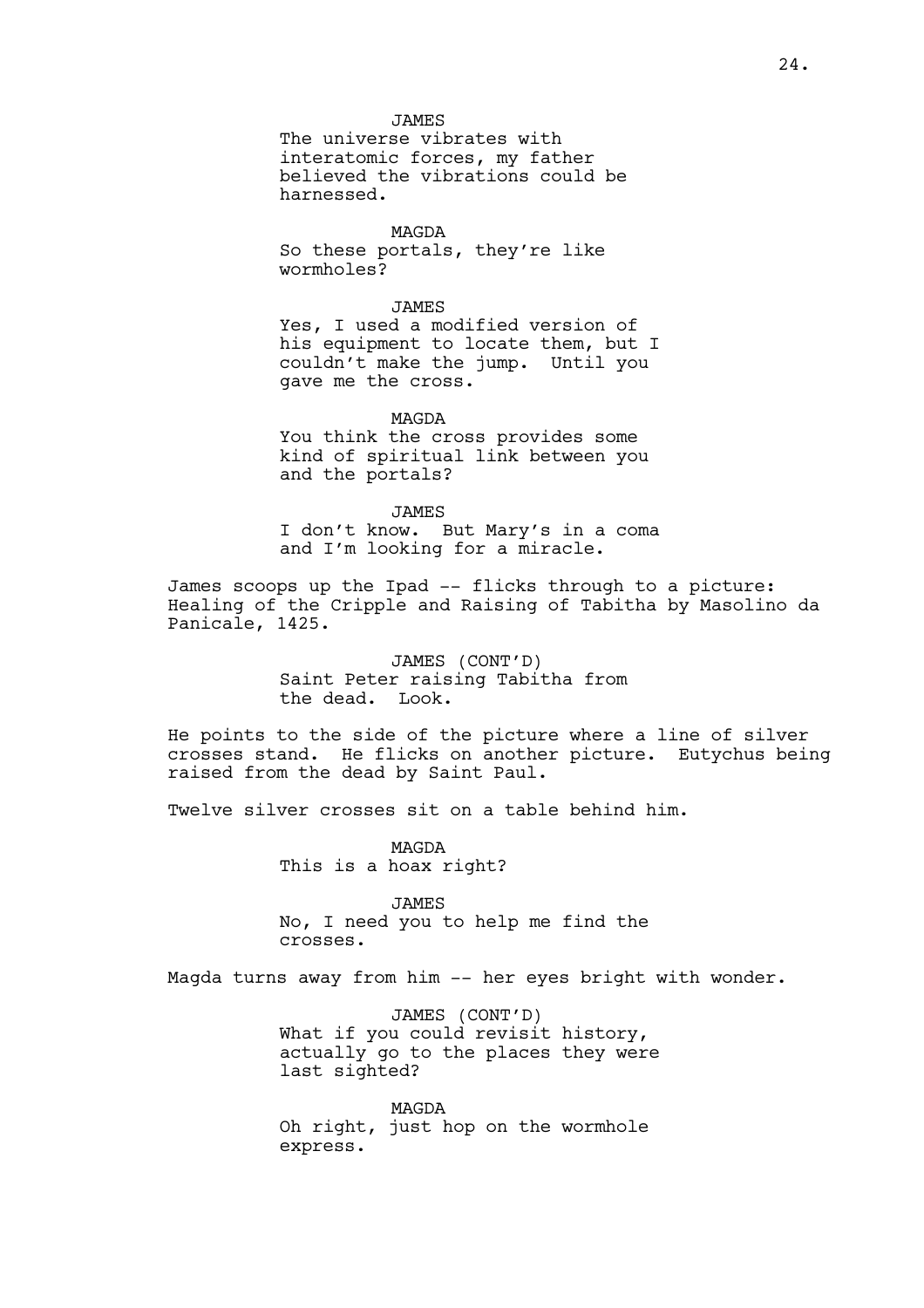#### JAMES

What have you got to lose? If we find the crosses then it doesn't matter whether Mary lives or dies, you'll still be remembered for making one of the most important finds in the history of religion.

#### MAGDA

Oh right, I'll just get the Apostles to sign a confession, and take responsibility for the resurrection of Christ.

JAMES

I'm just asking you to give me a chance.

#### MAGDA

Look, even I know there are all sorts of paradoxes that mean you can't just go back in time and save your wife...shit I'm beginning to sound like you.

### JAMES

Wait.

He enters a search on the Ipad. A website flashes up. Newspaperarchive.com*.* Pages flash by -- an old sepia picture fills the screen -- Magda stares at it.

On the screen -- a picture from Houdini's funeral -- and there, caught by the photographer's flash...JAMES.

### **INT. HOSPITAL - ICU ROOM - DAY**

James stands looking at Mary. The machines make muted beeping sounds -- brainwave activity displays three flatlines while the THETA waves ripple with low level activity.

#### JAMES

I'm going to help you.

He squeezes her hand. Theta waves spike -- he doesn't notice.

JAMES (CONT'D) You always said we should go on an adventure together. I'm sorry I didn't listen. I should have spent more time with you. Shown you love, filled your life with laughter and excitement.

Again the Theta waves ripple -- unnoticed by James.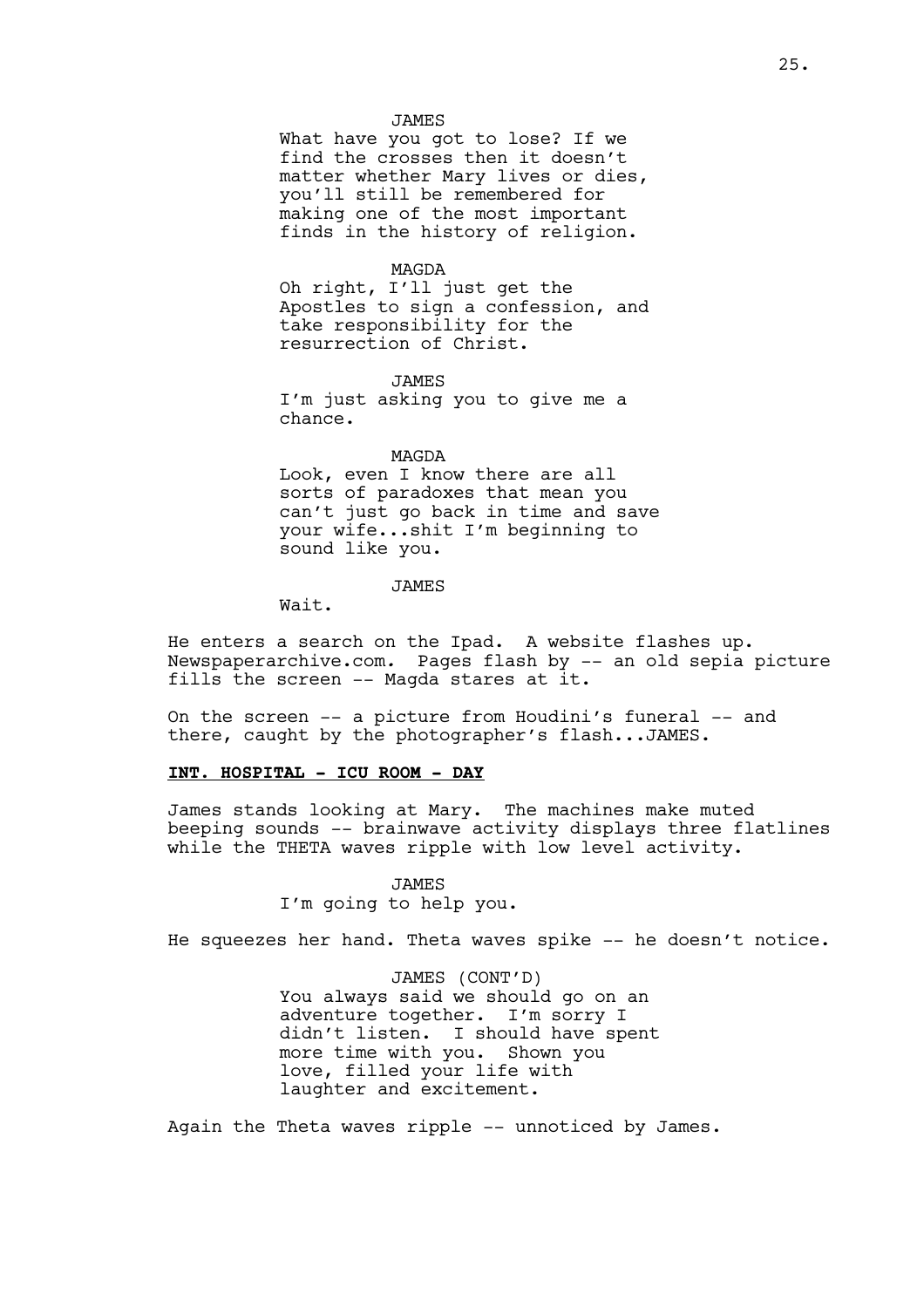JAMES (CONT'D) I'm going on a journey, and though you won't be there...

He places one of his hands on her heart and the other on his.

JAMES (CONT'D) You'll always be with me.

OFF THE DISPLAY. As the Theta waves dance.

### **INT. MAGDA'S WORKSHOP - NIGHT**

James stands in front of a wall covered by a schematic diagram linked to newspaper clippings, internet printouts and old black and white photographs.

Magda traces her finger along a TIMELINE -- ends at a document next to a picture -- Lindisfarne.

> MAGDA When the Vikings raided the monastery they took everything of value. Which would have included anything made of silver like the crosses.

James taps a date with his finger.

JAMES

Seven hundred and ninety-three AD.

She pads over to a bookshelf and pulls down a large leatherbound book -- flicks through it and comes to a print of an old illuminated manuscript.

She taps an illuminated picture of some monks carrying a stone coffin.

> MAGDA Before the vikings attacked, the monks hid the Lindisfarne Gospels in the coffin of Bishop Cuthbert, along with their most sacred gold and silver alterware. We just need to be there when that happens.

James looks at a picture of a Viking warrior with golden eyes in the margins of the page.

JAMES

Who's that?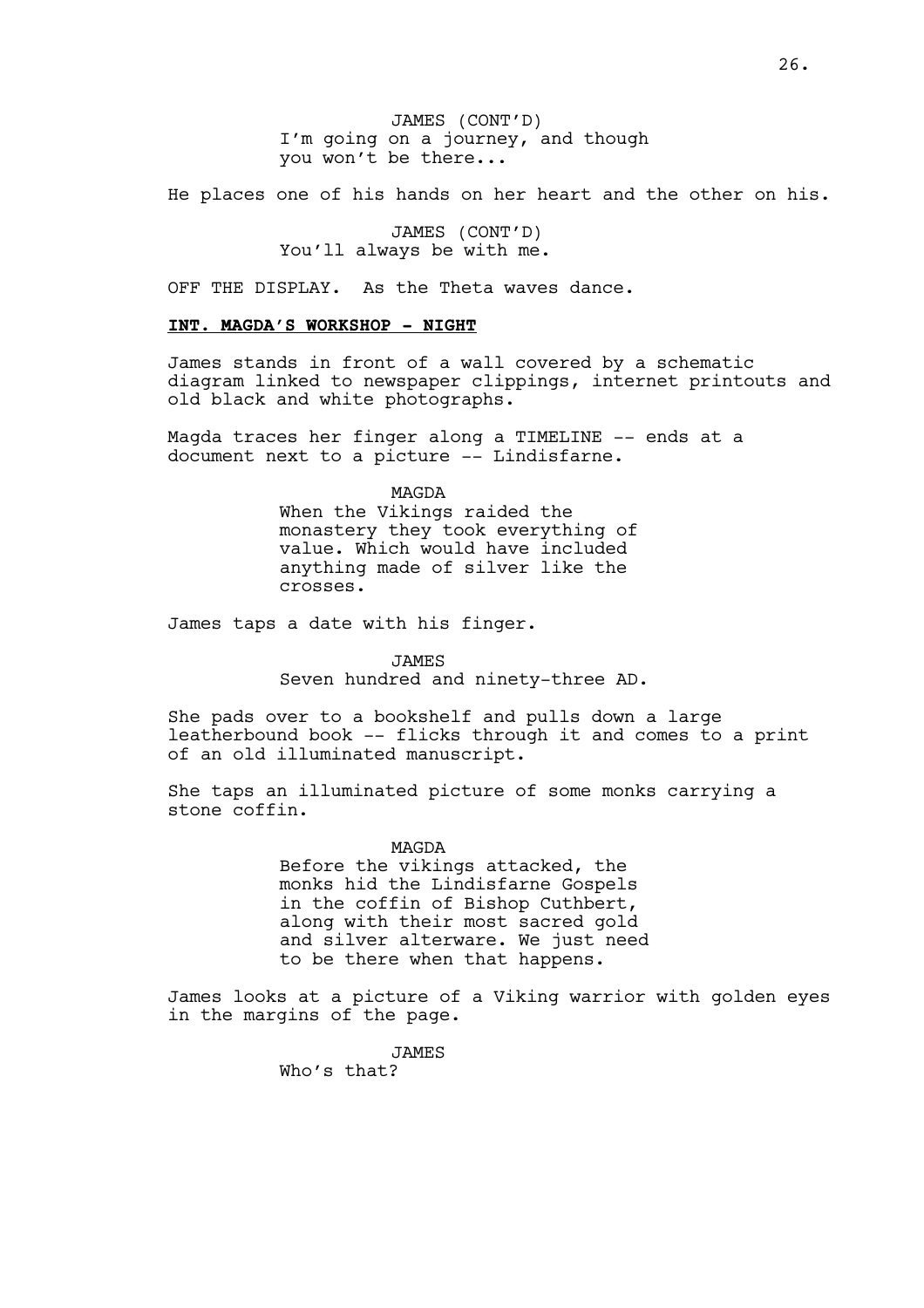The monks used all sorts of symbolism in the margins, like a lion for Christ and Pelicans for the resurrection. Maybe they saw the Viking leader as the devil.

James studies the manuscript -- his face determined. He produces some hi-tec glasses from a ruck-sac. Hands a pair to Magda.

> JAMES Prismatic glasses. They filter out normal light and enhance the radiation from the black holes.

Magda slips them on.

## MAGDA

Cool. I guess I'm stuck with the color?

### JAMES

It's taken me five years to get them down to this size. My father had to use a generator truck and a high powered laser array to detect the holes.

MAGDA No need to jump out of your test tube.

JAMES Sorry. It's just...

#### MAGDA

I know. I'm nervous too. I mean Jeez, we're using the psychic power from a crucifix to jump through a primordial black hole. It's not exactly a ticket to Space Mountain.

JAMES

So where is Lindisfarne?

### MAGDA

A small island off the coast of Northumberland, England.

Magda goes over to a glass case full of archeological artifacts. Takes a fragment of pottery. Puts it into a transparent plastic box.

> JAMES What's that?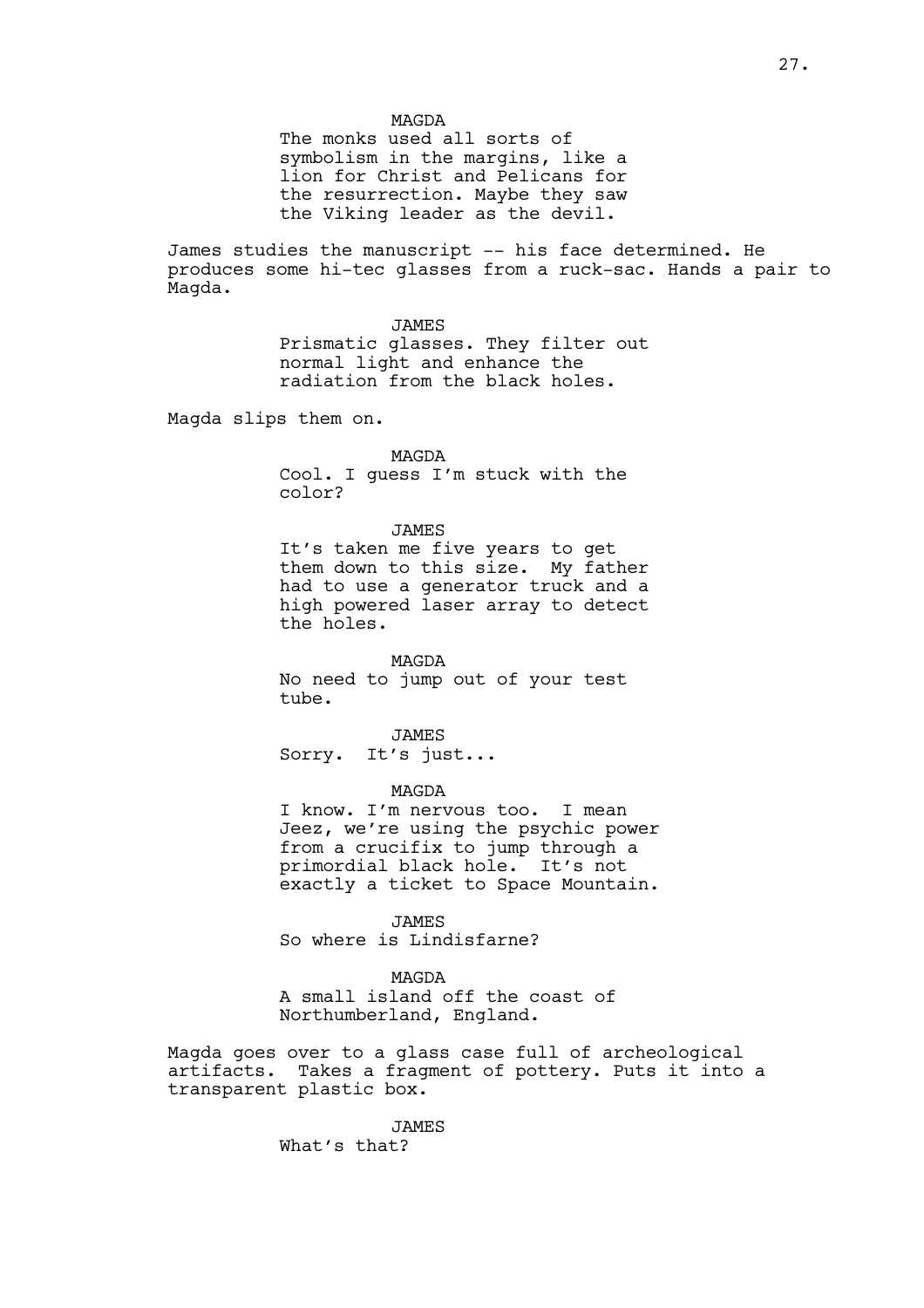#### MAGDA

It's from an archeological dig at the priory in Lindisfarne. I had a friend of mine carbon date it to make sure it was authentic.

JAMES You think it'll help guide us?

#### MAGDA

We don't know how this works, we're just going to have to throw everything at it and see what happens.

JAMES You're sure you want to do this?

MAGDA

You betcha.

**JAMES** Aren't you forgetting something?

MAGDA

The hordes of blood thirsty Vikings? I've got a friend in England who's putting together some equipment for us.

# **EXT. ENGLAND - LINDISFARNE BEACH - 793AD - (FLASHBACK) DAY**

A wooden PROW smashes into the dark sand of a small cove. Waves crash against it. Rough shod FEET plunge into water.

VIKING WARRIORS clamber over the rocks -- heading towards the grey outline of the Monastery above.

> MAGDA (V.O.) We know the day they attacked and where they came in with the tide.

Twenty longboats wait off shore whilst the advance party head towards the monastery.

## **EXT. LINDISFARNE MONASTERY - (PRESENT DAY)**

Magda and James, carry rucksacks and are dressed as MONKS. They hurry through a graveyard next to a ruined monastery. The remains of a priory in the background.

> MAGDA Every time the Vikings attacked they slaughtered monks, so there are gravestones with dates from those times...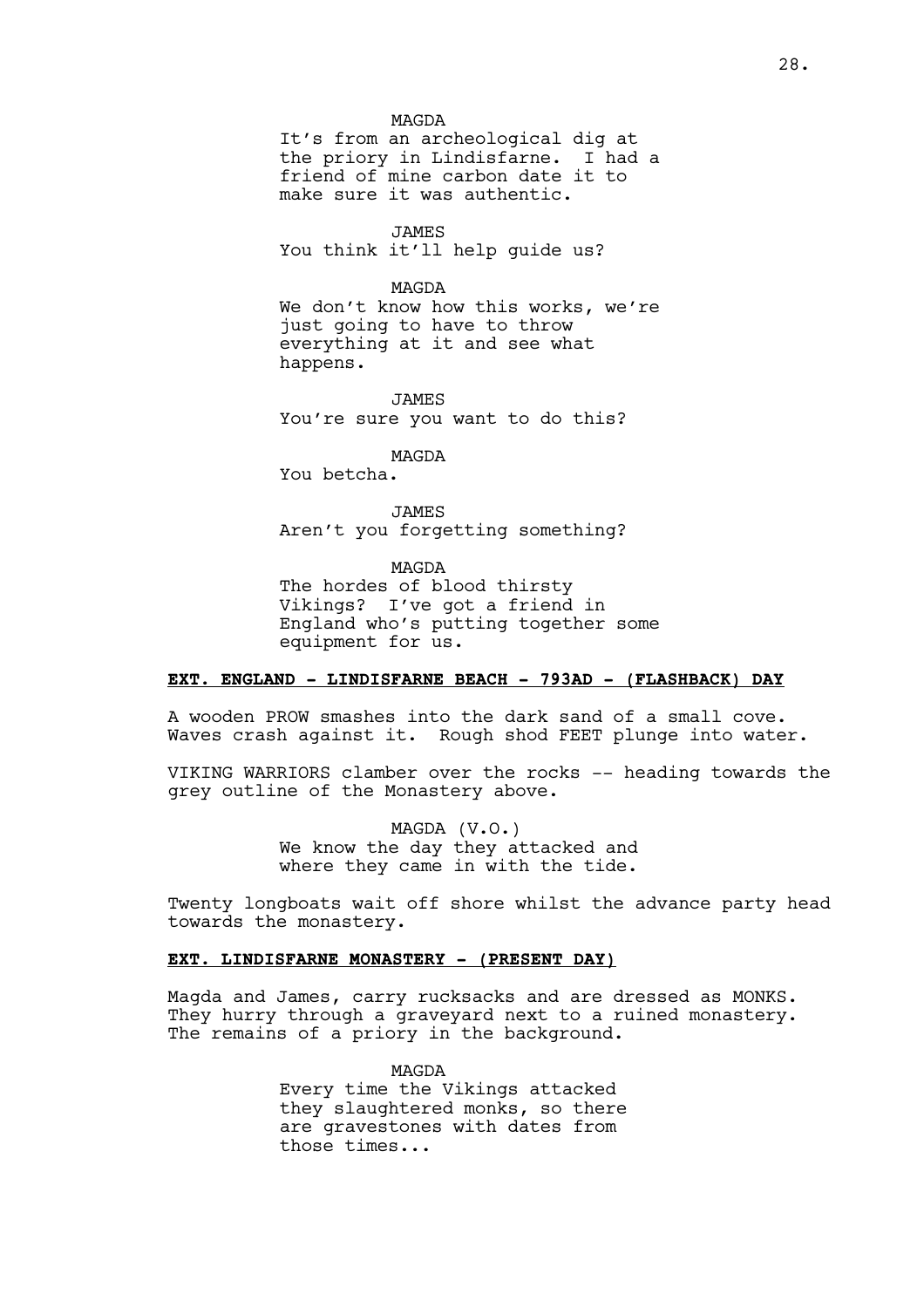She goes over to a crumbling headstone -- a weathered inscription. James runs his fingers over the indentations.

> JAMES 11th January, Seven Hundred and Ninety-Three.

James pulls his cross from a ruck-sack, looks at it. Puts it back. He slips on his Hi-Tec glasses. Looks around.

> JAMES (CONT'D) The portal's right above us.

MAGDA Okay, we're in a whole new science here so...

She pulls out an IPOD. James stares at it, smiles, what the?

JAMES You want some music for the trip?

MAGDA You made the jumps while you were in an emotionally charged state...

JAMES I was upset, yes.

MAGDA

And while you were in that state your nervous system...brainwaves, heart rate, were all elevated...

JAMES

You're going to use music to get our heart rates up?

MAGDA

If we're in the middle of a full scale Viking attack we can't rely on being in the right mood when we need to use a primordial portal as an escape hatch. Put this on.

She hands him a wrist mounted HEART MONITOR. James nods, impressed, puts it on. He hefts the rucksack.

> JAMES What've you got in here?

Magda smiles, reaches into the rucksack, pulls out a couple of SMOKE cannisters and two TASERS. She hefts the tasers.

> MAGDA If the smoke doesn't give us enough cover these could be useful. Put this in your ear.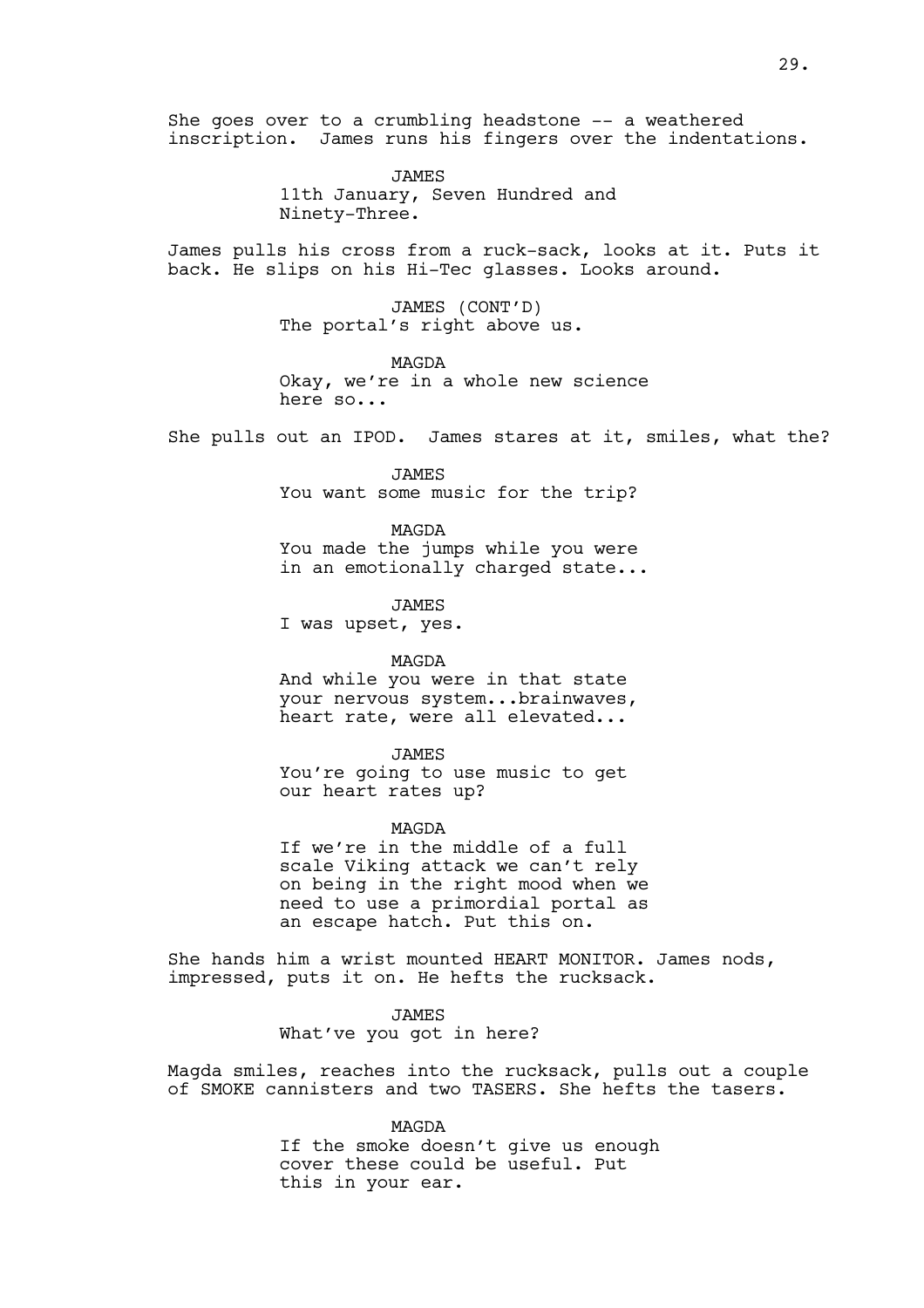She hands him an in ear phone -- slips hers in.

MAGDA (CONT'D) In ear, wireless linked.

They sit with their backs to the front of the gravestone.

MAGDA (CONT'D)

Ready?

JAMES

Hit it.

Magda presses PLAY. A high energy 70s rock track blasts out. They begin to mouth the track together -- the music swells as their heart rates climb in unison.

A blue light envelopes them, spreading from the stone, swirling around, crackling with energy -- growing in power until they start to vibrate with its energy and then...

### **INT. SPIRITUAL TRANSIT LINE**

Shooting through a tunnel of pure psychic energy -- they travel through the primordial portal.

Glimpses of foreign landscapes, the outlines of other cemeteries around the world, all connected to this vast astral transit system.

The BOX with the fragment of pottery glows with blue light. And with a blinding flash they're in...

## **EXT. LINDISFARNE, MONASTERY - GRAVEYARD - 793AD - DAY**

Grey sky -- sea mist drifts across the ground. A gravestone pulses with blue light. James and Magda materialise.

> MAGDA Wow! That was really weird. Do you see the same stuff as me?

> > JAMES

Tunnel of light, glimpses of the spiritual network around the world? Yeah, pretty much.

MAGDA

Did you're body, go like, well like a piece of elastic?

JAMES Event horizon, black hole singularity, spaghettification. There are many words for it. All I know is that our perception of horizon relativity is skewed.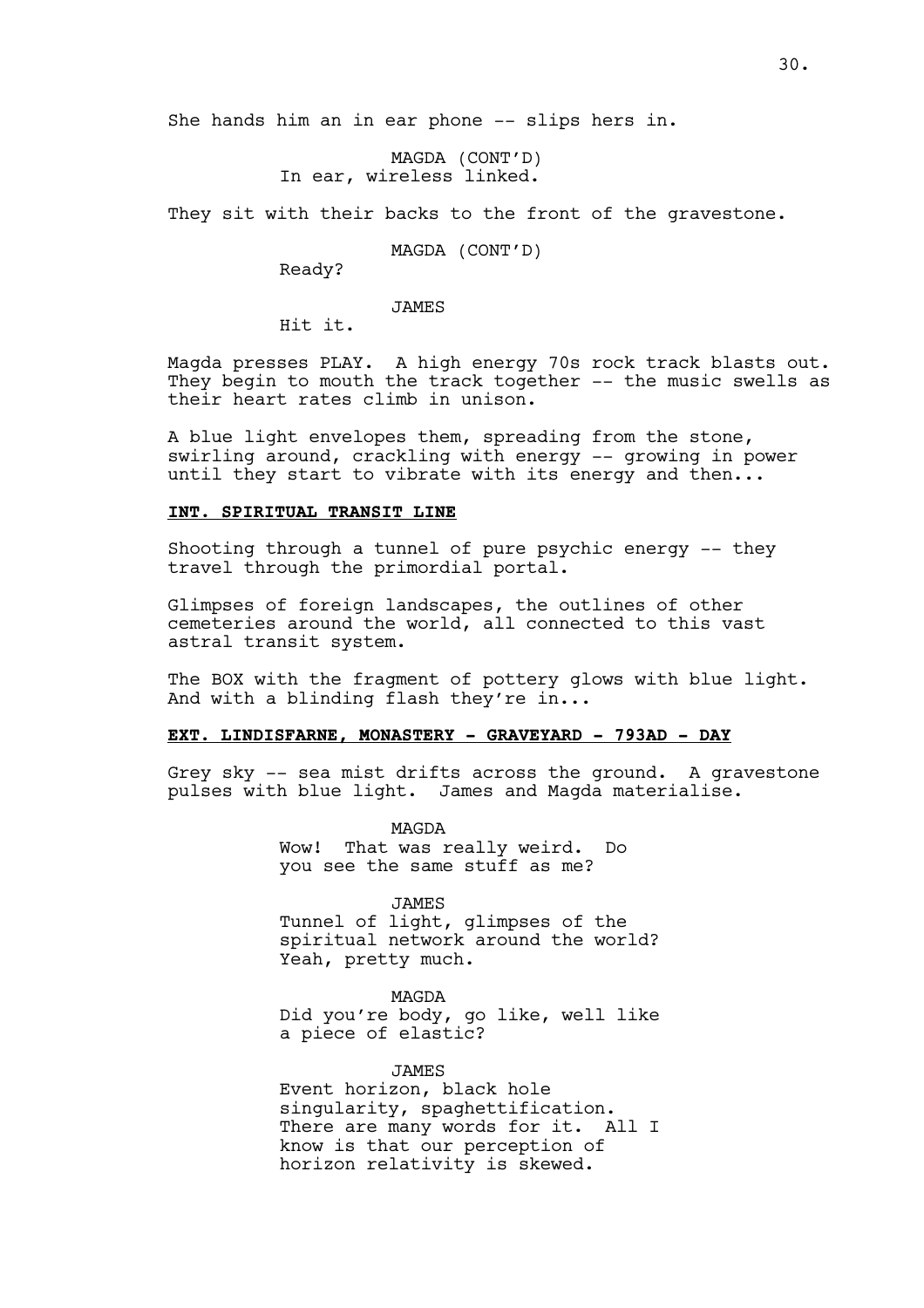It's like an optical illusion, the brain can't keep up with what it's seeing so it makes it up. JAMES (CONT'D)

Magda looks at him. Is he serious?

#### MAGDA

Right, thanks for clearing that up. Appreciate the simplification, except I think I zoned out after you said spaghettification. Is that even a word?

JAMES

Well it should be.

MAGDA I was kinda' expecting some sort of angel fly-past.

JAMES I thought you were a non-believer?

MAGDA I was, but hell, we just travelled through a psychic wormhole for Chrissake.

They climb to their feet -- strap on their rucksacks.

JAMES

Are we early or late?

Magda listens. The sound of a low chant comes from inside the monastery.

> MAGDA Beats me. Psychic time travel doesn't come with a schedule.

They jog towards the entrance of the Monastery. Peer through a gap in the door.

## **INT. MONASTERY - MAGDA'S VIEW - DAY**

A group of MONKS worship in front of an altar. Candles illuminate their faces.

## **EXT. MONASTERY - DAY**

Magda turns to James.

MAGDA I don't see the crosses.

JAMES Maybe they only bring them out on special occasions.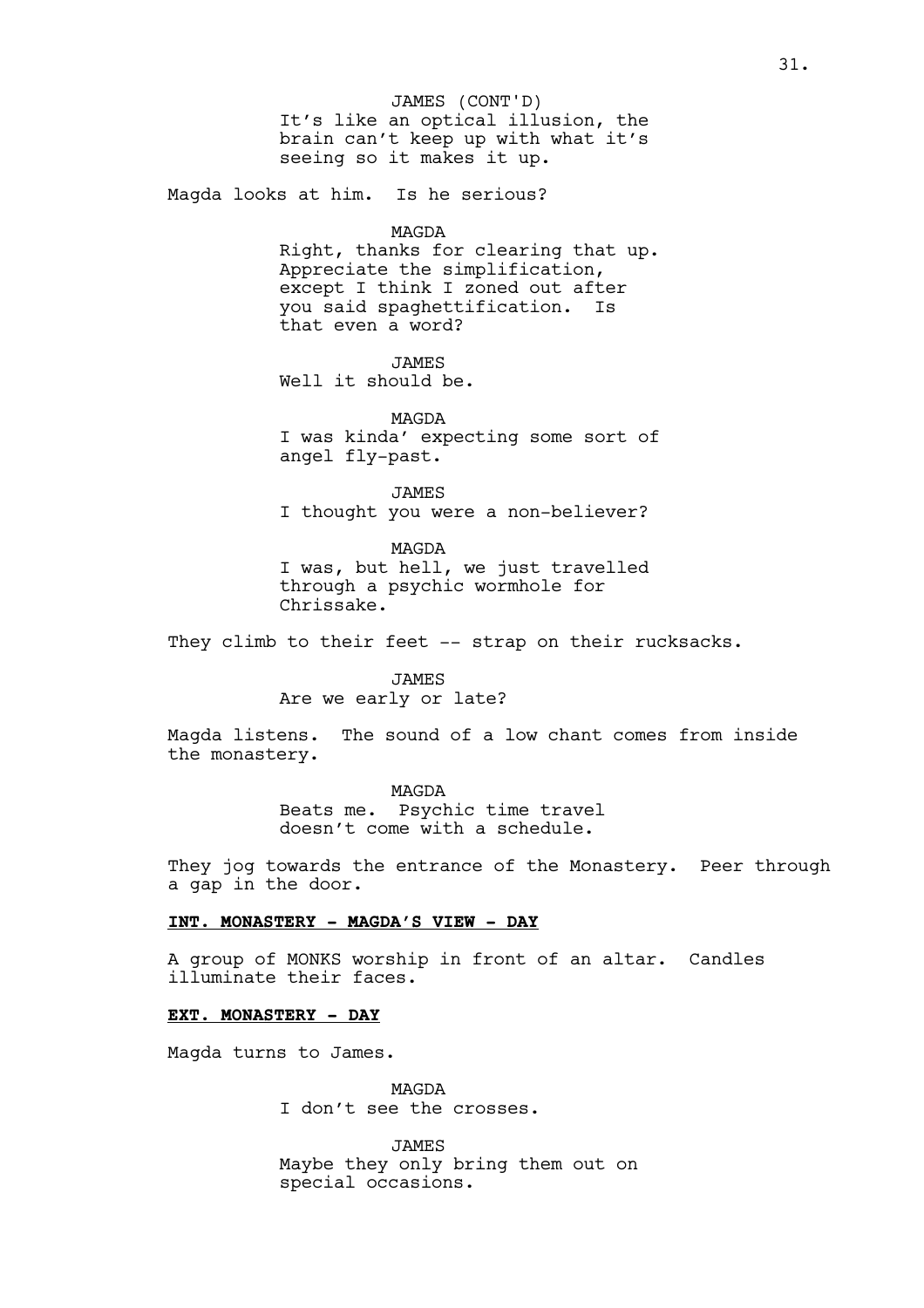MAGDA

What, like a Viking attack? Maybe they've already stashed them in Cuthbert's coffin. We need to create a diversion.

### JAMES

# What kind of diversion?

Magda reaches into her rucksack -- pulls out a small metal cannister.

#### MAGDA

Holy smoke.

### **INT. MONASTERY - DAY**

Above the chanting of the monks -- a metallic rattling. A SMOKE cannister rolls down the aisle towards the altar.

Smoke hisses out -- the Monks turn round as the smoke fills the air -- start to cough -- visibility near zero.

Magda and James race past wearing gas masks -- darting through the smoke.

> MAGDA Over there, c'mon.

She runs towards a large stone coffin near the back wall of the monestary, James races to keep up -- she reaches for the lid of the coffin, when...

A HUGE monk looms up out of the smoke -- grabs her by the neck. James punches him in the stomach.

The monk grins, James shakes his hand in pain. The monk holds him at bay with his free hand.

### **INT. MONASTERY - LATER**

James and Magda sit on a rough wooden bench -- hands tied. The giant monk towers over them. BISHOP CEDRIC (70s) a birdlike man with rheumy eyes, studies them keenly.

> BISHOP CEDRIC What were you doing with Cuthbert's coffin?

> MAGDA Oh is that what it is? I thought it was the way out.

The huge monk grabs Magda, vast hand encircling her neck.

BISHOP CEDRIC Leave her Godbold, we are not savages.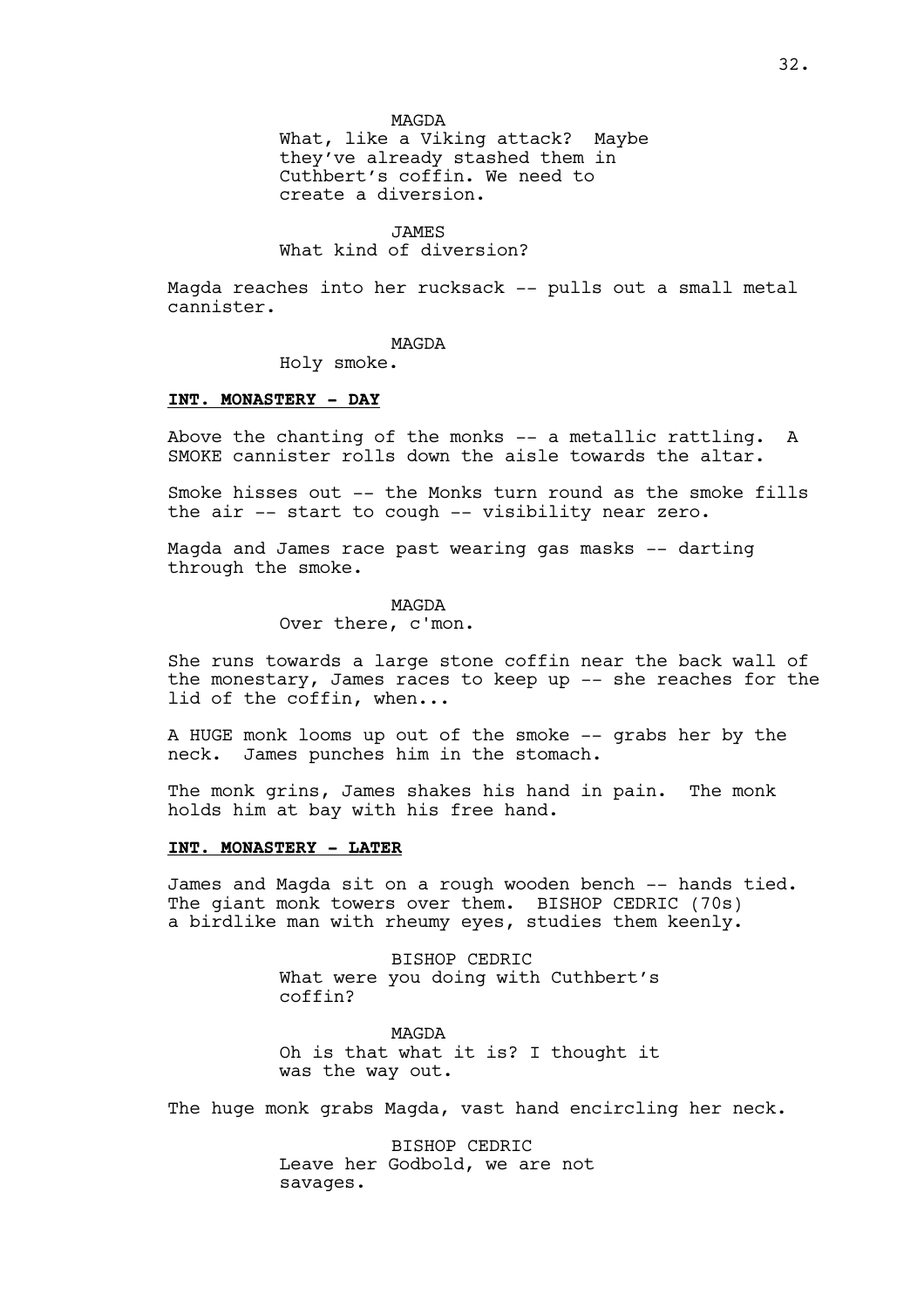Godbold reluctantly withdraws his hand.

JAMES You may not be, but the Vikings are. We came to warn you that they plan to attack.

The monks look at each other. Cedric's eyes grow watery, he dabs at them with a small piece of cloth.

> BISHOP CEDRIC What do you know of the heathens?

MAGDA They're coming today, to kill, to pillage...you need to save what you can.

BISHOP CEDRIC You cannot know this...

A deep, bloodcurdling blast from an animal horn echoes around the hills -- Cedric looks around at the terrified monks.

> BISHOP CEDRIC (CONT'D) Save the Gospels.

> MAGDA Untie us. Hide the Gospels and anything valuable, in Cuthbert's coffin.

Cedric nods, one of the monks unties them while the others rush off. One returns clutching FOUR silver crosses.

> MONK I was just cleaning them.

Magda and James stare at the crosses in the monk's hand.

JAMES

Good job.

Two monks struggle to prise the lid off the coffin. Magda and James go over to help them. Together they get it open. The monks put the crosses inside.

> MAGDA We'll keep the lid open, you get the rest of the stuff.

James slips the four crosses back out of the coffin and into his rucksack. Two more monks carry a heavy leather bound book towards them. Place the book inside the coffin.

Other monks rush over and drop gold reliquaries into the casket before closing it up.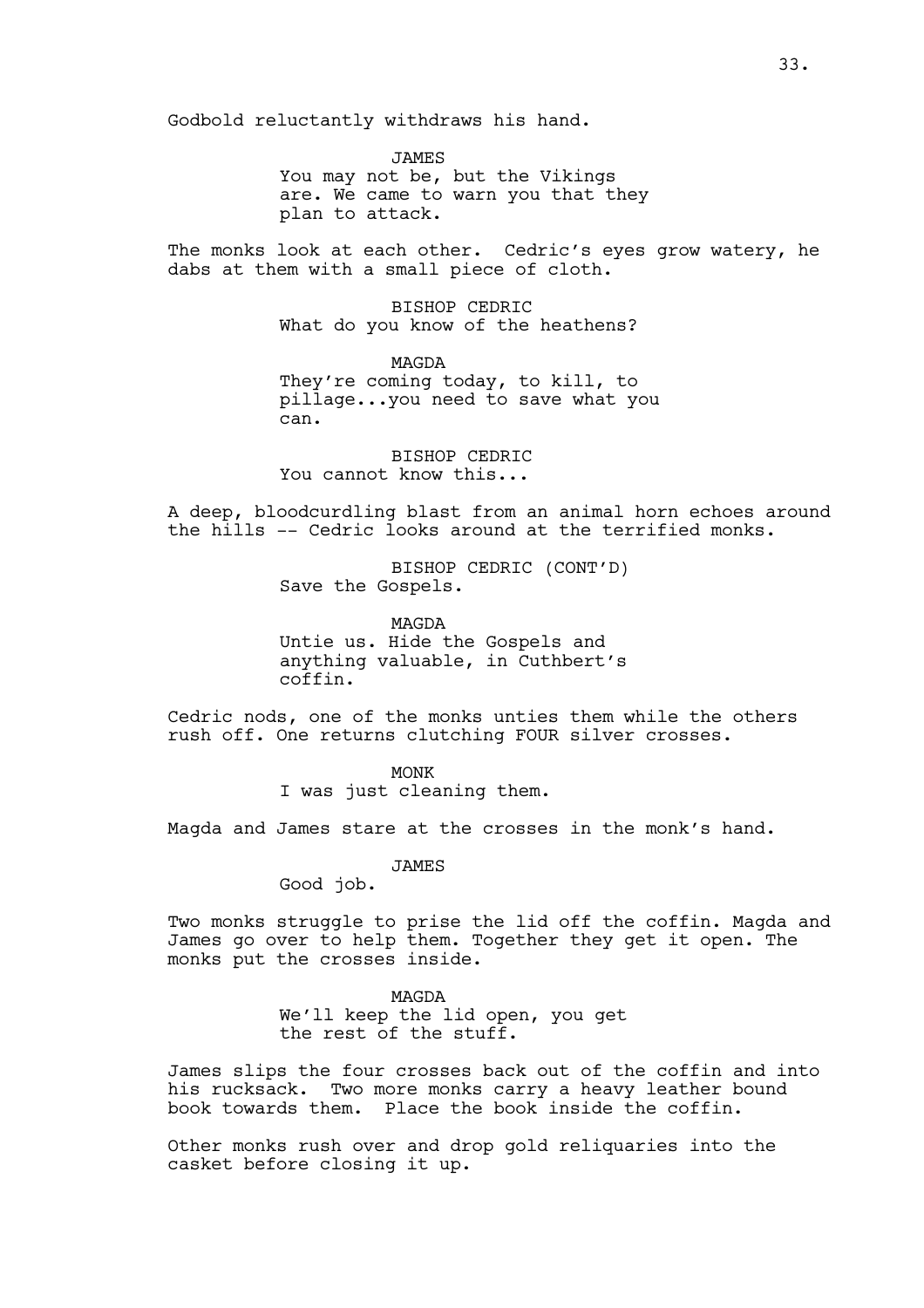BISHOP CEDRIC You must go. Leave me. I have had a long life.

Magda and James look at each other. Magda pulls out a couple of SMOKE cannisters and the Tasers.

> MAGDA Maybe. But it's never long enough is it?

## **EXT. MONASTERY - DAY**

Vikings burst out of the mist -- race across the graveyard towards the monastery. Some carry AXES, others brandish SPEARS. They halt outside the entrance.

They stand aside, revealing their leader. A tall, well muscled figure with familiar golden eyes wearing a silver helmet. Interestingly, he carries a silver COLT .45 pistol.

A vast warrior slams a huge AXE into the door, splitting it in two. Vikings surge through yelling a battle cry into...

### **INT. MONASTERY - DAY**

CHAOS.

Full of choking white smoke. Vikings crashing around, striking out with spears and axes -- hacking indiscriminately in the confusion.

Two figures glide through the smoke. Something CRACKLES. Blue light arcs across the chain mail of an attacker, he crashes to the ground, twitching.

## **EXT. MONASTERY - DAY**

The monks creep past the back of the monastery heading for the safety of the woods behind it.

Bishop Cedric is helped up a steep slope by a young RED haired monk, EADFRITH THE YOUNGER. Cedric pauses for breath. Looks down at the monastery. Shakes his head in wonder.

> BISHOP CEDRIC They had lightening in the palm of their hand.

The young monk nods.

EADFRITH THE YOUNGER The hand of God Bishop?

Cedric shoots him a stern look -- then smiles.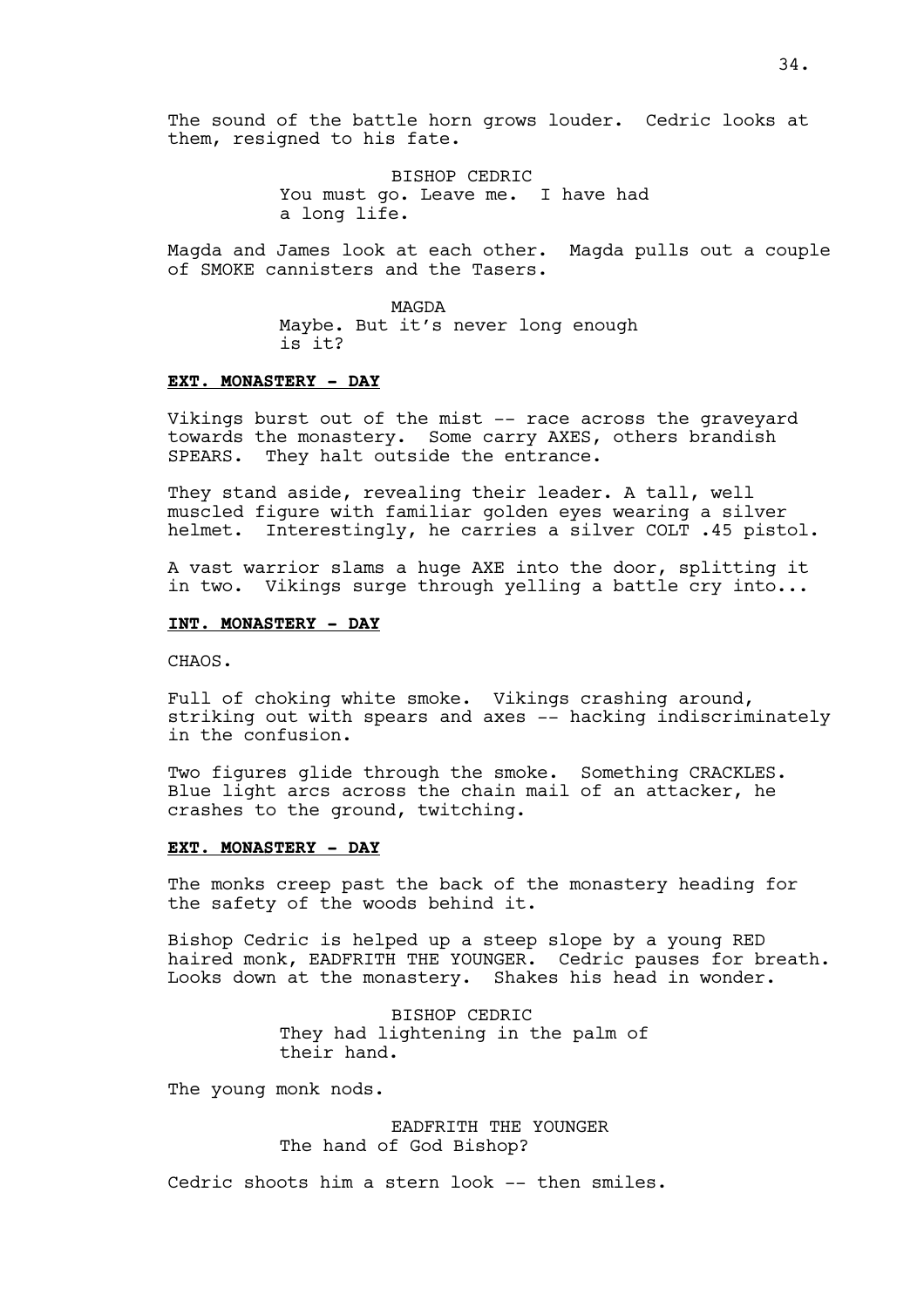BISHOP CEDRIC I wouldn't go that far Eadfrith. Now come on. Let's get to those woods.

### **INT. MONASTERY - DAY**

The Vikings start to retreat. Terrified by the lightening cutting them down from nowhere. BANG! James's taser explodes into fragments as a bullet hits it.

> JAMES That's not possible.

BANG! Another bullet whistles past them.

MAGDA If it walks like a duck...

JAMES Let's get out of here.

Magda reaches into her rucksack -- pulls out a THUNDERFLASH.

#### MAGDA

Seven seconds.

She twists the igniter and lobs it into the smoke. They run towards the back of the monastery. A GIANT Viking looms up out of the smoke -- blocks their path.

Magda hits him with the Taser -- SPARKS dance across his chain mail -- he sucks it up. The Taser fizzles out. He smiles, starts to swing his axe.

BONG. A heavy bronze candlestick lands on his head -- his eyes roll up and he crashes onto the floor. Eadfrith the Younger appears out of the smoke.

> EADFRITH THE YOUNGER Bishop Cedric wondered what was keeping you.

Eadfrith gives them a big grin.

EADFRITH THE YOUNGER (CONT'D) He says you can keep the crosses. Don't be fooled by those weepy old eyes, they miss nothing.

Magda and James share a look.

#### **EXT. MONASTERY - DAY**

Magda, James and Eadfrith burst out of the monastery. A colossal BANG echoes around the graveyard.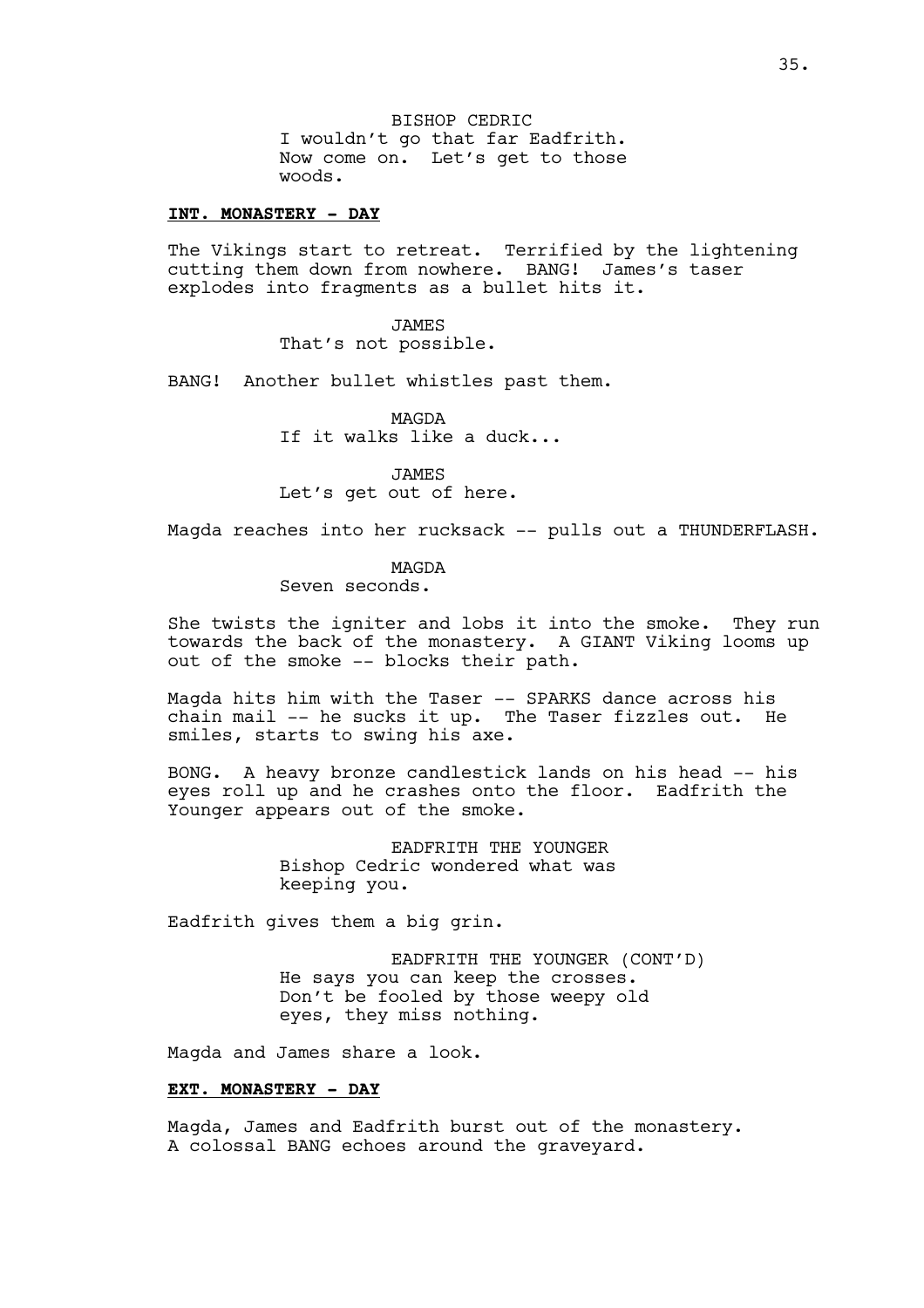EADFRITH THE YOUNGER You should go.

MAGDA

Thank you.

EADFRITH THE YOUNGER No. Thank you. I'll make sure you get a mention in the margins.

MAGDA What's your name?

EADFRITH THE YOUNGER Eadfrith, Eadfrith the younger.

And with that he races away, leaping like a gazelle up the steep hill towards the forest.

> MAGDA Eadfrith wrote the Lindisfarne Gospels, I never knew he had a son.

JAMES The devil makes work for idle hands...

They creep back along the side of the monastery heading towards the graveyard. James slips on his prismatic glasses. Magda puts hers on.

JAMES (CONT'D)

Over there.

They race towards the gravestone. Magda looks at the Ipod.

MAGDA Juicy Lucy, "who do you love?"

JAMES

Hit it.

Magda hits PLAY. Her heart meter climbs. Suddenly the smoke clears. Reveals...

The Viking with the golden eyes holding the Colt .45 pistol. He strides towards them.

> MAGDA There's your gun...

> > JAMES

But how?

The Viking cocks his gun -- aims it at them.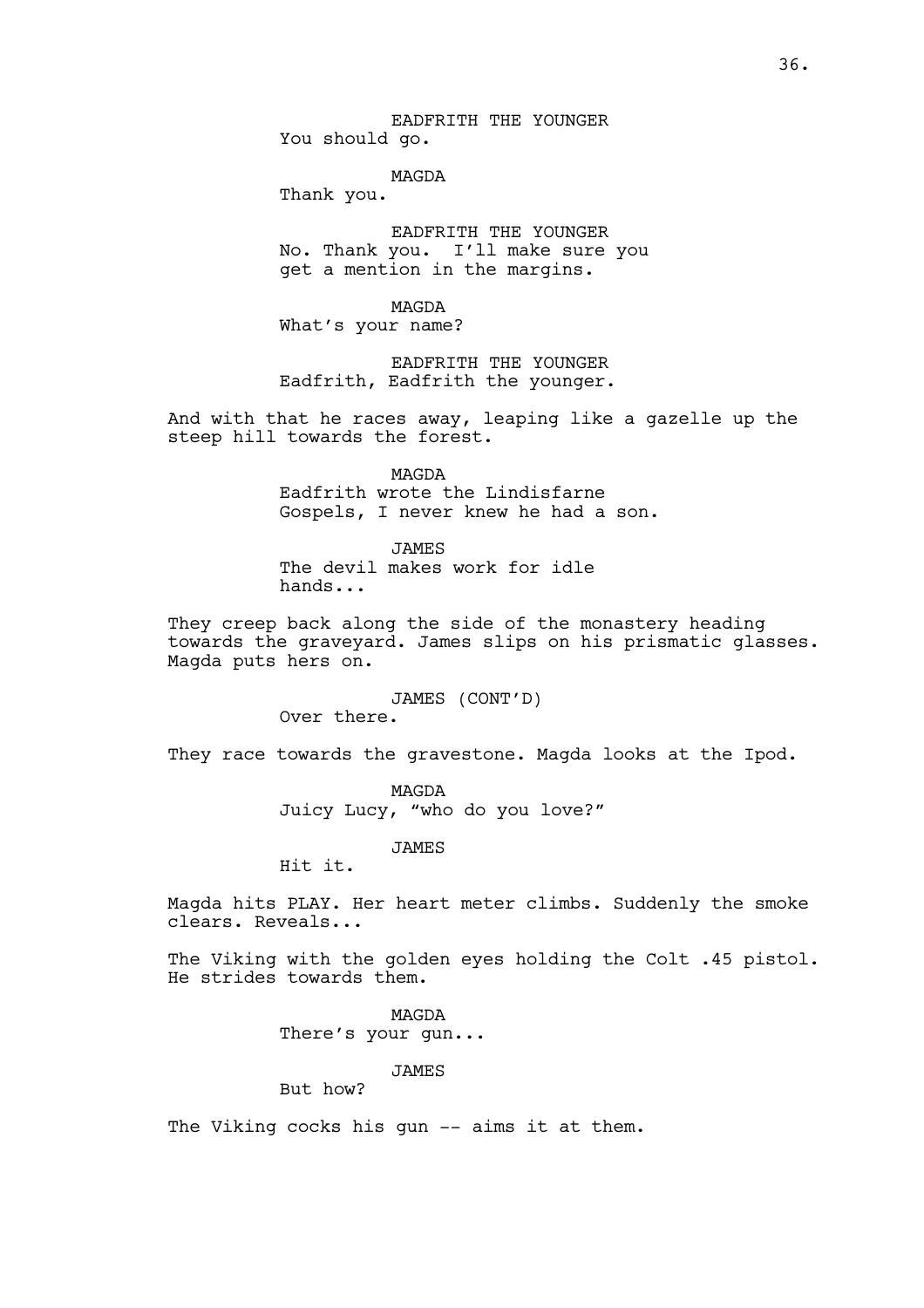THE 13TH APOSTLE (In Old Norse) Hand over the crosses and I'll give you an honorable death. Defy me and I will sever your limbs from your bodies and leave you to rot.

Magda and James start to shimmer -- their heart monitors pushing higher as the Viking's finger tightens on the trigger. BANG! The Colt bucks.

The BULLET spins through the air as time slows down. James and Magda blur -- a blue haze envelopes them. The bullet pierces Magda's side as she vaporizes.

## **INT. HOSPITAL - ICU - DAY**

Alarms sound. Mary convulses on the bed. Theta waves spike - jagged lines dance across the screen.

A patch of blood seeps through the side of Marys top. Spreads onto the white sheets. Doctor Waring bursts through the door -- sees the blood. A NURSE joins him.

> DOCTOR WARING She's hemorrhaging!

The nurse pulls back the sheets -- lifts Marys top -- swabs the blood -- reveals an already healing scar.

NURSE

Stigmata?

### **INT. HOSPITAL - CORRIDOR**

The nurse bursts out of ICU -- nearly crashes into a POLICE OFFICER holding a cup of coffee. He moves the cup effortlessly, avoids a collision like he knew she was coming.

**NURSE** 

Sorry!

She races off. The officer looks after her, his golden eyes glowing.

### **EXT. LINDISFARNE - PRESENT - DAY**

James and Magda sprawl on the ground in front of the gravestone. A group of tourists, unfazed, take some pictures and move off.

> JAMES Are you alright?

MAGDA I think so.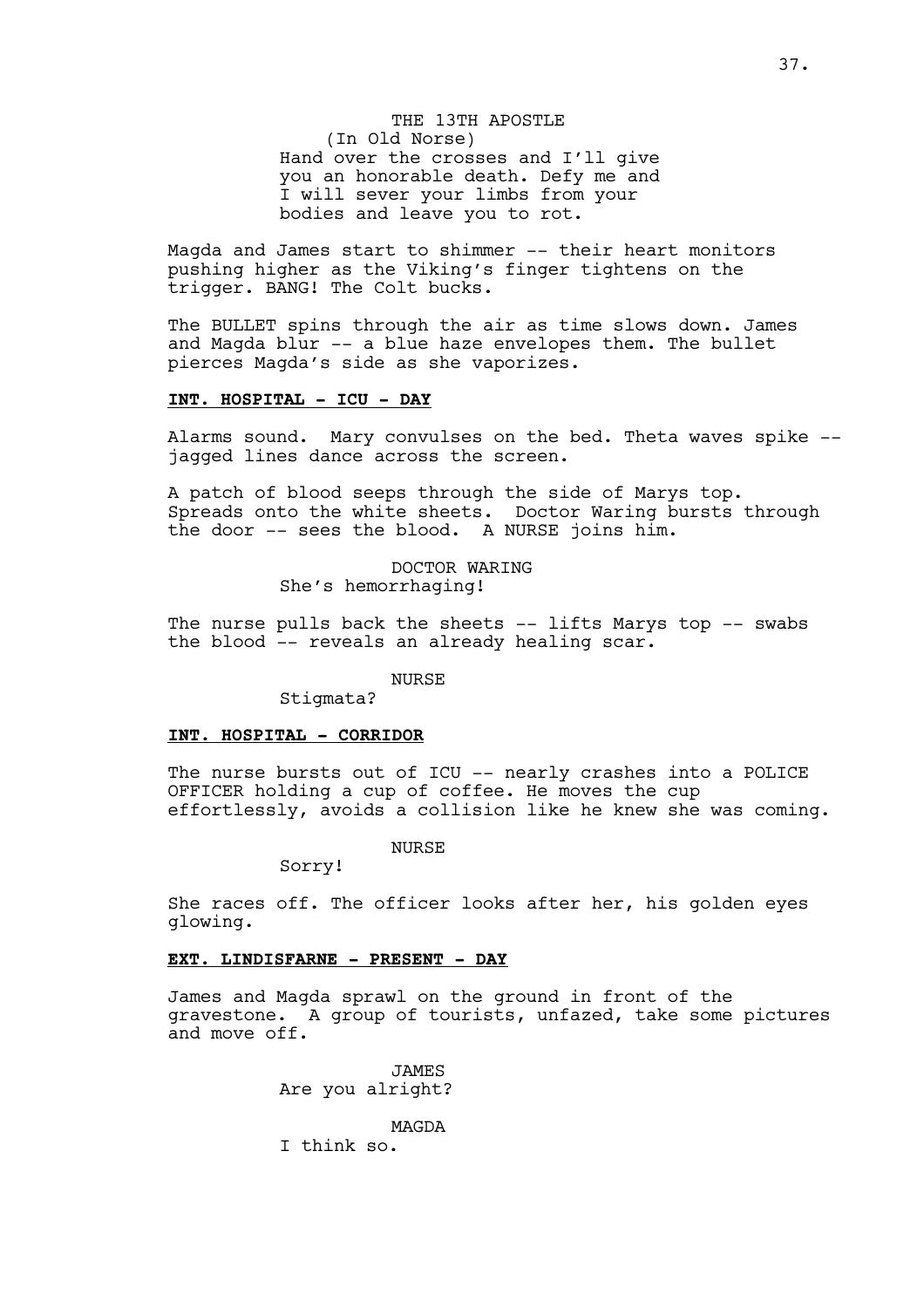JAMES What just happened?

MAGDA I don't know, you're the black hole expert.

James runs his finger over the gravestone -- scrapes a piece of moss from the inscription, uncovers a mashed piece of lead. He pulls it off the stone, it sits in his palm.

> JAMES Black holes can bend time, but that doesn't explain this.

MAGDA C,mon, if we miss the tide we'll have to go by boat, and I don't do boats.

They run towards the causeway.

### **EXT. CAUSEWAY - DAY**

The sun low in the sky -- luminous light reflecting off the sea -- tide coming in fast. They race across the sand, water streaming past their feet.

> JAMES Who the hell was that, and how'd he get a Colt Forty-Five?

> > MAGDA

Weird eyes.

James's mind races.

JAMES Wait, that guy in the margins of the Lindisfarne manuscript, and the roman soldier outside the tomb.

MAGDA Golden Eyes, that's it!

JAMES

 $What?$ 

MAGDA The soldier at Golgotha, Longinus, the Viking in the margins...what if they're the same person?

They reach the safety of the shore and collapse onto the ground -- shrugging off their rucksacks.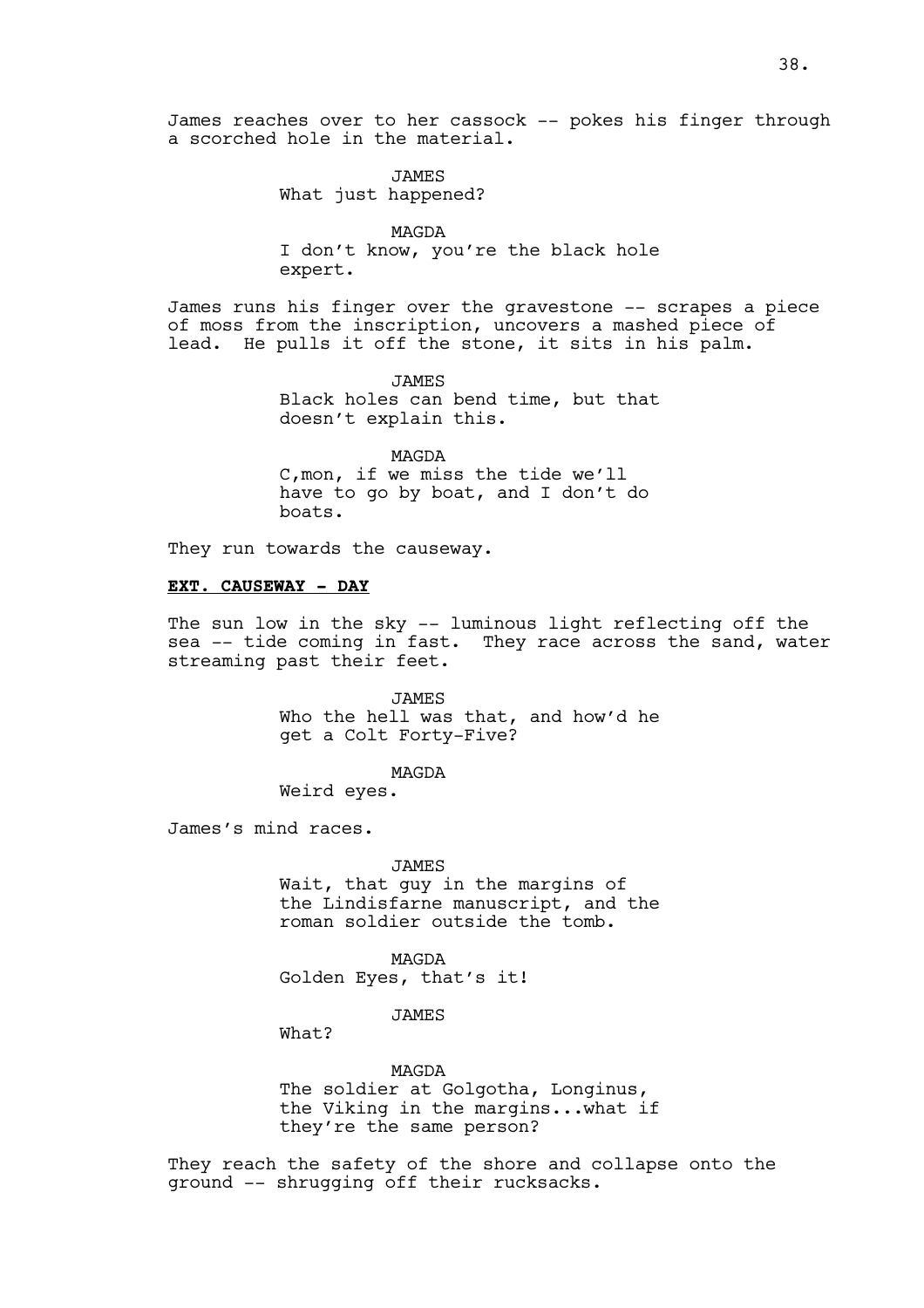JAMES

I don't know Nordic, but I do know a bit of German, and I'm sure he was talking about crosses.

MAGDA You think he was after them?

JAMES Maybe. But why?

#### **INT. MAGDA'S WORKSHOP - DAY**

James and Magda study a modern copy of the Lindisfarne Gospels. It's open on a page showing the Viking invasion of 793AD. Five silver crosses sit on the shelf behind them.

**JAMES** 

He did it!

James taps a picture in the margin. A Viking chief with golden eyes and a Colt 45. Next to him a man and a woman in cassocks shoot lightening at the raiders from their hands.

> MAGDA That's really going to liven up the history lessons.

**JAMES** We're going to have to be more careful in future.

MAGDA It's not the future I'm worried about, it's the past.

JAMES What do you mean?

MAGDA

If the Viking is the same person as Longinus the Roman soldier, then...

JAMES

He's immortal.

MAGDA That's it! That was his curse.

**JAMES** Doesn't sound like much of a curse, immortality.

MAGDA Can you imagine living forever? Everybody you ever meet, you have to watch them die.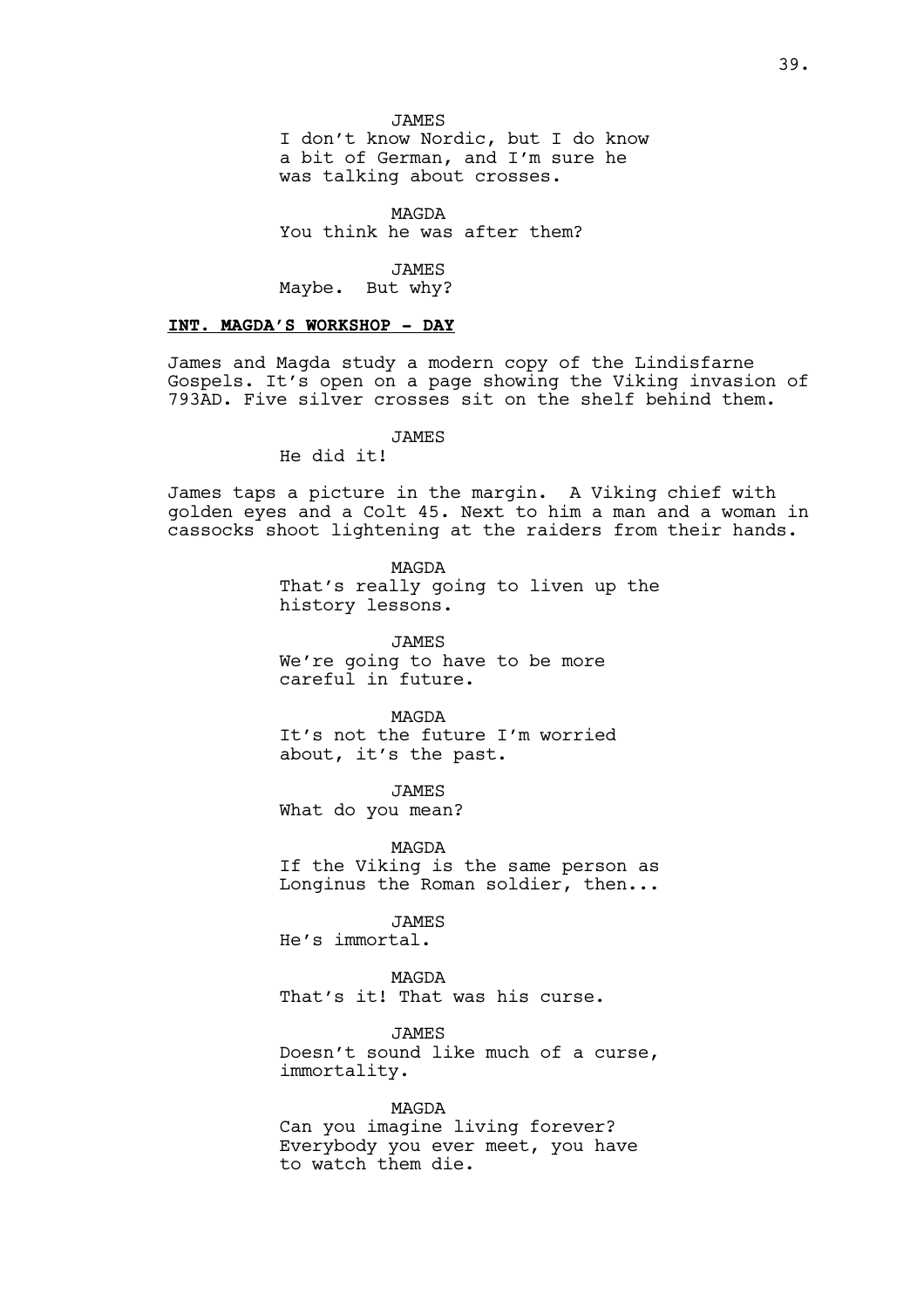JAMES But not getting old, never having to rush because you have all the time in the world.

MAGDA Well whatever his problem is, he obviously thinks we're part of it.

Magda traces her finger along the timeline on the wallchart.

MAGDA (CONT'D) The crosses remained together until the fall of the Roman empire. After that, they were split up, hidden by various religious groups, until the 12th century.

JAMES

What happened then?

#### MAGDA

The Knights Templar tracked the crosses down. When King Philip the sixth started burning Knights at the stake for heresy, the crosses disappeared for centuries until in 1580 an earthquake hit Europe. (beat) Causing the belfry of the Notre Dame Cathedral to collapse. Revealing a secret compartment in

one of the oak beams. Inside of which were four crosses.

JAMES

Who found them?

### MAGDA

Jean Sogard, a Dominican, and retiring organist, took them with him to Portugal, presented them to Philip the sixth for his inauguration as King.

JAMES So they're in Portugal?

MAGDA

No. They ended up on board La Maria Juan, a treasure ship in the Spanish Armada of 1588.

JAMES So what are we waiting for?

#### MAGDA

It's too dangerous.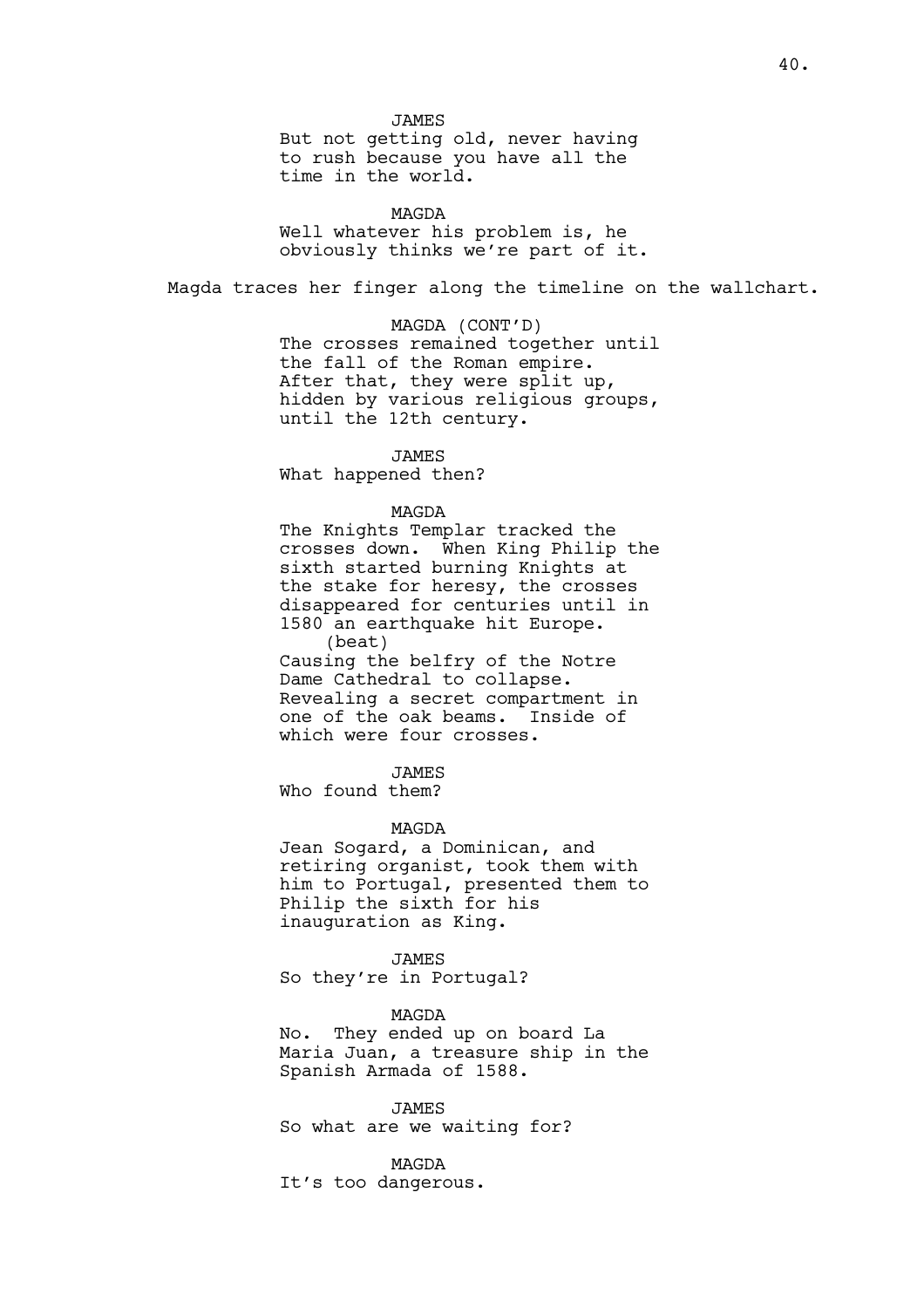Magda points to another date on the timeline.

MAGDA (CONT'D) There was a consignment of confederate treasure buried in Danville cemetery in eighteensixty, inside three safes...one of which supposedly contained two of the crosses.

JAMES Two? There's four onboard that ship...

# MAGDA

I told you, it's too risky.

James runs his hands through his hair, shakes his head, not an option.

> JAMES For four crosses I'll take that risk.

> > MAGDA

I don't know...

JAMES It's the ship isn't it? You don't do boats, that's what you said?

Magda looks at him -- she's been busted.

MAGDA

That's not the point. Something that causes a huge amount of emotional vibrational energy, like a battle or an earthquake, could skew our psychic link with the time portal, we could arrive days late, or early.

JAMES We'll just have to risk it. We hop on, grab the crosses and we're out of there. (beat) What could be simpler?

## **INT. GENERATOR TRUCK - NIGHT**

The truck rattles along the road. Magda studies a map.

MAGDA This takes me back.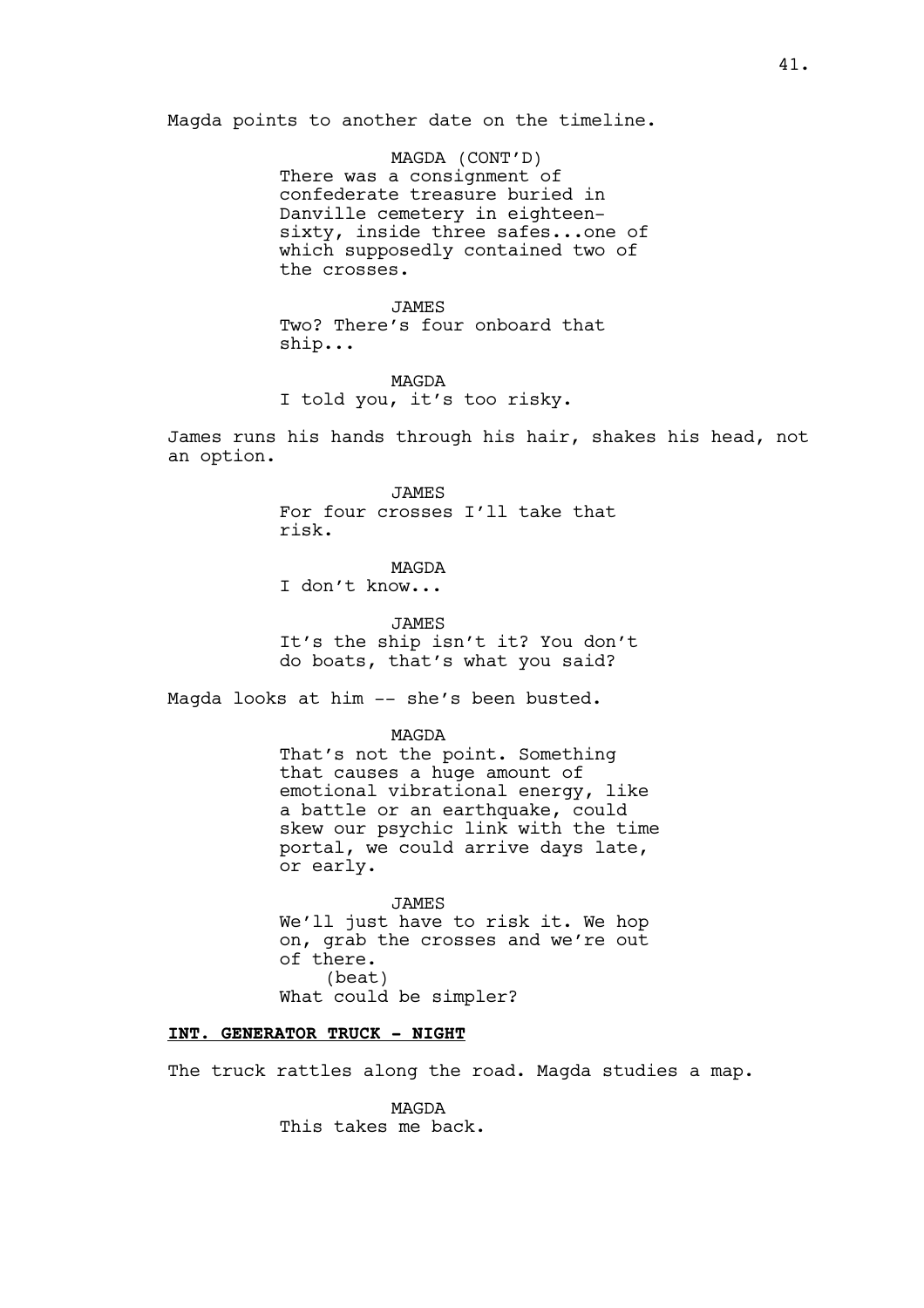JAMES You'll cope, there was life before Sat Nav.

A plastic box sits on the dashboard. It contains a small fragment of rotted wood from a ship's hull.

> MAGDA I still don't see how he has a gun.

JAMES He's immortal, maybe he has other abilities. Perhaps he can exist throughout time, rather than at a fixed point.

MAGDA Wasn't there some theory involving a cat?

JAMES Schrödinger's cat.

MAGDA That's the guy.

JAMES That was a paradox whereby the cat was simultaneously both living and dead.

MAGDA

Yuck.

JAMES

I think you mean Newcomb's paradox, which was a belief that an action in the future can't affect an event that happened beforehand. I think what we're looking at here is retrocuesality, or what Einstein called quantum entanglement.

MAGDA

There you go again, a model of simplicity.

**JAMES** 

Retrocuesality allows an effect to occur before its cause.

MAGDA So he's able to have a Colt .45 before it's actually made?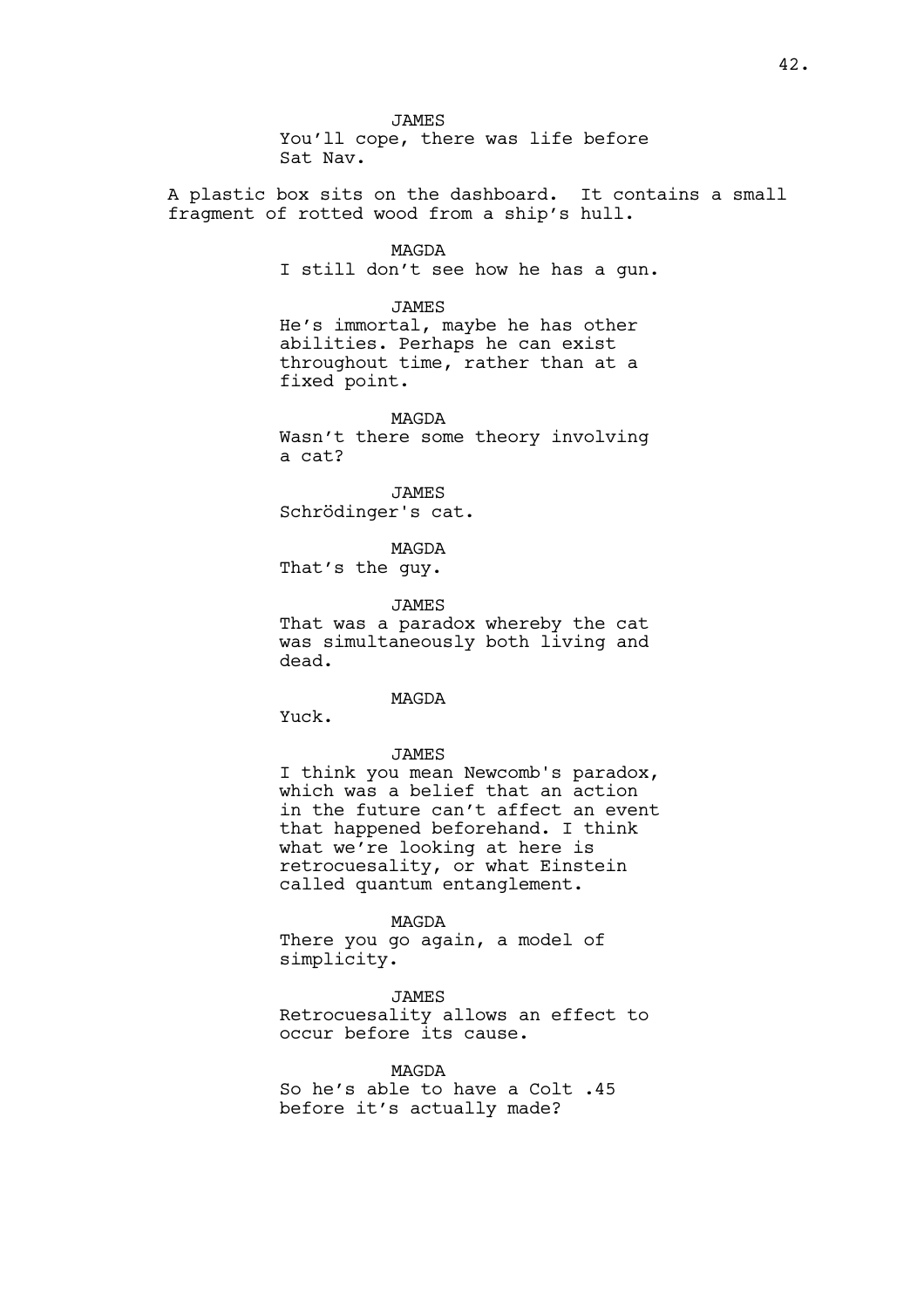### JAMES

If he's immortal, and exists throughout time, then anything from the present is immediately available to him wherever he exists in whatever period in history.

#### MAGDA

But why a colt .45? When he could have, like an M16 or an Uzi.

### JAMES

I don't know, maybe he's a sensitive guy and collects antiques. He did have a weird accent though, kind of a mixture of the old west, Norwegian and Germanic. Maybe it has some significance.

MAGDA Perhaps next time we meet you can ask him.

### JAMES

You think?

A moment of silence then.

MAGDA Could we pull over.

James looks at her -- she's gone a shade of green. He pulls to the side of the road.

### **EXT. ROADSIDE - NIGHT**

Magda stumbles out, throws up. James gives her a handkerchief, she wipes her mouth.

> MAGDA Sorry, the suspension. I mean does it even have any?

JAMES It's pretty old.

MAGDA Couldn't we have rented a car?

JAMES There's stuff on board, backup.

MAGDA I'm sorry. It's not that I don't like boats, I just get motion sickness.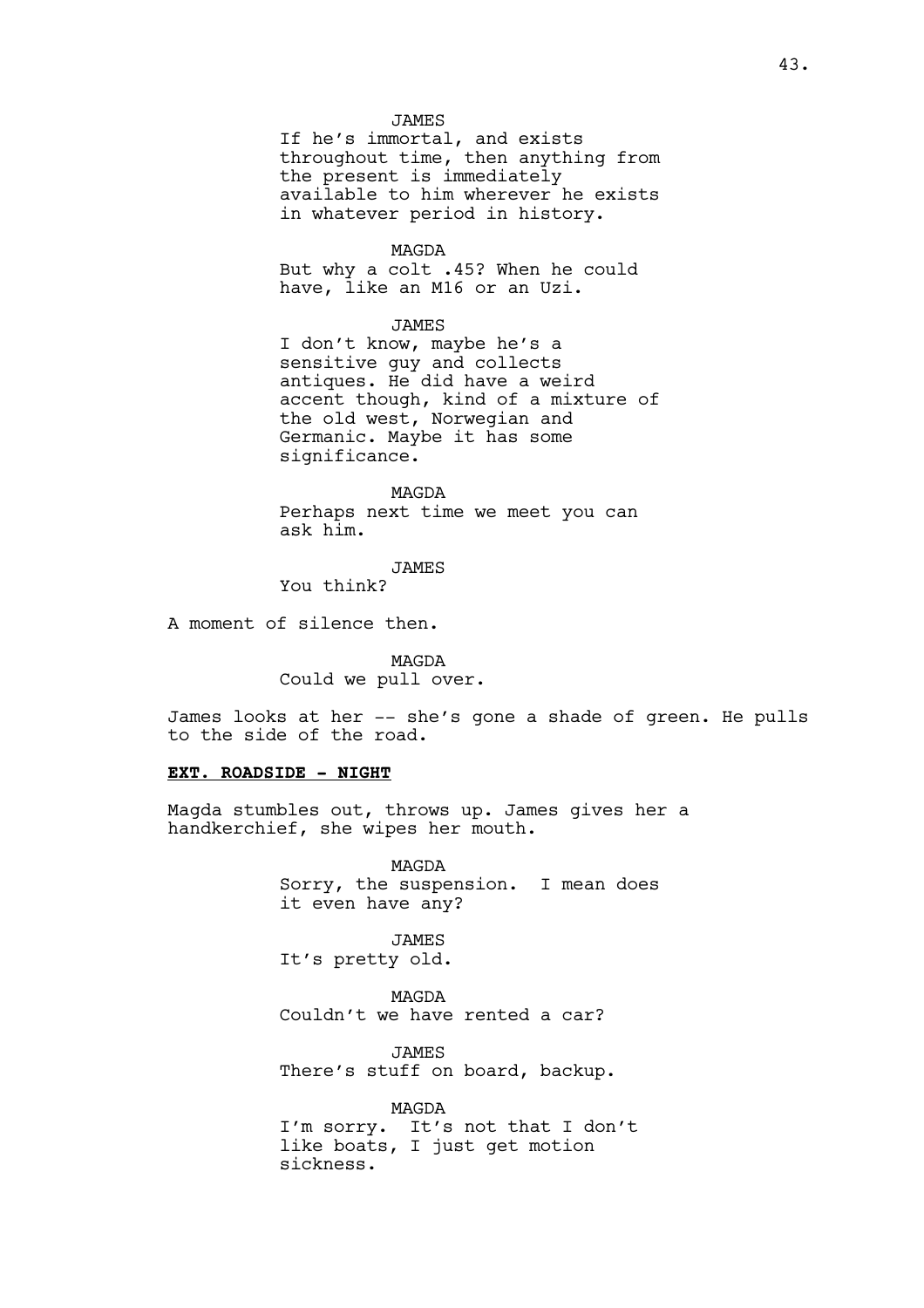Normally I'm fine in cars, but...well, that's not really a car. MAGDA (CONT'D)

JAMES Maybe we need to take a break?

MAGDA We're going back five hundred years, I don't suppose a few hours will make any difference.

#### **INT. ONEIDA, MARBLE INN - RESTAURANT - NIGHT**

Busy. With a biker atmosphere and a lot of leather. A WAITRESS puts down two plates of chicken wings on the table.

> WAITRESS Jägermeisters are coming. Enjoy, best wings in the county.

> > MAGDA

Great.

JAMES

C'mon, they won't have these where we're going.

MAGDA No, guess I'll just have to live without the romance of this moment.

James tucks in.

JAMES These are really good. What's Jägermeister?

MAGDA Just a low alcohol drink.

Magda gingerly takes a bite. Savors the taste.

MAGDA (CONT'D)

Mmmm.

### **INT. ONEIDA, MARBLE INN - RESTAURANT - LATER**

A pile of chicken bones litter their plates. Some empty glasses clutter the table. They are both relaxed, the wings and the Jägermeister have done their work.

> JAMES So he turns to the professor, and without a trace of irony says. If it decays like a quark and combines like a quark, it is a quark.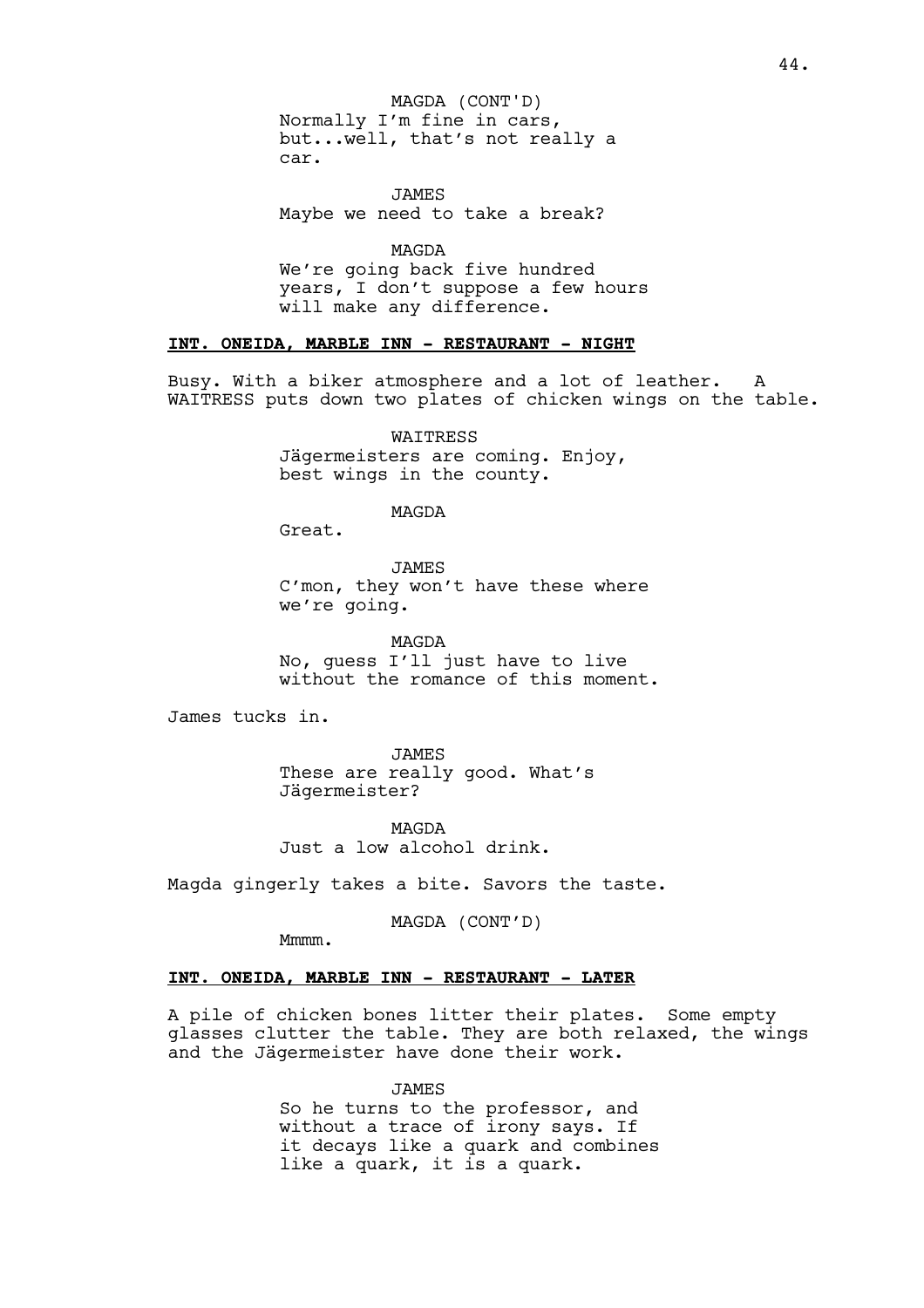James laughs at his own joke. He holds up his glass.

JAMES (CONT'D) Are you sure this is low alcohol?

MAGDA Decays like a quark?

#### JAMES

I guess you had to be there. I mean we're in Cern, talking to the preeminent professor in charge of the Hadron collider worth billions of dollars...decays like a quark.

Magda looks at him.

#### MAGDA

Don't get me wrong, but are you always this intense?

#### JAMES

Intense? Huh, I don't know. I guess I've been focussed on trying to prove my dad's theory for the last fifteen years, maybe I needed to be that intense.

### MAGDA

Sometimes, if you focus on something too much, the rest of your life can go out of focus.

JAMES

I realize that now, if I'd paid more attention to Mary, then maybe...

Magda reaches out. Takes his hand in hers.

#### MAGDA

You can't blame yourself for that, but you can learn from it. When she's better, you need to go on a holiday, reboot, look at things differently.

#### **JAMES**

You're right. I should have done it a long time ago. But you've spent years trying to find the crosses, surely that was pretty intense?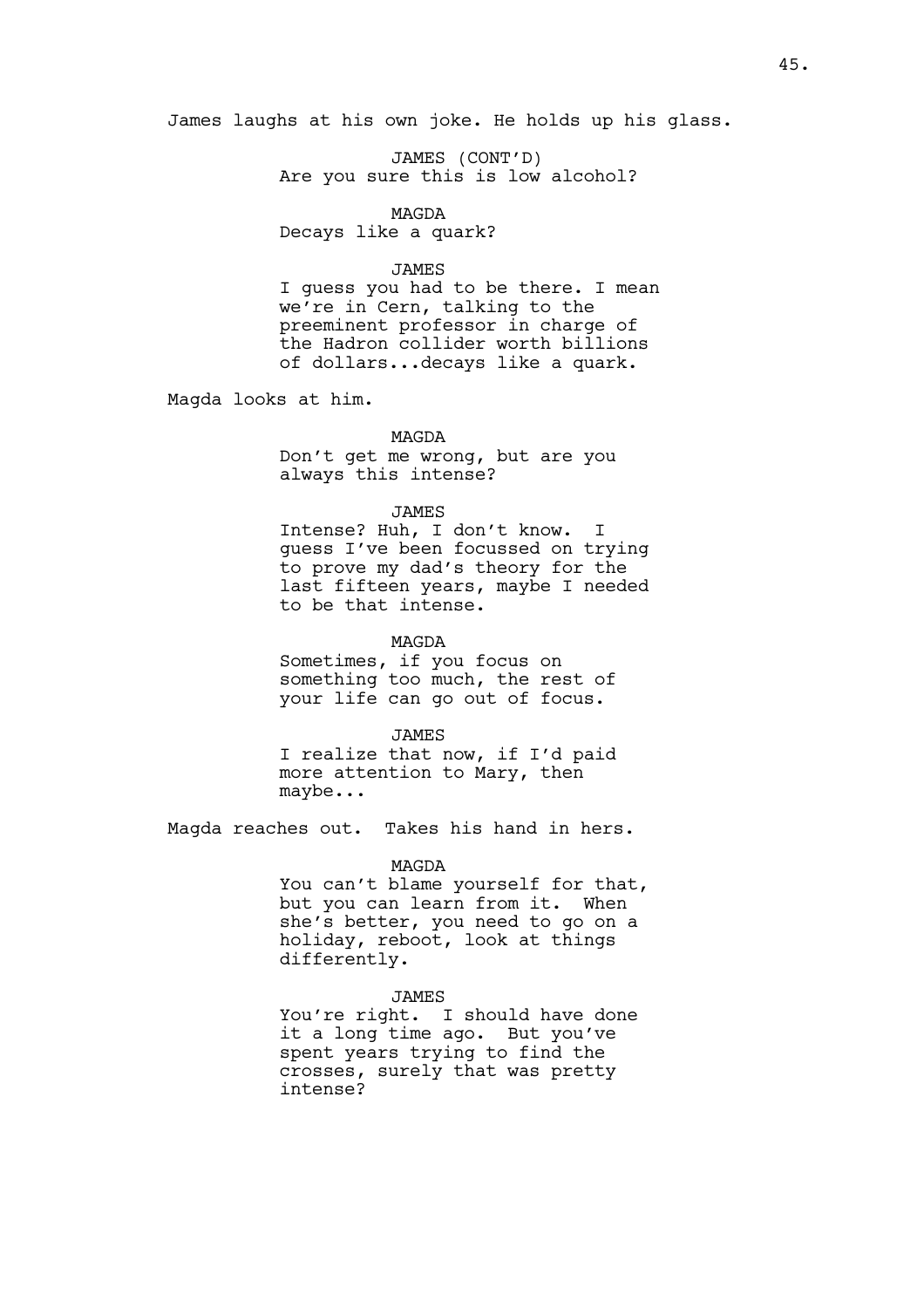#### MAGDA

It's not the same, you were trying to prove something that could be useful in the future, I'm trying to prove something existed in the past.

#### JAMES

But why? Why are you so interested in finding the crosses?

Magda toys with a glass.

MAGDA

I lost both of my parents in a car crash five years ago.

# JAMES

I'm sorry.

#### MAGDA

My full name is Sarah Magda Blyth. I was brought up in southern France, and while we were there, my dad, who was an archeologist became convinced that my mother's bloodline was connected to Mary Magdalen...

#### JAMES

So that's why he christened you Sarah Magdalen. Saint Sarah was supposedly the daughter of Jesus and Mary Magdalen.

#### MAGDA

It became a bit of an obsession with him, he never proved anything...

#### JAMES

I'm not surprised, there would have to have been an unbroken bloodline for thousands of years, and by then Mary's descendants would be so inbred they'd have flippers.

### MAGDA

Exactly, but after he died and I learnt about the crosses of the apostles, I wanted to find them, or at least some of them.

#### JAMES

Because they contained the apostles blood, which would have included...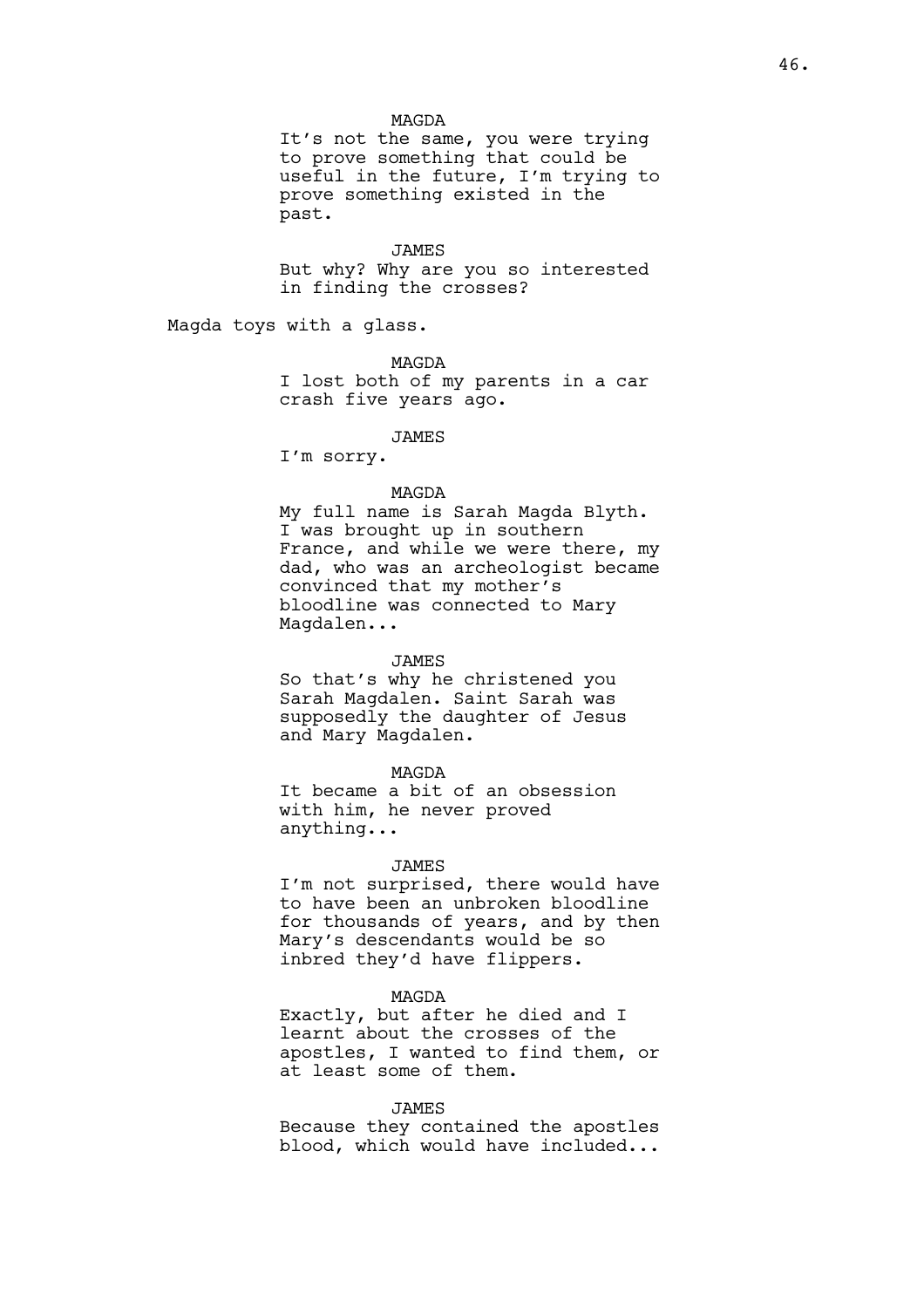MAGDA Mary Magdalen's.

JAMES Who, according to both the gospels of John and Mark was the first person to see Jesus after the resurrection.

MAGDA

Or maybe the second.

#### **EXT. ONEIDA LAKE CEMETERY - DAWN**

Magda and James stand bathed in the cold light of dawn. They sip coffee from thermos cups. Magda looks out across the silver surface of the lake.

MAGDA

I love this time of day.

James wears his prismatic glasses. Rubs his forehead. Eyes bloodshot and hungover.

> JAMES My head feels like a quark in a Hadron collider. If I never see another Jägermeister it'll be too soon.

He scrapes at some moss covering a gravestone -- uncovers the name FERNANDO VALQUEZ and a date -- July 28th 1588.

> JAMES (CONT'D) You're sure this is the best one. That the date's near enough?

He looks around.

## **EXT. VIEW THROUGH PRISMATIC GLASSES**

Filtered light makes the sky look darker. Corona rings of light like miniature eclipses hover over the gravestones. Some are more powerful and glow brighter than the others.

The one above Valquez's gravestone is weak and pulses with a watery purple ring.

### **EXT. ONEIDA LAKE CEMETERY - DAY**

James takes his glasses off.

JAMES The primordial portal is weak here. We're going to need all the help we can get from the crosses.

Magda stares out across the lake at the pale pink of dawn.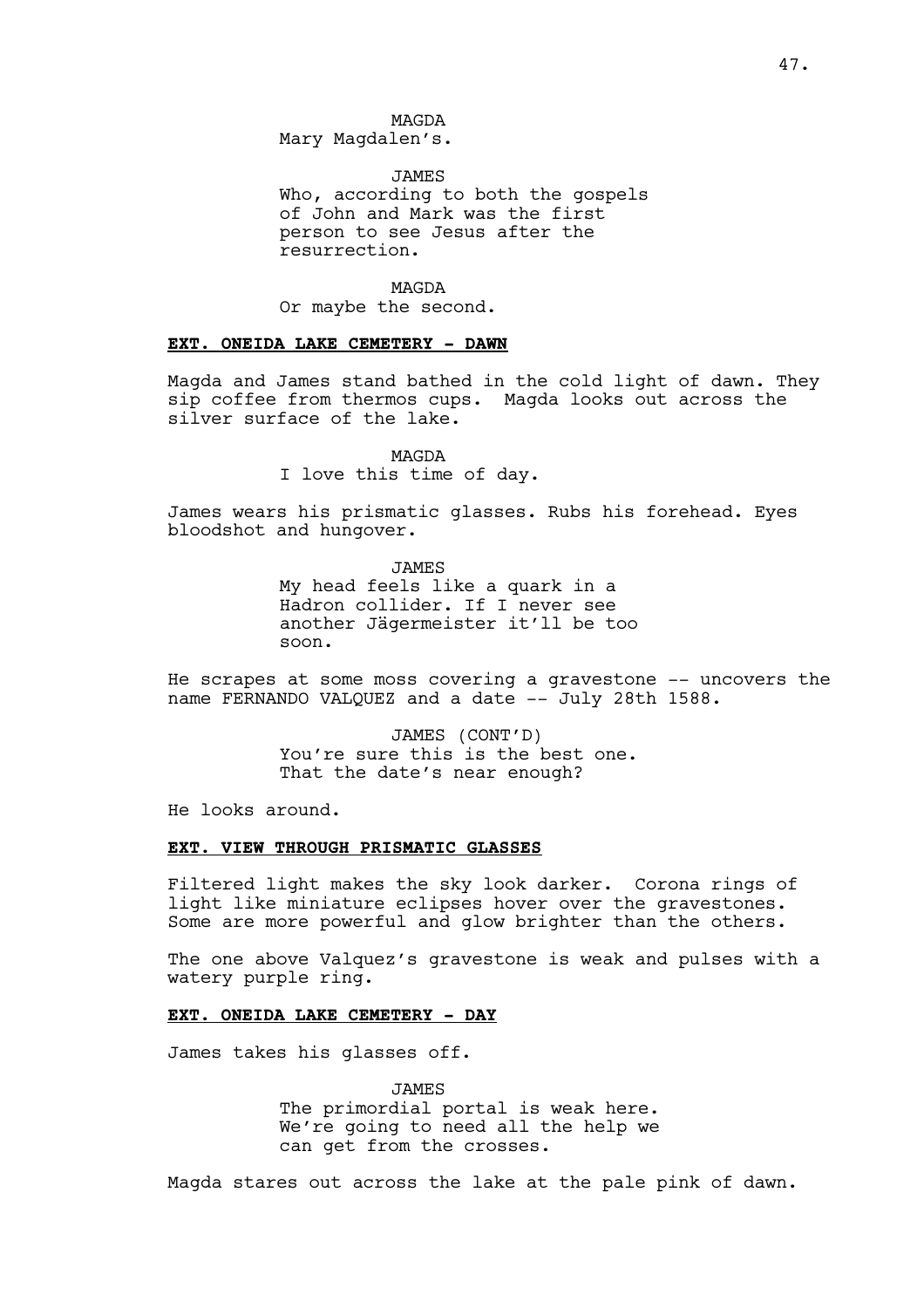MAGDA The way the light changes color, the greatest artists in the world couldn't touch God and his palette...

James studies the gravestone.

JAMES Fernando Valquez. I mean, why the hell's he buried here anyway?

MAGDA It's like the world is taking one last breath before everything begins all over again.

James scrapes some more moss from the gravestone -- reveals an inscription. "Served his Queen and country in a foreign land and now rests in his own beloved country a hero."

> **JAMES** What was he, a tourist?

Magda drags herself away from her reverie.

MAGDA Spies didn't start with The Bourne Identity you know.

JAMES He was a spy?

MAGDA Queen Elizabeth had a network of spies run by Sir Francis Walsingham...

JAMES This guy's Spanish.

## MAGDA

Puerto Rican. The Spanish invaded a lot of American territory. The inhabitants weren't happy. Walsingham used him to infiltrate the Spanish Armada and feed back information.

JAMES So he was undercover, cool.

## MAGDA

Sir Francis Drake attacked the Armada while they were in the port of Gravelines near Calais...he drowned when the ship went down. His family had him reinterred here.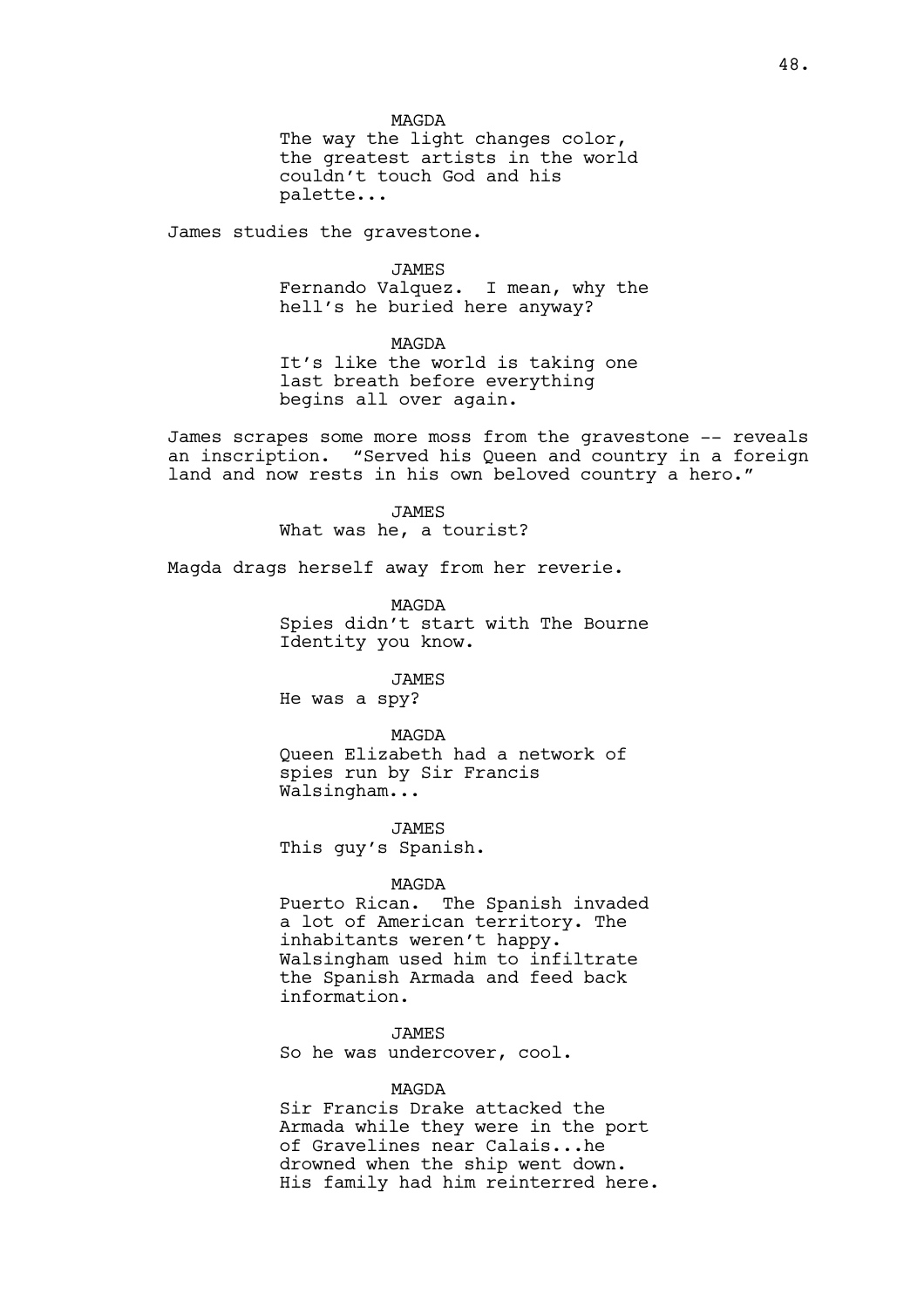JAMES Looks like we didn't invent friendly fire either.

#### **EXT. GRAVEYARD - LATER**

Magda and James sit back against the gravestone. They are now dressed as Spanish PRIESTS.

MAGDA

Ready?

JAMES Let's do it.

Magda looks at him.

MAGDA Hop on and grab the crosses, right?

JAMES

In and out, dry as a bone.

Magda hits the Ipod play button. Music pounds -- their heart rates climb -- they begin to blur -- they're gone.

# **EXT. UNDERWATER - NIGHT**

An explosion of bubbles and foam -- dark forms glimpsed through the water. Pale FACES in the gloom. Winged dragons, grotesque gargoyles -- Angels and Demons.

### **EXT. HARBOUR - NIGHT**

A million stars blaze down on the dark water below. Thirty ships anchored alongside the quay, others at sea.

Magda breaks the surface, gasping for breath and spitting water -- thrashing around, trying to keep her rucksack from dragging her down.

James surfaces next to her -- grabs her rucksack and helps keep her afloat.

> MAGDA In and out! Dry as a bone!

> > **JAMES**

Okay, keep your voice down. No wonder the portal was weak, the other end was underwater...it must dilute the interatomic vibrations.

**MAGDA** 

This doesn't make sense, we should be in a graveyard on dry land.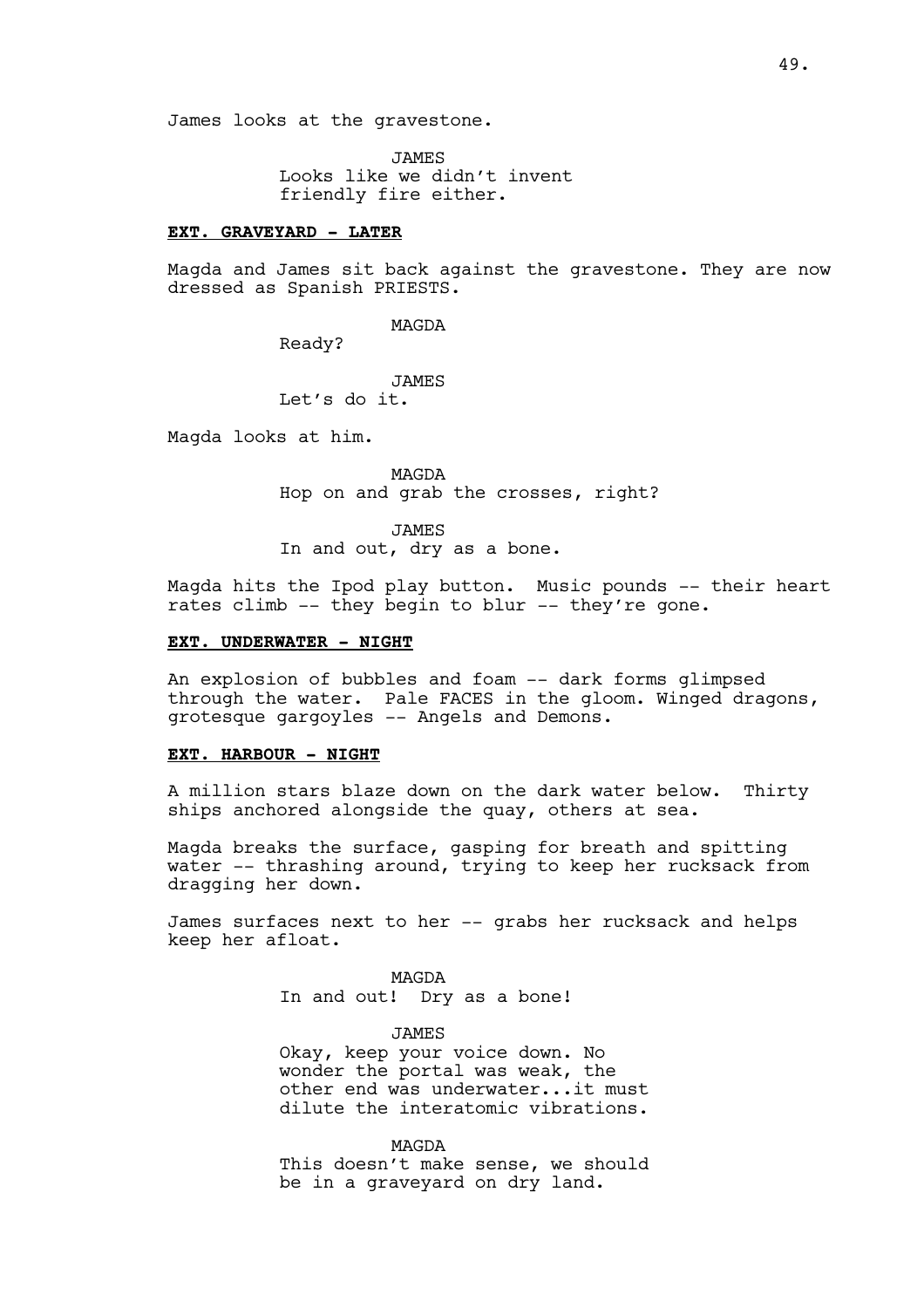JAMES You said a large scale event like a battle skews the time portal...I guess we just got skewed.

#### **EXT. GALLEON - NIGHT**

They swim alongside a ship anchored in the water -- it's vast wooden stern rears over them. They peer up at the name. "LA MARIA JUAN" Fog swirls around them. Magda sniffs.

MAGDA

Smoke.

James swims over to a rope that stretches up into the night.

JAMES

Come on.

He starts to haul himself up the rope -- Magda watches him disappear from view as the smoke becomes thicker.

> MAGDA Yeah, I'll be fine.

James's head appears over the edge of the ship -- he signals for her to join him. She starts to climb.

### **EXT. LA MARIA JUAN - DECK - NIGHT**

James hauls Magda up. They crouch behind some barrels roped together on the deck. Behind them lights glow out at sea.

> JAMES That's odd.

> > MAGDA

What?

**JAMES** 

Lights.

The smoke, suddenly caught by the wind -- clears to reveal a group of blazing ships headed towards them.

MAGDA

Fireships.

### **EXT. SEA - FIRESHIPS - NIGHT**

FLAMES rage from stem to stern. Tar soaked rigging sending sparks swirling into the dark sky -- golden stars against the smoke. Barrels of GUNPOWDER are lashed to the ship's deck.

### **EXT. LA MARIA JUAN - NIGHT**

James looks at the approaching fireships. There's a distant explosion -- a whistling sound.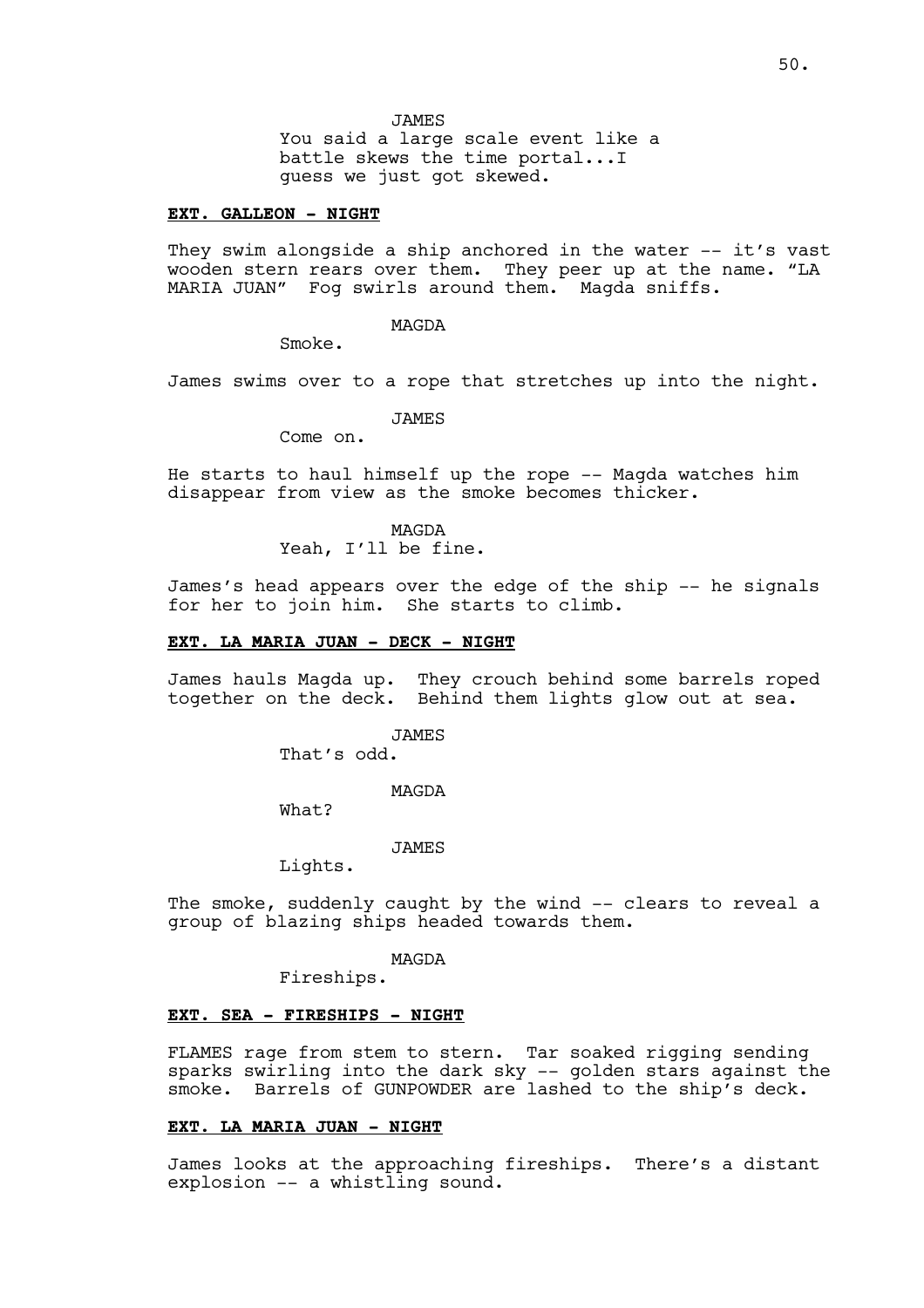A cannonball flies overhead -- tears through the rigging. In the distance ships in full sail appear through the smoke - flames belch from their deck mounted cannons.

## **INT. MAIN GUN DECKS - NIGHT**

James and Magda, like demented hunchbacks with their rucksacks under their priest's clothes, race past sailors stumbling out of their sleep.

A sailor grabs James by the arm -- terrified eyes pleading.

SAILOR (In Spanish) Please bless me.

Magda looks at James -- shrugs -- mumbles something in Latin, gesticulates vaguely with his hand.

> JAMES Ave Maria, Spiritum Sanctum, Dominum nostrum, Pontius Pilate, gluteus maximus, Corpus Christi, Amen.

MAGDA (In Spanish) I'm sorry, he's from Notre Dame

The man looks puzzled, then thanks him before going back to his loading. Magda and James hurry on.

> MAGDA (CONT'D) Gluteus maximus? You just called him an ass in Latin.

> JAMES Well I didn't see you leaping in there. Where are we going?

MAGDA The storeroom. Anything heavy is kept near the ballast, keeps the ship balanced.

### **INT. BELOW DECKS - NIGHT**

Chaos. Men running everywhere. Officers shouting, the thunder of guns. James and Magda run down the cramped companionways.

The Galleon shakes as it takes hits -- there's an enormous explosion -- a cannon ball smashes into the hull -- tears a gaping hole to reveal...

A FIRESHIP heading right at them.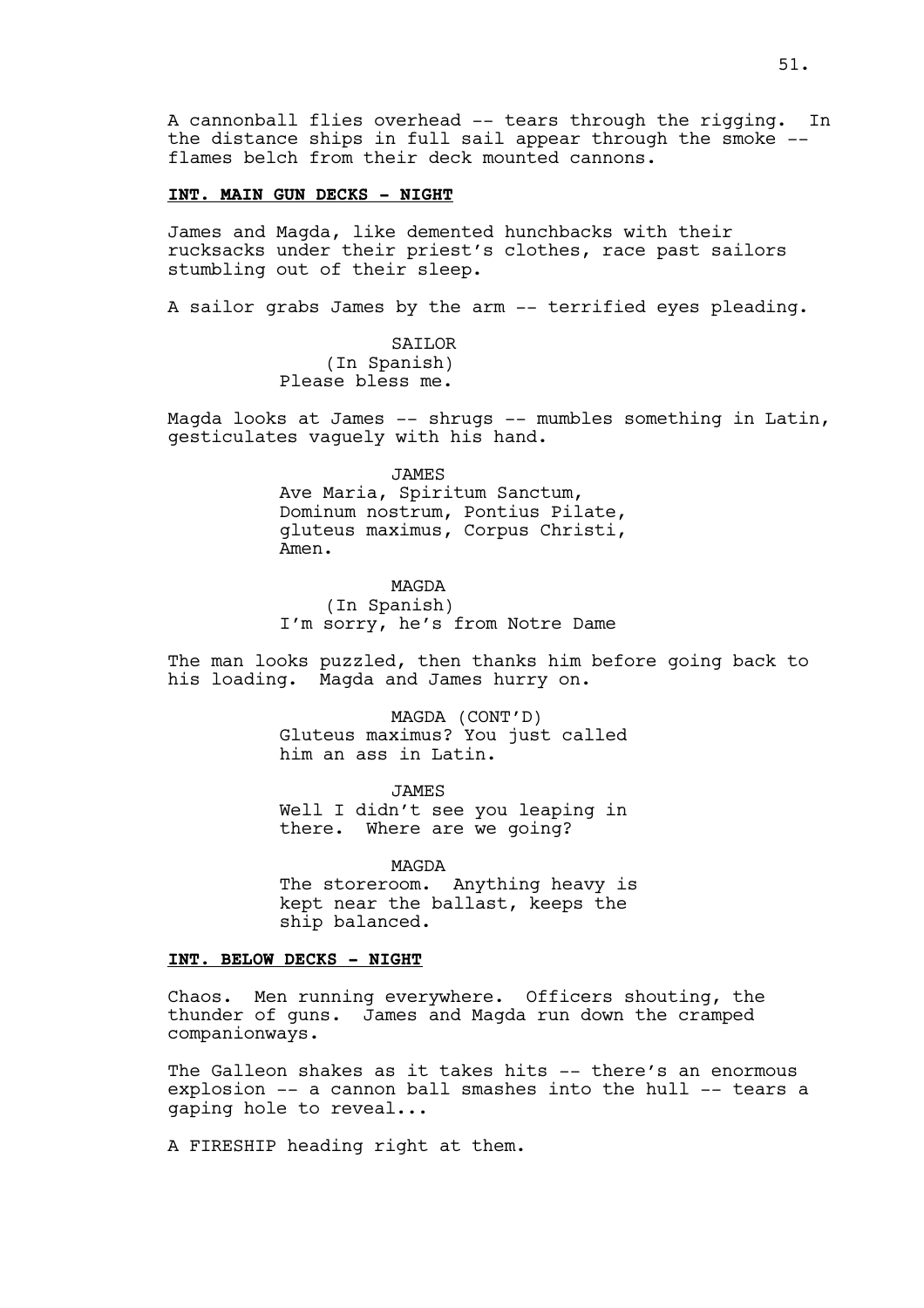JAMES Back the other way.

They race back down the ship -- CRASH. The Fireship smashes into the ship, it yaws violently. Magda stumbles, James catches her, helps her up -- they share a moment.

MAGDA

Thanks.

JAMES Just trying to keep you out the water.

MAGDA Dry as a bone.

**JAMES** 

Right.

They race down the narrow companionway as smoke begins to drift towards them. Ahead, a locked hatch way.

## MAGDA

Down here!

James wrenches at the padlock -- no good.

**JAMES** Maybe there's another way?

A MAST explodes through the deck above -- crashes into the hatch, smashing it to matchwood.

#### MAGDA

C'mon.

They clamber around the mast and down through the mangled hatchway.

### **INT. LOWER DECK - NIGHT**

A dark HELL. Lanterns throw out dribbles of yellow light. An ominous slick of water coats the floor, timbers groan. They slip and slide down the murky passageway.

### **EXT. STOREROOM - NIGHT**

A heavy wooden door studded with iron nails. A small flight of three wooden steps lead up to the door. Magda fishes inside her rucksack -- pulls out an old and rusty iron key.

She thrusts the key into the lock and twists. The key snaps.

JAMES

Great.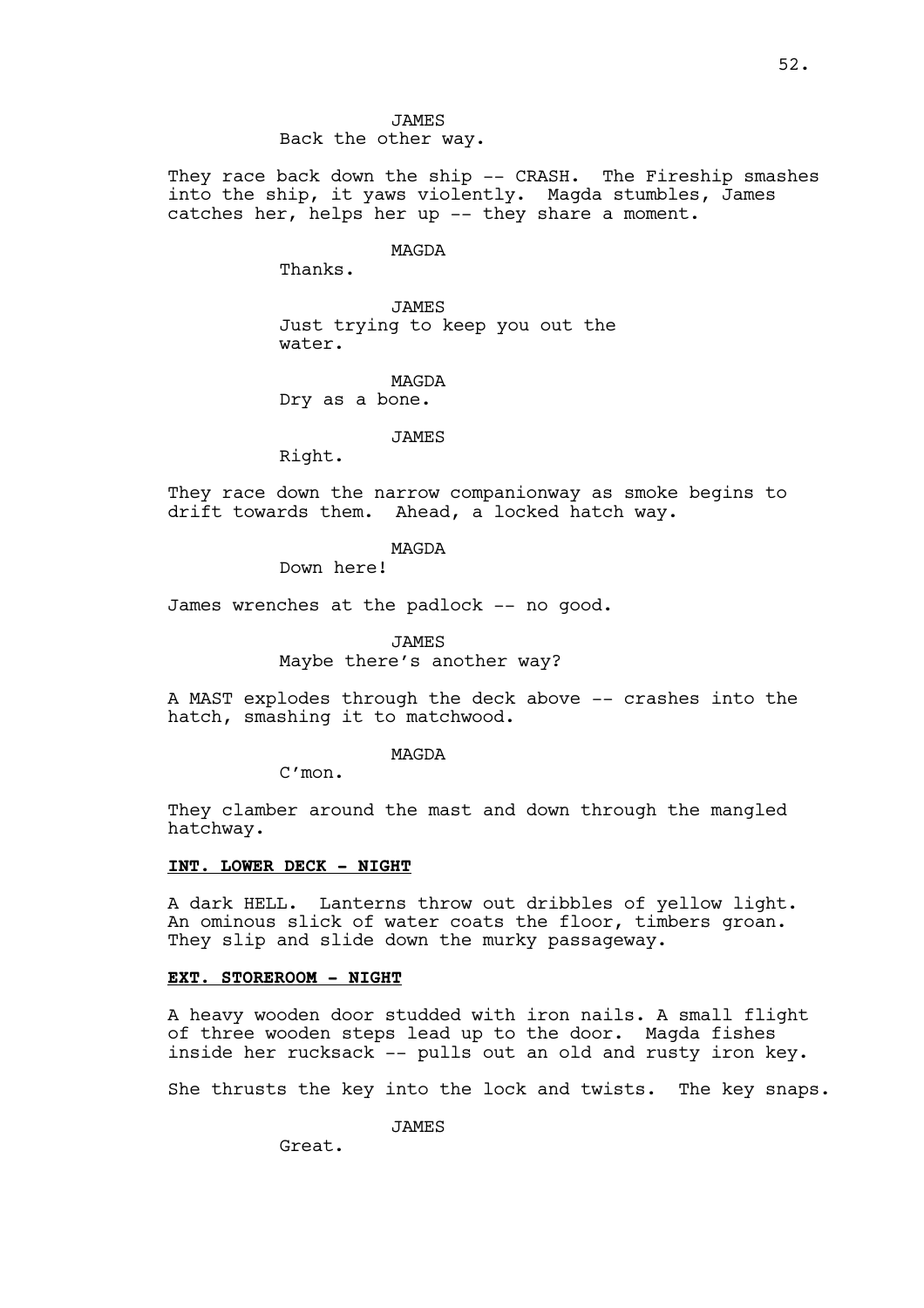MAGDA It was very old.

The ship shudders as it takes more hits from cannon fire. A MAN appears at the end of the passageway -- pistol drawn. He levels his gun at them.

MAN

Who are you?

Magda replies in Spanish -- her accent plainly American.

MAGDA (subtitled) Bless you my son.

MAN You are not Spanish.

JAMES You speak English?

MAN What are you doing here?

MAGDA We need some more candles.

The man looks suspicious.

MAN There are no candles down here, only rum and the Kings treasure.

Magda's cowl slips off her face, revealing her blonde hair.

MAN (CONT'D) A woman priest...what is this?

JAMES A new order. An experiment.

The man crosses himself.

MAN In the whole of Puerto Rico I have never heard of this...

MAGDA You're from Puerto Rico?

Magda shoots a look at James.

JAMES

Valquez?

The man aims his pistol at James.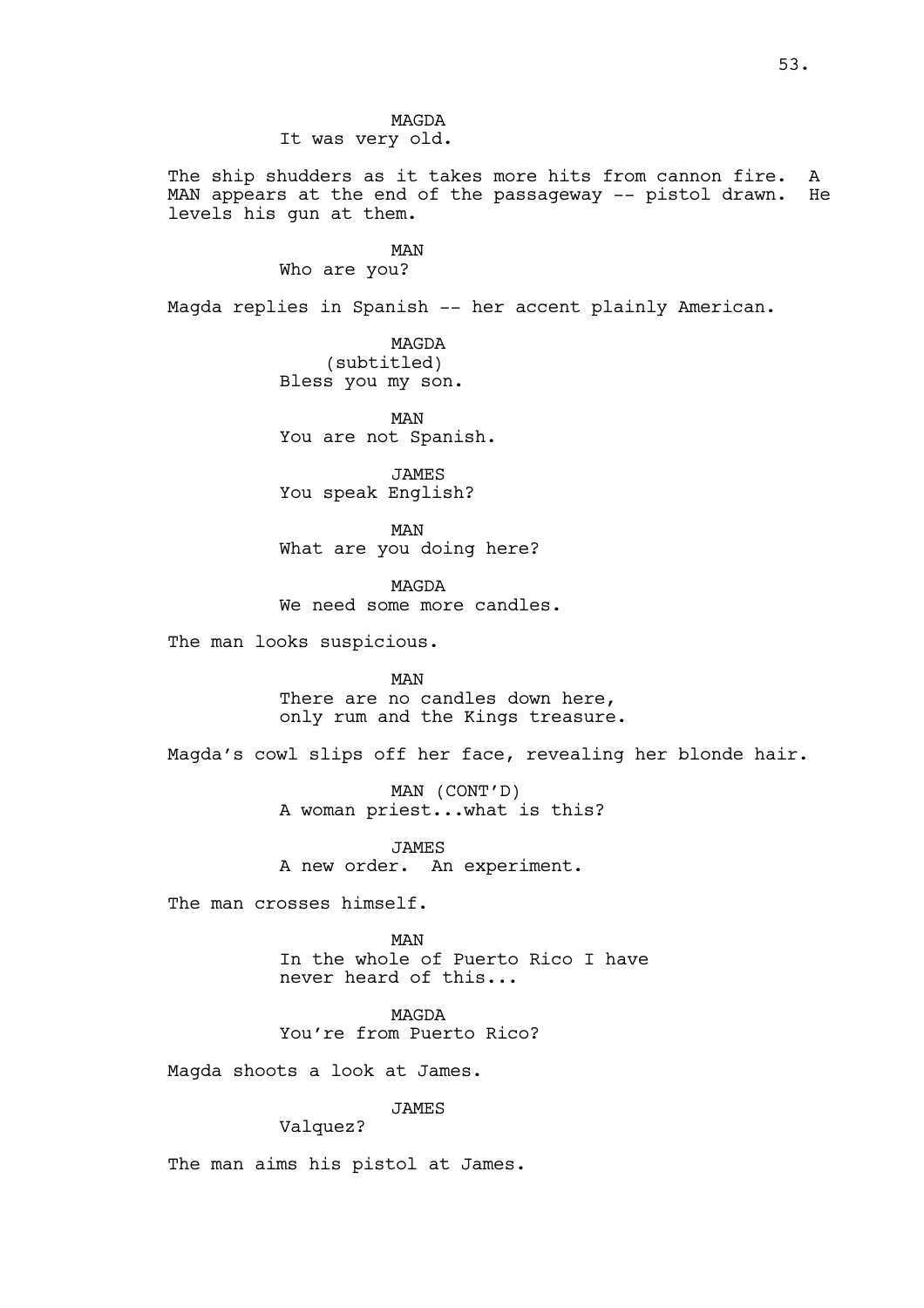## VALQUEZ How do you know my name?

MAGDA We know you work for Walsingham, we're on your side. The ship's going down...we need to get through that door.

Valquez looks from Magda to James, and back to Magda. The ship groans as another huge explosion tears through it.

Valquez aims his pistol at the lock and FIRES. The door flies open. They run up three small wooden steps and peer inside. Valquez lights a tar soaked torch.

The flames reveal a collection of rum barrels and a stack of old muskets. No treasure chest.

> MAGDA (CONT'D) I don't understand. It should be here.

James walks around, searching the cramped hold. She bangs her head on the ceiling.

> MAGDA (CONT'D) Damn! Are they all midgets on this ship.

James looks at the ceiling -- back to the door.

JAMES That's it.

He goes over to the door -- looks at the steps.

JAMES (CONT'D) The room's got a false bottom.

Magda goes to the centre of the room -- studies the floor.

MAGDA There's some sort of trapdoor here.

James runs his fingers under the edge of the steps. There's a CLICK -- the step hinges up, becomes a lever. Gears grind, two halves of a trapdoor hinge open -- reveal...

A huge treasure CHEST on a wooden base rises up through the trapdoor -- it dominates the room. Magda studies the brass bound lid and the heavy iron keyhole. Valquez levels his pistol.

> VALQUEZ Stand back!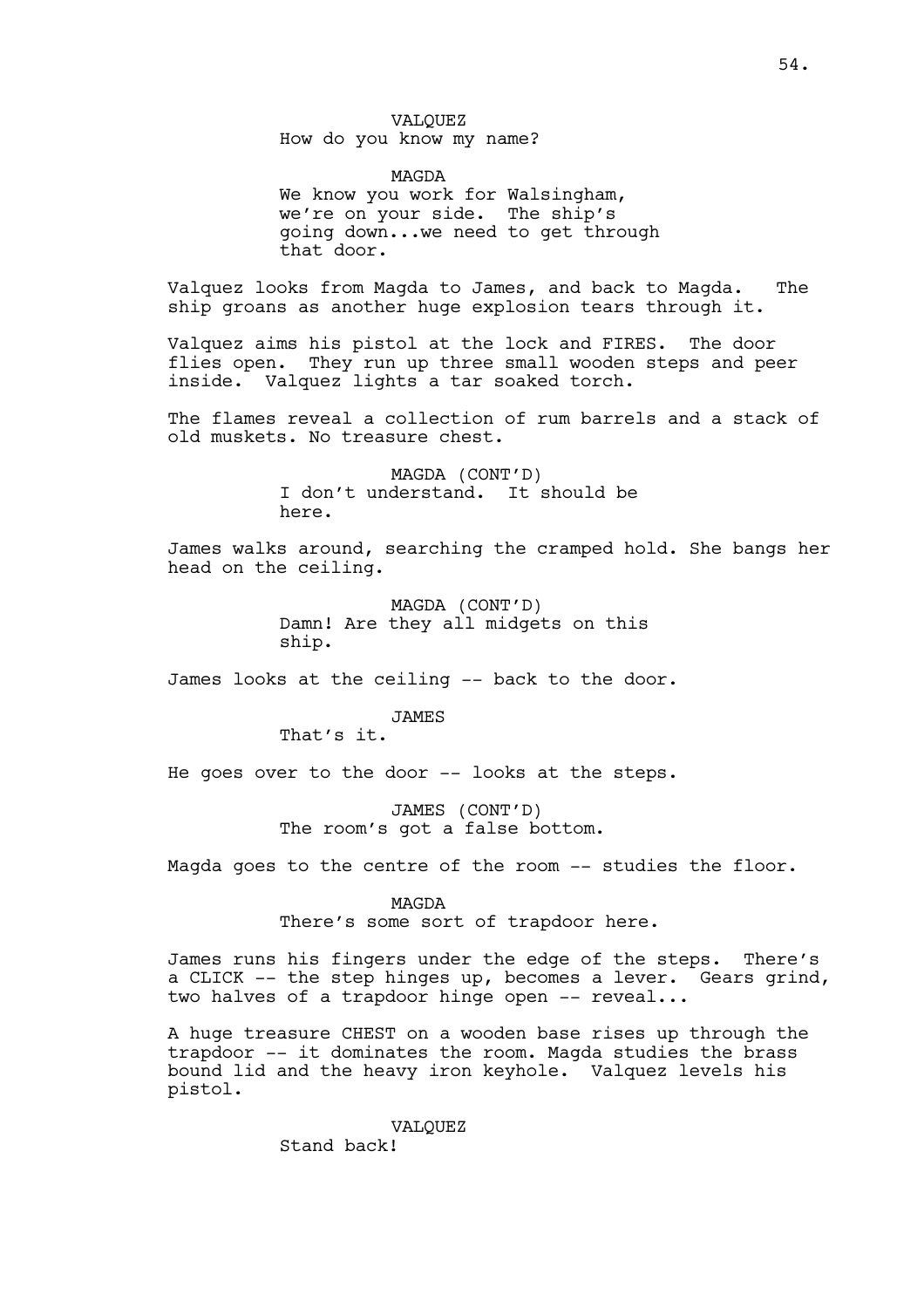MAGDA No! You could damage the crosses.

Magda produces another key -- pushes it into the keyhole and twists it. There's a click -- a whirring sound as mechanical cogs and wheels are activated inside the lid of the chest.

## **INT. INSIDE CHEST ALARM MECHANISM**

Brass cogs, drive shafts and levers connect to ratchets -- a spiral rod rotates down through the chest -- plunges into the bowels of the...

#### **INT. BALLAST - CONTINUOUS**

A pulley spins round on the end of the rod -- winding in rope that snakes away into the gloom to reappear in the...

# **INT. CAPTAINS CABIN - VIEW THROUGH WINDOW - NIGHT**

A panoramic view of the attack on the harboured fleet. Fireships are embedded into two blazing Spanish ships. EXPLOSIONS rock them as the barrels of gunpowder detonate.

Men are blown into the water, others jump. The English ships rain down cannon fire on the few Spanish ships that try to make it to open sea.

### **INT. CAPTAINS CABIN - NIGHT**

A MAN, his dark hair curling down the back of his immaculate uniform, pores over a manuscript on his desk -- seemingly oblivious to the battle raging behind him.

Until...

A rope snaps taut and a bell RINGS. He whirls round, golden eyes blazing. It's Longinus, the 13th Apostle, but on this ship they call him CAPTAIN. A frantic knocking at the door.

CAPTAIN

Come in.

His second in command bursts in.

SECOND-IN-COMMAND We must abandon ship.

The 13th Apostle brushes past him. Pulls a weapon from his waistband -- a familiar Colt .45.

## **INT. STORE ROOM - NIGHT**

The noise inside the chest abruptly stops. The lid swings up to reveal a dazzling pile of precious jewels, doubloons, gold bars and...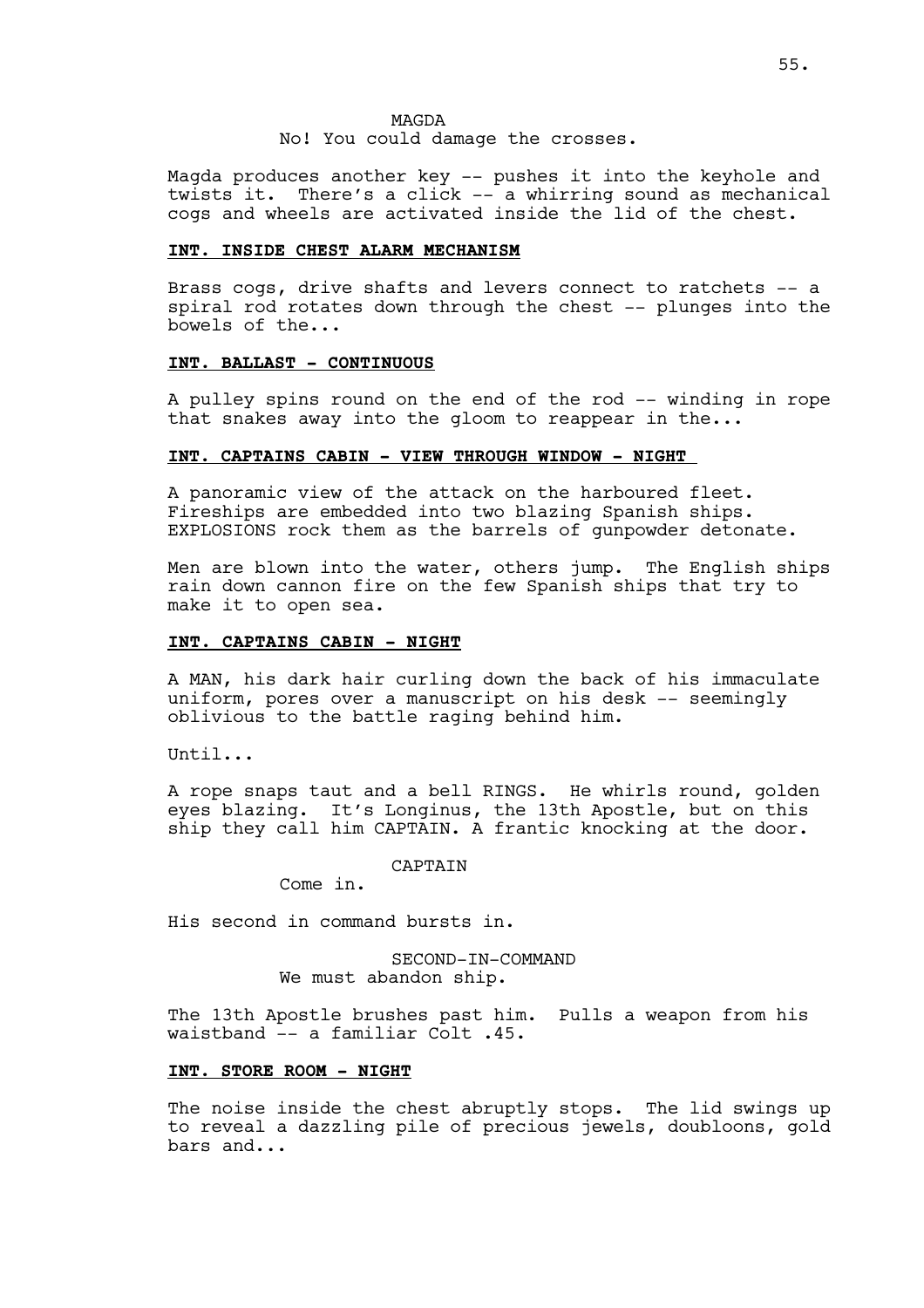## MAGDA

There!

A silver cross pokes out from under the coins and jewels. James looks into the chest -- his finger traces down the spiral rod which leads through the bottom of the chest.

> JAMES Wait, there's something here.

But Magda is too busy looking for the other crosses to pay attention. Valquez is transfixed by the sight of an ornate gold breastplate.

> VALQUEZ A Lucio Piccinino...

He traces the beautiful design on the armor with his finger. The door bursts open. They face.

The 13th Apostle and his crew armed with cutlasses and pistols. He speaks in a strange mixture of accents, part wild west, some guttural Germanic, and Spanish.

> THE 13TH APOSTLE I don't think the King will take too kindly to losing his coronation presents.

Valquez points his pistol straight at the Captain's head.

VALQUEZ One step closer and you'll be losing your head.

JAMES You can't kill him Fernando.

MAGDA He's right.

VALQUEZ He's just a man like any of these murdering dogs.

THE 13TH APOSTLE If only that was so. Don't you think I have enough to do without having to deal with you.

JAMES The feeling's mutual buddy.

VALQUEZ Can I shoot him now?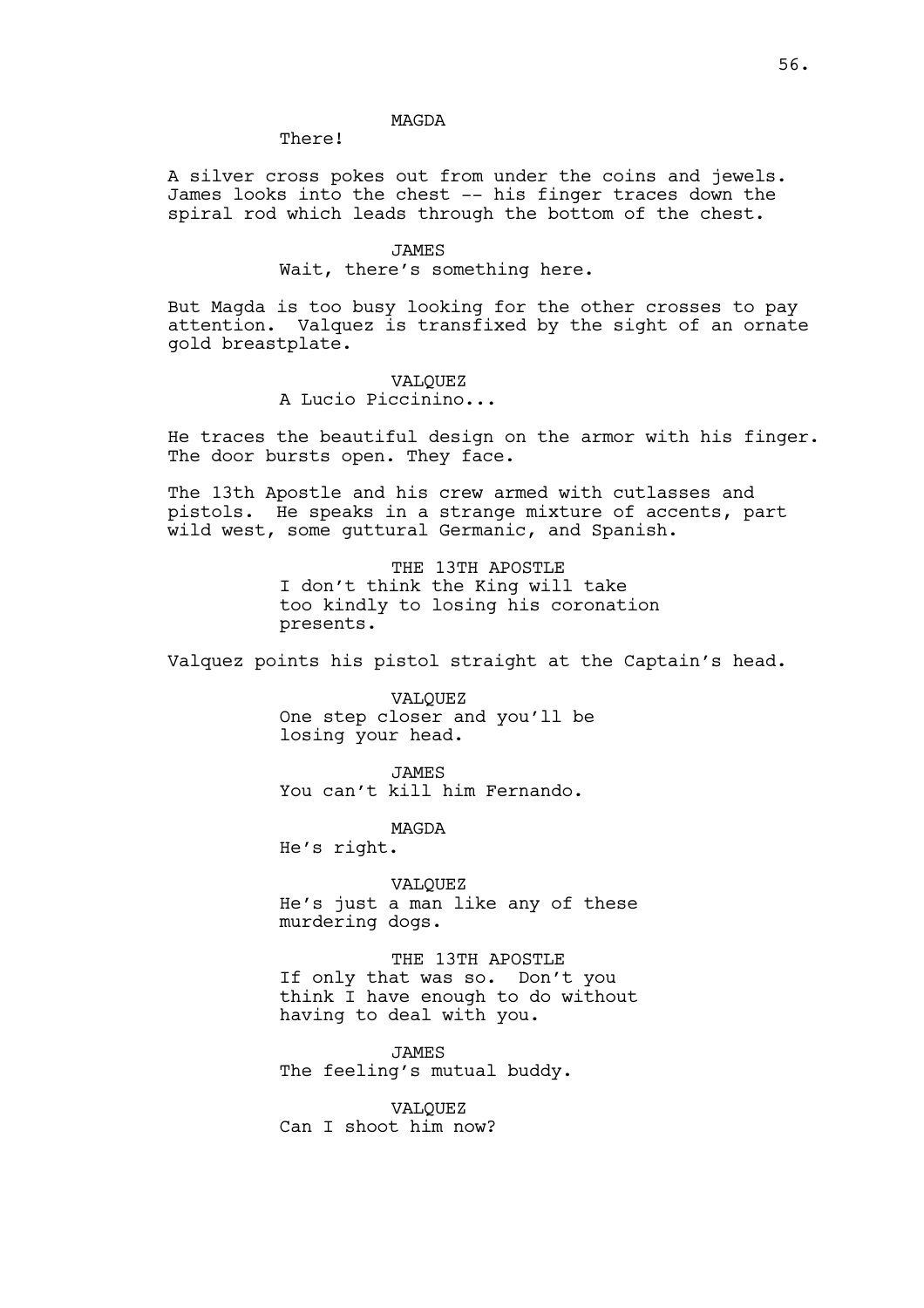Why do you need the crosses? You don't look like a religious man?

THE 13TH APOSTLE I don't have to wear the cloth of God to know his power.

James stares at him -- remembering the marginalia in the illuminated manuscripts.

> JAMES You were there...during the resurrection.

THE 13TH APOSTLE I still am.

VALQUEZ He is making my head hurt, I shoot him now, yes?

MAGDA You're immortal?

The 13th Apostle smiles -- shakes his head.

THE 13TH APOSTLE Such an unimaginative word. I prefer to think of myself as infinite.

VALQUEZ Not if I kill you.

The ship starts to lean over -- explosions tearing it apart. The 13th Apostle cocks his gun -- squeezes the trigger. Valquez's pistol blazes, the ball flies through the air.

Passes THROUGH the Apostle's head which warps as it takes the hit.

MAGDA

No!

The apostle's .45 slug smashes into Valquez -- he crashes to the floor. The 13th Apostle shrugs -- unharmed. He cocks his gun again. Takes aim at James, swings the barrel to Magda.

BOOM.

The side of the hull disintegrates as a cannon ball SMASHES through it. WATER bursts into the storeroom -- sweeps the 13th Apostle and the Spanish crew from sight.

JAMES

The chest!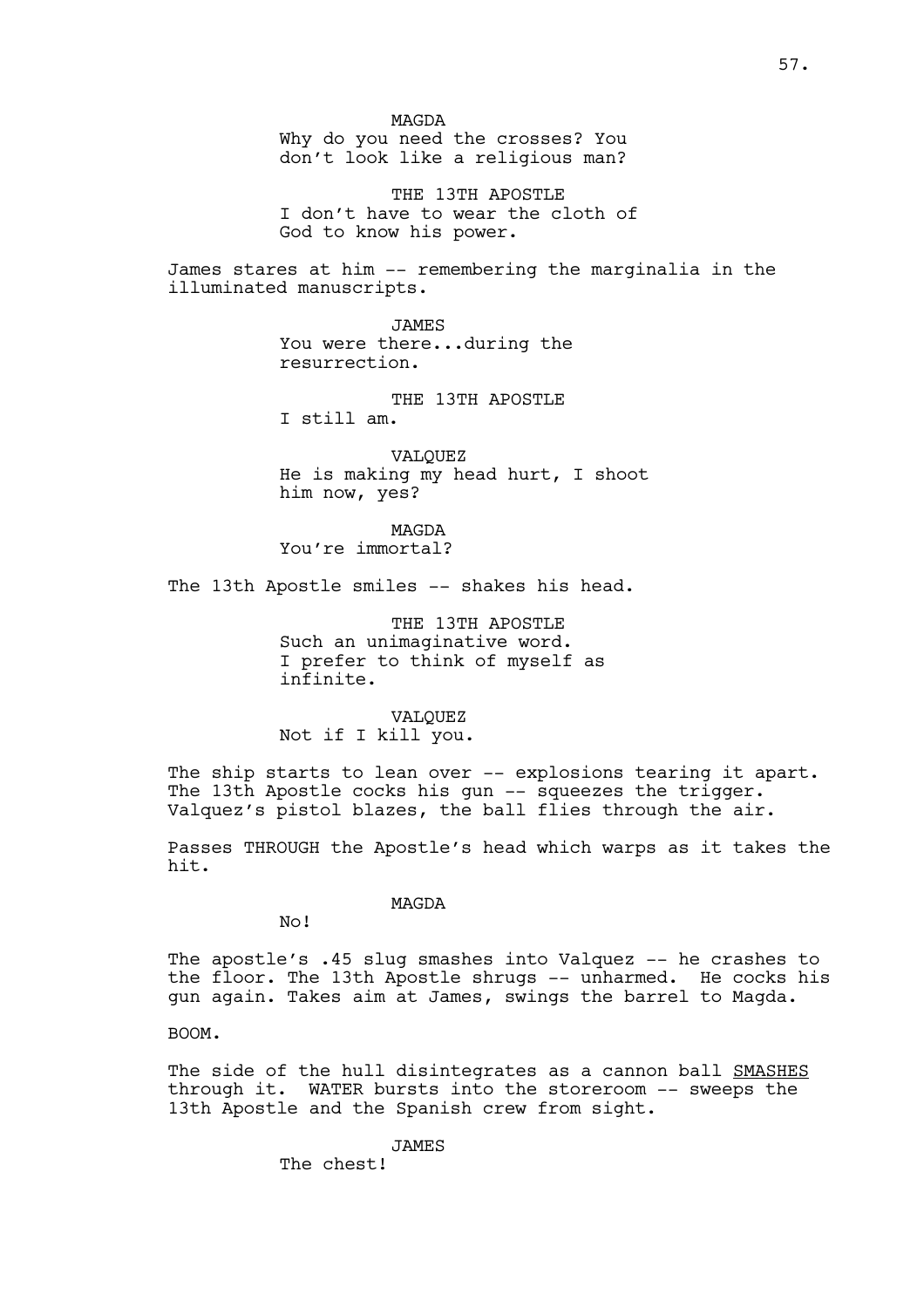Magda and James hang onto the chest as the water pours into the hull -- the water rises. On the deck, Valquez groans, spits water out -- pulls himself upright.

MAGDA

Valquez!

Valquez smiles.

VALQUEZ I too, am immortal.

He pulls the breastplate from under his loose smock -- it has a dent in it where the .45 slug hit -- Valquez taps it.

> VALQUEZ (CONT'D) He's ruined a work of art!

The water is up to their waists now.

JAMES The crosses!

VALQUEZ I think it's time to go yes?

MAGDA Yes, go. And thank you, you'll be remembered I promise.

VALQUEZ Buena suerte and Adios.

MAGDA Good luck to you too Fernando.

Valquez lets go of the chest and swims through the hole in the hull -- out into the night.

The water is up to their necks now. They climb out of their sodden clothes. Magda looks at James.

> JAMES Take a deep breath and hold on tight.

They both take a deep breath -- duck under the water.

### **INT. HOSPITAL - ICU - NIGHT**

Mary thrashes about on the bed -- her Theta waves dance. Alarms sound from the machines -- her temperature plunges.

WATER pours over the sides of the bed -- Mary's face is blue with the cold -- she fights for breath. A TALL NURSE runs in.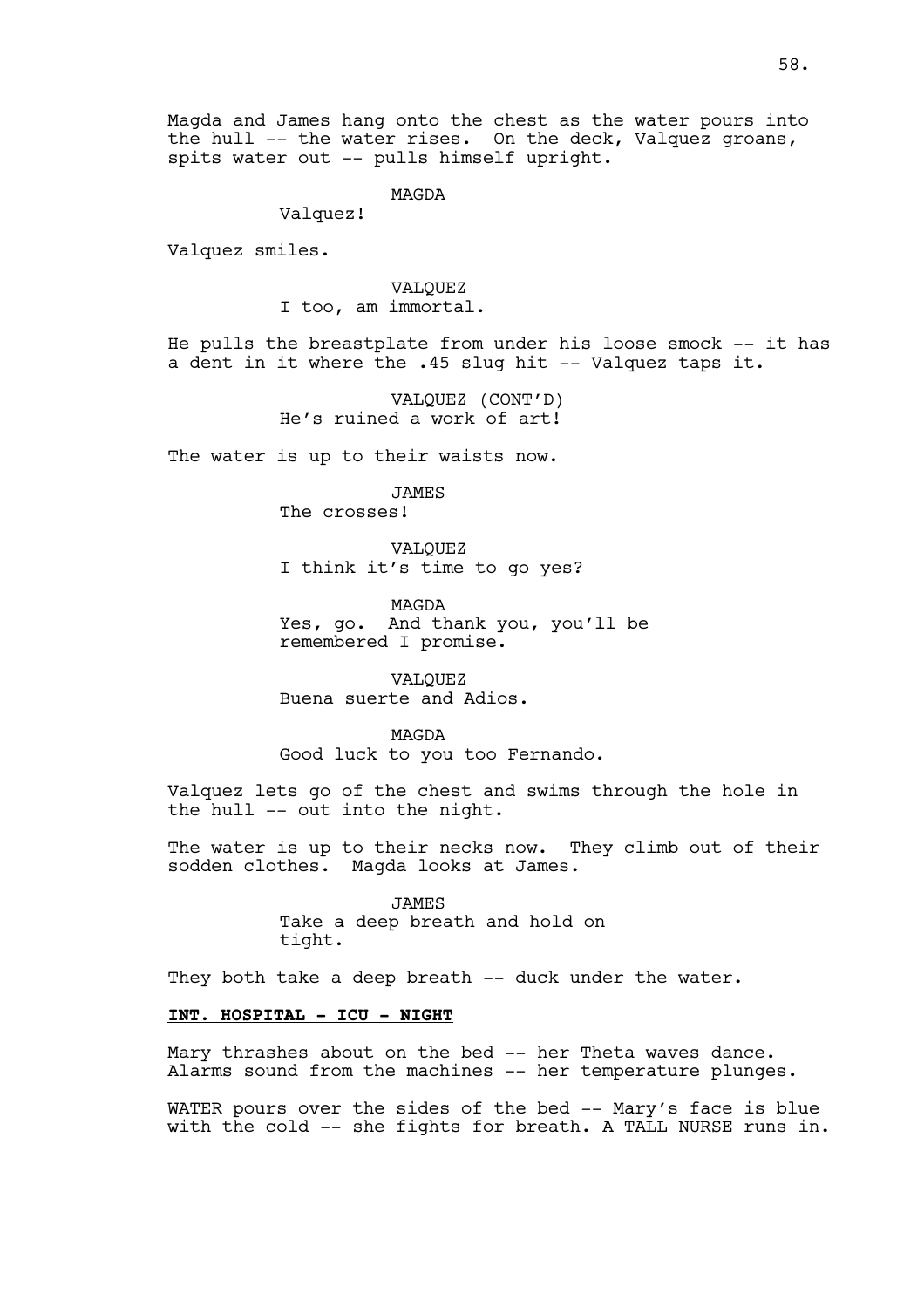## **INT. LA MARIA JUAN - UNDERWATER - NIGHT**

Dark. Only the muted gleam from jewels and gold in the foaming phosphorescent water -- and then it all turns upside down as the ship heels over.

The huge chest hurtles towards the side of the hull. Smashes through and into the sea -- James and Magda clinging to it.

#### **EXT. UNDERWATER - NIGHT**

Lit by the hellish red light from the burning galleons above. Magda and James tumble through the foaming water -- pieces of cannon and wreckage hurtling past them.

They hang onto the chest as it rockets towards the seabed -spewing out a vortex of sparkling bubbles, belching gold, treasure, jewels and crosses into the water.

### **EXT. SEABED - NIGHT**

The chest smashes onto the seabed upside down -- its lid ripped off by the impact -- James grabs Magda by the hand and pulls her towards the chest.

In the distance murky shapes loom out of the darkness. Explosions from above pierce the gloom with flashes of orange light, and reveal.

Slabs of stone -- gargoyles, angels and barnacle encrusted crosses covering the seabed.

A submerged CEMETERY.

James signals for Magda to help him. Together they lift the empty chest up and over them -- disappear inside it.

### **EXT. UNDERWATER - NIGHT**

Magda and James hold the chest over them, breathing in the air pocket trapped as they walk across the seabed.

#### **INT. CHEST - NIGHT**

Murky. A dim glow from the flames of the fireships reflected off the sand beneath their feet. Water up to their waists.

> **JAMES** What happened here?

MAGDA The cemetery must have been swept into the sea.

JAMES

Erosion?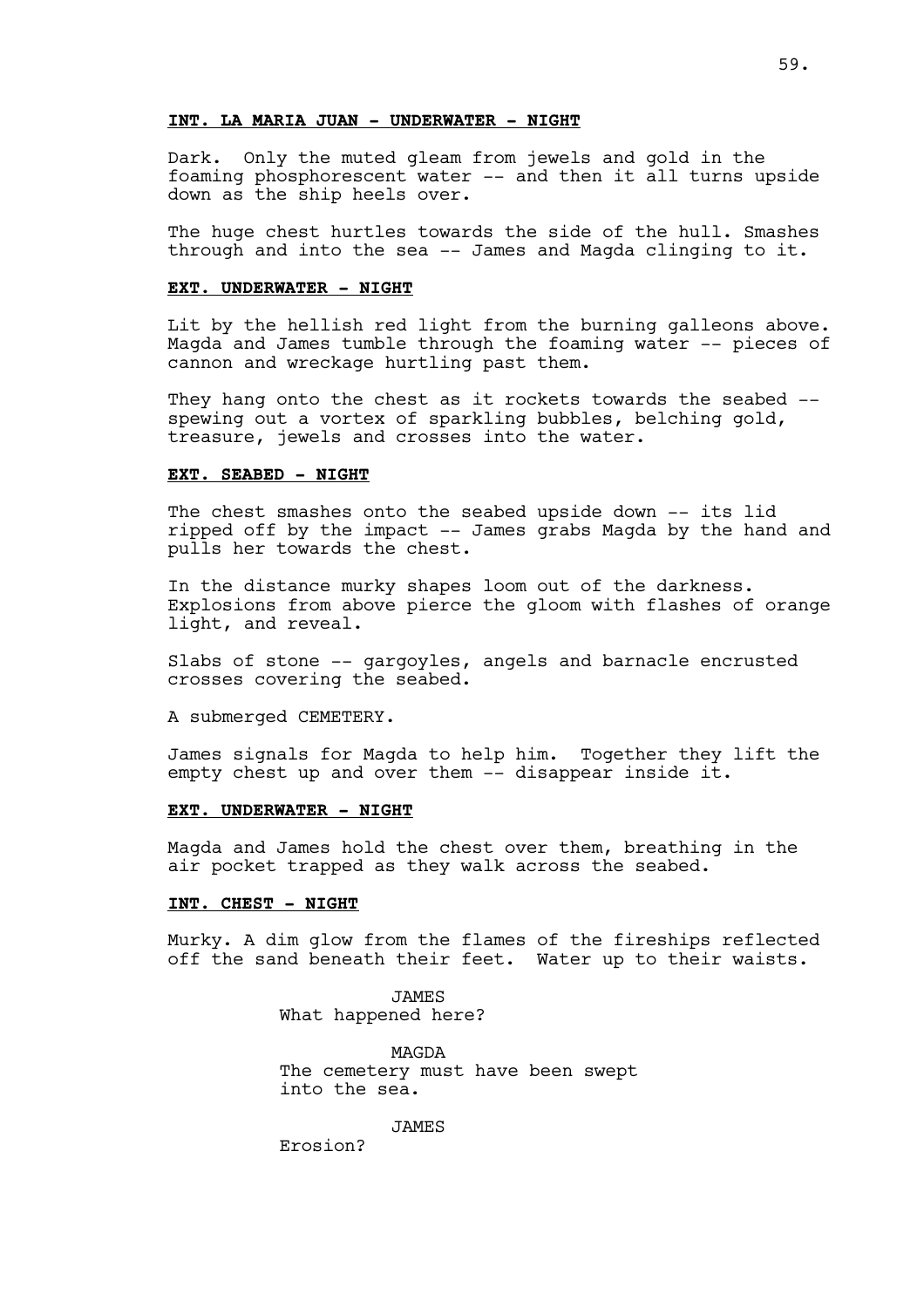MAGDA

Tsunami more like. The volcano in Santorini was very active...

### **EXT. UNDERWATER CEMETERY - NIGHT**

They head into the cemetery. James ducks out from under the chest and swims into the cemetery. He picks up the FOUR crosses, checks some inscriptions on the headstones.

#### **INT. CHEST - NIGHT**

James bursts up into the murky chest, gasping for air.

MAGDA

Get them?

James holds them up.

JAMES Yes, I'm fine, thanks for asking.

MAGDA I'm sorry...how are you?

JAMES I think I may have swallowed something.

MAGDA Your pride?

JAMES Okay, you were right, it was a lot riskier than the confederate treasure

MAGDA That's not really the problem.

Magda produces her Ipod from under the water  $--$  holds it up, water runs from it -- ruined.

JAMES

Great.

MAGDA Looks like we're back to the good old days. Did you find any inscriptions?

JAMES Yes, but we have a bigger problem.

MAGDA

What?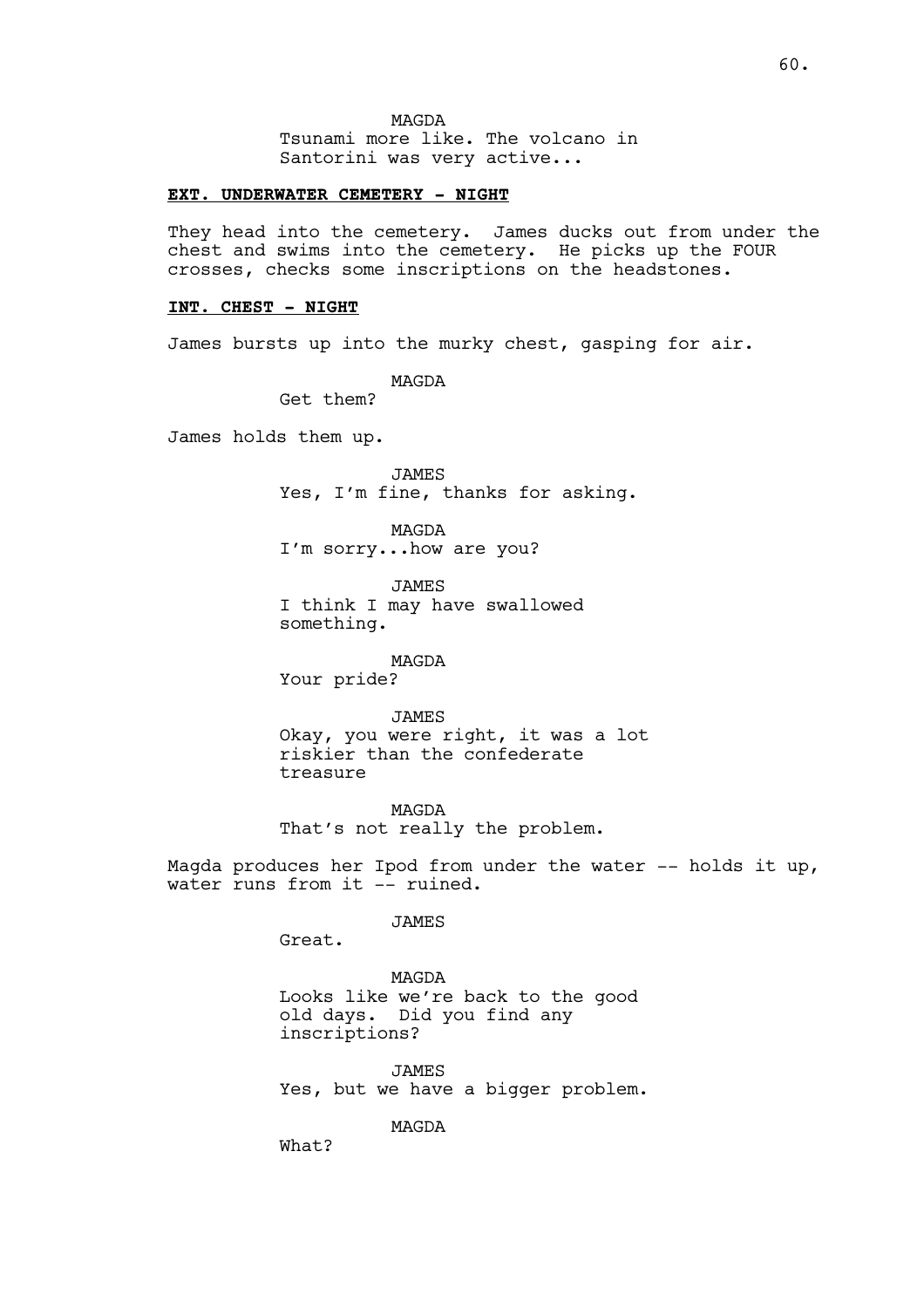JAMES Our charming Puerto Rican.

MAGDA

Ah.

# JAMES

Exactly.

MAGDA Because he didn't die in the ship...

JAMES We don't have a spiritual link back to our time.

Magda looks at him, angry.

MAGDA Maybe we should have let him die?

### JAMES

Don't shoot the messenger. We can stay here till we run out of air, or swim to the surface and get killed by the Spaniards.

MAGDA

Great choices. What inscriptions did you see?

JAMES

Some Russian names, also Spanish and one English name...

MAGDA

English?

JAMES

Ranson.

MAGDA Henry Ranson?

JAMES Could've been.

#### MAGDA

Ranson was a spy for Walsingham, he infiltrated the Parma Army in 1587, sent maps back to England...

JAMES

Okay, it'll have to do. Now we just have to get ourselves psyched up.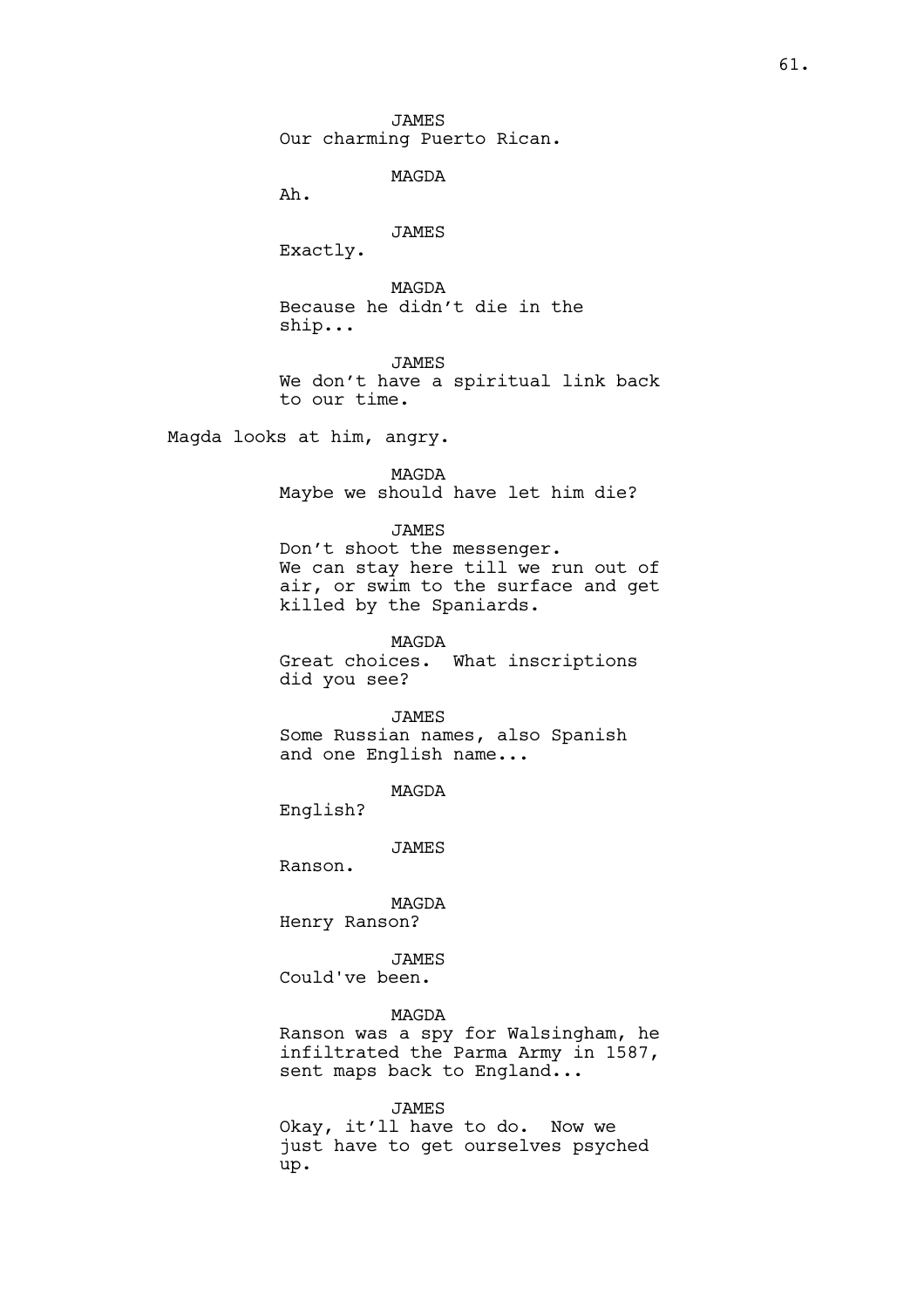They trudge through the water towards the headstone.

MAGDA Well the good news is that I find you so irritating it won't take much to get my heart rate up.

JAMES You're irritated? Jesus, I'm surprised people can stand more than five minutes in your company.

MAGDA That's five minutes longer than most women would stay in yours.

Magda reaches behind her and grabs something digging into her back -- a spiral gear poking through the bottom of the chest.

> MAGDA (CONT'D) What's this?

She yanks it out -- water pours through the hole she's created. The water level in the chest rises faster.

JAMES

Do you have to break everything?

### **EXT. UNDERWATER CEMETERY - DAY**

Around the headstone of Henry Ranson the water warps -- a vortex of light begins to swirl behind it. Pulses weakly.

### **EXT. CHEST - NIGHT**

James sticks his head out -- ducks back down under the chest.

#### **INT. CHEST - NIGHT**

James bursts out of the water.

JAMES Something's wrong. The portal's not staying open.

MAGDA The water. It's damping out our vibrations.

JAMES What can we do?

MAGDA We need to increase our heart rates, push out more psychic vibrations.

A huge anchor THUDS onto the seabed.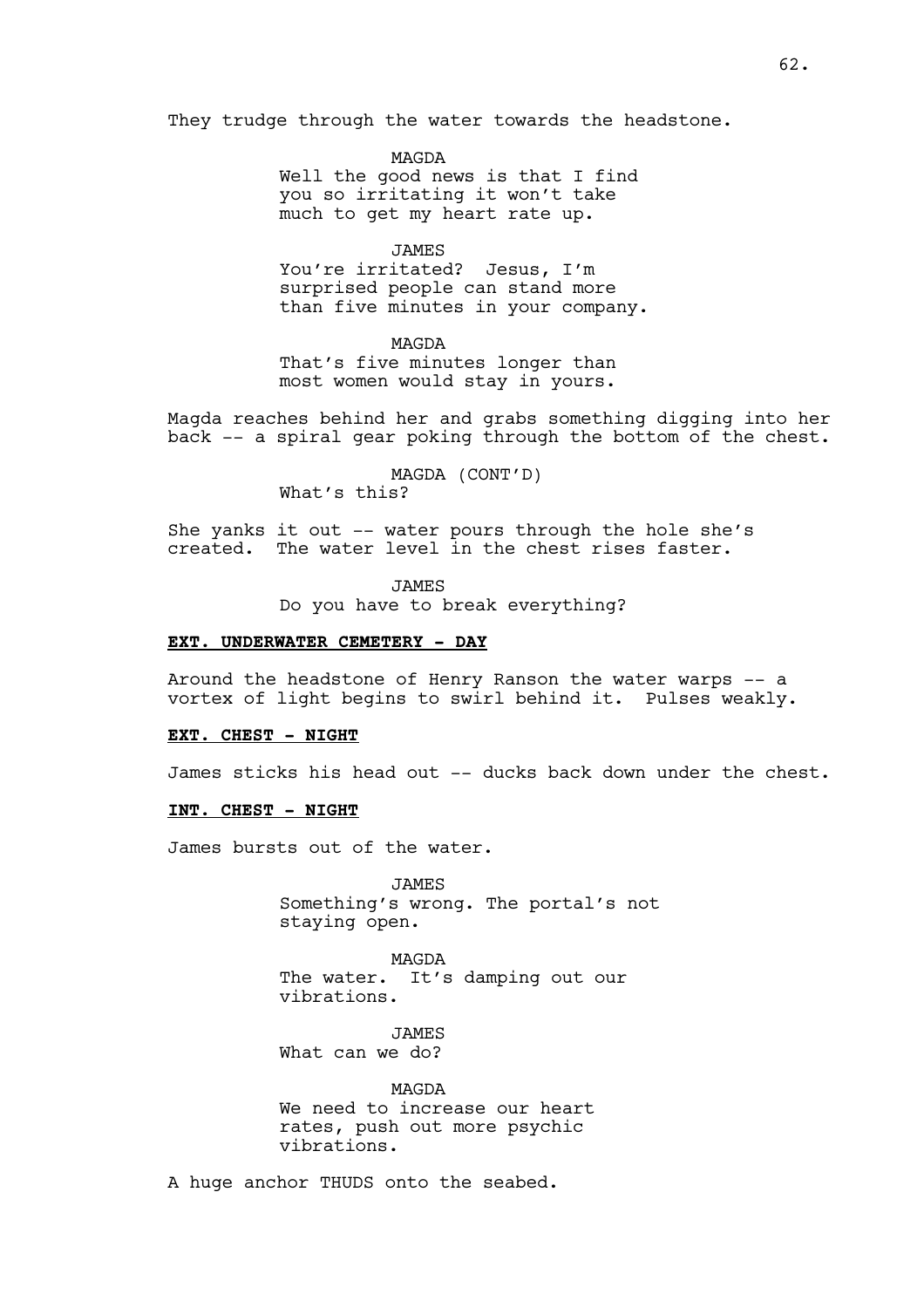JAMES The ships going down...

MAGDA We need to get nearer the headstone.

JAMES We'll only have a few seconds.

MAGDA It'll have to be enough...you pitiful excuse for a man.

James prepares to duck under the water.

JAMES It will be, you stupid bitch!

They both take a breath -- duck under.

### **EXT. UNDERWATER CEMETERY - NIGHT**

They swim towards the cemetery -- the twisting blue vortex pulses weakly behind Ranson's headstone.

Cannon balls and wreckage rain down onto the seabed - smashing into the stones around them.

A dark shape grows in size as it hurtles towards them.

The GALLEON!

Magda looks up -- her eyes widen. The ship's a hundred feet away -- fifty feet and closing. Magda rips open her shirt.

James's eyes widen -- his mouth opens, bubbles of air exploding out as the portal glows brightly -- they jump. The galleon smashing into the seabed behind them.

### **INT. HOSPITAL - ICU - NIGHT**

The Tall Nurse stares at the bed as the water recedes in front of her eyes. Mary starts to breath normally again. Color returns to her face. Her Theta waves subside.

The Tall Nurse hits reset and the alarms turn off. Doctor Waring runs in.

> DOCTOR WARING What happened?

The Tall Nurse shakes her head -- can't believe what she's just seen.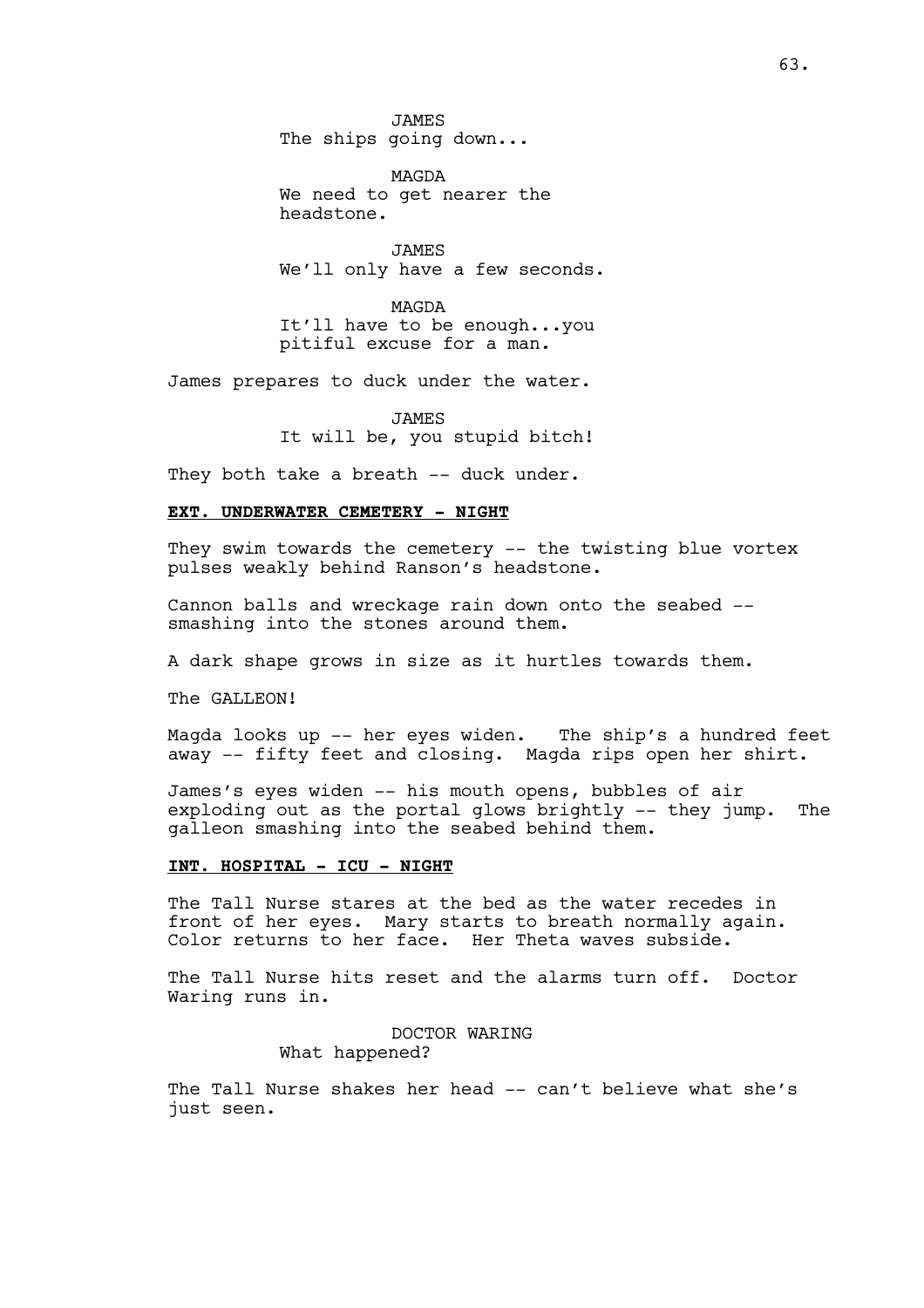TALL NURSE There was water. It was everywhere. She couldn't breath, her face was so pale...

OFF DOCTOR WARING. Confusion on his face.

## **EXT. ONEIDA LAKE CEMETERY - DAY**

Magda and James stand in the cemetery. James nods at Magda's open shirt -- she smiles and pulls it closed, shivering. James wraps his arms around her, rubbing some warmth into her freezing arms. They climb into the truck and start it up.

## **INT. GENERATOR TRUCK - DAY**

James revs the engine, fiddles with the heater controls.

JAMES It should be warm soon, it may shake like an old horse but it has a great heater.

He reaches behind the seats and pulls out a couple of quilted anoraks and some dry clothes. They awkwardly strip off and change into the dry clothes.

### **INT. GENERATOR TRUCK - MOVING - DAY**

Magda is asleep against the passenger window. James drives. Magda stirs. Wakes up, yawns. Smiles at him.

> MAGDA You want me to drive?

JAMES Na, I'm good.

MAGDA We headed back to the workshop?

JAMES I need to do something first.

MAGDA Okay. Want me along?

**JAMES** That would be good.

### **EXT. MACHPELAH CEMETERY, QUEENS, NEW YORK - NIGHT**

James and Magda stand in front of Joseph's gravestone. They wear the prismatic glasses. A primordial hole a meter across glows above the headstone.

> MAGDA Do we need something?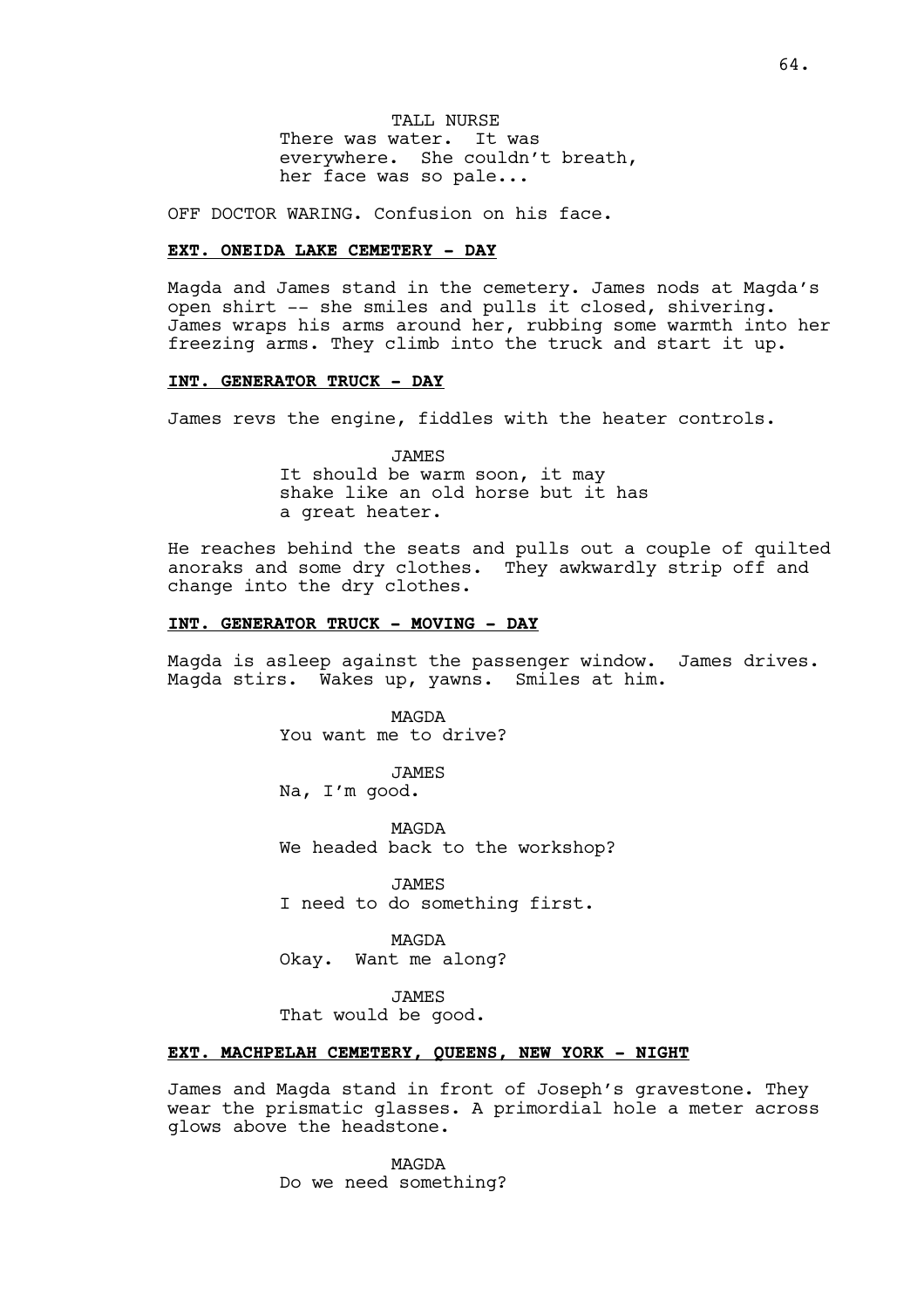### JAMES

Just me.

MAGDA I guess we don't need any music?

James shakes his head. Holds her hand closes his eyes and concentrates. His wrist monitor climbs as he remembers. The blue light washes around them, electricity crackles.

And then they're gone...

### **EXT. ICE RINK - CENTRAL PARK, NEW YORK - 1994 - NIGHT**

The Christmas period. The ice is packed with festive couples -- snow lies deep on the ground. James and Magda pick themselves up -- brush the snow off.

**TITLE:** Central Park, New York - 1994

James looks around him.

Magda picks up a newspaper trampled into the snow. Glances at the headline "Kenneth Starr closes in on Whitewater scandal" and a date -- 24th December 1994.

James stares at the ice-rink. His father, JOSEPH GRANT, patrician (50s), and a younger James skate badly around the rink. James turns and heads around the ice-rink.

> MAGDA Wait! You're not thinking straight. What happened today?

James keeps going.

JAMES My father killed himself.

Magda grabs him by the arm, halting him.

MAGDA You're invisible to them. Do you understand?

JAMES

No.

MAGDA What happened between you and your father?

James stares out at his young self and his father playing happily on the ice.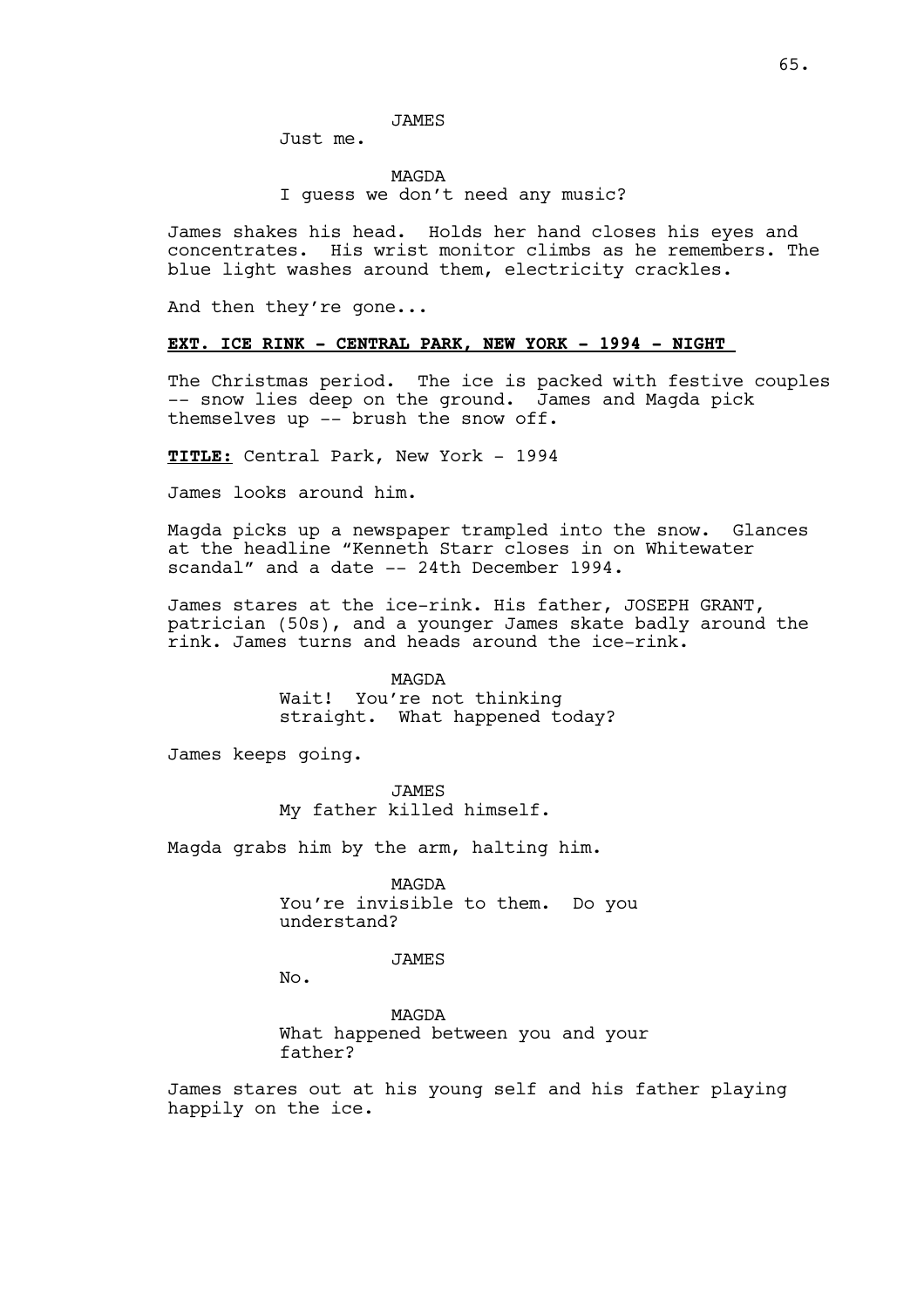My father was trying to prove Einstein's theory that black holes created gravitational fields.

MAGDA

And?

## JAMES

Mum and him were going through a rough patch...he was spending too much time on his work. He started to drink, stayed out late, they argued a lot.

MAGDA

But that wasn't your fault...

JAMES He warned me never to use his computer. I had this online game.

Magda nods, waits for him to continue.

JAMES (CONT'D) A virus wiped his files. Years of research. He killed himself, because of what I'd done.

MAGDA And you never told anybody?

James shakes his head.

JAMES

Not even Mary.

Magda looks at him. James looks at her, tears welling -- he blinks them back, wipes his eyes with the back of his hand.

> MAGDA The way you behaved told her something was wrong. She just needed to hear it from you.

## **EXT. JOSEPH GRANT'S HOUSE - NIGHT**

James and Magda stand outside.

MAGDA Are you sure you want to do this?

**JAMES** I need to know. He needs to know.

Magda nods. James heads towards the front door. Reaches above the lintel, pulls down a key.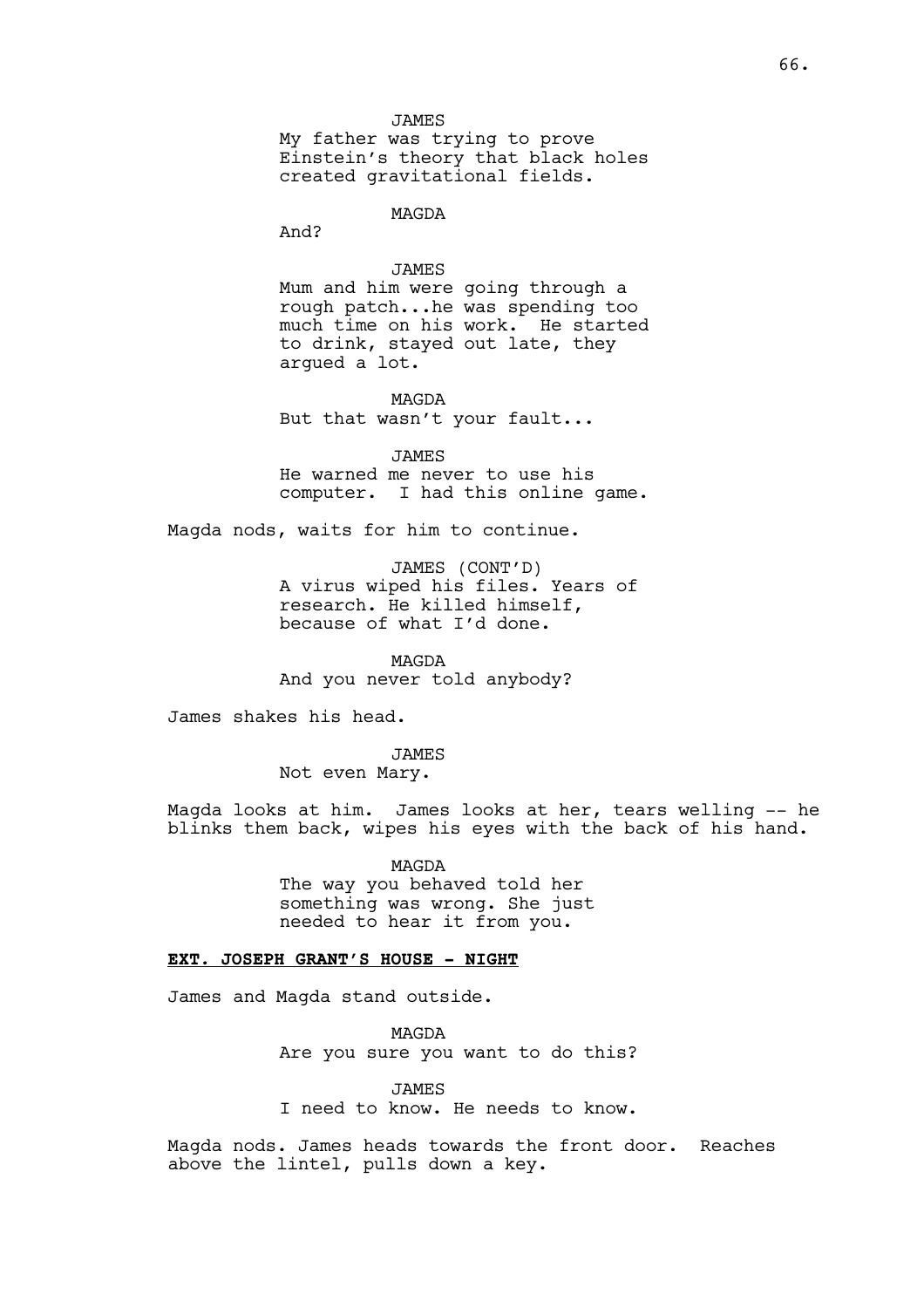## **INT. JOSEPH GRANT'S HOUSE - SPARE ROOM - NIGHT**

James stands in the doorway -- a desk and a computer are on one side of the room. The computer is running. James goes over to it. Brings up an email program. Begins to type.

He hits send. Backs away from the computer as his father comes in -- passes right through him and sits in front of the screen.

His father studies a LETTER -- drinks from a shot glass - tips some pills into his hand swallows them down with the drink, emptying the glass.

The letter slips from his fingers -- drifts behind the desk.

The computer makes a beep -- NEW MAIL flashes on the screen. His father struggles to focus, sees who the mail's from. Hits the keyboard -- the message fills the screen as he reads.

> JAMES (V.O.) Dad, I should have told you this a long time ago. But I want you to know, I love you and I'm sorry I ruined your work, it was an accident...I just didn't have the guts to face you. I promise you it'll all work out, you'll be famous and your work...it will change the world.

Joseph smiles, and as his eyes flutter and close, a smile lights up his face. The glass tumbles to the floor.

James watches as his father's life slips away, tears streaming.

He moves forwards, which is when the younger James walks right through him! And now James is watching his younger self finding his father.

The young James turns and runs right through his invisible older self. James involuntarily jerks as he passes through.

He moves towards the desk -- looks over it and down at the letter that's behind it -- a HOSPITAL report -- the words:

"FINAL STAGE SARCOMA AND BONE CANCER".

## **EXT. MACHPELAH CEMETERY, QUEENS, NEW YORK - NIGHT**

James and Magda stand in front of Joseph's gravestone.

MAGDA He didn't want you to see him dying that way.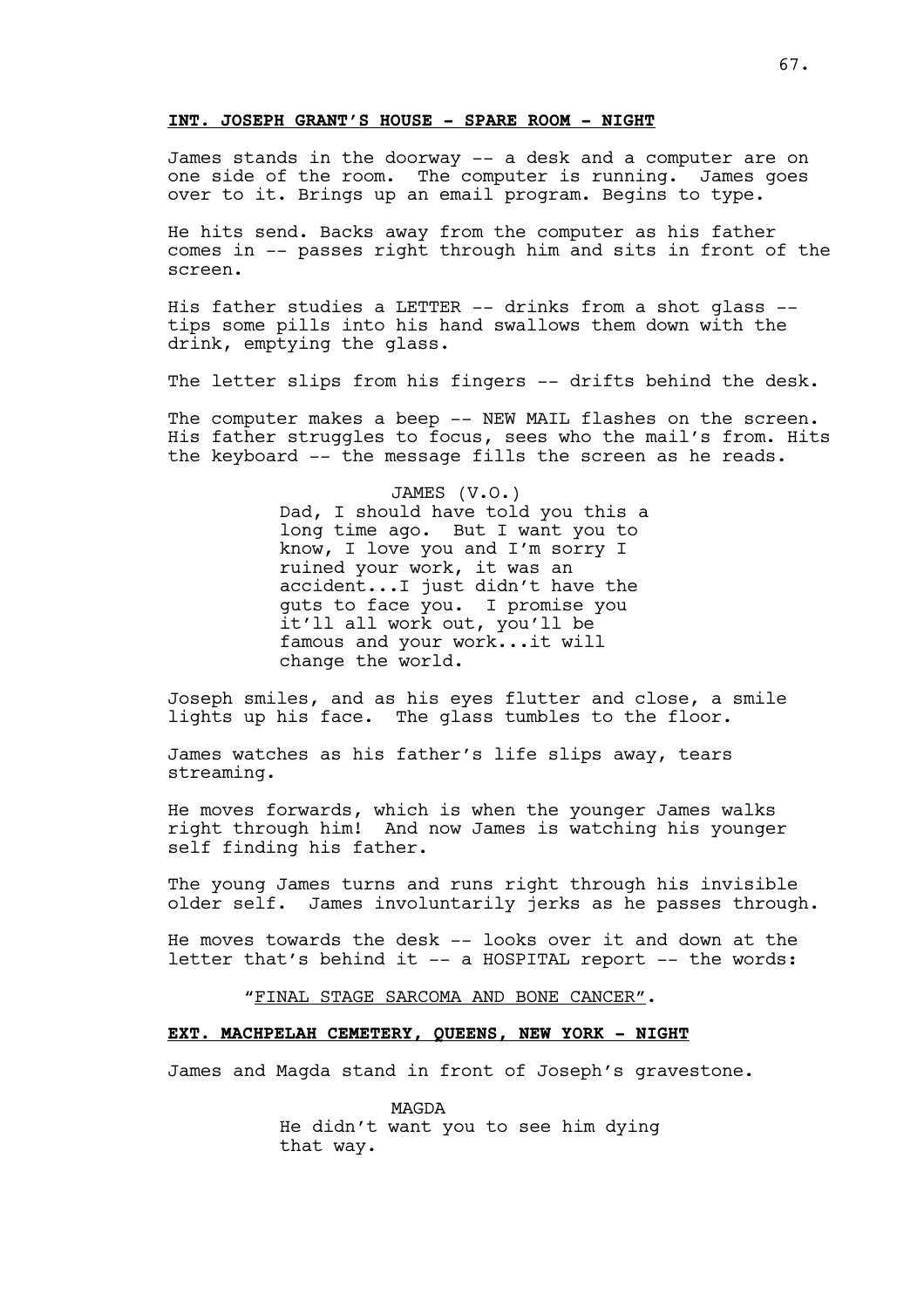JAMES He must have been exposed to radiation while he was working on his machine.

MAGDA So all these years...

JAMES I made Mary's life miserable. And now I'll never get the chance to make it up to her.

Magda puts her hand on his shoulder.

MAGDA

Yes you will.

## **INT. MAGDA'S WORKSHOP - NIGHT**

Magda studies the timelines on the wall. James paces.

MAGDA There's a definite sighting here.

She taps a date.

MAGDA (CONT'D) But it's no walk in the park.

JAMES

I don't care.

### **EXT. MACHPELAH CEMETERY, QUEENS, NEW YORK - NIGHT**

Magda and James stand in front of an impressive marble TOMB. Magda holds a small plastic box -- something metallic inside.

> MAGDA Karl Needleman, member of an old German family. Born nineteen fortyfour in Berchtesgaden, Germany.

James studies the dates.

JAMES Berchtesgaden?

MAGDA A small town beneath the Kehlstein mountain...

## **EXT. KEHLSTEIN MOUNTAIN - GERMANY - 1944 - NIGHT**

A full moon. Snow glimmers from the peaks above a small village below a forest.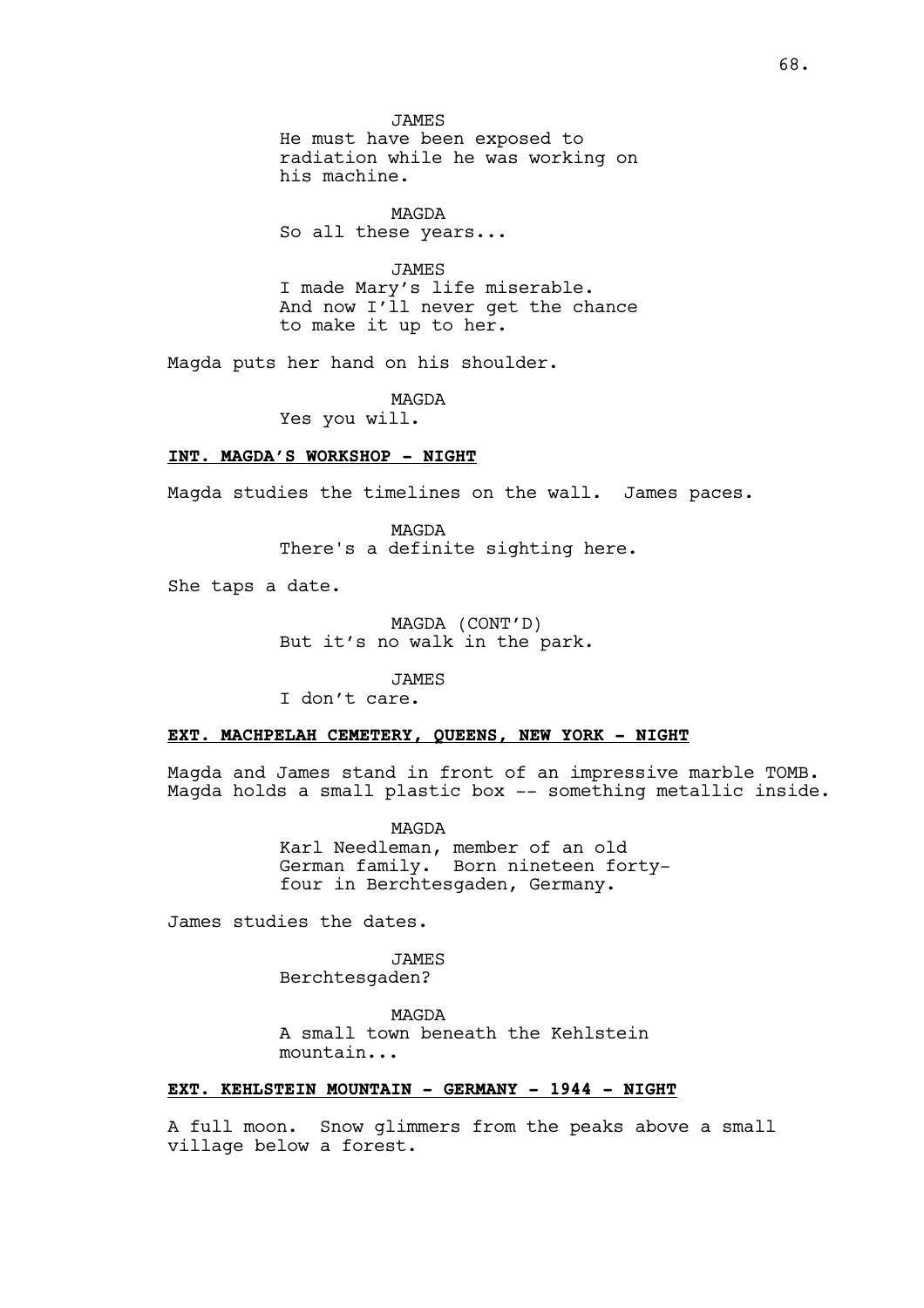MAGDA (V.O.) The site of a holiday home owned by the most powerful man in Germany...Adolf Hitler.

### **EXT. FOREST, EAGLE'S NEST, BERCHTESGADEN, GERMANY 1944 – NIGHT**

Magda opens the plastic box. Pulls out a LUGER. Hands it to James.

> MAGDA You might like this.

James smiles -- checks the Luger's loaded, slips it into his waistband. They make their way up a small track through the forest surrounding the vast stone fortress.

**TITLE:** THE EAGLES NEST, BERCHTESGADEN, GERMANY 1944

A SENTRY paces around the perimeter.

A shed with a pile of firewood in front of it sits to one side of steps that lead up to the main building.

JAMES

We've got a couple of minutes.

Magda looks at a schematic of the house.

MAGDA

Hitler had loads of secret passages constructed in case the allies attacked. One of them is accessible through this woodshed...

She taps the plan.

MAGDA (CONT'D) It leads to the motor room beneath the elevator...

The sentry appears. A GIRL comes down the steps holding a dish of food. The sentry smiles, glances around. They both disappear into the woodshed.

> JAMES Great, just what we needed, Romeo and Heidi.

MAGDA Oh c'mon, don't tell me you've never been in love.

JAMES Maybe, but we haven't got three minutes to waste. Where are the other tunnels?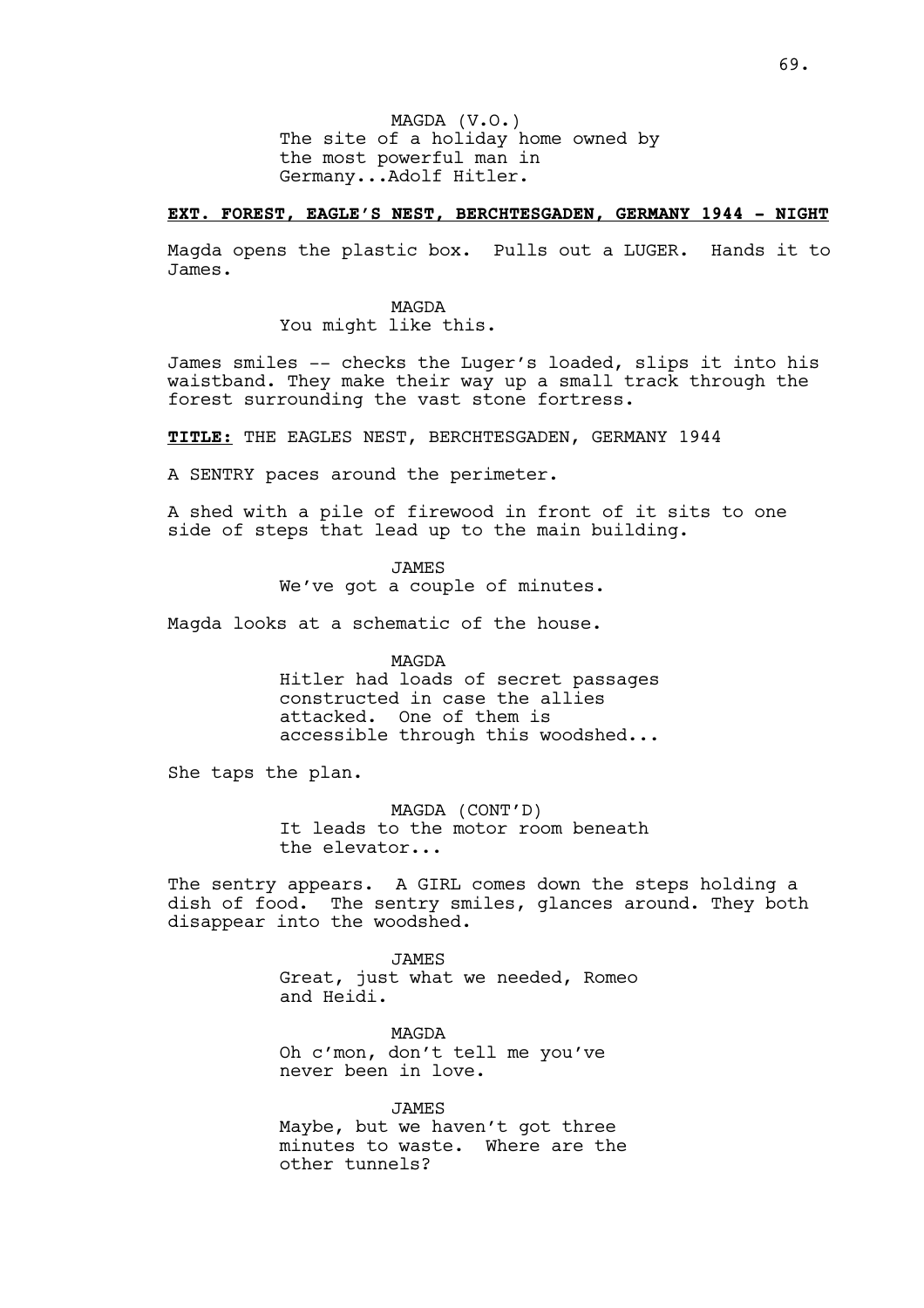I'm not sure. I thought one would be enough...what's that?

To the side of the building sits a PUMA, an armored vehicle. They jog over to the vehicle. It's tires are flat and the wheels are rusty.

James shines a torch into the engine compartment.

#### JAMES

No engine.

He climbs up onto the turret -- runs his finger over the hinges -- looks at it.

#### MAGDA

Something?

### JAMES Freshly oiled.

The door to the woodshed opens. Magda looks up at him.

JAMES (CONT'D)

Up here.

James opens the hatch as Magda scrambles up.

They duck into the APV.

#### **INT. PUMA APV - NIGHT**

James pans the torch around. Dusty instruments and cobweb covered controls -- except one lever that is freshly oiled.

He pulls the lever. The floor of the APV tilts down with a grinding noise. Reveals a shaft below the vehicle.

MAGDA

Open sesame.

Electric lights flicker on alongside a set of steps that lead down to a narrow passageway.

## **INT. UNDERGROUND PASSAGEWAY - EAGLES NEST - NIGHT**

They head down the passageway -- past rusty pipes and old machinery.

> JAMES There's a door up ahead.

In the distance a metal door. They reach it. James presses a button set into the wall next to it. A small service elevator hums down.

The metal door slides open.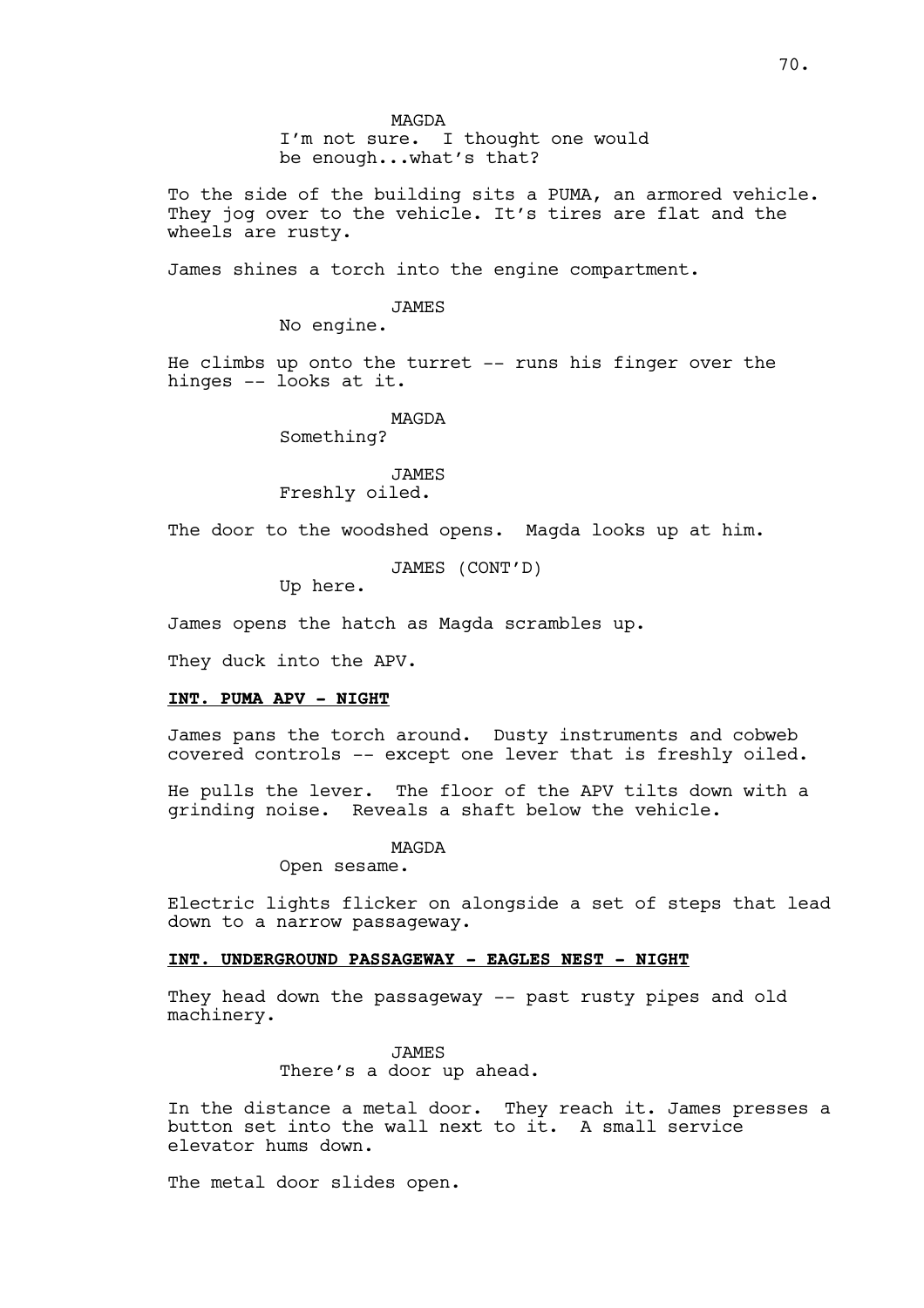Now what?

Magda looks at the floor plan.

MAGDA One floor up there's a passageway which leads to the anteroom and the main elevator.

They get into the elevator -- the door slides shut.

### **INT. EAGLE'S NEST – NIGHT**

They creep along a darkened passageway.

MAGDA The main elevator goes to the lower level. The occult room is off the main shaft.

### **CORRIDOR**

They head towards the...

# **INT. ELEVATOR ANTEROOM.**

Circular, lined with Ruhpolding marble. The sound of boots echoes around the corridor. James pulls Magda back into an alcove as...

Two OFFICERS walk past -- turn a corner. James goes to the elevator -- presses the button.

> MAGDA What are you doing?

JAMES Calling the elevator.

MAGDA You're not in a department store. It's got an operator, what are you going to tell him?

## **INT. ELEVATOR - NIGHT**

A pair of wide open EYES. The operator is bound and gagged in the corner of the vast elevator.

> JAMES How do we know it'll be in the room?

MAGDA Hitler was an occult nut. He collected all sorts of weird stuff.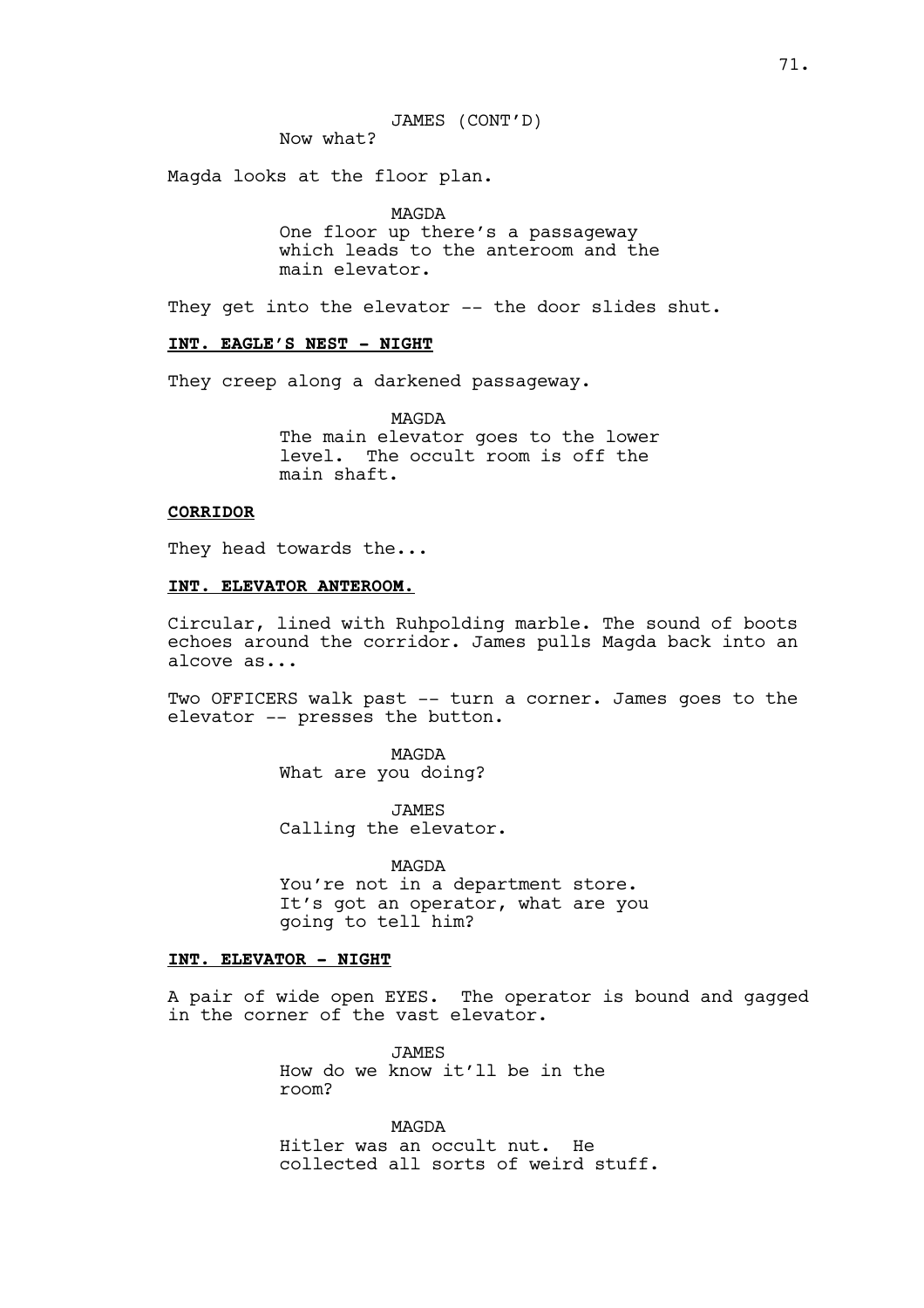James operates the elevator, bringing it to a bumpy stop. He nods at the trussed up operator.

> JAMES Oops, not as easy as it looks.

They step out into another marble anteroom. A long tunnel leads off into the distance.

## **TUNNEL**

They jog down the tunnel passing doors set into the rock.

MAGDA It just up ahead.

They come to a steel door at the end of the passage.

JAMES

Now what?

Magda reaches into her rucksack and produces a key.

MAGDA One of the advantages of coming from the future is we know what we need.

JAMES Yeah, but your record with keys isn't great.

She smiles and opens the door. There's a short passage leading through an archway into a room.

# **INT. OCCULT ROOM - NIGHT**

The floor dark green marble, inlaid with a runic symbol, the Black Sun, a Swastika with stylised sig-runes.

JAMES

Tasteful.

The room is filled with glass fronted wooden cabinets crammed with occult artifacts and bizarre objects. Ancient AXES and SPEARS adorn the walls.

James goes over to an elaborate bronze statue of the eight armed Hindu deity KALI. Magda joins him.

> MAGDA The Hindu Goddess Kali, the consort of Shiva, Lord of Death. In moksha, the cycle of birth and death is replaced by the Ultimate Soul...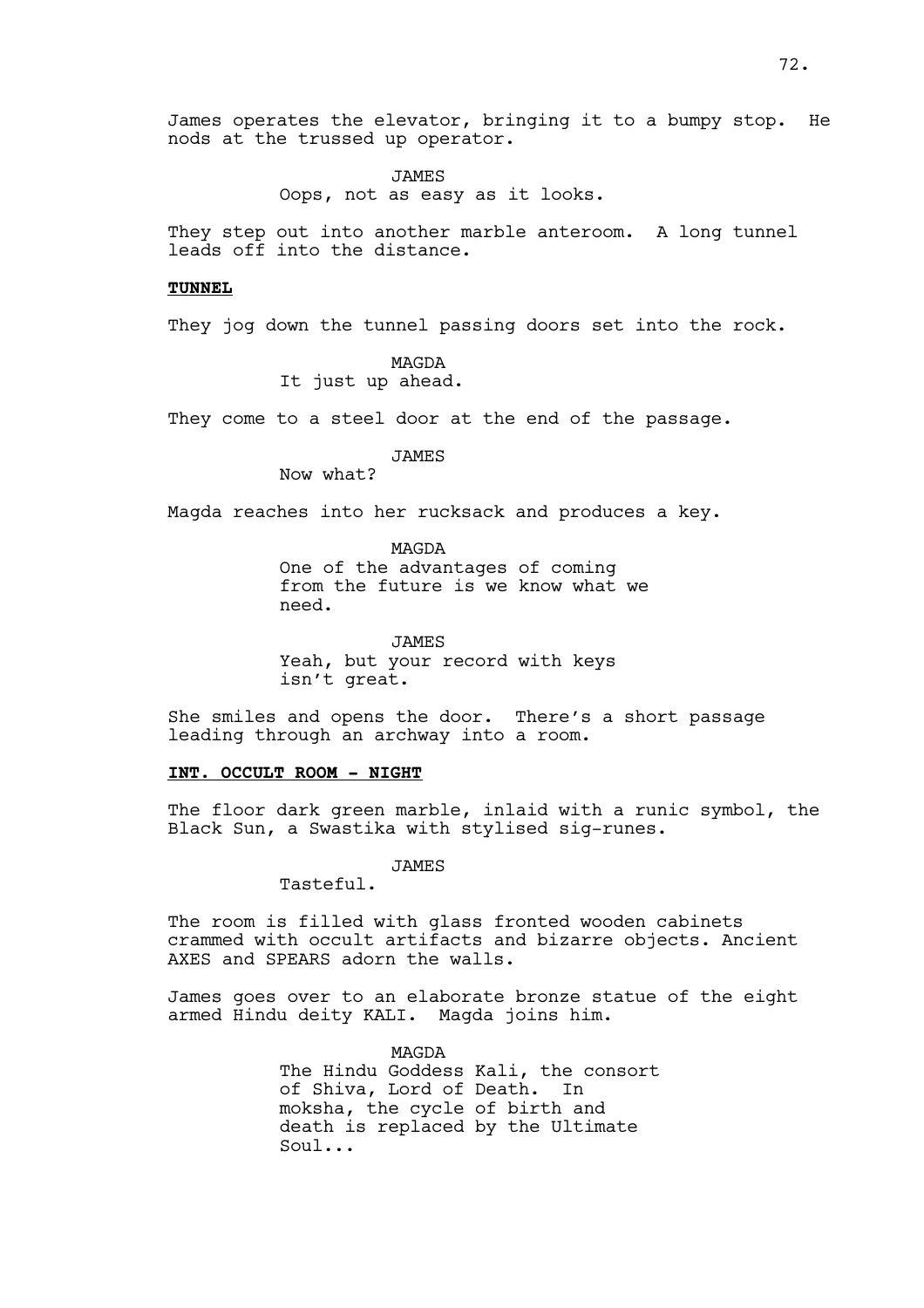JAMES An immortal?

Magda nods.

JAMES (CONT'D) No wonder Hitler believed the Third Reich would last a thousand years...he planned to be there. (beat) You don't think...

MAGDA The thirteenth apostle was Hitler?

JAMES This place is getting to me. Let's find the crosses and get the hell out of here.

They race up and down searching the cabinets. Magda gets halfway down one side...

MAGDA

Here...

She opens the cabinet -- THREE silver crosses glint in the light. She puts them in her rucksack. She looks over at James who's staring at something set into a stone plinth.

MAGDA (CONT'D)

C'mon!

James doesn't move. Magda comes over. Sees the plinth.

JAMES Is that what I think it is?

He faces a LANCE -- metal tipped on an ancient wooden shaft.

MAGDA The spear of destiny. The lance that pierced Christ's side.

She reaches for the spear.

**JAMES** 

Wait!

MAGDA

What?

JAMES I dunno. Maybe it's rigged with an alarm of some kind?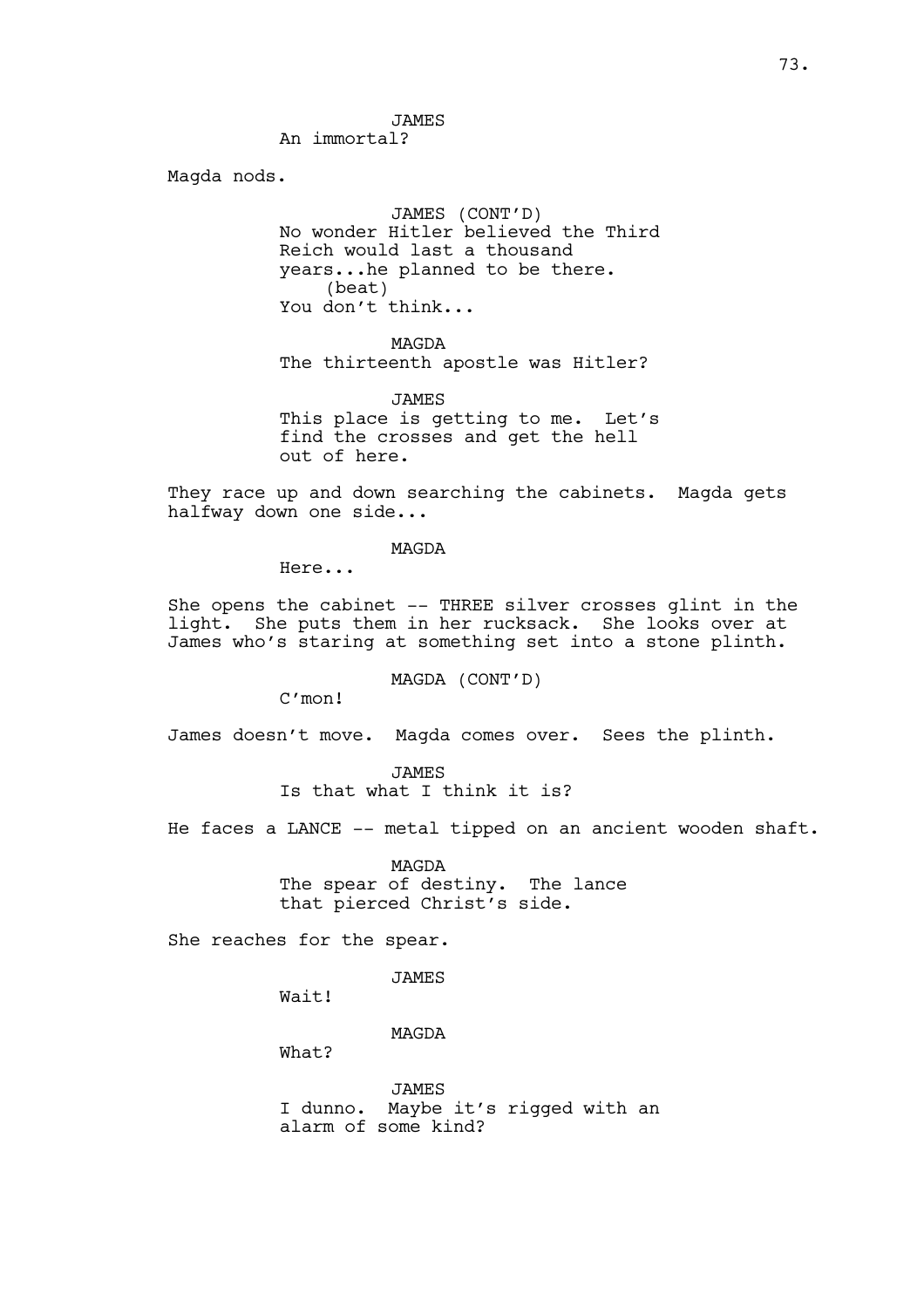MAGDA They didn't have that sort of stuff in the nineteen-forties.

JAMES I'd have said that about the treasure chest...but what do I know?

She reaches out to the spear -- lifts the shaft out of the hole in the marble plinth. Silence. Nothing happens.

> MAGDA See. Now lets get out of here.

They turn and head towards the archway leading to the door. Below them a distant hum starts up. The glass cabinets and their contents begin to vibrate.

JAMES

What's that?

MAGDA

The elevator?

The floor rises past the door into the room. James realizes.

**JAMES** We are the elevator!

The floor shakes as the entire room rises up through a vast shaft -- carrying them up through the mountain.

## **INT. EAGLE'S NEST - CORRIDORS – NIGHT**

Alarms sound. BOOTS thud across the marble floors. Armed guards race through the corridors.

## **INT. MAIN CORRIDOR - NIGHT**

A MAN strides past framed portraits of Hitler on the walls. Polished boots, gleaming medals on the uniform of the SS. Knife edge creases, cap just so. An OFFICER salutes him.

> OFFICER The room has been breached Sir.

The SS OFFICER turns around -- his eyes golden in the light.

## **INT. OCCULT ROOM - NIGHT**

James and Magda desperately search for a way to halt their progress up through the mountain.

> JAMES Good call on the lance by the way.

James looks up at the ceiling.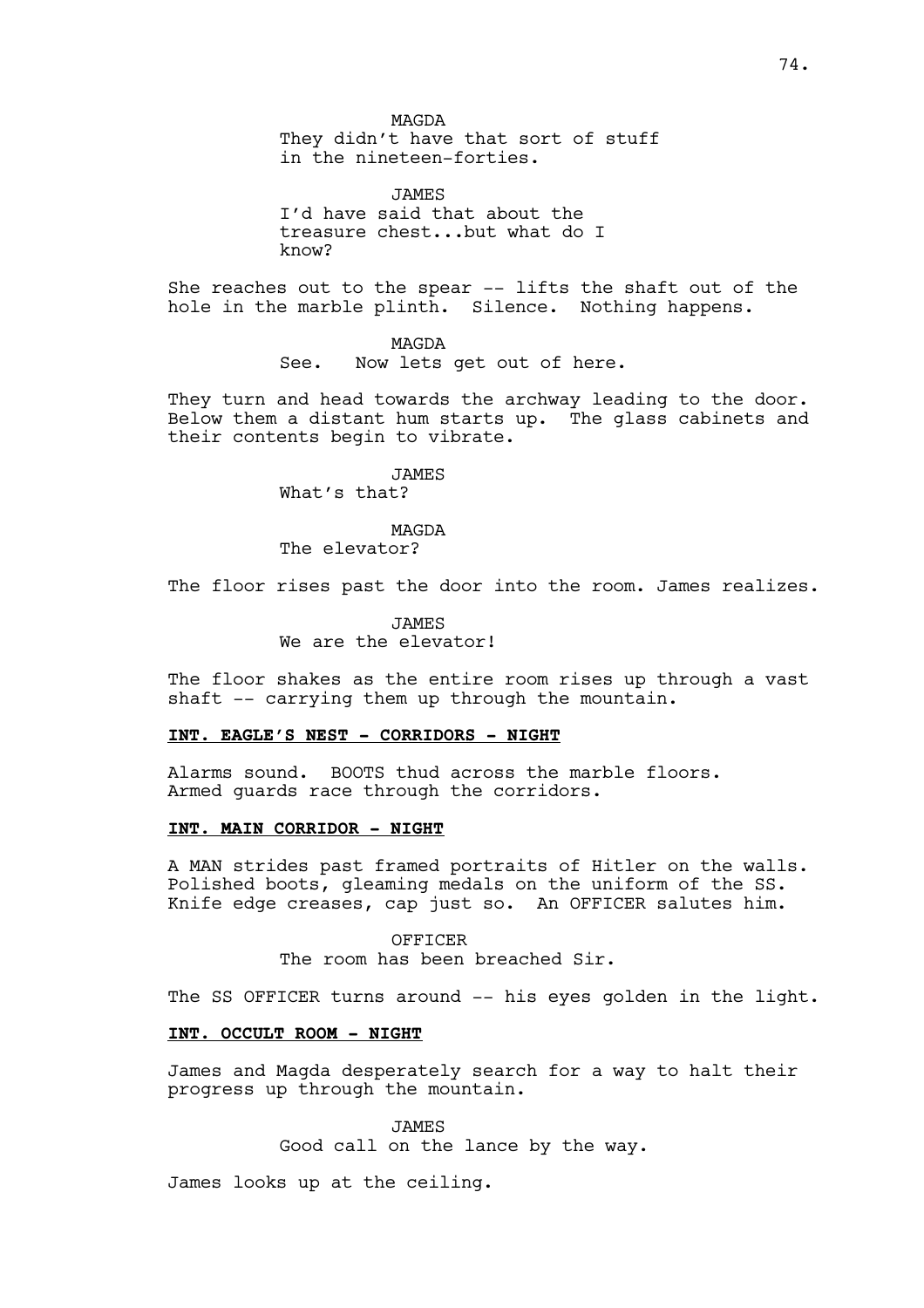JAMES (CONT'D) We need to find the mechanism.

James rips an AXE from the wall -- drags a low cabinet into the centre of the room and climbs onto it -- hacks at a piece of domed architrave in the ceiling. Plaster falls away.

Beneath it a support girder -- attached to a steel cable.

James looks around the room.

JAMES (CONT'D) Get another axe.

He starts to hack at the cable.

#### **INT. ANTEROOM - NIGHT**

Lined with armed guards. The 13th Apostle stands behind the waiting men. An elevator indicator on a huge armored entrance shows the occult room's progress.

The indicator stops -- the armored door slides open revealing the side of the occult room and the door set into it.

Two SOLDIERS and an OFFICER head for the door, guns ready. They burst through the door. Head into the...

# **INT. OCCULT ROOM - NIGHT**

They look around, nothing. The rest of the guards search the room. The officer turns to the door.

> OFFICER There's no one here.

The Apostle looks through the door.

THE 13TH APOSTLE Impossible.

The whole room starts to shake -- plaster falls from the ceiling reveals...

The steel cable as the final strands -- SNAP!

THE 13TH APOSTLE (CONT'D)

Get out!

The room plummets into oblivion.

## **INT. ELEVATOR SHAFT - NIGHT**

James and Magda cling to the swinging cable. Opposite them is a closed door set into the side of the elevator shaft.

They both wear rucksacks, Magda has the lance strapped to the side of hers.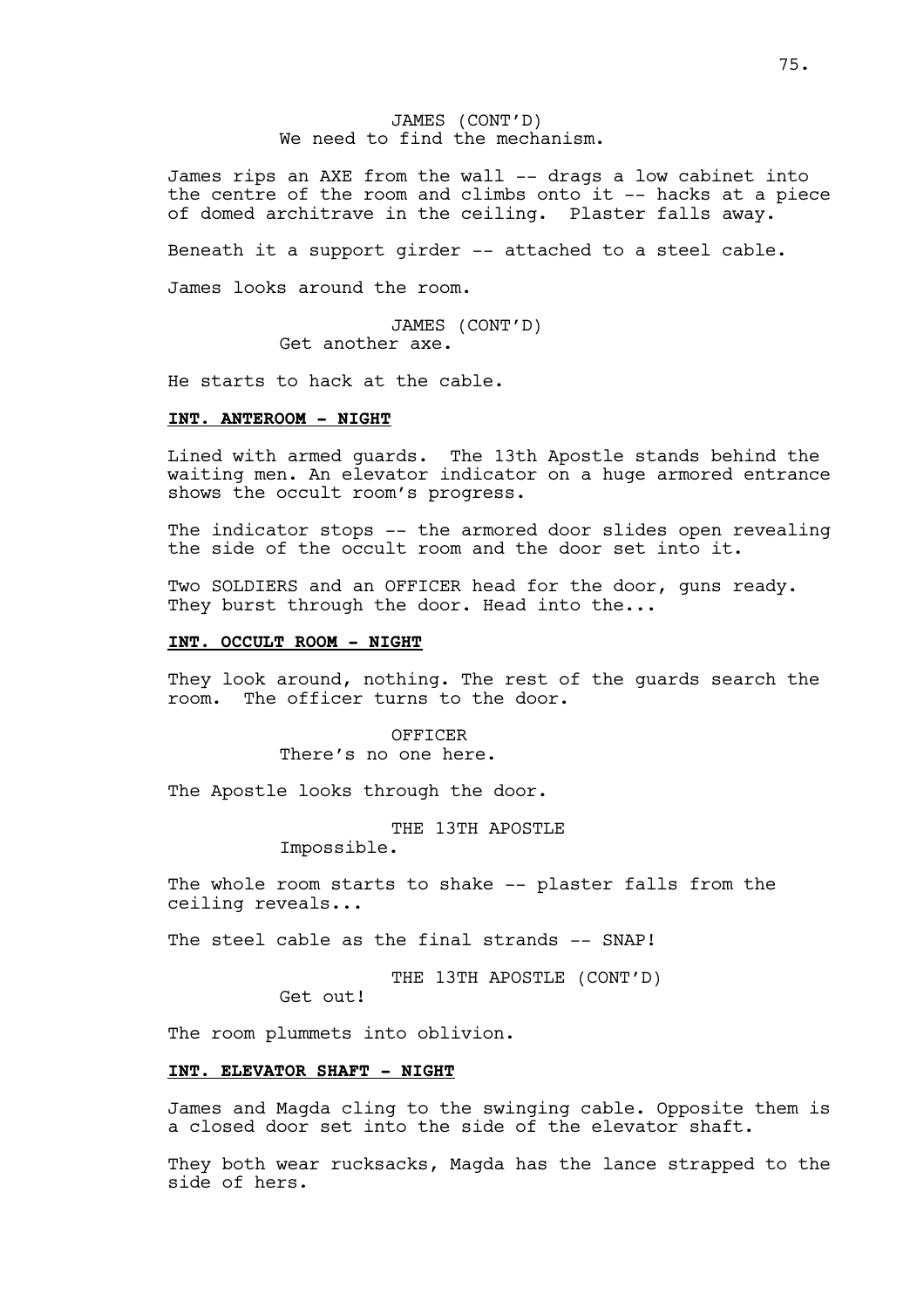C'mon, keep the momentum.

They swing back and fourth -- getting nearer the door.

James catches onto the ledge with his feet -- slips, sends them swinging back over the chasm.

Down below something pokes out of the occult room level door.

Bullets ricochet off the walls of the shaft -- a bullet plucks at James's sleeve. He yells at Magda.

JAMES (CONT'D)

Again.

They swing towards the armored doors -- which open.

# **INT. ANTEROOM - SECOND LEVEL - NIGHT**

They fall onto the floor -- skidding across the marble floor.

THE 13TH APOSTLE (V.O.) Thanks for dropping in.

They look up -- a familiar Colt .45 points at them.

THE 13TH APOSTLE That's quite a ruthless streak you have.

James gets up off the floor.

JAMES You overload an elevator you have to take the consequences.

THE 13TH APOSTLE You just destroyed a thousand years of history.

JAMES So far. How old are you?

The 13th Apostle smiles, revealing teeth like black nails -his eyes bronze pools.

> THE 13TH APOSTLE Old enough. Give me the crosses.

MAGDA Why do you want them?

The 13th apostle cocks the gun.

THE 13TH APOSTLE It's not just the crosses I want.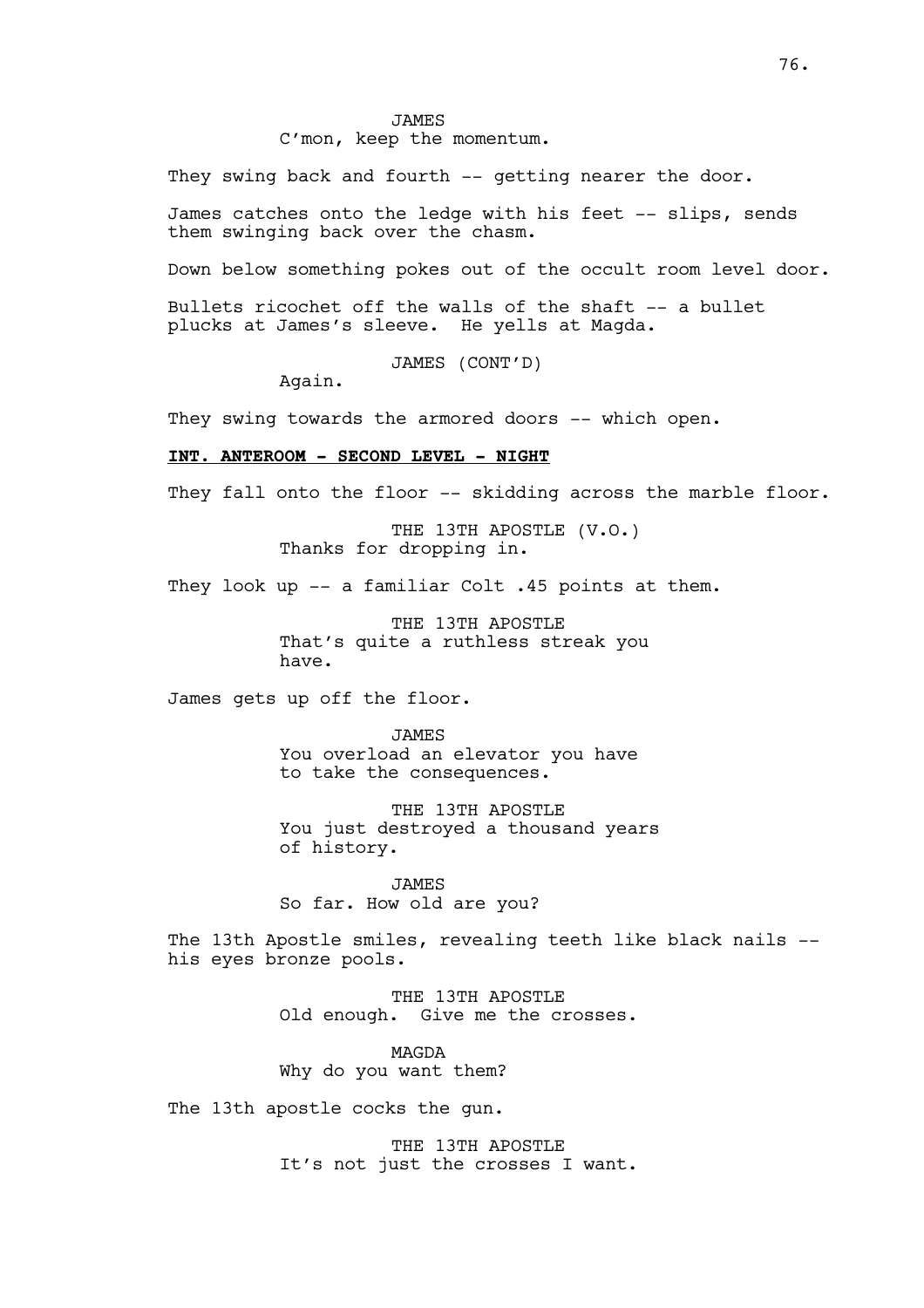James backs up -- holds his rucksack over the edge of the chasm.

JAMES

Let's chat.

MAGDA What are you doing?

JAMES Negotiating.

MAGDA He has a gun.

JAMES We have the crosses.

James looks at the Apostle.

JAMES (CONT'D) I'm guessing the crosses need to be in one piece?

The Apostles golden eyes burn with fury.

THE 13TH APOSTLE Hand them over or I will snuff out Mary's life like a candle.

JAMES How do you know her name?

MAGDA Because he exists in more than one time.

THE 13TH APOSTLE You should listen to her, she's worth her weight in silver.

JAMES You lay a finger on Mary.

THE 13TH APOSTLE More like flicking a switch in her case.

Magda holds James as he struggles to get at the apostle.

MAGDA Don't do it.

THE 13TH APOSTLE I've waited a thousand years for this moment, just slide them over and I'll let her live.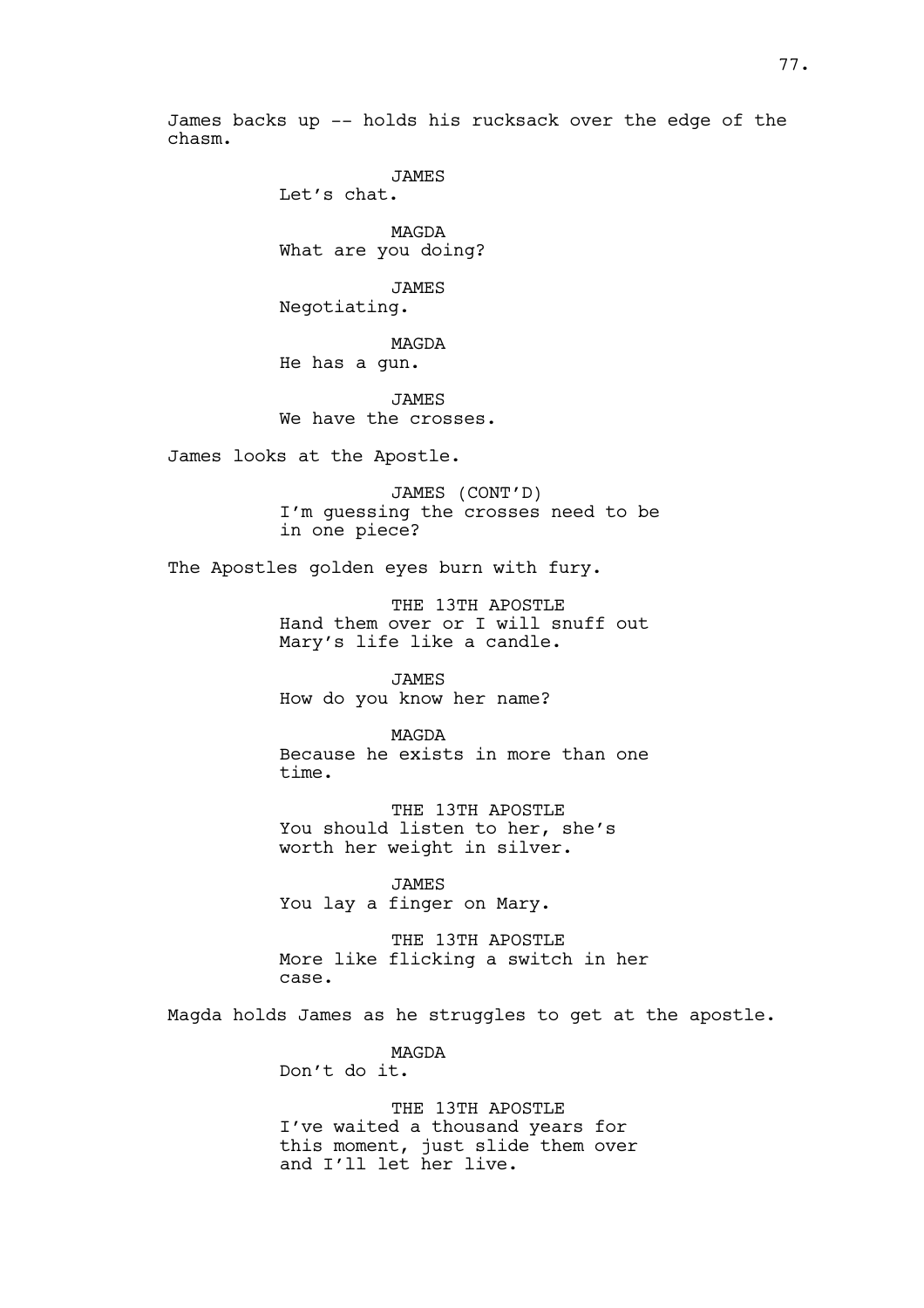JAMES Why are they so important to you? You're immortal, what more could you possibly need?

The 13th Apostle flicks a look to Magda. James catches it.

JAMES (CONT'D) It's not just the crosses is it?

THE 13TH APOSTLE I don't need YOU!

The Apostle whips his gun up and FIRES!

James reels backwards. Hits the floor.

MAGDA (O.S.)

No!

Something flies through the air -- thuds into the 13th apostle. He looks down at the lance protruding from his chest. Magda races over to James. Pulls him up.

> MAGDA (CONT'D) Are you hit?

James reaches into his shirt, pulls out his silver cross, the metal split by the bullet embedded in it.

JAMES

Guess not.

MAGDA

C'mon!

James grabs the rucksack, they race past...

THE APOSTLE

A ribbon of blue fire streaks down the shaft of the lance.

His face blurs -- MORPHS into the different people he's inhabited through history.

The Roman soldier, the Spanish Captain, a Viking, Jessie James the Gunslinger and others flicker across his face.

The room darkens as the lances power envelopes him. He tears the lance from his chest, throws it to the ground. Strides away. More powerful than ever.

## **EXT. EAGLE'S NEST – NIGHT**

Magda and James run across the snow towards a Mercedes 260D. James yanks the trunk open.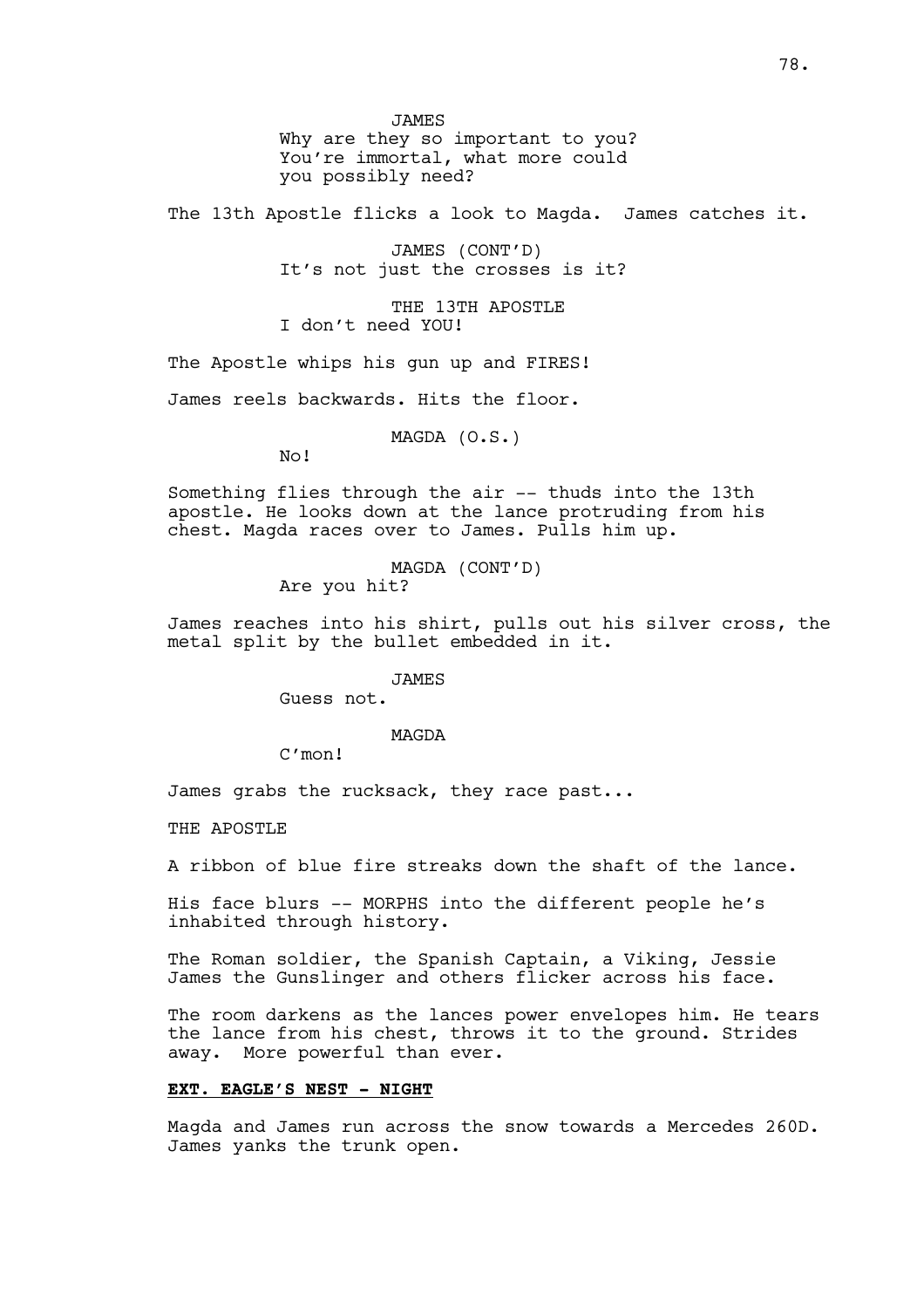## **INT. MERCEDES TRUNK - NIGHT**

Two MP40 sub-machine guns and ammunition. James grabs them and they dive into the car. Soldiers race down the steps firing. James returns fire, driving them back.

The DRIVER appears from the forest, buttoning his flies. James fires a burst of machine gun fire over his head.

#### **JAMES**

Keys!

The terrified driver throws them over.

## **INT. MERCEDES - NIGHT**

James hits the starter -- it churns. Black smoke pours out the exaust. James looks at the dials -- searching for the problem.

> MAGDA Don't you have to preheat?

JAMES Thank God you're a wiseass. Nice throw by the way.

He turns the key and the engine rattles into life. He floors the accelerator and they fishtail down the icy road.

> MAGDA Captain of the Syracuse javelin team in two thousand and one. I can think of better javelins to have thrown away.

## **EXT. EAGLE'S NEST – NIGHT**

Soldiers pour out of the building. Trucks start up as soldiers climb into the back -- speed off in pursuit.

#### **INT. MERCEDES - NIGHT**

James fights to control the heavy car on the slippery roads. A sheer drop into snow covered trees on either side. In the distance pylons stretch down the mountainside.

> **JAMES** We have to get off these roads...

Magda looks out into the night.

MAGDA

What's that?

James looks down at the lights below him. Sees the pylons.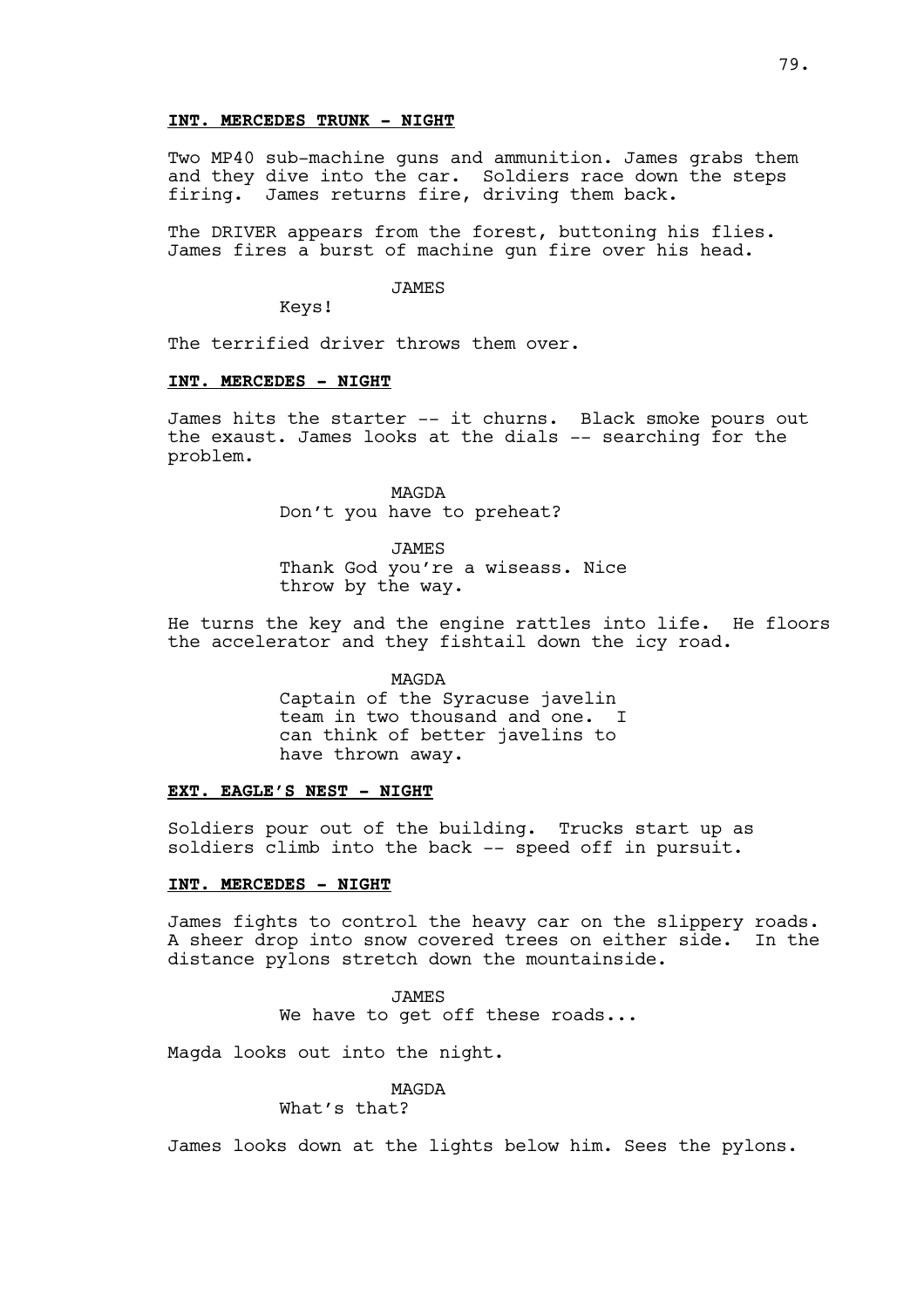**JAMES** Cable car station.

The back window explodes as bullets pepper the car. A truck closes in on them -- a soldier fires out of the side window.

> JAMES (CONT'D) Take the wheel.

## MAGDA

No chance, I can drive anytime.

She wrenches the sunroof back. James zigzags as Magda fires at the trucks tires. They burst.

The truck spins off the road -- plunges down into the trees.

Smashes into a rock.

## EXPLODES!

They keep on going, swerving round a hairpin bend, the cable car station ahead of them. Ahead of them is a run off on a bend -- James cuts the lights.

They bump down the slope, slipping and sliding, dodging trees and rocks before coming to a halt. They climb out.

## **EXT. FOREST - NIGHT**

They grab an MP40 each and their rucksacks -- jog towards the cable car station.

#### **EXT. CABLE CAR STATION - NIGHT**

A GUARD paces outside, trying to keep warm. James knocks him out with the butt of the MP40.

## **INT. CABLE CAR STATION**

An ENGINEER dozes in front of an old coal stove. James wakes him with a prod from his gun.

#### ENGINEER

Don't shoot!

James points at the control panel.

JAMES You speak English?

ENGINEER

Ya, a little.

JAMES The cable car. Start it up.

The engineer works the controls.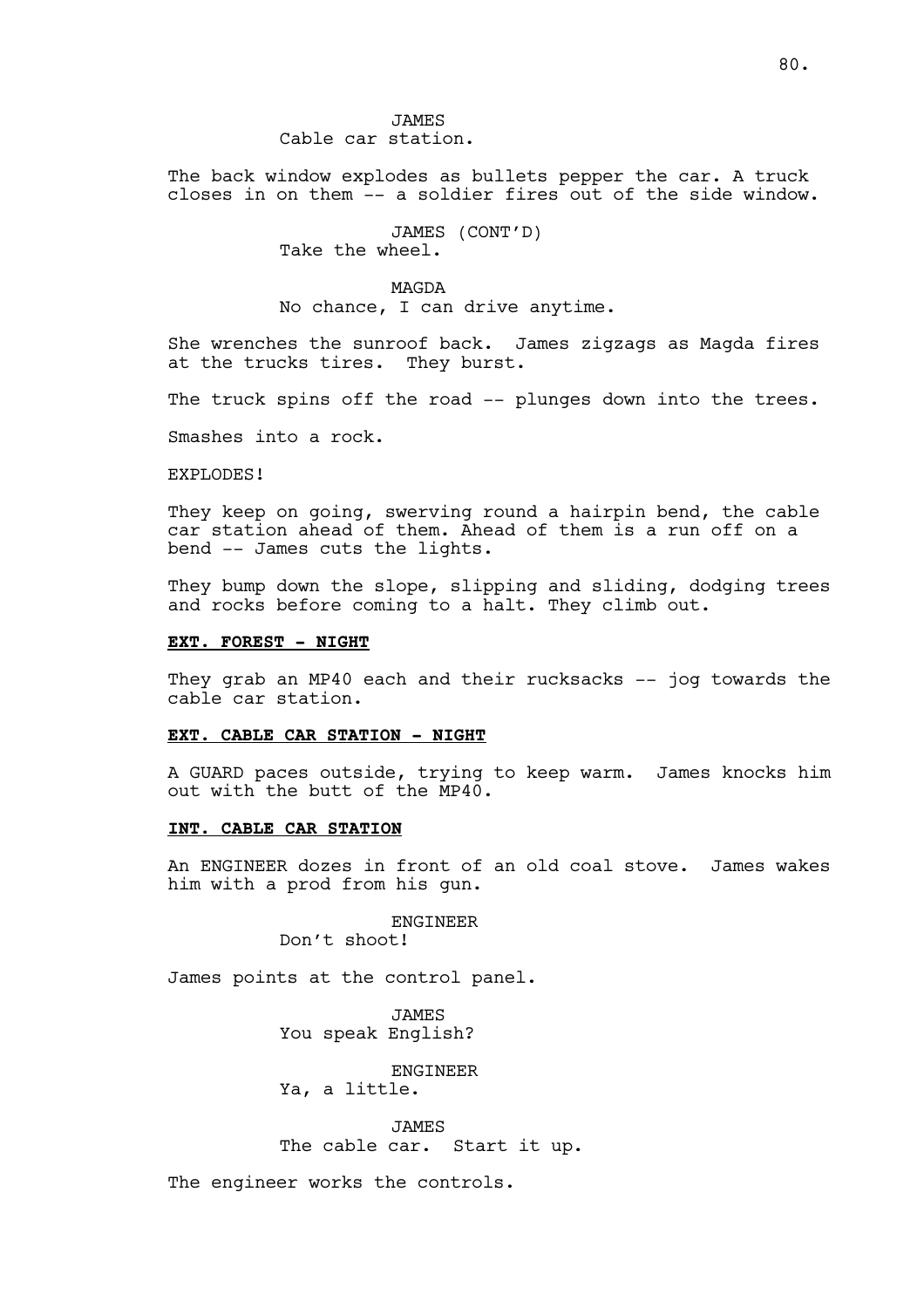# **EXT. MOUNTAIN ROAD - NIGHT**

The trucks are halted at the bend. The 13th Apostle gets out of his Mercedes -- shines a torch at tracks leading down into the forest. An OFFICER accompanies him.

He looks towards the lights of the cable car station.

THE 13TH APOSTLE (in German) Send ten men into the forest after them, the rest to the cable station. Go!

The officer yells. Soldiers jump down from the trucks. Other trucks pull past them and head off down the road.

#### **INT. CABLE CAR STATION**

The engineer operates levers and switches. The wheels begin to turn. James looks at the controls.

> JAMES Where's the override?

The engineer points to a control box. James lets off a burst of fire into it.

> JAMES (CONT'D) I'm going to knock you out okay?

The engineer nods, resigned. Magda climbs into the cable car. The engineer engages the clutch. James hits him with the gun butt -- lowers him gently to the floor.

James throws himself into the moving cable car.

## **INT. CABLE CAR - VIEW THROUGH WINDOW - NIGHT**

The trucks race up the road towards the cable station.

#### **INT. CABLE CAR STATION - NIGHT**

Soldiers pour into the control room.

The 13th Apostle comes in -- takes in the smashed control box and the humming wheels. Kicks the engineer with his foot.

THE 13TH APOSTLE

Wake him.

The soldiers set to work on him. Douse him with freezing water, slap him. Nothing works. The Apostle pulls out his gun. Shoots him in the foot. The engineer wakes up screaming.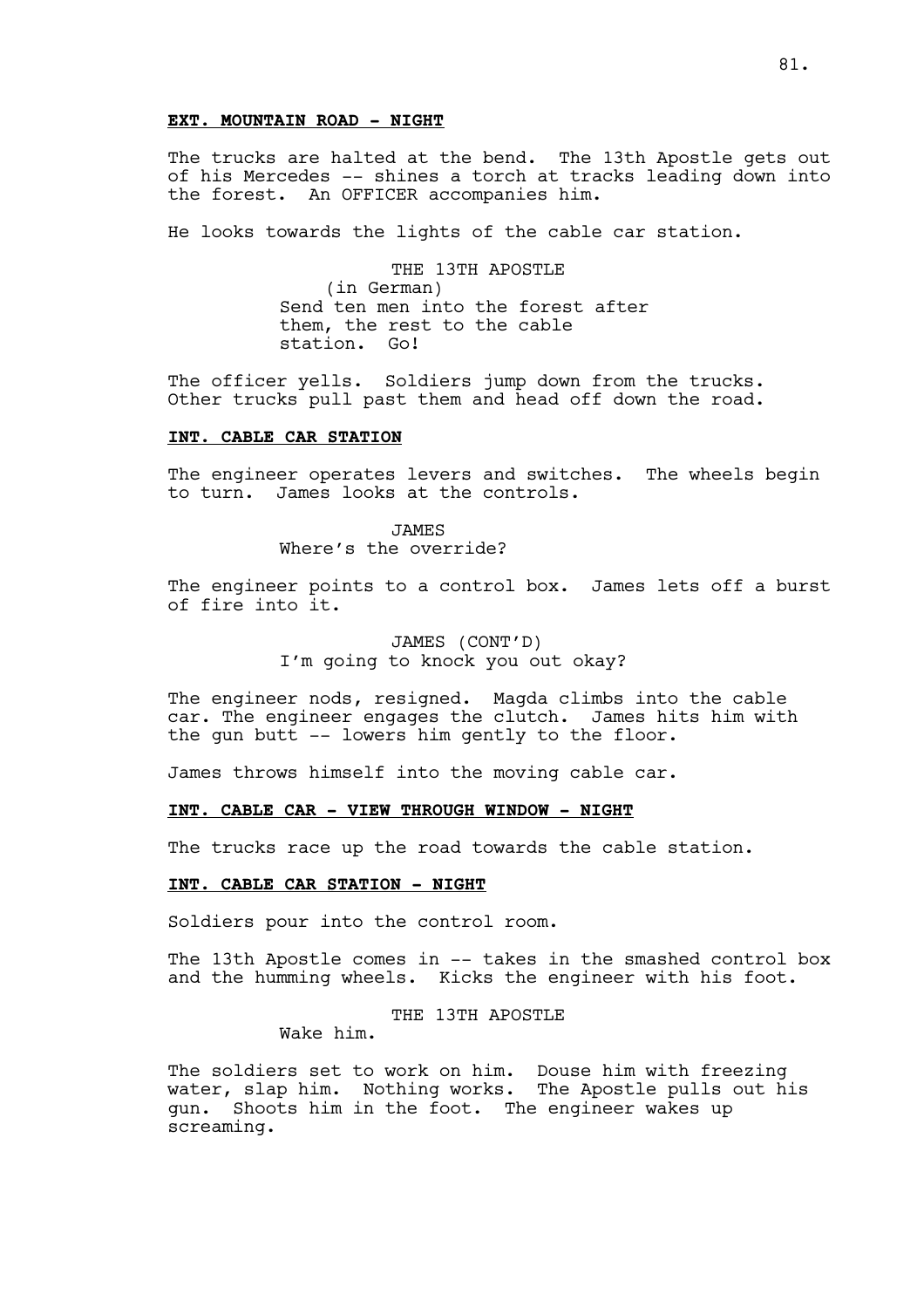THE 13TH APOSTLE (CONT'D) Shut up or the next one will be in your head. I want the cable car stopped. Understand?

The engineer nods his head up and down -- he understands. The 13th Apostle looks at his watch.

> THE 13TH APOSTLE (CONT'D) They will be at the town in ten minutes...so you have five minutes, yes?

The engineer runs over to a power control box -- starts flicking switches.

## **INT. CABLE CAR - NIGHT**

The car grinds to a halt -- hangs there swaying -- steel wires humming in the wind.

> JAMES They've cut the power.

James looks down -- too far to jump onto the rocks below. He looks around desperately for a solution.

#### **EXT. CABLE CAR STATION - NIGHT**

The 13th Apostle watches the cable car through binoculars.

THE 13TH APOSTLE Get me a sniper.

The officer next to him shouts towards a group of soldiers.

OFFICER

Wulf!

WULF, a tall, gangly soldier with steel rimmed glasses and a scar beneath one eye, jogs towards them.

He carries a Mauser Kar 98K rifle, a high powered sniper's gun.

> WULF Heil Hitler. Sir!

He snaps a forearm out. The 13th Apostle ignores it.

THE 13TH APOSTLE Are they in range?

Wulf whips the rifle up -- looks through the telescopic sight.

WULF

I can try.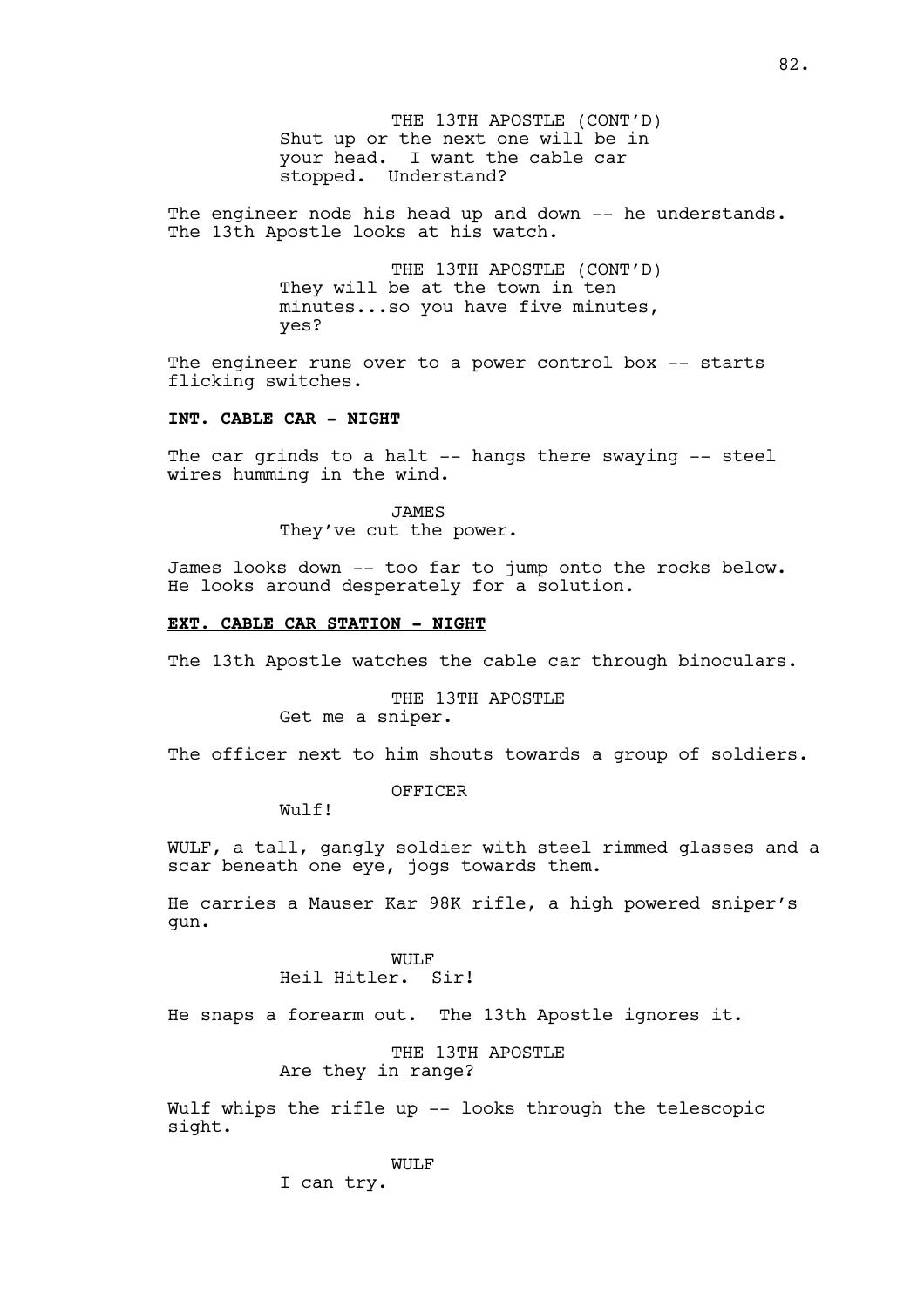Wulf nods.

#### **INT. CABLE CAR - NIGHT**

BANG! A bullet smashes through the back window -- glass fragments spray everywhere. James falls to the floor, his face bleeding.

#### JAMES

Sniper!

BANG! Another bullet smacks into the side of the car. James looks up at the roof. There's a hatchway -- he reaches up, wrenches off the clips. Slams the hatch open.

#### MAGDA

Now what?

James hunches into the corner of the car -- takes aim through the hatch -- lets off a burst of fire.

#### **EXT. CABLE CAR - CABLE MECHANISM - NIGHT**

Bullets smash into the linkage holding the drive cable to the wheels on the support wire. The cable sheers off.

The car begins to pick up speed heading away from the cable car station -- out of control -- hurtling across the valley.

#### **INT. CABLE CAR – VIEW THROUGH THE FRONT WINDOW - NIGHT**

The car races down the steel cable -- sparks flying, rocketing towards the control room and the village below.

> MAGDA I hate myself for asking this, but...

James shoots her a look.

JAMES I'm working on it.

#### MAGDA

Oh good, because without brakes, and heading down hill at a pretty good speed some people might see that as a problem.

#### **EXT. ROAD – NIGHT**

The 13th Apostle speeds down the valley driven by one of his officers. Two armed SOLDIERS sit in the back.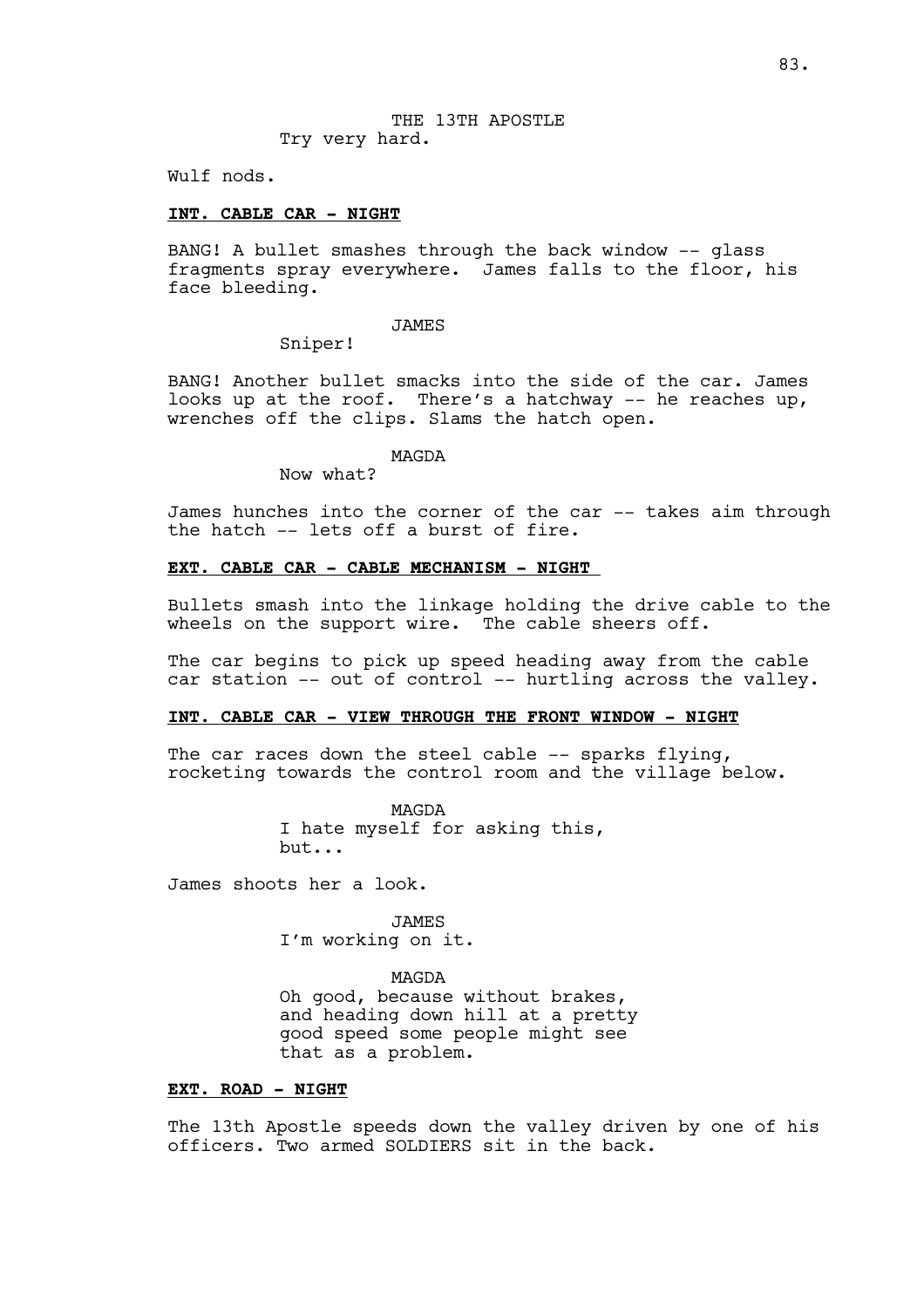### **INT. CABLE CAR - NIGHT**

Racing at incredible speed down the cable. Magda shouts at James –- terrified.

> MAGDA What are you doing?

> > JAMES

Hang on!

He looks out of the window. The ground races past below - intermittent rock and snow.

A stretch of snow approaches ahead. James levels the MP40 up through the open hatch. FIRES.

#### **EXT. CABLE CAR - CABLE LINKAGE - NIGHT**

Bullets ricochet from the cable rushing past -- sparks flickering in the night as the bullets smash into the cable.

It has no effect.

## **INT. CABLE CAR - NIGHT**

James stops firing.

**JAMES** You're going to have to shoot as well. On three...

Magda grabs her M40 -- they both aim through the hatch.

JAMES (CONT'D) One. Two, THREE...

They unleash a torrent of fire at the cable as it screams through the pulley wheels.

BANG. It explodes into pieces.

### **EXT. CABLE CAR – NIGHT**

With no support the car plummets to the snow covered ground -now a high-speed sledge, trailing fifty feet of steel cable – hurtling down the mountainside completely out of control.

It hits a hump in the ground -- takes off, flies through the air and...

# **EXT. ROAD - NIGHT**

Lands on an icy road surrounded by high snow banks on either side. Ricochets down the road -- smashing into the sides.

They round a corner. Meet a TRUCK.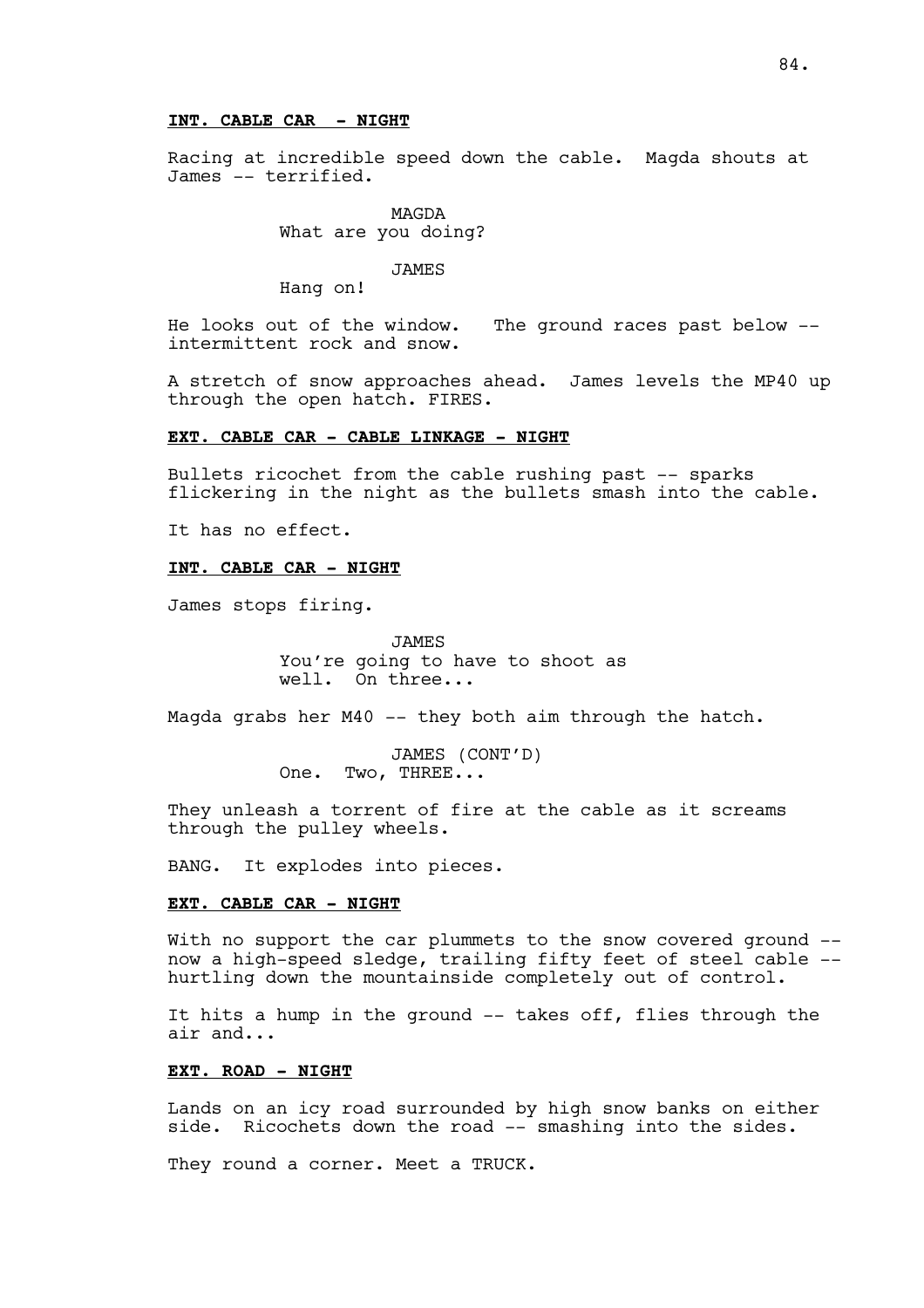Lights blazing as it swerves past.

## **INT. CABLE CAR – NIGHT**

A hellish cacophony of noise -- sparks flying as it rockets towards more oncoming trucks.

## **EXT. ROAD – NIGHT**

CHAOS, as the trucks take avoiding action.

Spinning into each other, flying over the edge of the road into oblivion.

## **INT. CABLE CAR – NIGHT**

Behind them, a truck closes in. Soldiers pour fire into the back of the Cable Car. Bullets ricochet off the metal.

ANGLE ON RUCKSACK

Bullets chop into it -- tearing at the straps.

### **EXT. ROAD – NIGHT**

The pursuing truck closes the gap -- it's fifty feet behind them when...

## **ANGLE ON - THE TRAILING CABLE**

Which CATCHES on it's real axle -- winds round with a screech of tortured metal -- drawing the cable car back towards it.

While heading towards them is a...

## **PANZER TANK**

It's gun muzzle belches flame.

#### **INT. CABLE CAR - VIEW THROUGH WINDOW**

JAMES

Get down!

The tank shell screams through the front window of the cable car -- over their heads and out the back.

Into the following...

TRUCK!

Blows it off the road, sends it tumbling over the wall, but it's...

STILL ATTACHED TO THE CABLE CAR!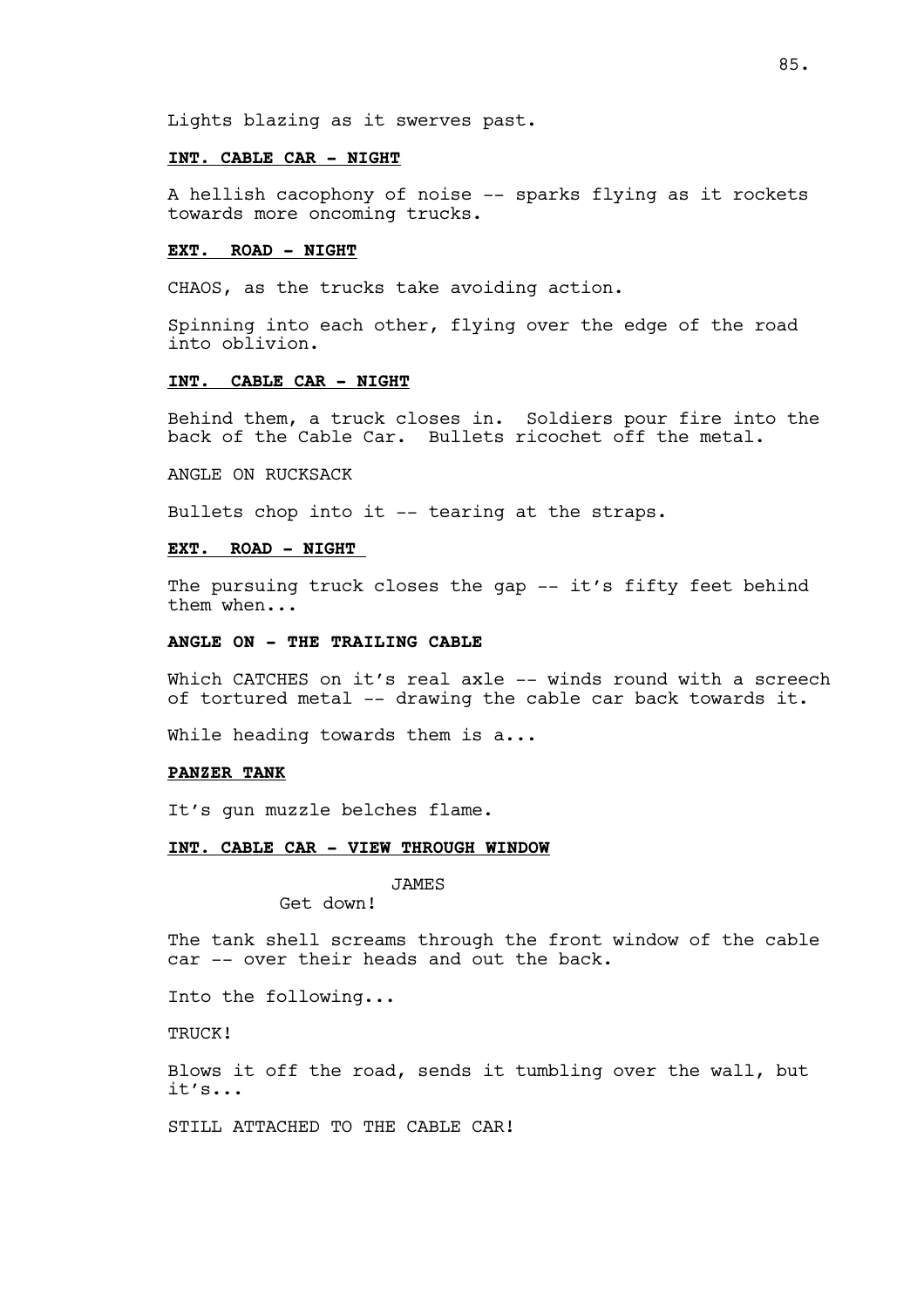#### **THE TRUCK**

The truck HURTLES down the valley -- SOLDIERS throw themselves out of the back.

The driver SCREAMS.

The cable unwinds from the truck axle.

While back on the road the...

# **PANZER TANK**

Is still on a collision course with the Cable Car until...

THE CABLE SNAPS TAUT

Yanks the Cable Car up and over the wall -- sends it plunging down the mountainside -- towed behind the falling truck.

### **EXT. CABLE CAR/TRUCK – FOREST - NIGHT**

Like a giant BOLUS, the two vehicles scythe through the forest -- whirling down the snow-covered valley until...

The truck smashes into a boulder.

#### EXPLODES!

#### **INT. CABLE CAR – NIGHT**

Scenery hurtling past on either side -- as they rocket towards a road with a sheer drop on the other side.

#### MAGDA

Thanks for the ride!

They look into each other's eyes -- hold each other tight -facing certain death.

#### **EXT. ROAD – NIGHT**

The cable car smashes out of the tree line.

Hurtles across the road towards oblivion and then...

# **EXT. FOREST – NIGHT**

The trailing cable whips around a huge fir tree trunk...

AND LOCKS!

The tree bends as it take the strain -- the cable snaps tight, rips the linkage from the cable car which...

Continues to slither across the road...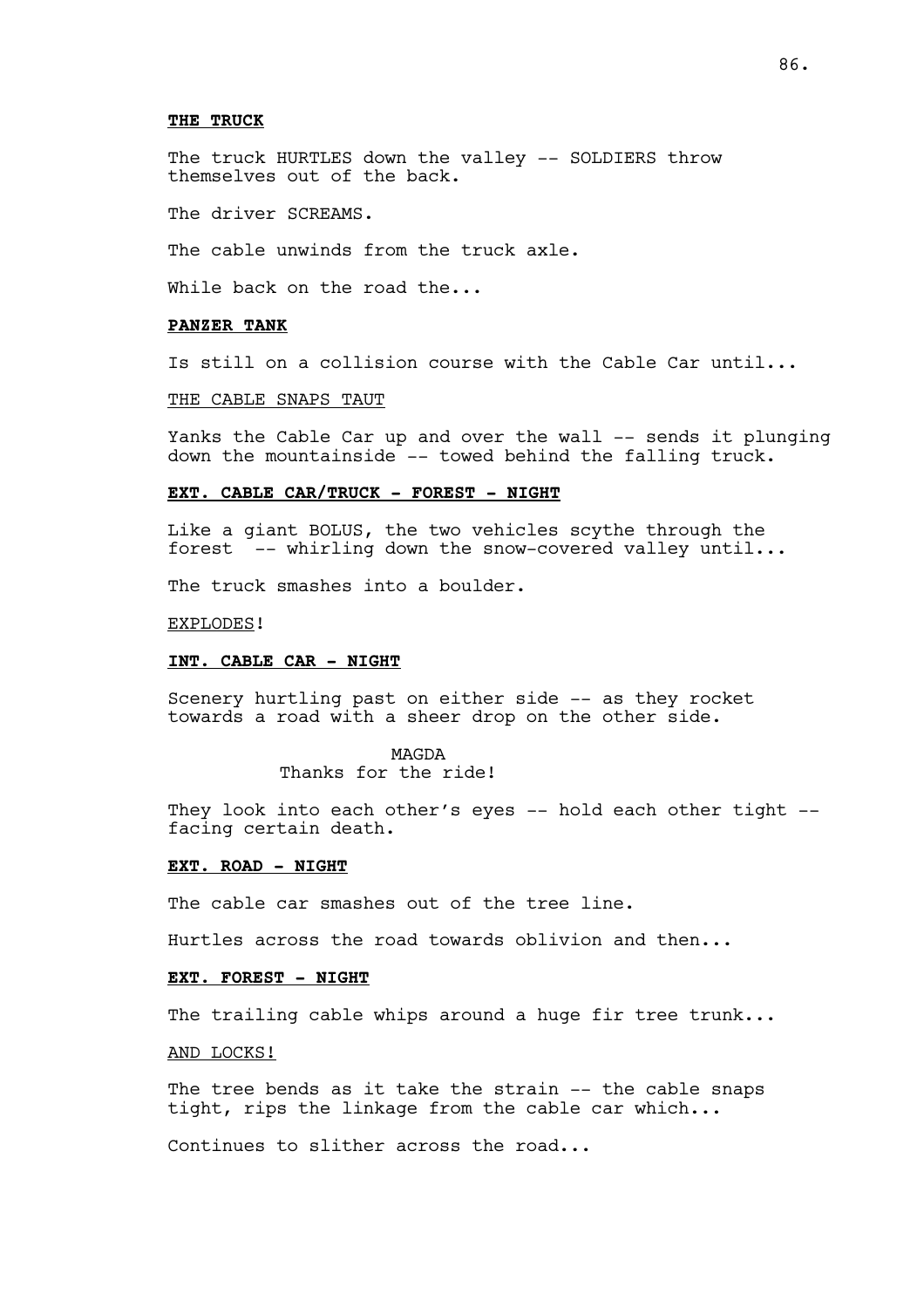#### **INT. CABLE CAR – NIGHT**

Grinds to a halt. Inches from the drop into the valley.

James and Magda let go of each other.

There's the sound of a terrifying RUMBLE.

#### **EXT. ROAD - NIGHT**

The lights of the Panzer tank flare through the dark as it hurtles towards them.

#### **INT. CABLE CAR - NIGHT**

Magda and James stare at the looming shape of the Panzer.

**JAMES** On three...left hand track.

MAGDA My left or your left.

He looks at her...she smiles.

JAMES One. Two, three...

## **EXT. PANZER TANK - NIGHT**

The tank barrel swings up.

#### **EXT. CABLE CAR - NIGHT**

Magda and James send a torrent of fire into the tank's left hand track.

No effect.

They run out of ammunition, the tank barrel swings round.

BANG!

The tanks left hand track TEARS LOOSE – the tank spins out of control, plunges over the edge of the road.

Cartwheels down the mountainside. While...

## **EXT. ROAD – NIGHT**

The 13th Apostle and his driver race down the road.

#### **EXT. CABLE CAR – NIGHT**

Magda and James climb out of the wrecked cable car – lugging their rucksacks. Magda goes over to the side of the road. Picks a small bunch of snowdrops.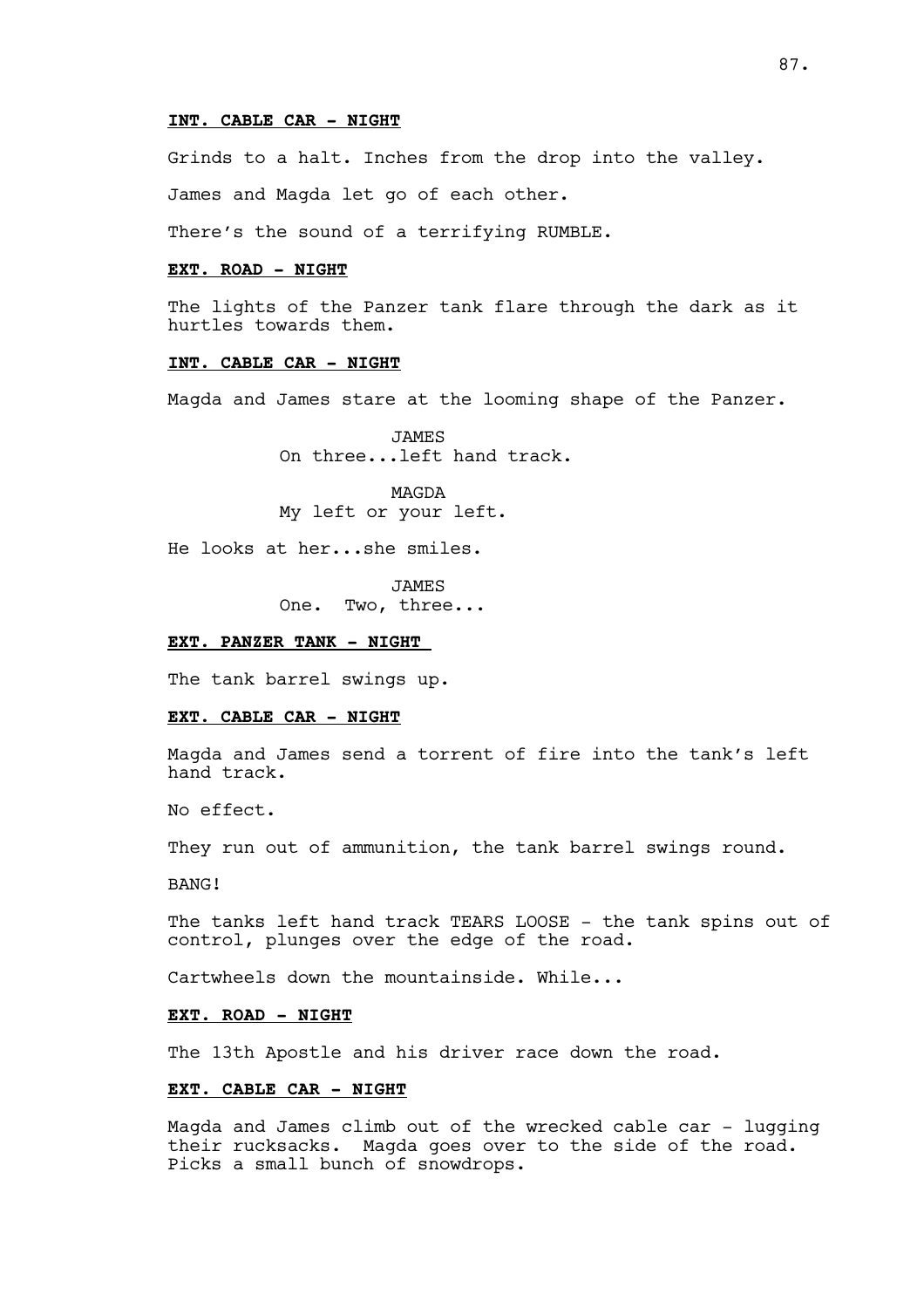MAGDA I always think that when they arrive the worst of the winter is over.

James smiles.

JAMES We're still a long way from a vase.

#### **EXT. ROAD – NIGHT**

The 13th Apostles' Mercedes comes to a halt.

The remains of a smoking truck blocking the road in front.

THE 13TH APOSTLE Go round it you fool!

But before the driver can react.

KABOOM!

Thirty tons of Panzer Tank smashes down onto the car. Obliterates it.

## **EXT. BRIDGE - NIGHT**

An iron road bridge across a river -- water roaring far below. Magda and James are halfway across -- the moon a pale saucer of light above them.

> MAGDA Once we get over here, Altfriedhof cemetery isn't too far...

James hefts the rucksack with the crosses higher on his back.

## **EXT. MOUNTAIN ROAD - NIGHT**

A truck roars up -- comes to a halt beside the smoking wreck of the crushed Mercedes.

Soldiers jump down, weapons drawn.

An OFFICER goes over to the side -- bends down to peer through the shattered window.

A gloved HAND grabs him round the throat!

He SCREAMS!

The soldiers come running.

## **EXT. FOREST ROAD - NIGHT**

Troop trucks race through the night.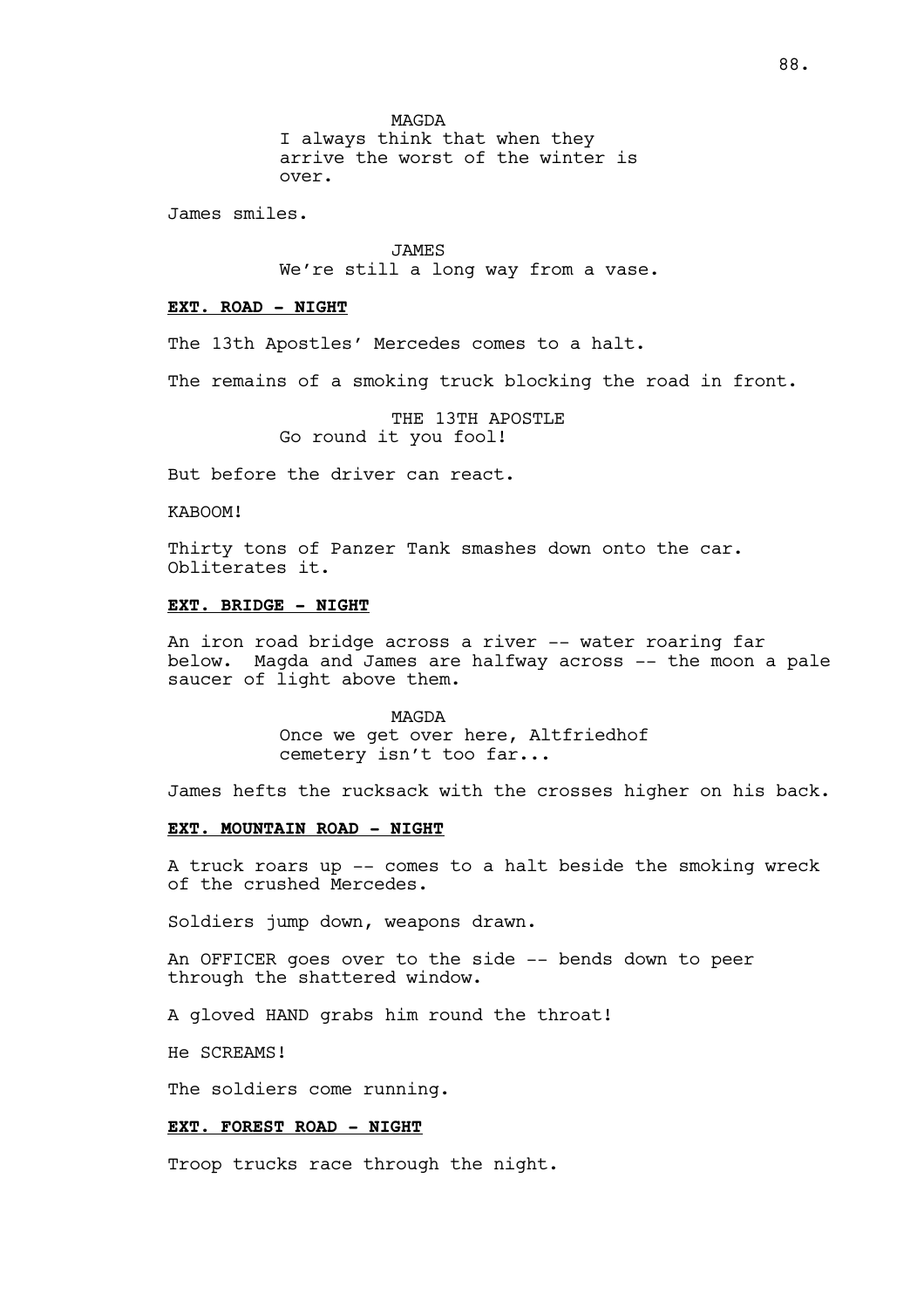Magda comes to a halt, holds her side.

JAMES

You okay?

Magda nods. The roar of approaching trucks echoes around the forest. Lights flicker at the other end of the bridge.

JAMES (CONT'D)

C'mon.

They race to the edge of the bridge. Clamber over the struts and crouch against the rusty iron ledge -- the river crashes against the rocks far below.

Headlights sweep across the bridge.

A truck halts -- a German SOLDIER gets out -- a match flares as he lights a cigarette -- reveals a face scarred by fire.

He leans over the edge of the bridge -- scans the river below.

## **EXT. BENEATH BRIDGE - NIGHT**

James and Magda hang on as the wind buffets them.

James shifts against the bridge.

The bullet torn rucksack straps. DISINTGRATE!

The rucksack tumbles from his shoulders.

Magda grabs at it -- is pulled off the bridge by it's weight.

James throws out a hand -- locks his hand round her wrist, her hand clutches his elbow -- the rucksack dangles from her other hand, threatening to drag them both off the bridge.

#### **INT. HOSPITAL - ICU - NIGHT**

An AFRICAN AMERICAN nurse SCREAMS! Mary's hand clenched around her wrist. She hits an ALARM. An ORDERLY runs in.

> AFRICAN AMERICAN Get her off me!

The orderly struggles to unclench Mary's hand from the nurse.

## **EXT. BENEATH BRIDGE - NIGHT**

A gust of wind sends Magda and the rucksack clanging into the metal work of the bridge.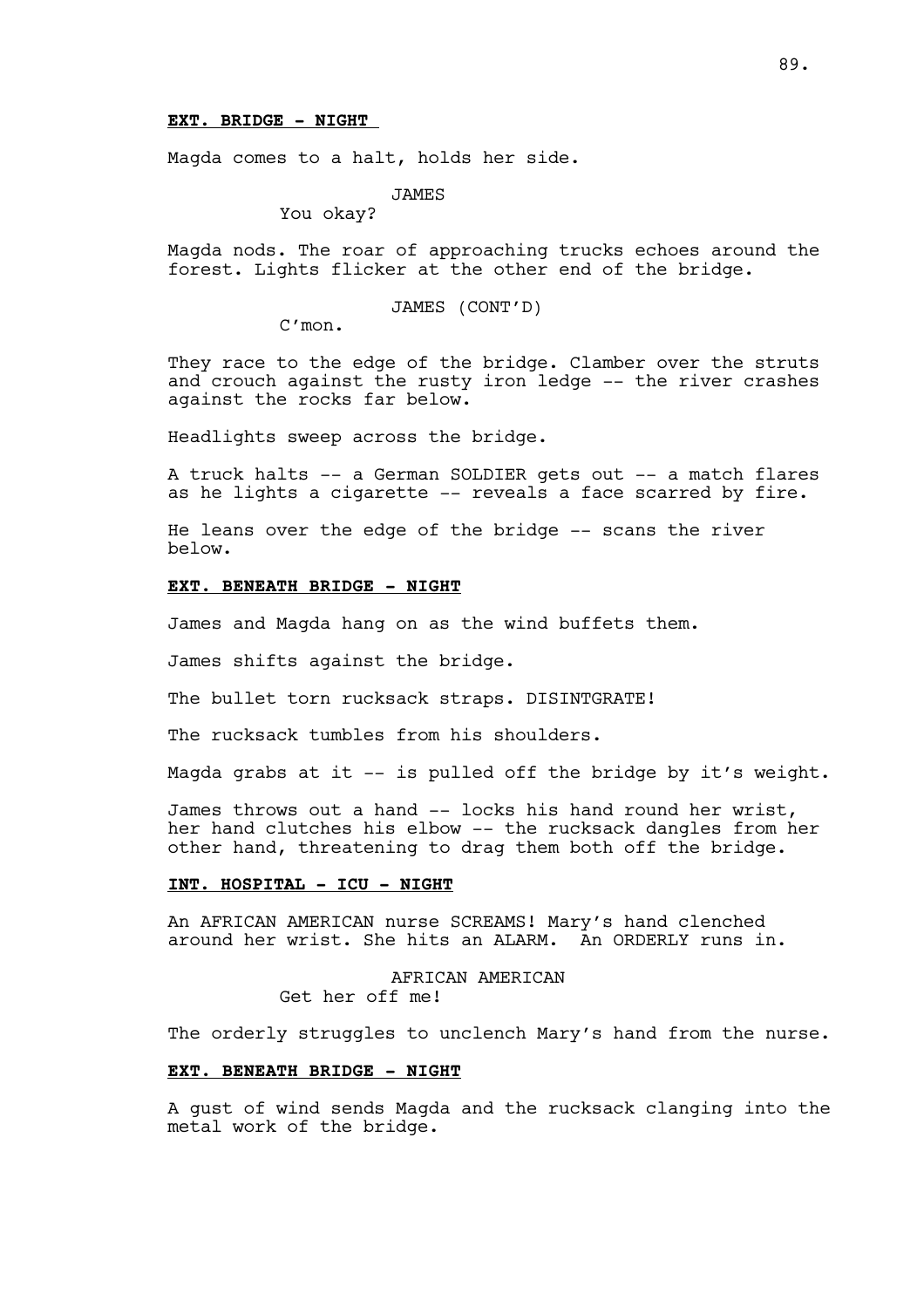# **EXT. BRIDGE ROAD - NIGHT**

The burned officer looks around at the noise -- a THIN SOLDIER jumps down from the truck, slamming the door behind him. He goes to relieve himself over the side.

> BURNED OFFICER With the wind Dummkopf. I don't want your piss all over me.

THIN SOLDIER At least you'll be warm.

The thin officer smiles -- turns his back to the wind.

#### **EXT. UNDER BRIDGE - NIGHT**

James's muscles scream with the weight of Magda and the rucksack -- thighs burning, James struggles to get leverage on the bridge.

Tries to relieve the pressure on the arm he has wrapped around a metal stanchion.

Magda looks up at him -- James sees it in her eyes.

He nods. Magda lets the rucksack slip from her frozen fingers. It tumbles through the air -- hits the river, a distant splash too far away to be heard.

## **INT. HOSPITAL - ICU - NIGHT**

The Theta waves spike as the orderly strains to free the nurse from Mary's grip.

> ORDERLY Jeez, she's a fighter.

Suddenly Mary relaxes -- the brainwaves subside -- the nurse rubs her bruised wrist.

#### **EXT. UNDER BRIDGE - NIGHT**

James hauls Magda back up onto the ledge -- she collapses alongside of him.

Her eyes reflect the devastation she feels.

Above them the trucks start up and head off.

## **EXT. VIEW THROUGH BINNOCULERS**

Traversing across the bridge -- finding Magda and James, dropping down to the raging river -- following a shape tumbling end over end in the current. The RUCKSACK.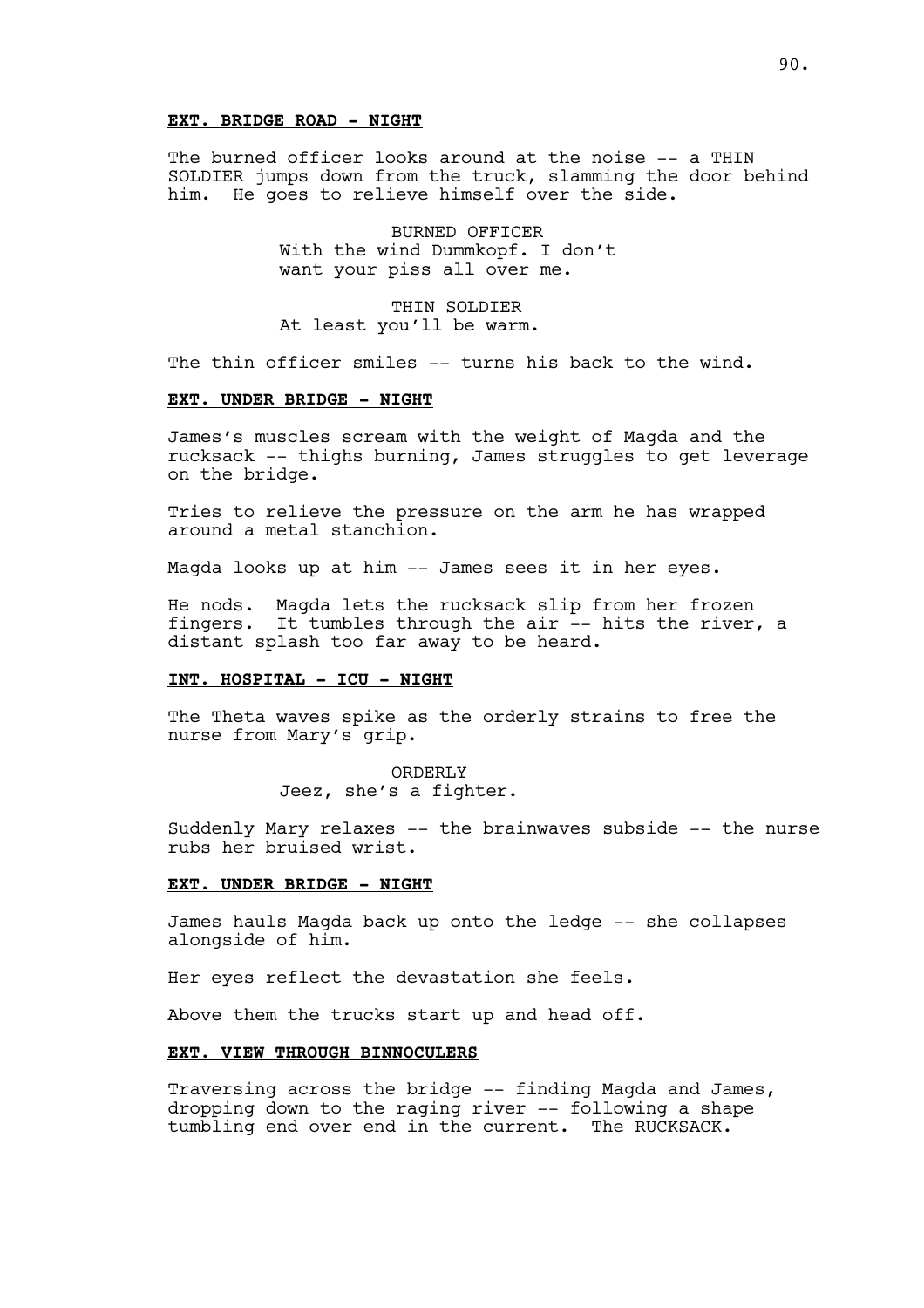## **EXT. ROADSIDE - NIGHT**

The 13th Apostle hands the binnoculers to an OFFICER that stands beside him.

> THE 13TH APOSTLE Take some men, search the river, bring me the rucksack.

The officer nods -- shouts orders to his men. Doors clang, engines start -- trucks grind off into the night.

#### **EXT. ALTFRIEDHOF CEMETERY - NIGHT**

James and Magda stand in front of the Needleman tomb.

JAMES It's not just the crosses, it's you.

Magda stares at him.

MAGDA I don't understand.

JAMES

Don't you see, he could find the crosses anytime. He's immortal, he exists through time simultaneously, it's a piece of cake for him to track them down.

MAGDA

But why now?

JAMES You heard him, he's waited a thousand years...for you.

MAGDA

What?

#### JAMES

You said it yourself, if you're immortal everyone you ever meet eventually dies. You stay the same, but you have to watch them grow old and die. He wants a soulmate, someone like him.

## MAGDA

Oh my God.

#### **JAMES**

He was there...at the resurrection.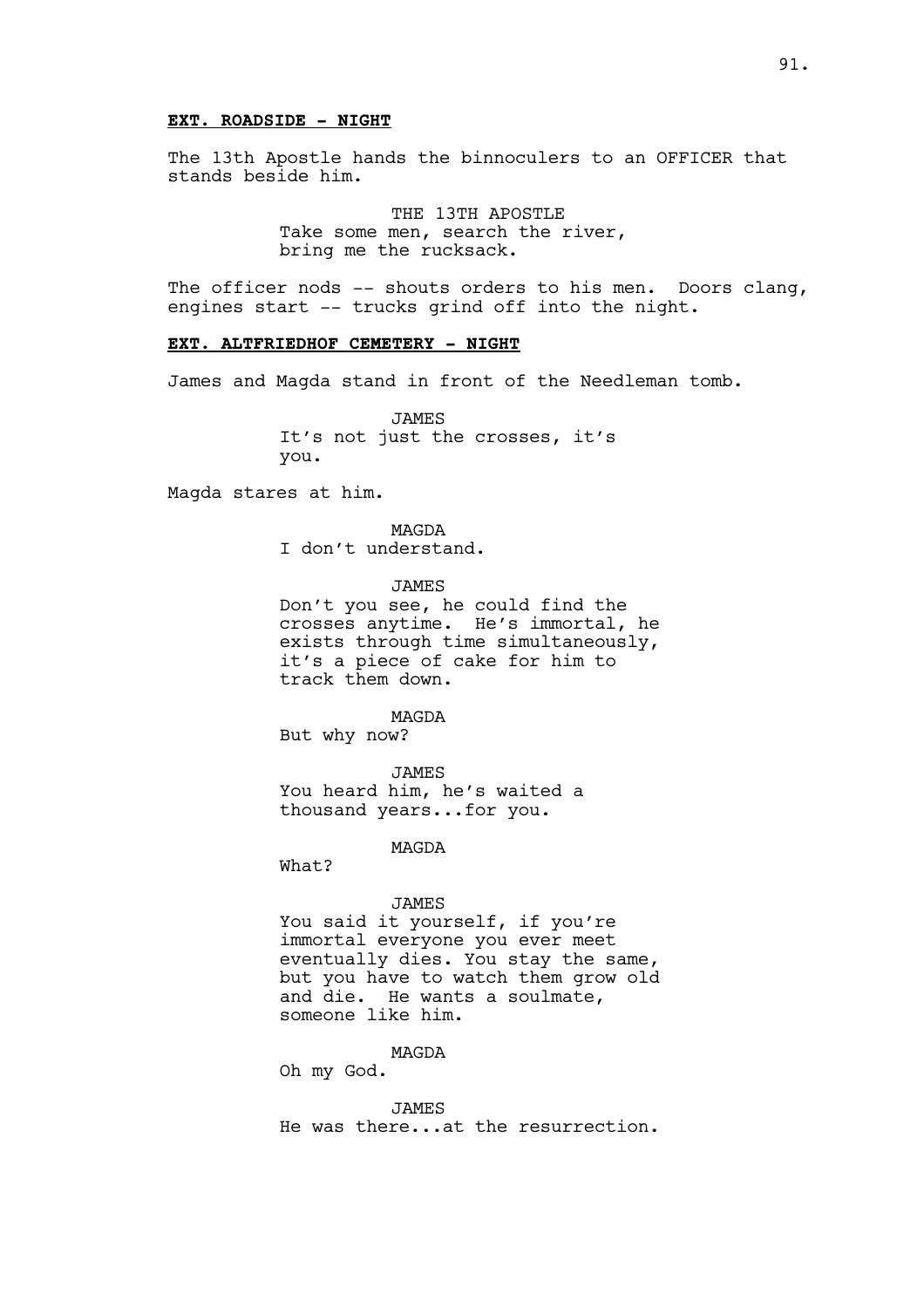## **EXT. CHRIST'S TOMB - GOLGOTHA, JERUSALEM - DAWN (FLASHBACK)**

MARY MAGDALEN stands in front of the empty tomb. The stone rolled back. A bright light grows behind her, stains the stone with her shadow as it intensifies.

She turns, her eyes sparkle in the light. She falls to her knees.

## MARY MAGDALEN Teacher, is it you?

ANOTHER ANGLE

Longinus crouches behind a tree -- looks out as the two figures hug each other. His eyes burn.

#### **EXT. ALTFRIEDHOF CEMETERY - NIGHT**

James stares at Magda.

JAMES He needs the crosses and you.

MAGDA That's a helluva long time to carry a torch.

**JAMES** He believes that you're descended from Mary Magdalen...

Magda grows pale.

MAGDA He wants me dead.

JAMES

He'll use your blood and the crosses to bring you back as an immortal. You'll live happily ever after, and I do mean ever.

MAGDA What are we going to do?

**JAMES** We need to be ready for him.

## **EXT. MACHPELAH CEMETERY, QUEENS, NEW YORK - NIGHT**

James and Magda stand opposite Joseph's headstone. The old Dodge generator truck parked nearby.

> MAGDA Maybe he won't come?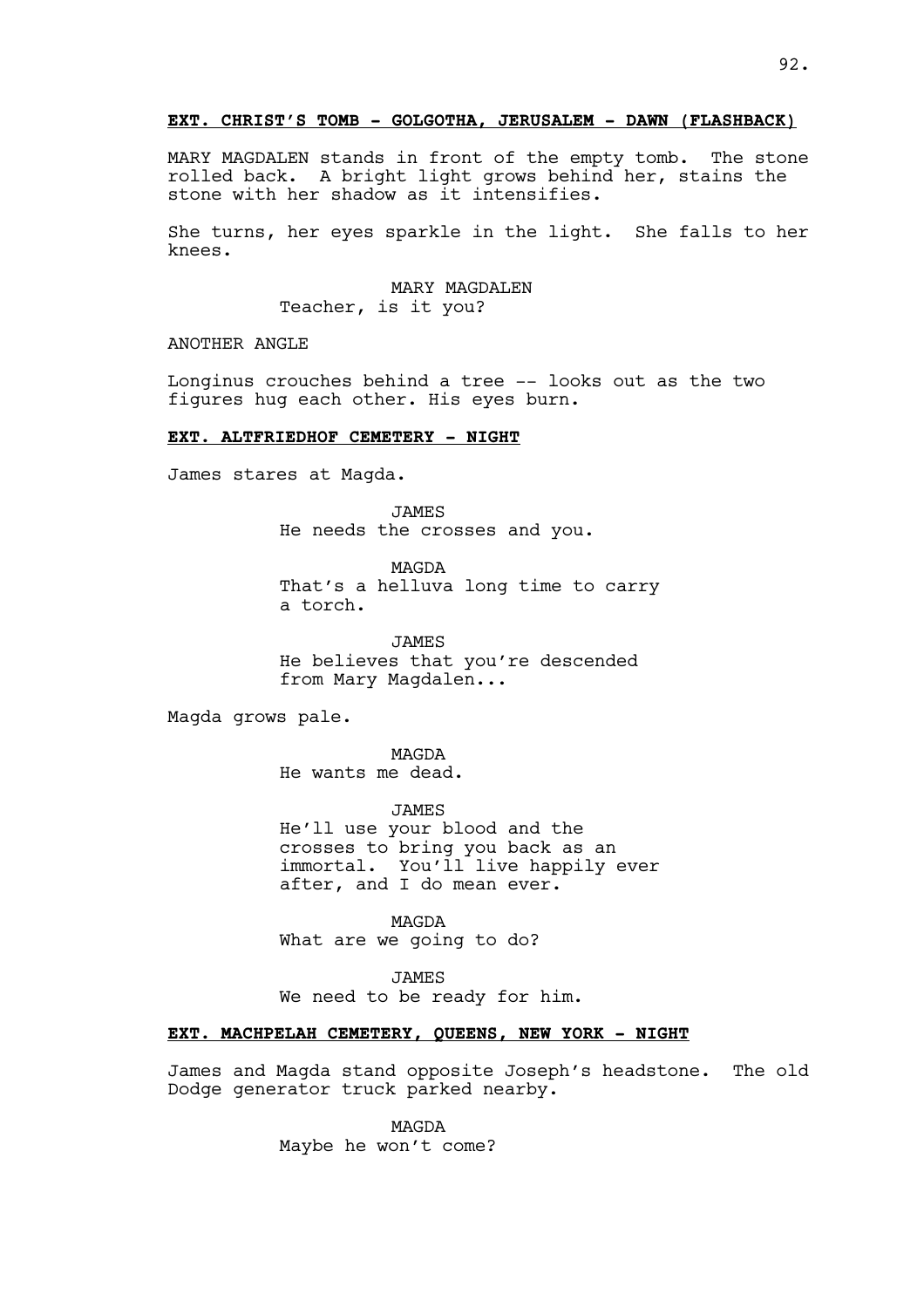He produces the damaged cross from inside his jacket. The bullet has split it in two, leaving two jagged spikes.

# JAMES (CONT'D)

The first one.

A branch snaps nearby. Magda and James whirl round. A figure walks towards them through the gloom. A TORCH shines on their faces. A POLICE OFFICER approaches them.

# OFFICER You folks alright?

James puts his hand up, shields his eyes.

JAMES Yes, thank you officer, just visiting...

James trails off. Stares at the golden eyes of the 13th Apostle beneath the POLICE CAP. The Apostle wears a long rain cape. The colt .45 holstered on his hip.

He drops a rucksack on the ground with a clank.

THE 13TH APOSTLE Bit late for visiting ain't it? You've led me a merry dance, but now it's time to pay the piper.

He draws his gun like lightening -- levels it at James -- who backs off. The Apostle looks at the headstone.

> THE 13TH APOSTLE (CONT'D) Come to say goodbye to yer pa, huh? You'll be able to do that in person soon enough. Hand over the cross. You won't be needing it where you're going.

> > JAMES

No.

The 13th Apostle cocks his head on one side.

THE 13TH APOSTLE I could've turned her machines off, She was so peaceful lying there.

JAMES

Why you...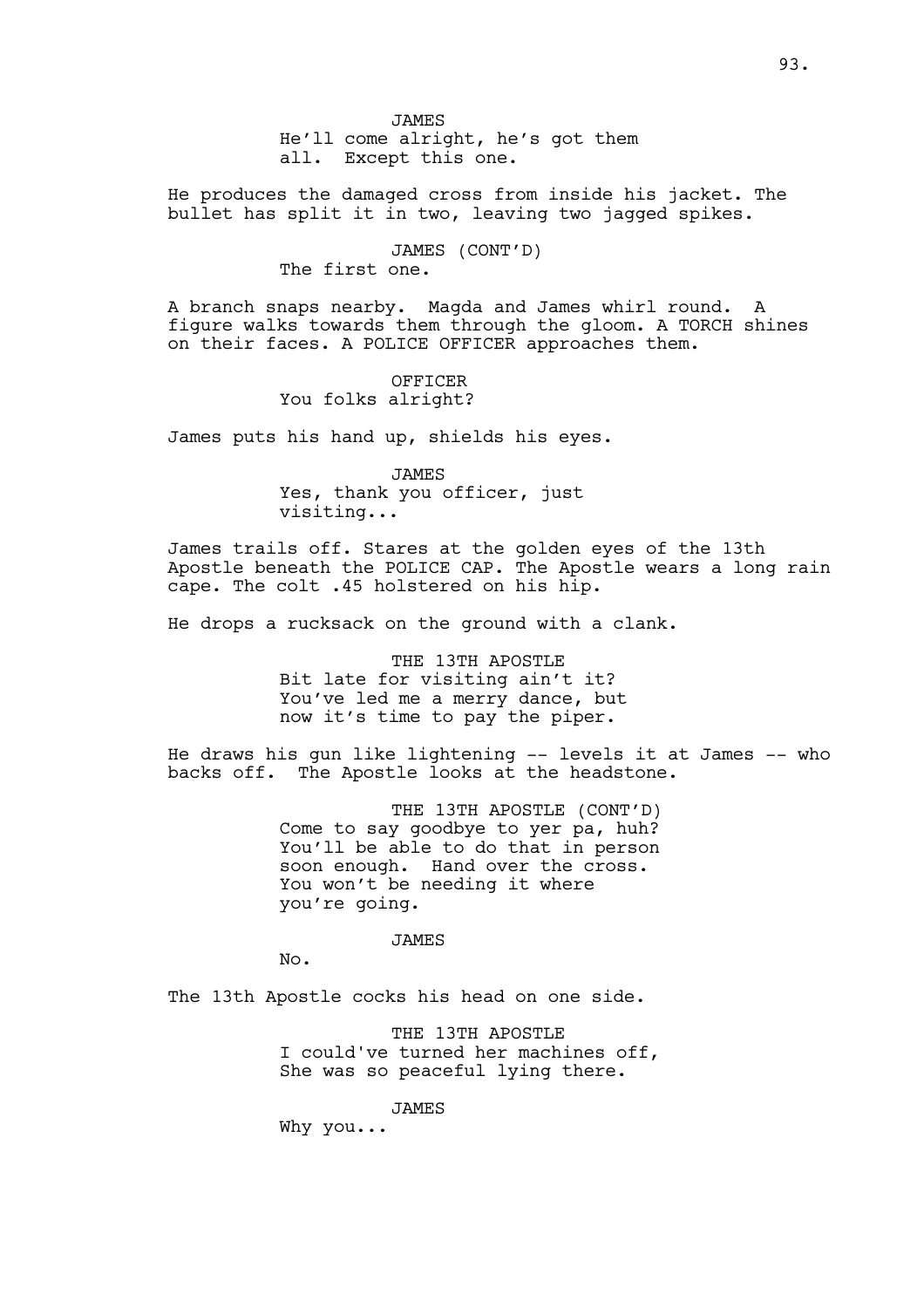THE 13TH APOSTLE Hold hard pardner, ain't you forgetting something? You can't kill me. Put the gun down, or...

He closes his eyes.

## **INT. HOSPITAL - ICU - THROUGH 13TH APOSTLE'S EYES - NIGHT**

The POLICE OFFICER looks down at Mary lying in the bed. Reaches towards her life support system -- finger hovering over the switches controlling air and life.

> THE 13TH APOSTLE (V.O.) Just need to flick a coupla' little switches here and she'll go down like a lame mule...

## **EXT. MACHPELAH CEMETERY, QUEENS, NEW YORK - NIGHT**

James hurls himself at the apostle, getting in some hard slugs to his jaw and gut. The Apostle drops his gun as he goes down, but then he's up.

Slamming James with a murderous hook. James falls backwards, lands hard, shakes his head, feels for a loose tooth, spits blood.

**JAMES** 

Gonna' have to do better than that.

He drags himself up, goes into a crouch. Weaves around the apostle who just smiles. Then he steps forwards, slams a hard shot into James's kidneys. James sways, sucks it up.

> JAMES (CONT'D) That all you got?

THE 13TH APOSTLE Oh no I've got more.

He takes a running jump and slams both feet into James's chest, smashes him into the side of a stone tomb. Something snaps inside James's chest. He hits the ground, groggy.

The 13th Apostle moves closer -- THUD!

A wooden CROSS smashes into the back of his head -- splinters into pieces in Magda's hands. The Apostle whirls round, slams a fist straight into her face, she drops.

> THE 13TH APOSTLE (CONT'D) Spunky, I like that in a woman.

And then James is on him -- he looks down as something slams into him. The jagged end of the broken CROSS rammed to the hilt under his ribs -- deep into his heart. Blood gouts.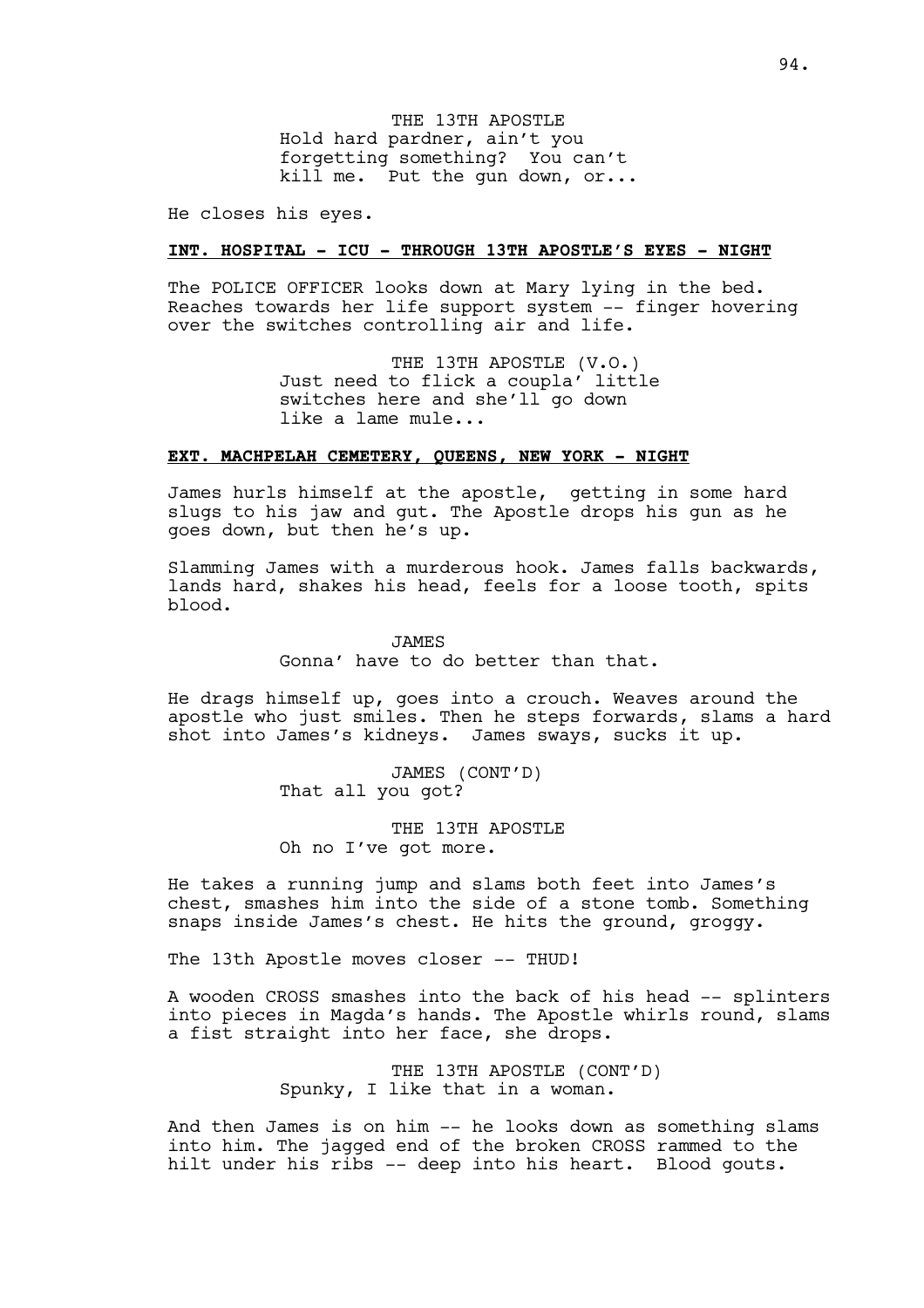And then he smiles -- the blood is absorbed back into his flesh, he pulls the cross out, the wound knitting together. He holds the jagged shard of silver up.

> THE 13TH APOSTLE (CONT'D) Oh dear, what did you think? That I'd be broken hearted. I ain't a Vampire, for Chrissake.

He drops the cross on the ground. Reaches over to pick up his gun -- stands up.

JAMES

Reaches behind him and pulls the LUGER out of his waistband and...

FIRES! Bullets hammer into the 13th Apostle -- driving him back into the headstone -- his body smoking as they hit.

His pistol blazes as he gets off one shot. Before he slides to the ground. And still he laughs.

The Luger stops firing -- EMPTY. Barrel glowing red in the dark. The bullets falling out of his body as he heals in front of James.

> THE 13TH APOSTLE (CONT'D) Ha! I ain't been shot like that since I was Jessie James.

He stands up. But something's happening -- electrical energy surges around him.

THE 13TH APOSTLE (CONT'D)

What?

JAMES You may be immortal. But you're still bound by the laws of physics.

Blackness envelops the 13th Apostle -- he tries to claw his way out of the all encompassing dark that sucks the light from around him -- and then with a final scream. He's gone.

A soft moan comes from behind James.

# **ON MAGDA**

Pale faced in the moonlight -- blood leaking through her fingers as she holds her hand over a bullet wound in her side. James goes over to her.

He lifts her hand away -- sees the wound -- it's bad. Her blood has pooled into a depression on the stone slab she rests against.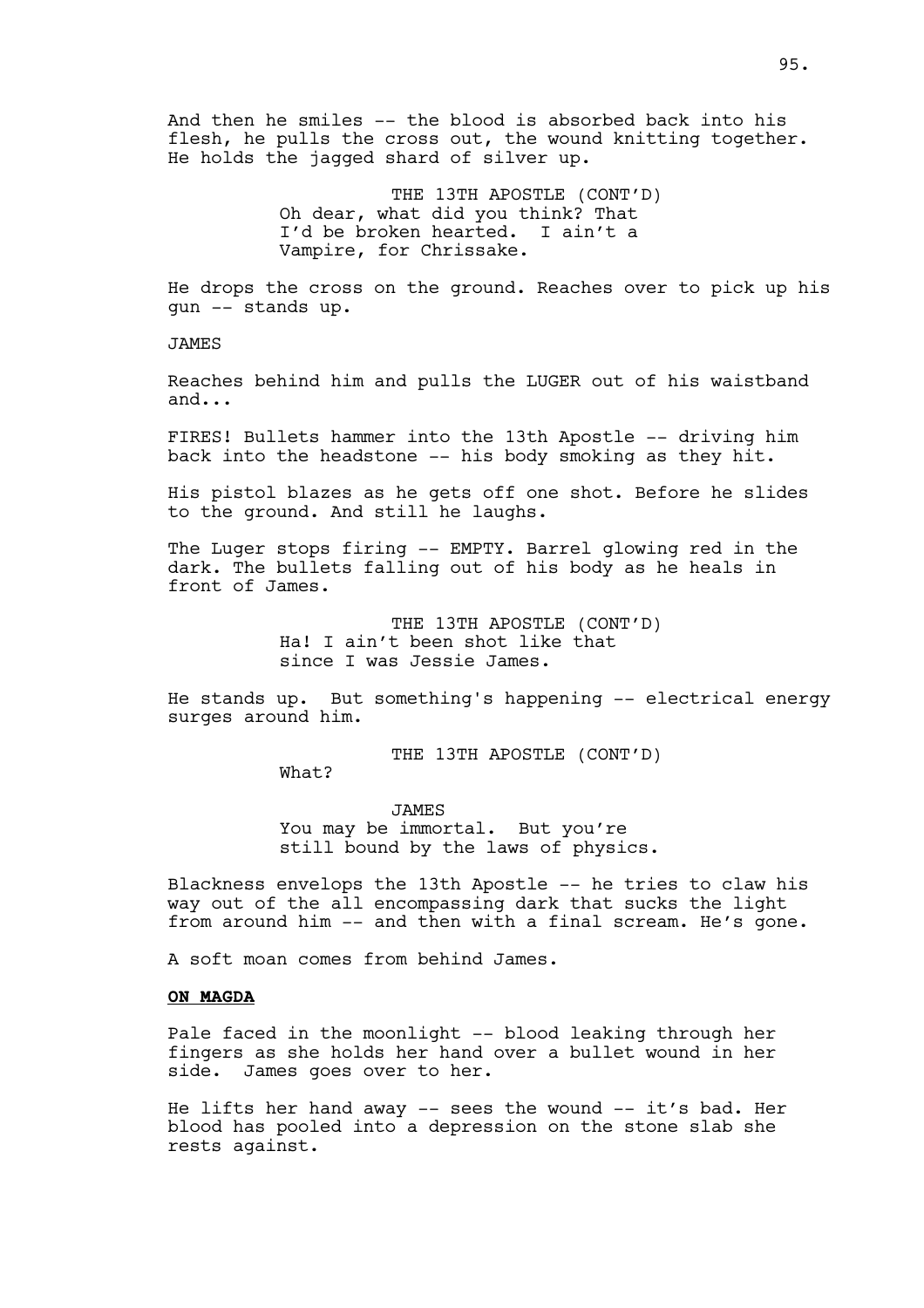MAGDA What happened to him?

JAMES A primordial Black Hole.

MAGDA I thought they were harmless.

JAMES

Not if your life spans a millennium. The cumulative effect of the gravitational field was immense.

MAGDA

Is he dead?

**JAMES** I don't know, but he's certainly in a dark place.

James looks at Magda's wound.

JAMES (CONT'D) What can I do.

MAGDA You don't need to do anything.

She leans forwards -- they kiss, deeply. James's eyes widen. The face of Magda shimmers and is replaced by Mary. Her cornflower blue eyes glowing with love.

JAMES

Mary...?

MAGDA/MARY Sometimes it takes more than one spirit to fulfil a dream.

The gravestones around them shiver -- a faint blue aura pulses softly in the dark -- tendrils of psychic energy surround them. Mary starts to fade.

And then she's gone. James stands up. Looks around. Behind him a fresh white marble gravestone glows with a faint blue light. He stares at the stone.

The inscription hits him like a sledgehammer.

## **INSERT INSCRIPTION**

"MAGDA BLYTH - 12th July 1985 - 21st Sept 2012"

#### **BACK TO SCENE**

ON JAMES'S stunned face.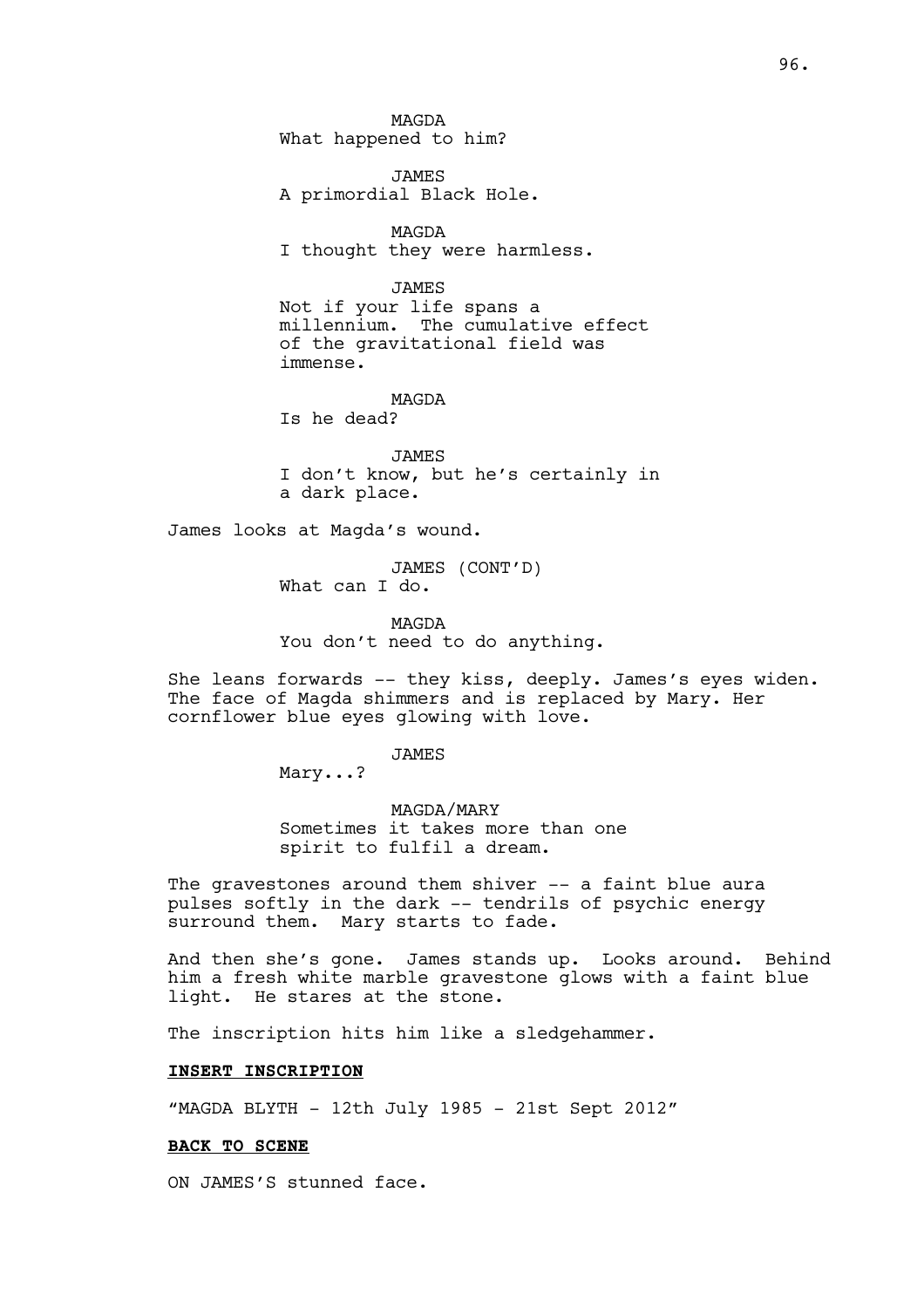# JAMES

Magda...?

He leans against the glowing headstone clutching it with his hand for support -- IMAGES flood into him.

SERIES OF FLASHBACKS

### **EXT. INTERSECTION - NIGHT**

Magda steps out into the path of a truck.

It smashes into her -- sends her spinning up into the air like a rag doll as...

## **EXT. RESTAURANT - STREET - NIGHT**

BANG!

Mary hits James's car windshield.

## **INT. MISSION CONTROL - DAY**

A TV SCREEN -- The end of the CNN NEWS:

FEMALE ANCHOR ...Archeologist Megan Blyth who famously claimed to have found one of the mythical twelve crosses of the Apostles, was killed in a road traffic accident last night...

#### **EXT. NEW YORK - MACHPELAH CEMETERY - 1926**

James listening to Blackstone.

BLACKSTONE Sometimes it's just their spirit clothed in human form.

## **EXT. MACHPELAH CEMETERY - NIGHT - PRESENT DAY**

James snatches his hand away -- stares at the headstone in disbelief. Trying to make sense of it all.

# **EXT. MACHPELAH CEMETERY - NIGHT - LATER**

James goes over to the truck, opens the trunk. Pulls out a spade. And a GAS can.

A spade head carves into the ground. The shape of a cross is cut into the earth. Gas is poured into the depression.

Silver CROSSES are placed in the liquid. A match FLARES.

The fuel burns, the flaming cross lights up James's face as he watches the silver crosses MELT -- molten metal flows around the crude shape in the ground.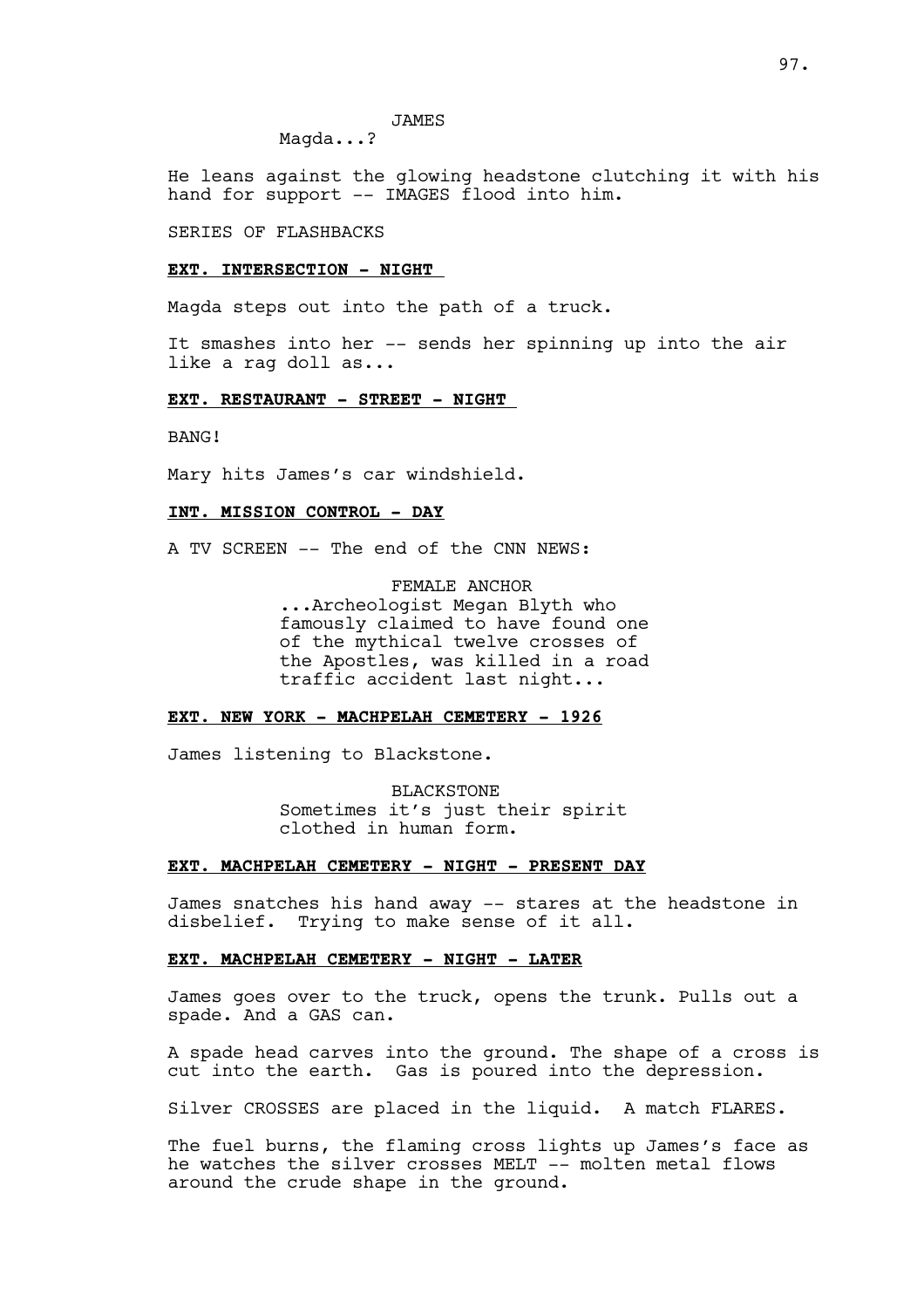BLOOD drips into the liquid silver. Vaporizes.

The cross solidifies -- gleams in the dark.

#### **EXT. STREETS - NIGHT**

James half runs, half walks through the busy streets clutching a rucksack in one hand. The lights and staring faces blur past him, jarring, unreal.

#### **INT. ICU - CORRIDOR - NIGHT**

A CRASH CART hurtles along the corridor. The trauma team race beside it.

#### **EXT. HOSPITAL - NIGHT**

James runs to the entrance. Goes in.

## **INT. ICU - ROOM - NIGHT**

The crash team fight to resuscitate Mary. Her monitors are flatlined. Doctor Waring looks at his watch. Switches the high pitched tone off. His face drained.

#### **INT. HOSPITAL - NIGHT**

James runs through the hospital. Following signs to ICU.

#### **INT. ICU - CORRIDOR - NIGHT**

James is met by Doctor Waring outside the room. We don't hear what they say. James's face and the way his body seems to shrink tells us all we need to know.

## **INT. ICU ROOM - NIGHT - LATER**

A deathly SILENCE fils the room. As if the world has stopped. Mary lies in bed -- her face serene, eyes closed. James sits beside her. The cross next to her on the bed.

Some childish paintings have been stuck on the wall by her pupils. He looks at them.

## **QUICK CUTS**

A painting of JESUS and the resurrection.

a VIKING attack led by a warrior with golden eyes.

A Panzer tank and some attacking stormtroopers. The officer's face quite clearly Alonzo, Mary's pupil.

The SPANISH ARMADA and ships on fire.

ON JAMES as he strokes Mary's face. He holds her hand.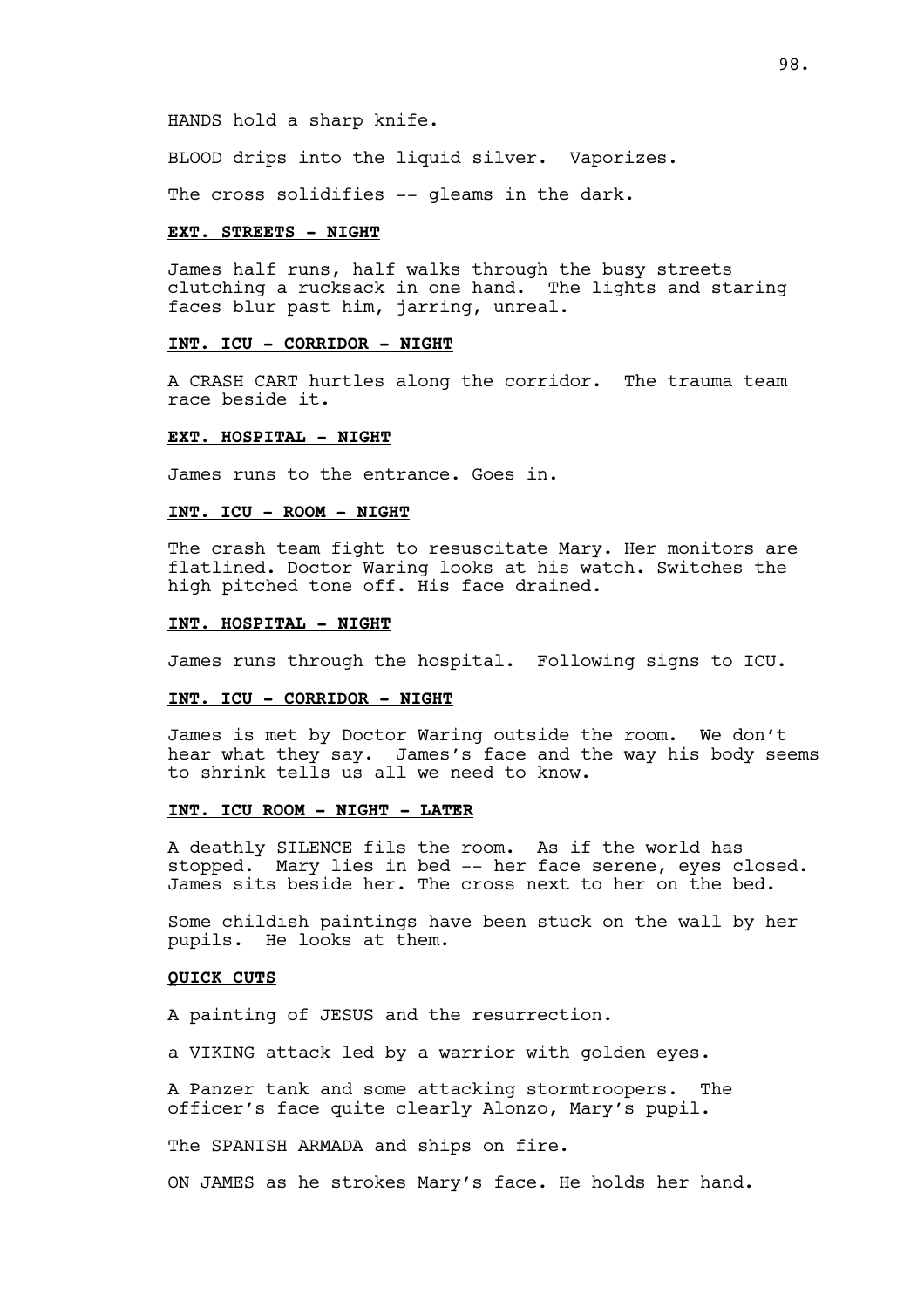JAMES I missed you so much. I wanted to tell you so many things, most of all...that I love you.

## CLOSE ON

The CROSS. A thin film of blood coats the surface -- pools into droplets that glisten on the silver -- slide along the length of it to reach...

MARY'S HAND.

JAMES (V.O.) And to tell you that you were right, even though you couldn't be with me, somehow you were.

The blood is drawn into her pale skin -- which flushes pink. Color spreads up her arm -- fills her body with a life giving golden hue.

#### JAMES

Feels the warmth in the hand he holds. Sees her face once pale and lifeless is now radiant as...

She takes one huge shuddering breath. And as she does so, the monitors flicker on, a rhythmic beep starts up, SUNLIGHT pours into the room -- the sound of bird song washes in.

JAMES

Mary?

Mary's eyes slowly open -- she smiles.

MARY

James?

JAMES I thought I'd lost you for good.

MARY

I've had such strange dreams, amazing adventures...you were there.

**JAMES** I've been travelling, trying to find something...to help you.

Mary smiles, squeezes his hand.

MARY Sometimes you just have to take a leap of faith...

ON JAMES remembering.